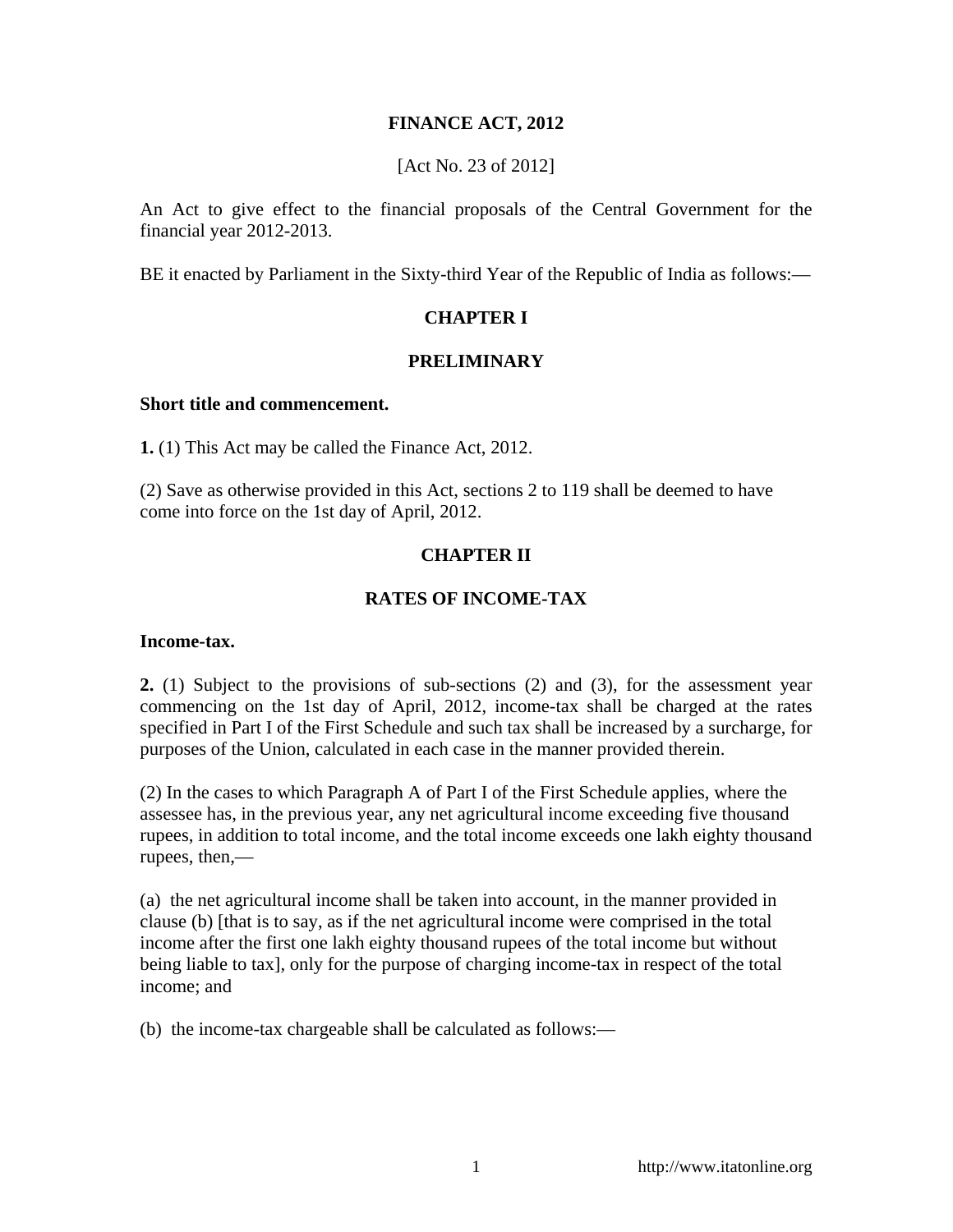(i) the total income and the net agricultural income shall be aggregated and the amount of income-tax shall be determined in respect of the aggregate income at the rates specified in the said Paragraph A, as if such aggregate income were the total income;

(ii) the net agricultural income shall be increased by a sum of one lakh eighty thousand rupees, and the amount of income-tax shall be determined in respect of the net agricultural income as so increased at the rates specified in the said Paragraph A, as if the net agricultural income as so increased were the total income;

(iii) the amount of income-tax determined in accordance with sub-clause (i) shall be reduced by the amount of income-tax determined in accordance with sub-clause (ii) and the sum so arrived at shall be the income-tax in respect of the total income:

**Provided** that in the case of every woman, resident in India and below the age of sixty years at any time during the previous year, referred to in item (II) of Paragraph A of Part I of the First Schedule, the provisions of this sub-section shall have effect as if for the words "one lakh eighty thousand rupees", the words "one lakh ninety thousand rupees" had been substituted:

**Provided further** that in the case of every individual, being a resident in India, who is of the age of sixty years or more but less than eighty years at any time during the previous year, referred to in item (III) of Paragraph A of Part I of the First Schedule, the provisions of this sub-section shall have effect as if for the words "one lakh eighty thousand rupees", the words "two lakh fifty thousand rupees" had been substituted:

**Provided also** that in the case of every individual, being a resident in India, who is of the age of eighty years or more at any time during the previous year, referred to in item (IV) of Paragraph A of Part I of the First Schedule, the provisions of this sub-section shall have effect as if for the words "one lakh eighty thousand rupees", the words "five lakh rupees" had been substituted.

(3) In cases to which the provisions of Chapter XII or Chapter XII-A or section 115JB or section 115JC or sub-section (1A) of section 161 or section 164 or section 164A or section 167B of the Income-tax Act, 1961 (43 of 1961) (hereinafter referred to as the Income-tax Act) apply, the tax chargeable shall be determined as provided in that Chapter or that section, and with reference to the rates imposed by sub-section (1) or the rates as specified in that Chapter or section, as the case may be:

**Provided** that the amount of income-tax computed in accordance with the provisions of section 111A or section 112 shall be increased by a surcharge, for purposes of the Union, as provided in Paragraph A, B, C, D or E, as the case may be, of Part I of the First Schedule:

**Provided further** that in respect of any income chargeable to tax under sections 115A, 115AB, 115AC, 115ACA, 115AD, 115B, 115BB, 115BBA, 115BBC, 115BBD, 115E or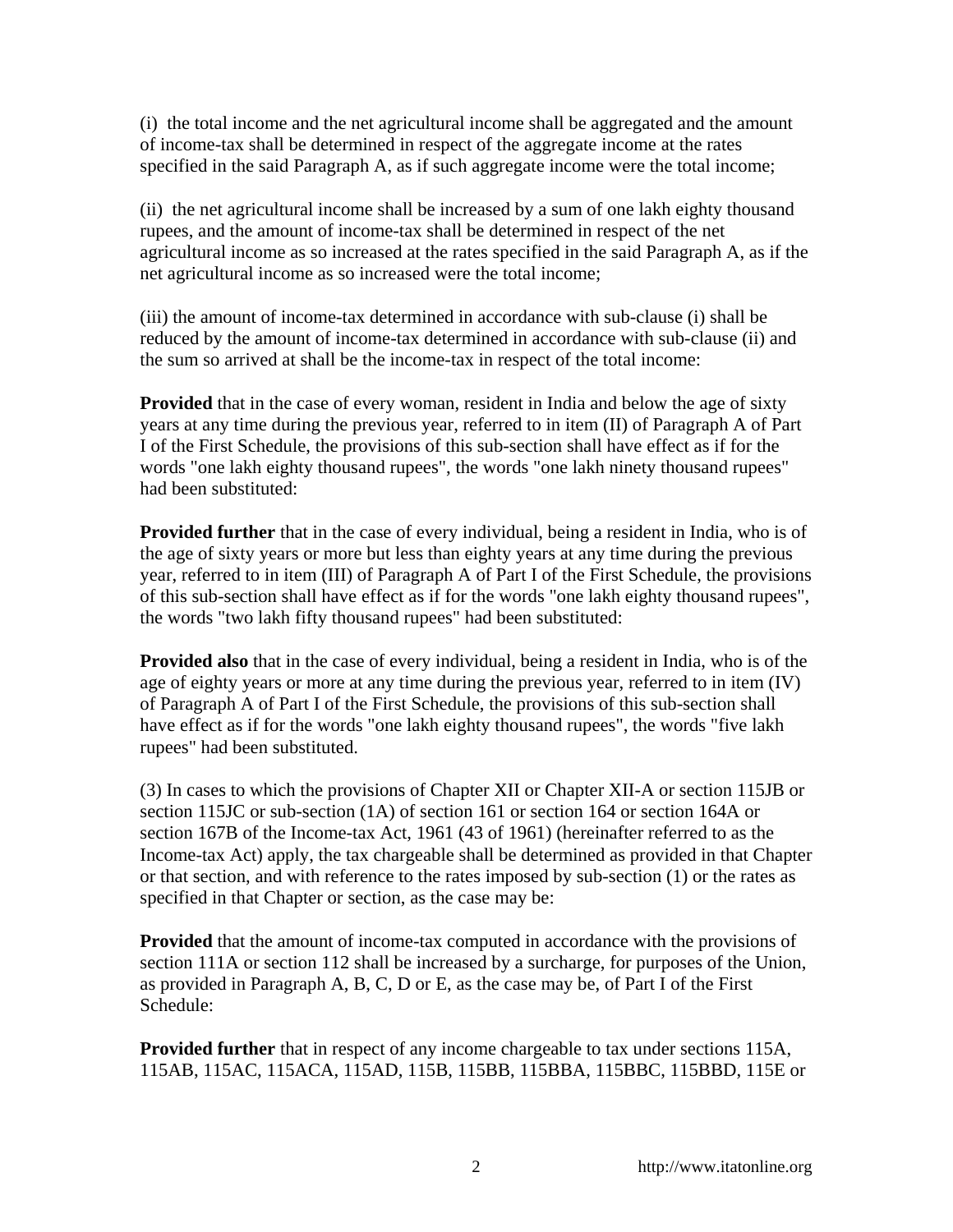115JB of the Income-tax Act, the amount of income-tax computed under this sub-section shall be increased by a surcharge, for purposes of the Union, calculated,—

(a) in the case of a domestic company, at the rate of five per cent of such income-tax where the total income exceeds one crore rupees;

(b) in the case of every company, other than a domestic company, at the rate of two per cent of such income-tax where the total income exceeds one crore rupees:

**Provided also** that in the case of every company having total income chargeable to tax under section 115JB of the Income-tax Act, and such income exceeds one crore rupees, the total amount payable as income-tax and surcharge on such income-tax shall not exceed the total amount payable as income-tax on a total income of one crore rupees by more than the amount of income that exceeds one crore rupees.

(4) In cases in which tax has to be charged and paid under section 115-O or sub-section (2) of section 115R of the Income-tax Act, the tax shall be charged and paid at the rates as specified in those sections and shall be increased by a surcharge, for purposes of the Union, calculated at the rate of five per cent of such tax.

(5) In cases in which tax has to be deducted under sections 193, 194, 194A, 194B, 194BB, 194D and 195 of the Income-tax Act, at the rates in force, the deductions shall be made at the rates specified in Part II of the First Schedule and shall be increased by a surcharge, for purposes of the Union, calculated in cases wherever prescribed, in the manner provided therein.

(6) In cases in which tax has to be deducted under sections 194C, 194E, 194EE, 194F, 194G, 194H, 194-I,194J, 194LA, 194LB, 194LC, 196B, 196C and 196D of the Incometax Act, the deductions shall be made at the rates specified in those sections and shall be increased by a surcharge, for purposes of the Union, in the case of every company, other than a domestic company, calculated at the rate of two per cent of such tax, where the income or the aggregate of such incomes paid or likely to be paid and subject to the deduction exceeds one crore rupees.

(7) In cases in which tax has to be collected under the proviso to section 194B of the Income-tax Act, the collection shall be made at the rates specified in Part II of the First Schedule, and shall be increased by a surcharge, for purposes of the Union, calculated, in cases wherever prescribed, in the manner provided therein.

(8) In cases in which tax has to be collected under section 206C of the Income-tax Act, the collection shall be made at the rates specified in that section and shall be increased by a surcharge, for purposes of the Union, in the case of every company, other than a domestic company, calculated at the rate of two per cent of such tax, where the amount or the aggregate of such amounts collected and subject to the collection exceeds one crore rupees.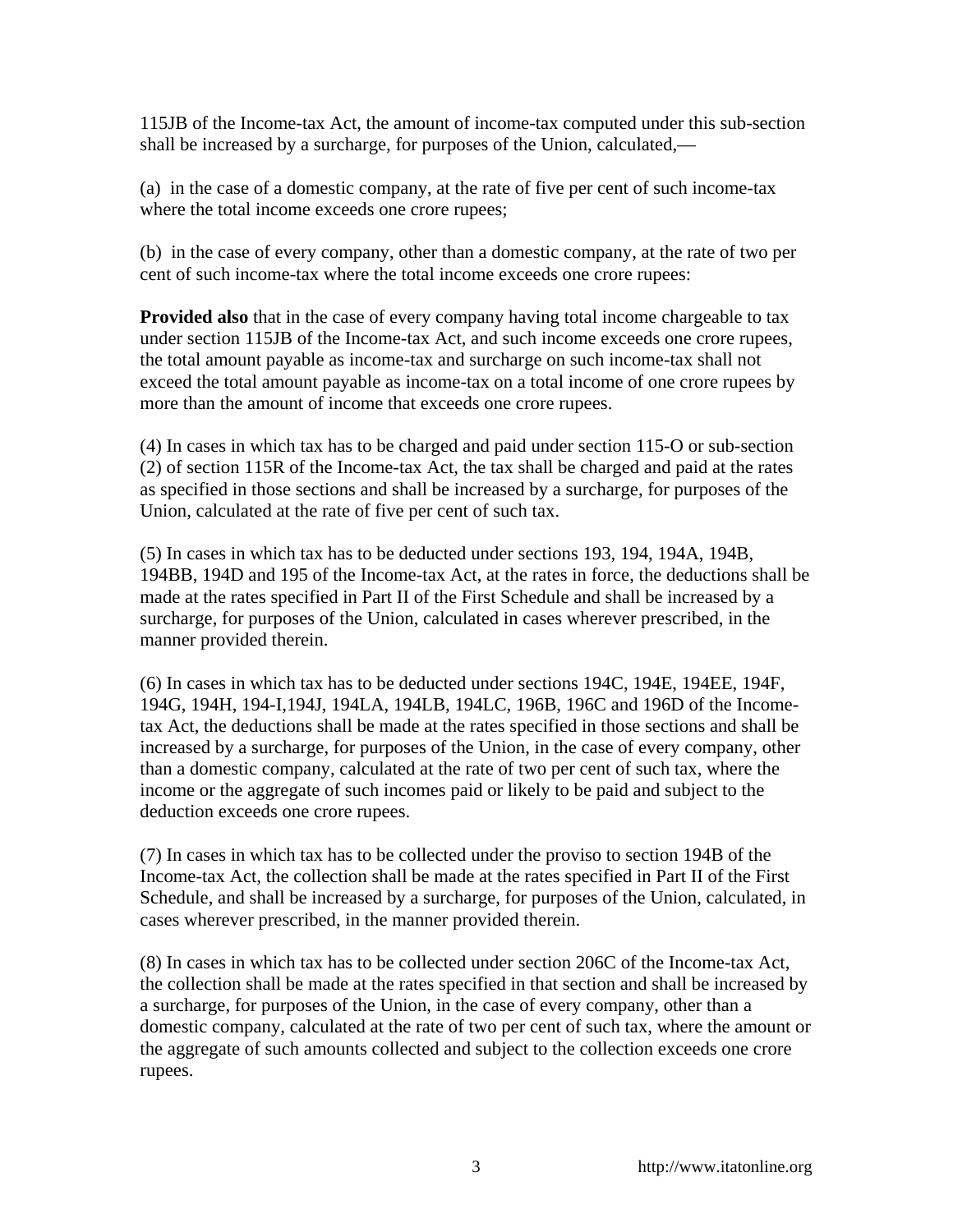(9) Subject to the provisions of sub-section (10), in cases in which income-tax has to be charged under sub-section (4) of section 172 or sub-section (2) of section 174 or section 174A or section 175 or sub-section (2) of section 176 of the Income-tax Act or deducted from, or paid on, income chargeable under the head "Salaries" under section 192 of the said Act or in which the "advance tax" payable under Chapter XVII-C of the said Act has to be computed at the rate or rates in force, such income-tax or, as the case may be, "advance tax" shall be so charged, deducted or computed at the rate or rates specified in Part III of the First Schedule and such tax shall be increased by a surcharge, for purposes of the Union, calculated in such cases and in such manner as provided therein:

**Provided** that in cases to which the provisions of Chapter XII or Chapter XII-A or section 115JB or section 115JC or sub-section (1A) of section 161 or section 164 or section 164A or section 167B of the Income-tax Act apply, "advance tax" shall be computed with reference to the rates imposed by this sub-section or the rates as specified in that Chapter or section, as the case may be:

**Provided further** that the amount of "advance tax" computed in accordance with the provisions of section 111A or section 112 of the Income-tax Act shall be increased by a surcharge, for purposes of the Union, as provided in Paragraph E of Part III of the First Schedule pertaining to the case of a company:

**Provided also** that in respect of any income chargeable to tax under sections 115A, 115AB, 115AC, 115ACA, 115AD, 115B, 115BB, 115BBA, 115BBC, 115BBD, 115BBE, 115E and 115JB of the Income-tax Act, "advance tax" computed under the first proviso shall be increased by a surcharge, for purposes of the Union, calculated,—

(a) in the case of every domestic company, at the rate of five per cent of such "advance tax" where the total income exceeds one crore rupees;

(b) in the case of every company, other than a domestic company, at the rate of two per cent of such "advance tax" where the total income exceeds one crore rupees:

**Provided also** that in the case of every company having total income chargeable to tax under section 115JB of the Income-tax Act, and such income exceeds one crore rupees, the total amount payable as "advance tax" on such income and surcharge thereon, shall not exceed the total amount payable as "advance tax" on a total income of one crore rupees by more than the amount of income that exceeds one crore rupees.

(10) In cases to which Paragraph A of Part III of the First Schedule applies, where the assessee has, in the previous year or, if by virtue of any provision of the Income-tax Act, income-tax is to be charged in respect of the income of a period other than the previous year, in such other period, any net agricultural income exceeding five thousand rupees, in addition to total income and the total income exceeds two lakh rupees, then, in charging income-tax under sub-section (2) of section 174 or section 174A or section 175 or subsection (2) of section 176 of the said Act or in computing the "advance tax" payable under Chapter XVII-C of the said Act, at the rate or rates in force,—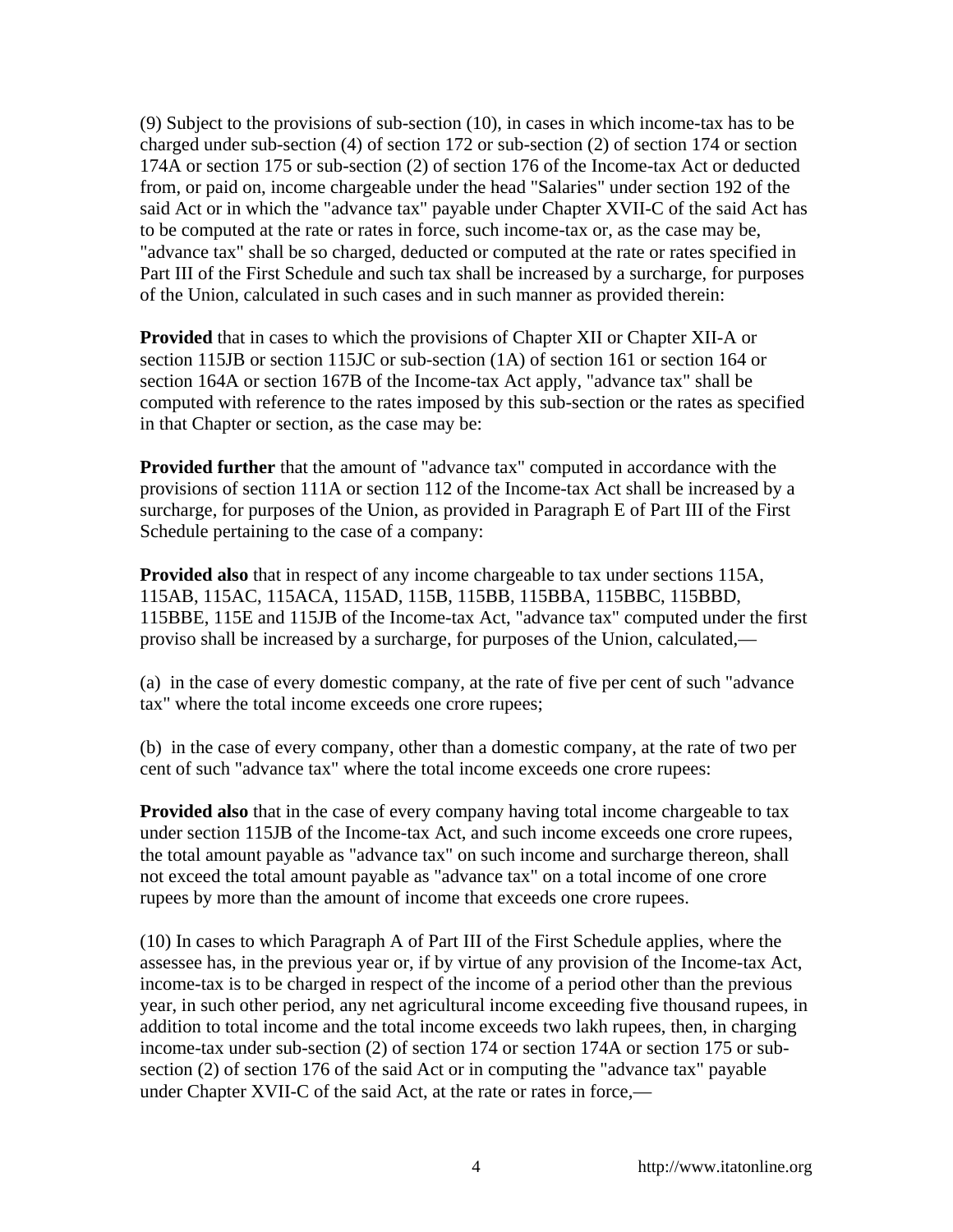(a) the net agricultural income shall be taken into account, in the manner provided in clause (b) [that is to say, as if the net agricultural income were comprised in the total income after the first two lakh rupees of the total income but without being liable to tax], only for the purpose of charging or computing such income-tax or, as the case may be, "advance tax" in respect of the total income; and

(b) such income-tax or, as the case may be, "advance tax" shall be so charged or computed as follows:—

 (i) the total income and the net agricultural income shall be aggregated and the amount of income-tax or "advance tax" shall be determined in respect of the aggregate income at the rates specified in the said Paragraph A, as if such aggregate income were the total income;

(ii) the net agricultural income shall be increased by a sum of two lakh rupees, and the amount of income-tax or "advance tax" shall be determined in respect of the net agricultural income as so increased at the rates specified in the said Paragraph A, as if the net agricultural income were the total income;

(iii) the amount of income-tax or "advance tax" determined in accordance with sub-clause (i) shall be reduced by the amount of income-tax or, as the case may be, "advance tax" determined in accordance with sub-clause (ii) and the sum so arrived at shall be the income-tax or, as the case may be, "advance tax" in respect of the total income:

**Provided** that in the case of every individual, being a resident in India, who is of the age of sixty years or more but less than eighty years at any time during the previous year, referred to in item (II) of Paragraph A of Part III of the First Schedule, the provisions of this sub-section shall have effect as if for the words "two lakh rupees", the words "two lakh fifty thousand rupees" had been substituted:

**Provided further** that in the case of every individual, being a resident in India, who is of the age of eighty years or more at any time during the previous year, referred to in item (III) of Paragraph A of Part III of the First Schedule, the provisions of this sub-section shall have effect as if for the words "two lakh rupees", the words "five lakh rupees" had been substituted.

(11) The amount of income-tax as specified in sub-sections (1) to (10) and as increased by the applicable surcharge, for purposes of the Union, calculated in the manner provided therein, shall be further increased by an additional surcharge, for purposes of the Union, to be called the "Education Cess on income-tax", calculated at the rate of two per cent of such income-tax and surcharge so as to fulfil the commitment of the Government to provide and finance universalised quality basic education:

**Provided** that nothing contained in this sub-section shall apply to cases in which tax is to be deducted or collected under the sections of the Income-tax Act mentioned in subsections (5), (6), (7) and (8), if the income subjected to deduction of tax at source or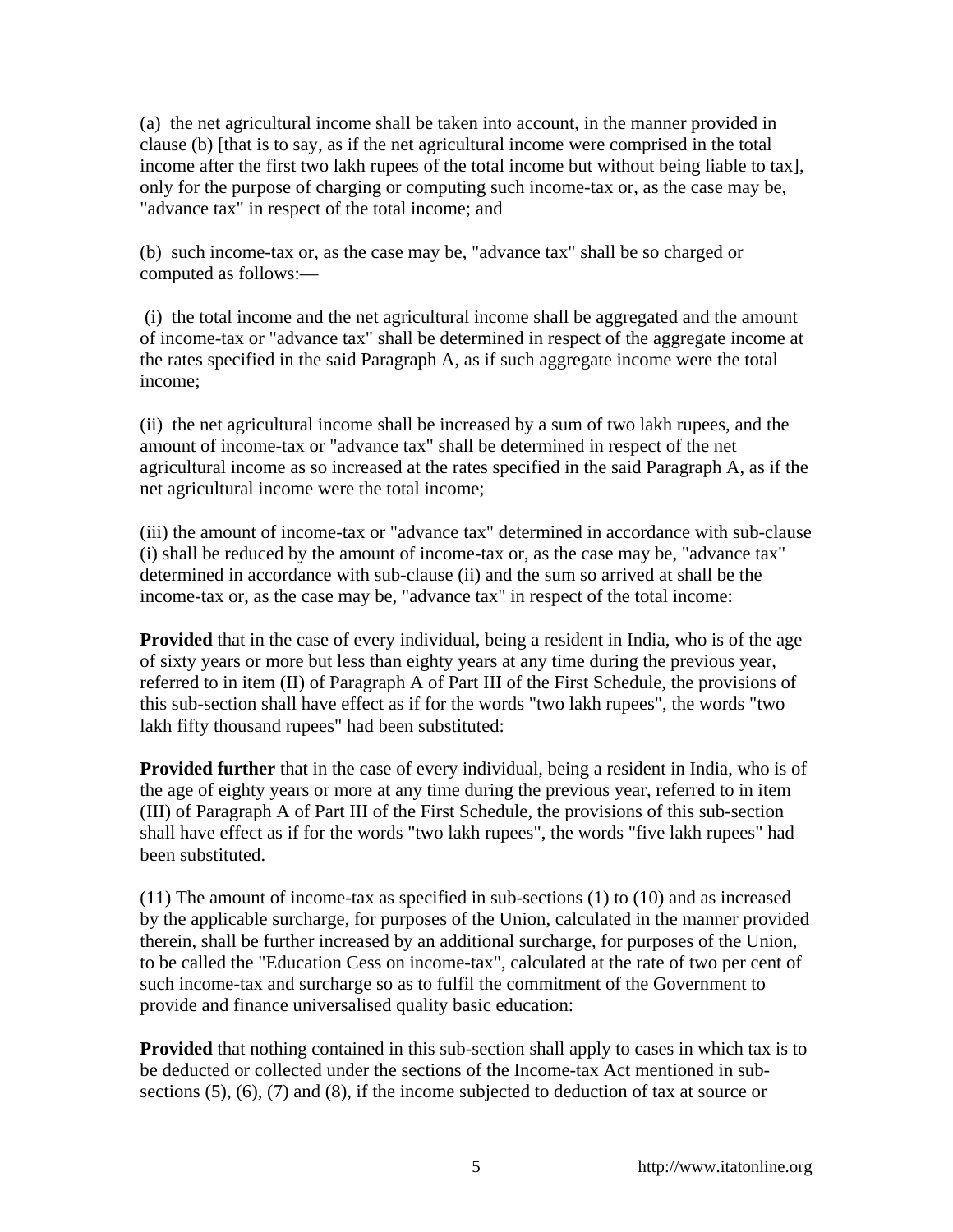collection of tax at source is paid to a domestic company and any other person who is resident in India.

(12) The amount of income-tax as specified in sub-sections (1) to (10) and as increased by the applicable surcharge, for purposes of the Union, calculated in the manner provided therein, shall also be increased by an additional surcharge, for purposes of the Union, to be called the "Secondary and Higher Education Cess on income-tax", calculated at the rate of one per cent of such income-tax and surcharge so as to fulfil the commitment of the Government to provide and finance secondary and higher education:

**Provided** that nothing contained in this sub-section shall apply to cases in which tax is to be deducted or collected under the sections of the Income-tax Act mentioned in subsections (5), (6), (7) and (8), if the income subjected to deduction of tax at source or collection of tax at source is paid to a domestic company and any other person who is resident in India.

(13) For the purposes of this section and the First Schedule,—

(a) "domestic company" means an Indian company or any other company which, in respect of its income liable to income-tax under the Income-tax Act, for the assessment year commencing on the 1st day of April, 2012, has made the prescribed arrangements for the declaration and payment within India of the dividends (including dividends on preference shares) payable out of such income;

(b) "insurance commission" means any remuneration or reward, whether by way of commission or otherwise, for soliciting or procuring insurance business (including business relating to the continuance, renewal or revival of policies of insurance);

(c) "net agricultural income", in relation to a person, means the total amount of agricultural income, from whatever source derived, of that person computed in accordance with the rules contained in Part IV of the First Schedule;

(d) all other words and expressions used in this section and the First Schedule but not defined in this sub-section and defined in the Income-tax Act shall have the meanings, respectively, assigned to them in that Act.

# **CHAPTER III**

# **DIRECT TAXES**

Income-tax

### **Amendment of section 2.**

**3.** In section 2 of the Income-tax Act,—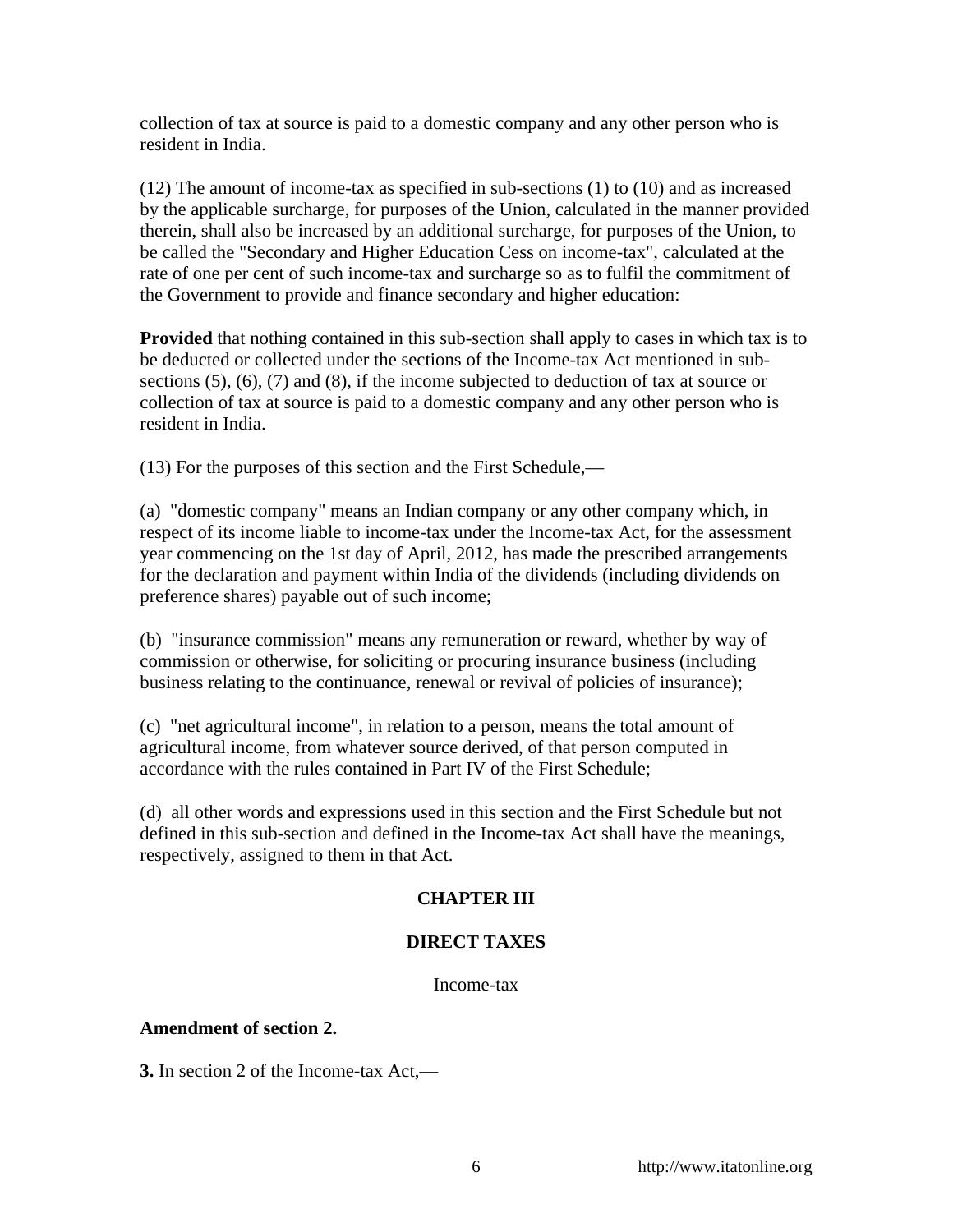(i) in clause (14), at the end, the following Explanation shall be inserted and shall be deemed to have been inserted with effect from the 1st day of April, 1962, namely:—

'Explanation.—For the removal of doubts, it is hereby clarified that "property" includes and shall be deemed to have always included any rights in or in relation to an Indian company, including rights of management or control or any other rights whatsoever;';

(ii) in clause (16), after the words, "Commissioner of Income-tax", the words "or a Director of Income-tax" shall be inserted and shall be deemed to have been inserted with effect from the 1st day of April, 1988;

(iii) in clause (19AA), in sub-clause (iv), for the words "proportionate basis", the words "proportionate basis except where the resulting company itself is a shareholder of the demerged company" shall be substituted with effect from the 1st day of April, 2013;

(iv) in clause (24), after sub-clause (xv), the following sub-clause shall be inserted with effect from the 1st day of April, 2013, namely:—

"(xvi) any consideration received for issue of shares as exceeds the fair market value of the shares referred to in clause (viib) of sub-section (2) of section 56;";

(v) in clause (47), the Explanation shall be numbered as Explanation 1 thereof and after Explanation 1 as so numbered, the following Explanation shall be inserted and shall be deemed to have been inserted with effect from the 1st day of April, 1962, namely:—

'Explanation 2.—For the removal of doubts, it is hereby clarified that "transfer" includes and shall be deemed to have always included disposing of or parting with an asset or any interest therein, or creating any interest in any asset in any manner whatsoever, directly or indirectly, absolutely or conditionally, voluntarily or involuntarily, by way of an agreement (whether entered into in India or outside India) or otherwise, notwithstanding that such transfer of rights has been characterised as being effected or dependent upon or flowing from the transfer of a share or shares of a company registered or incorporated outside India;'.

### **Amendment of section 9.**

**4.** In section 9 of the Income-tax Act, in sub-section (1),—

(a) in clause (i), after Explanation 3, the following Explanations shall be inserted and shall be deemed to have been inserted with effect from the 1st day of April, 1962, namely:—

'Explanation 4.—For the removal of doubts, it is hereby clarified that the expression "through" shall mean and include and shall be deemed to have always meant and included "by means of", "in consequence of" or "by reason of".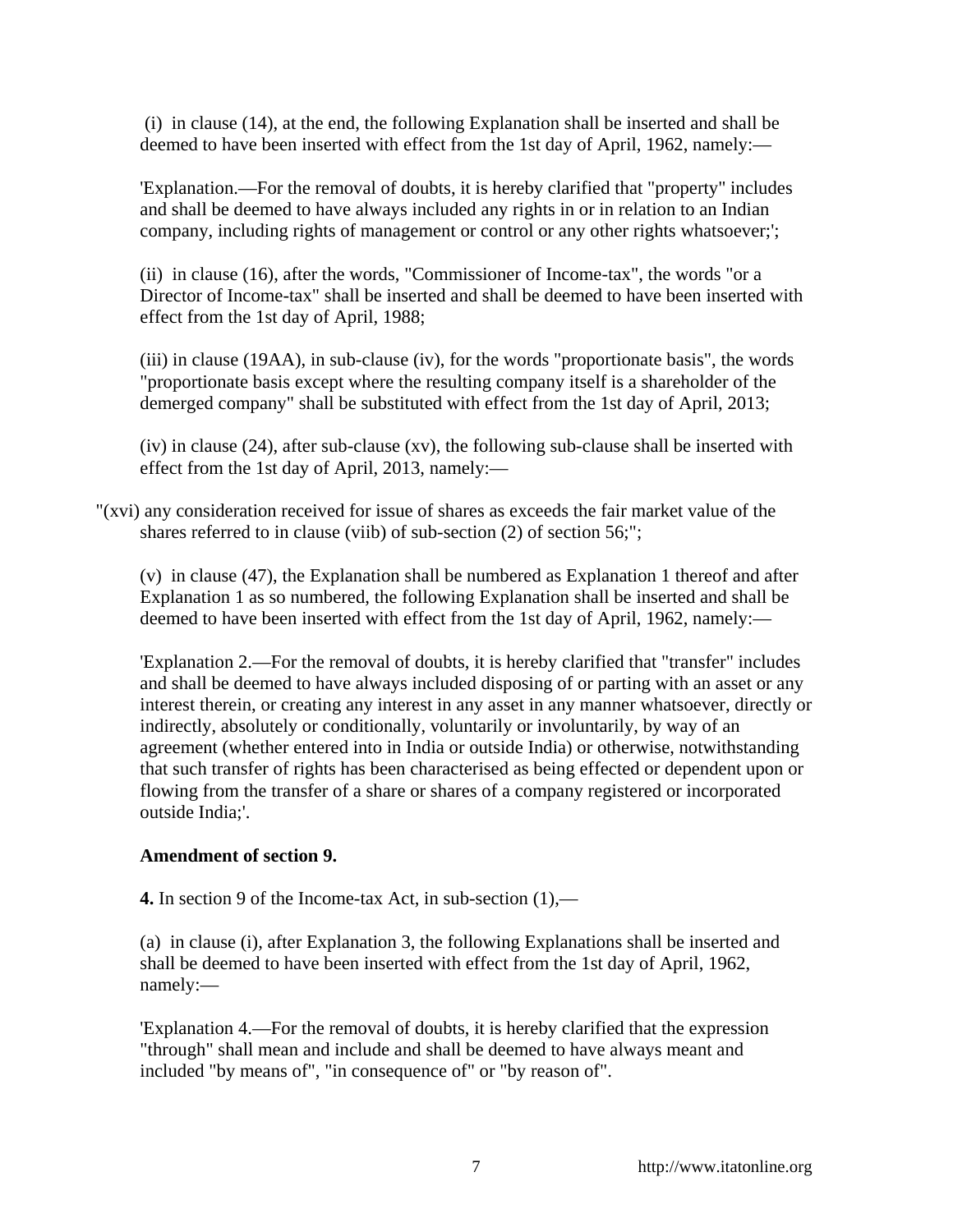Explanation 5.—For the removal of doubts, it is hereby clarified that an asset or a capital asset being any share or interest in a company or entity registered or incorporated outside India shall be deemed to be and shall always be deemed to have been situated in India, if the share or interest derives, directly or indirectly, its value substantially from the assets located in India.';

(b) in clause (vi), after Explanation 3, the following Explanations shall be inserted and shall be deemed to have been inserted with effect from the 1st day of June, 1976, namely:—

'Explanation 4.—For the removal of doubts, it is hereby clarified that the transfer of all or any rights in respect of any right, property or information includes and has always included transfer of all or any right for use or right to use a computer software (including granting of a licence) irrespective of the medium through which such right is transferred.

Explanation 5.—For the removal of doubts, it is hereby clarified that the royalty includes and has always included consideration in respect of any right, property or information, whether or not—

- (a) the possession or control of such right, property or information is with the payer;
- (b) such right, property or information is used directly by the payer;
- (c) the location of such right, property or information is in India.

Explanation 6.—For the removal of doubts, it is hereby clarified that the expression "process" includes and shall be deemed to have always included transmission by satellite (including up-linking, amplification, conversion for down-linking of any signal), cable, optic fibre or by any other similar technology, whether or not such process is secret;'.

### **Amendment of section 10.**

**5.** In section 10 of the Income-tax Act,—

(A) in clause (10D), with effect from the 1st day of April, 2013,—

(i) in sub-clause  $(c)$ ,—

(I) after the words, figures and letters "the 1st day of April, 2003", the words, figures and letters "but on or before the 31st day of March, 2012" shall be inserted;

(II) for the word "assured:", the words "assured; or" shall be substituted;

(ii) after sub-clause (c) and before the first proviso, the following sub-clause shall be inserted, namely:—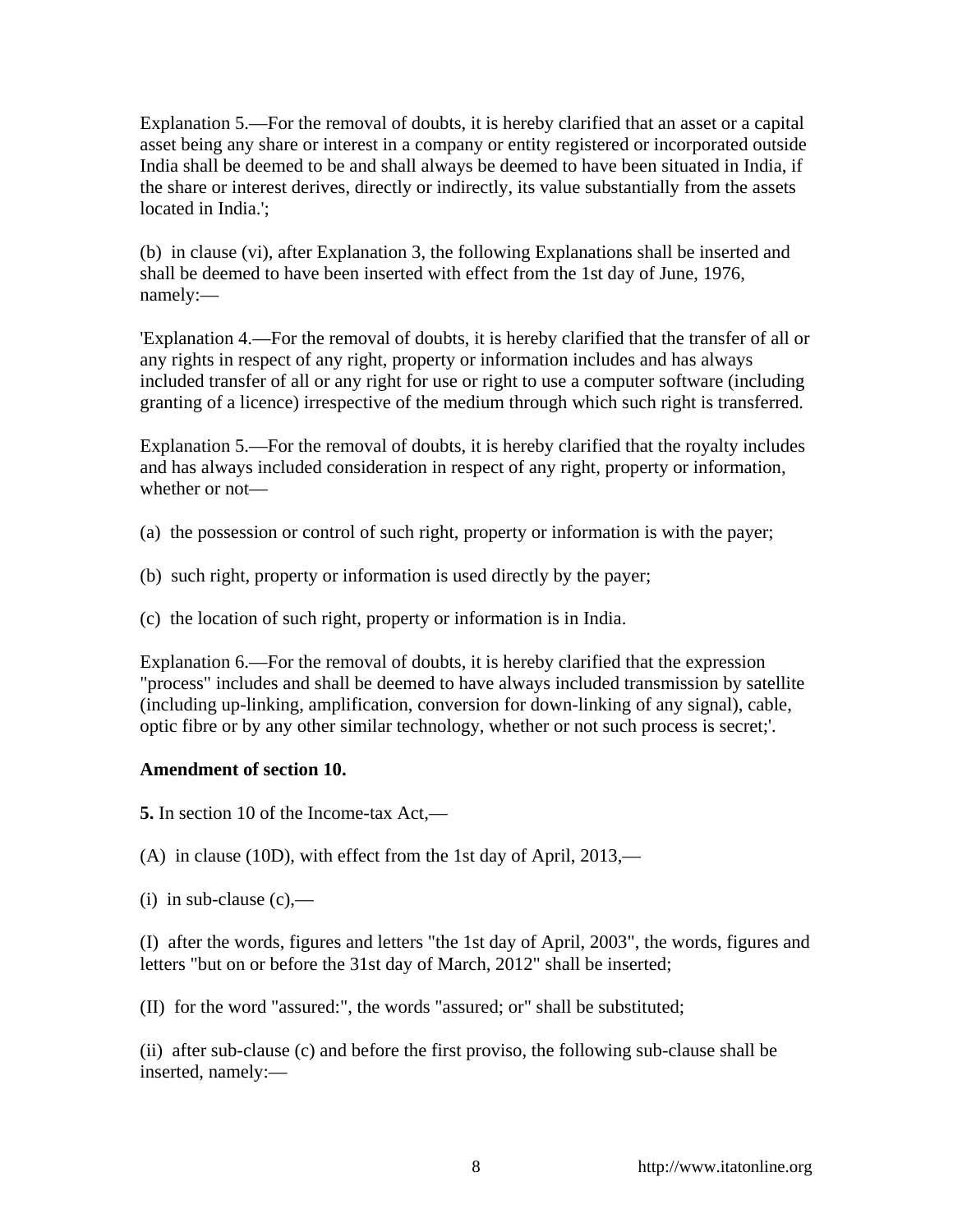"(d) any sum received under an insurance policy issued on or after the 1st day of April, 2012 in respect of which the premium payable for any of the years during the term of the policy exceeds ten per cent of the actual capital sum assured:";

(iii) in the first proviso, for the words "this sub-clause", the words, brackets and letters "sub-clauses (c) and (d)" shall be substituted;

(iv) in the second proviso, for the words "this sub-clause", the word, brackets and letter "sub-clause (c)" shall be substituted;

(v) the Explanation shall be numbered as Explanation 1 thereof and after Explanation 1 as so numbered, the following Explanation shall be inserted, namely:—

'Explanation 2.—For the purposes of sub-clause (d), the expression "actual capital sum assured" shall have the meaning assigned to it in the Explanation to sub-section (3A) of section 80C:':

(B) after clause (23BBG), the following clause shall be inserted with effect from the 1st day of April, 2013, namely : $\_\$ 

"(23BBH) any income of the Prasar Bharati (Broadcasting Corporation of India) established under sub-section (1) of section 3 of the Prasar Bharati (Broadcasting Corporation of India) Act, 1990 (25 of 1990);";

(C) in clause (23C), after the sixteenth proviso, the following proviso shall be inserted and shall be deemed to have been inserted with effect from the 1st day of April, 2009, namely:—

"**Provided also** that the income of a trust or institution referred to in sub-clause (iv) or sub-clause (v) shall be included in its total income of the previous year if the provisions of the first proviso to clause (15) of section 2 become applicable to such trust or institution in the said previous year, whether or not any approval granted or notification issued in respect of such trust or institution has been withdrawn or rescinded;";

(D) in clause (23FB), in Explanation 1, for clause (c), the following clause shall be substituted with effect from the 1st day of April, 2013, namely:—

'(c) "venture capital undertaking" means a venture capital undertaking referred to in the Securities and Exchange Board of India (Venture Capital Funds) Regulations, 1996 made under the Securities and Exchange Board of India Act, 1992 (15 of 1992);';

(E) after clause (47), the following clause shall be inserted with effect from the 1st day of April, 2012, namely:—

"(48) any income received in India in Indian currency by a foreign company on account of sale of crude oil to any person in India: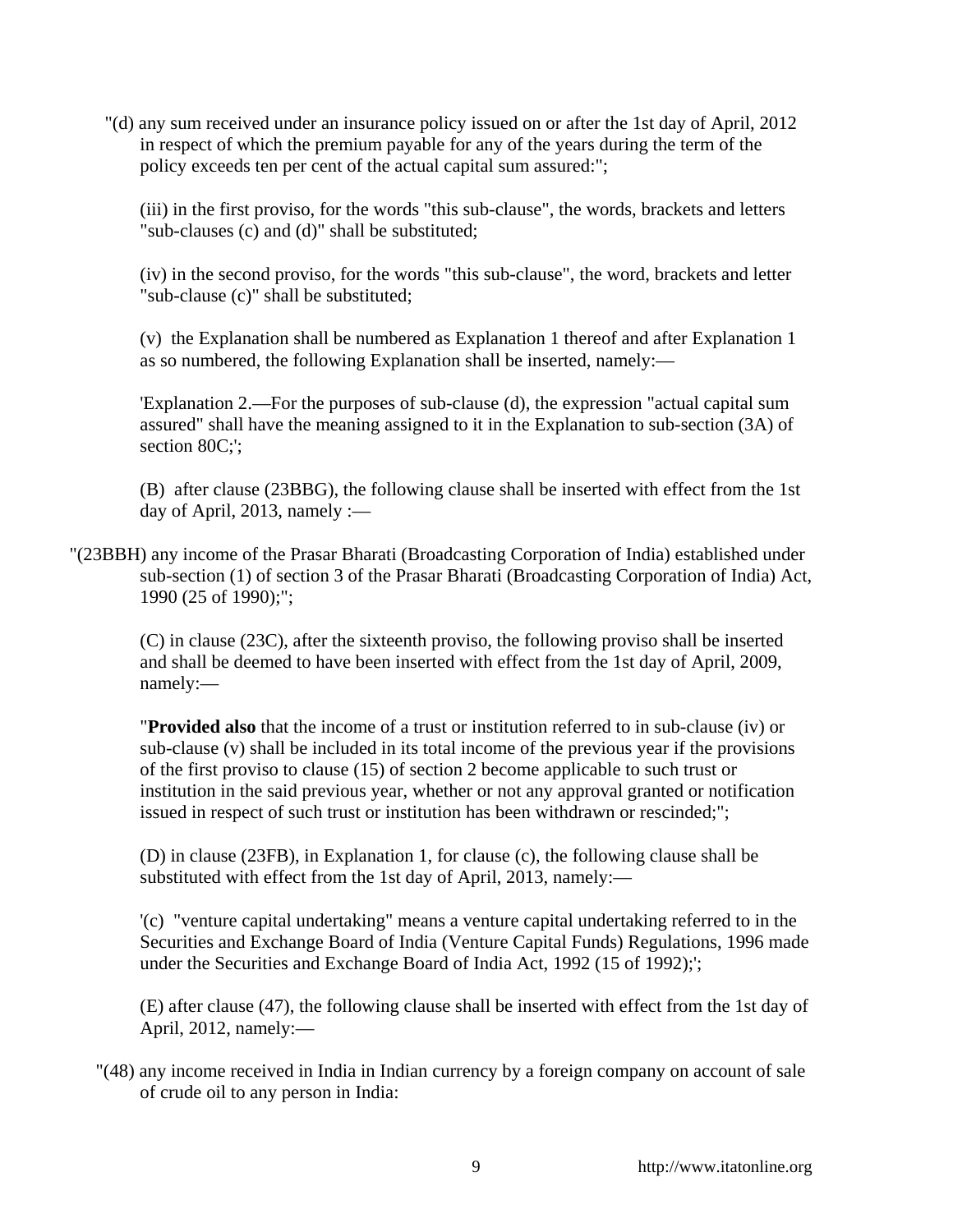## **Provided** that—

 (i) receipt of such income in India by the foreign company is pursuant to an agreement or an arrangement entered into by the Central Government or approved by the Central Government;

(ii) having regard to the national interest, the foreign company and the agreement or arrangement are notified by the Central Government in this behalf; and

(iii) the foreign company is not engaged in any activity, other than receipt of such income, in India.".

## **Amendment of section 13.**

**6.** In section 13 of the Income-tax Act, after sub-section (7) and before Explanation 1, the following sub-section shall be inserted and shall be deemed to have been inserted with effect from the 1st day of April, 2009, namely:—

"(8) Nothing contained in section 11 or section 12 shall operate so as to exclude any income from the total income of the previous year of the person in receipt thereof if the provisions of the first proviso to clause (15) of section 2 become applicable in the case of such person in the said previous year.".

### **Amendment of section 32.**

**7.** In section 32 of the Income-tax Act, in sub-section (1), in clause (iia), after the words "any article or thing", the words "or in the business of generation or generation and distribution of power" shall be inserted with effect from the 1st day of April, 2013.

### **Amendment of section 35.**

**8.** In section 35 of the Income-tax Act, in sub-section (2AB), in clause (5), for the words, figures and letters "the 31st day of March, 2012", the words, figures and letters "the 31st day of March, 2017" shall be substituted with effect from the 1st day of April, 2013.

### **Amendment of section 35AD.**

**9.** In section 35AD of the Income-tax Act,—

(a) after sub-section (1), the following sub-section shall be inserted with effect from the 1st day of April, 2013, namely:—

"(1A) Where the specified business is of the nature referred to in sub-clause (i) or subclause (ii) or sub-clause (v) or sub-clause (vii) or sub-clause (viii) of clause (c) of subsection (8) and has commenced its operations on or after the 1st day of April, 2012, the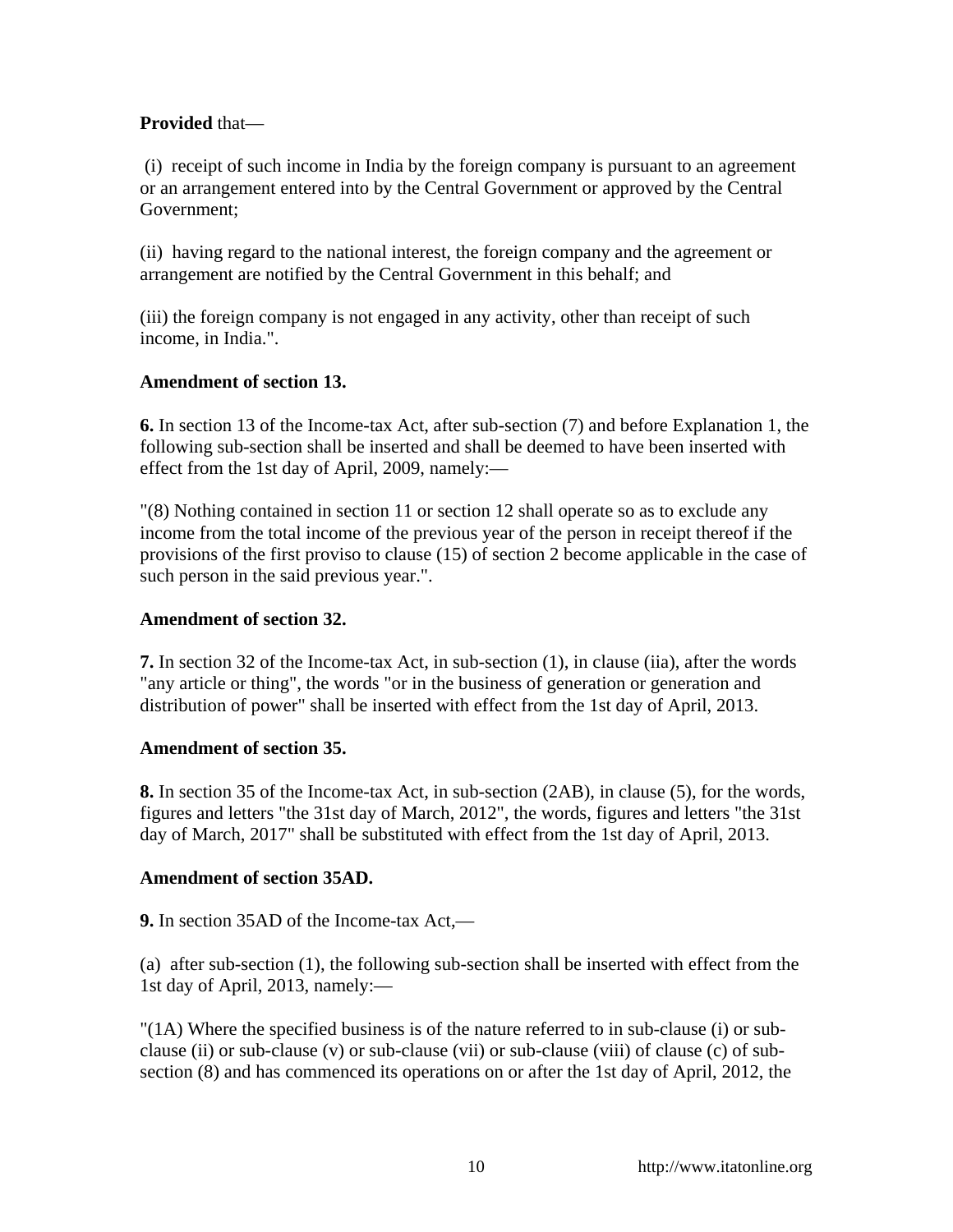deduction under sub-section (1) shall be allowed of an amount equal to one and one-half times of the expenditure referred to therein.";

- (b) in sub-section (5), with effect from the 1st day of April, 2013,—
- (A) in clause (ae), the word "and" shall be omitted;
- (B) after clause (ae), the following clauses shall be inserted, namely:—
- "(af) on or after the 1st day of April, 2012, where the specified business is in the nature of setting up and operating an inland container depot or a container freight station notified or approved under the Customs Act, 1962 (52 of 1962);
- (ag) on or after the 1st day of April, 2012, where the specified business is in the nature of beekeeping and production of honey and beeswax;
- (ah) on or after the 1st day of April, 2012, where the specified business is in the nature of setting up and operating a warehousing facility for storage of sugar; and";

(C) in clause (b), for the words, brackets and letters "clause (a), clause (aa), clause (ab) and clause (ac)", the words "any of the above clauses" shall be substituted;

 (c) after sub-section (6), the following sub-section shall be inserted and shall be deemed to have been inserted with effect from the 1st day of April, 2011, namely:—

"(6A) Where the assessee builds a hotel of two-star or above category as classified by the Central Government and subsequently, while continuing to own the hotel, transfers the operation thereof to another person, the assessee shall be deemed to be carrying on the specified business referred to in sub-clause (iv) of clause (c) of sub-section  $(8)$ .";

(d) in sub-section (8), in clause (c), after sub-clause (viii), the following sub-clauses shall be inserted with effect from the 1st day of April, 2013, namely:—

- "(ix) setting up and operating an inland container depot or a container freight station notified or approved under the Customs Act, 1962 (52 of 1962);
	- (x) bee-keeping and production of honey and beeswax;
	- (xi) setting up and operating a warehousing facility for storage of sugar;".

## **Insertion of new sections 35CCC and 35CCD.**

**10.** After section 35CCB of the Income-tax Act, the following sections shall be inserted with effect from the 1st day of April, 2013, namely:-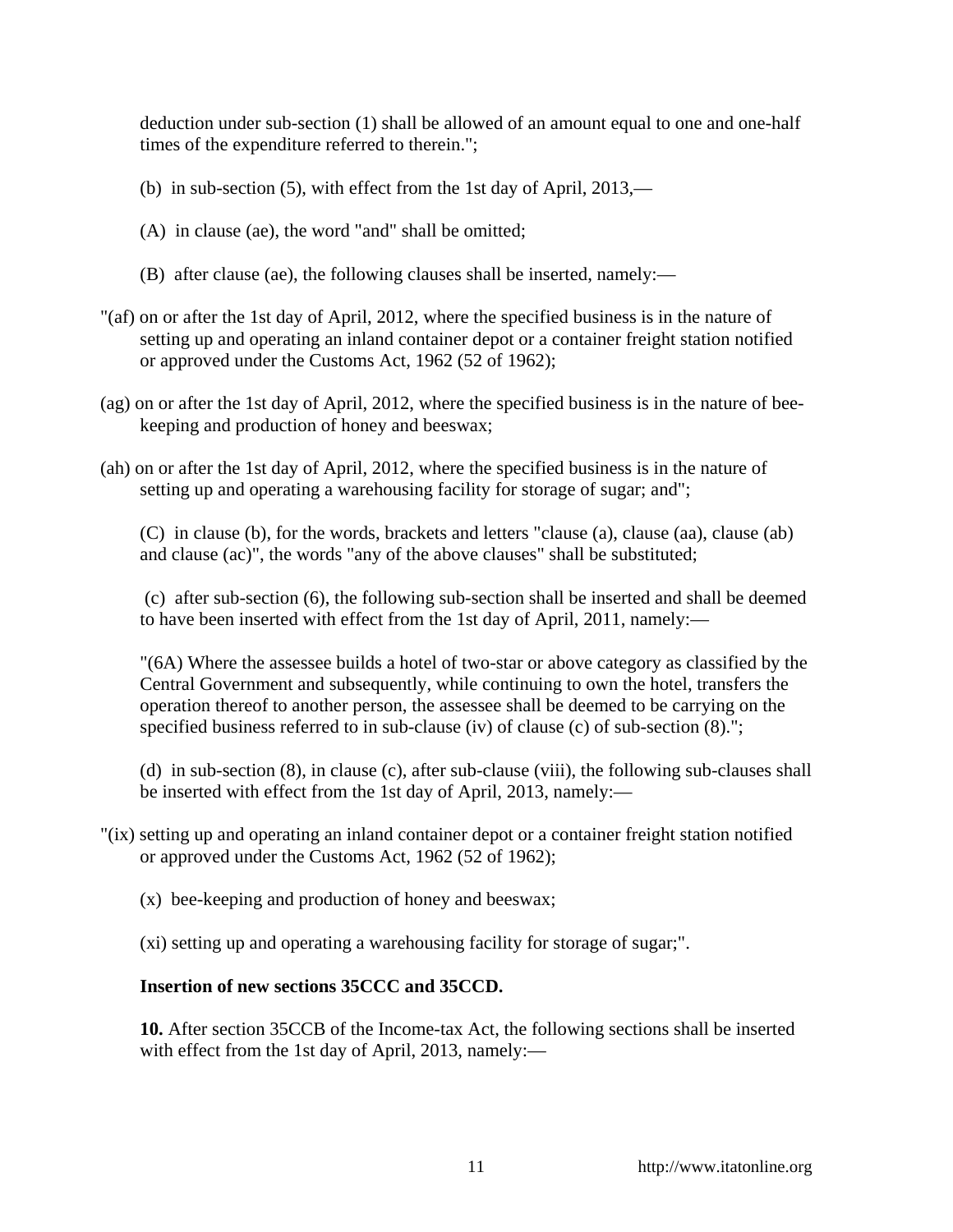"35CCC. Expenditure on agricultural extension project.—(1) Where an assessee incurs any expenditure on agricultural extension project notified by the Board in this behalf in accordance with the guidelines as may be prescribed, then, there shall be allowed a deduction of a sum equal to one and one-half times of such expenditure.

(2) Where a deduction under this section is claimed and allowed for any assessment year in respect of any expenditure referred to in sub-section (1), deduction shall not be allowed in respect of such expenditure under any other provisions of this Act for the same or any other assessment year.

35CCD. Expenditure on skill development project.—(1) Where a company incurs any expenditure (not being expenditure in the nature of cost of any land or building) on any skill development project notified by the Board in this behalf in accordance with the guidelines as may be prescribed, then, there shall be allowed a deduction of a sum equal to one and one-half times of such expenditure.

(2) Where a deduction under this section is claimed and allowed for any assessment year in respect of any expenditure referred to in sub-section (1), deduction shall not be allowed in respect of such expenditure under any other provisions of this Act for the same or any other assessment year.".

## **Amendment of section 40.**

**11.** In section 40 of the Income-tax Act, in clause (a), in sub-clause (ia), after the proviso and before the Explanation, the following proviso shall be inserted with effect from the 1st day of April, 2013, namely:—

"**Provided further** that where an assessee fails to deduct the whole or any part of the tax in accordance with the provisions of Chapter XVII-B on any such sum but is not deemed to be an assessee in default under the first proviso to sub-section (1) of section 201, then, for the purpose of this sub-clause, it shall be deemed that the assessee has deducted and paid the tax on such sum on the date of furnishing of return of income by the resident payee referred to in the said proviso.".

# **Amendment of section 40A.**

**12.** In section 40A of the Income-tax Act, in sub-section (2), with effect from the 1st day of April, 2013,—

(i) in clause (a), the following proviso shall be inserted, namely:—

"**Provided** that no disallowance, on account of any expenditure being excessive or unreasonable having regard to the fair market value, shall be made in respect of a specified domestic transaction referred to in section 92BA, if such transaction is at arm's length price as defined in clause (ii) of section 92F.";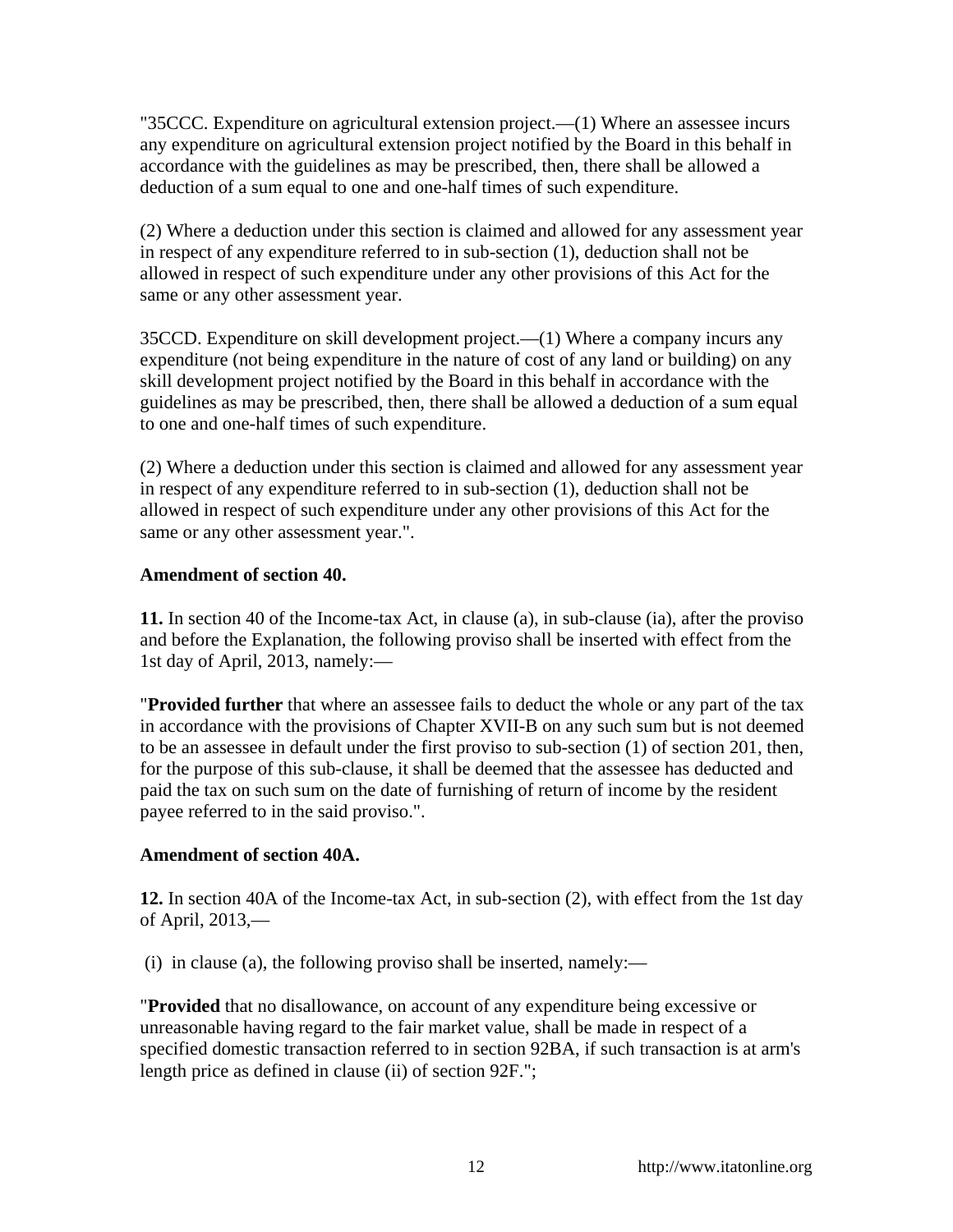(ii) in clause (b), in sub-clause (iv), after the words "or any relative of such director, partner or member", the words "or any other company carrying on business or profession in which the first mentioned company has substantial interest" shall be inserted.

### **Amendment of section 44AB.**

**13.** In section 44AB of the Income-tax Act,—

 (i) in clause (a), for the words "sixty lakh rupees", the words "one crore rupees" shall be substituted with effect from the 1st day of April, 2013;

(ii) in clause (b), for the words "fifteen lakh rupees", the words "twenty-five lakh rupees" shall be substituted with effect from the 1st day of April, 2013;

(iii) in the Explanation, in clause (ii), for the words, figures and letters "the 30th day of September of the assessment year", the words, brackets and figures "the due date for furnishing the return of income under sub-section (1) of section 139" shall be substituted.

## **Amendment of section 44AD.**

**14.** In section 44AD of the Income-tax Act,—

(a) after sub-section (5), and before the Explanation, the following sub-section shall be inserted and shall be deemed to have been inserted with effect from the 1st day of April, 2011, namely:—

"(6) The provisions of this section, notwithstanding anything contained in the foregoing provisions, shall not apply to—

(i) a person carrying on profession as referred to in sub-section (1) of section 44AA;

(ii) a person earning income in the nature of commission or brokerage; or

(iii) a person carrying on any agency business.";

(b) in the Explanation, in clause (b), in sub-clause (ii), for the words "sixty lakh rupees", the words "one crore rupees" shall be substituted with effect from the 1st day of April, 2013.

# **Amendment of section 47.**

**15.** In section 47 of the Income-tax Act, in clause (vii), in sub-clause (a), for the words "amalgamated company, and", the words "amalgamated company except where the shareholder itself is the amalgamated company, and" shall be substituted with effect from the 1st day of April, 2013.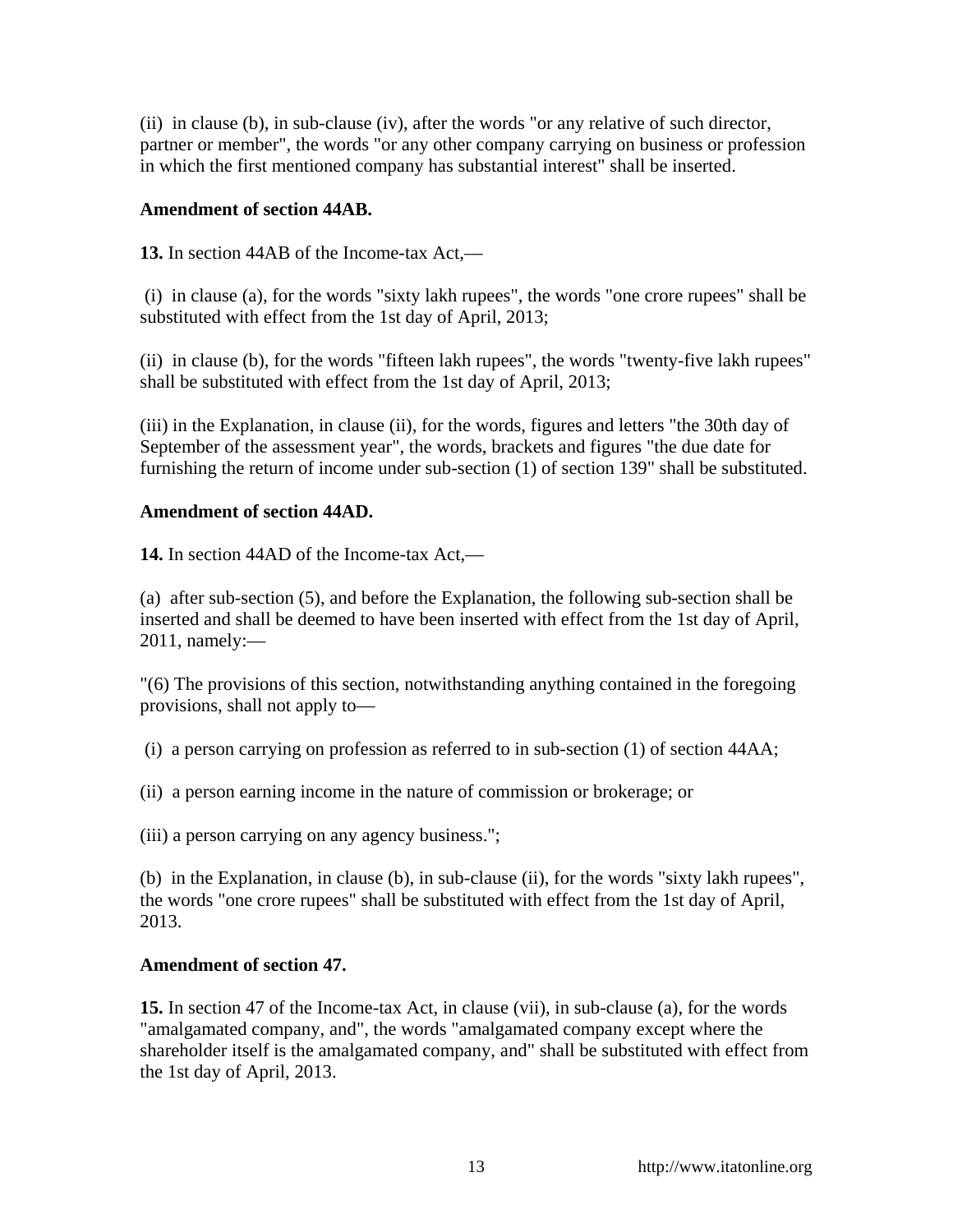### **Amendment of section 49.**

**16.** In section 49 of the Income-tax Act, in sub-section (1), in clause (iii), in sub-clause (e), for the words, brackets, figures and letter "clause (xiiib) of section 47", the words, brackets, figures and letter "clause (xiii) or clause (xiiib) or clause (xiv) of section 47" shall be substituted and shall be deemed to have been substituted with effect from the 1st day of April, 1999.

### **Insertion of new section 50D.**

**17.** After section 50C of the Income-tax Act, the following section shall be inserted with effect from the 1st day of April, 2013, namely:—

"50D. Fair market value deemed to be full value of consideration in certain cases.— Where the consideration received or accruing as a result of the transfer of a capital asset by an assessee is not ascertainable or cannot be determined, then, for the purpose of computing income chargeable to tax as capital gains, the fair market value of the said asset on the date of transfer shall be deemed to be the full value of the consideration received or accruing as a result of such transfer.".

#### **Amendment of section 54B.**

**18.** In section 54B of the Income-tax Act, in sub-section (1), for the words "the assessee or a parent of his", the words "the assessee being an individual or his parent, or a Hindu undivided family" shall be substituted with effect from the 1st day of April, 2013.

### **Insertion of new section 54GB.**

**19.** After section 54GA of the Income-tax Act, the following section shall be inserted with effect from the 1st day of April, 2013, namely:—

'54GB. Capital gain on transfer of residential property not to be charged in certain  $cases. -(1)$  Where, —

 (i) the capital gain arises from the transfer of a long-term capital asset, being a residential property (a house or a plot of land), owned by the eligible assessee (herein referred to as the assessee); and

(ii) the assessee, before the due date of furnishing of return of income under sub-section (1) of section 139, utilises the net consideration for subscription in the equity shares of an eligible company (herein referred to as the company); and

(iii) the company has, within one year from the date of subscription in equity shares by the assessee, utilised this amount for purchase of new asset,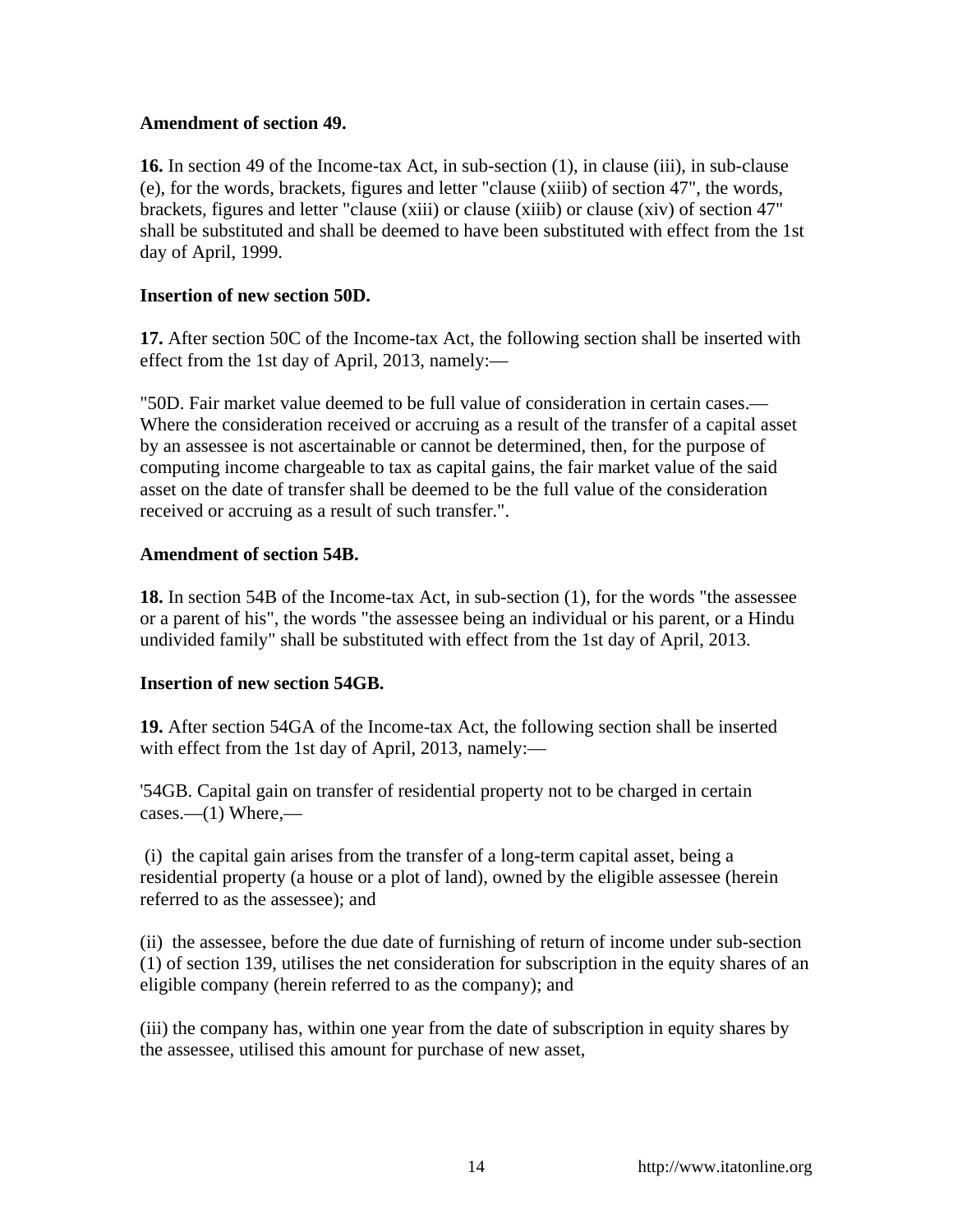then, instead of the capital gain being charged to income-tax as the income of the previous year in which the transfer takes place, it shall be dealt with in accordance with the following provisions of this section, that is to say,—

(a) if the amount of the net consideration is greater than the cost of the new asset, then, so much of the capital gain as it bears to the whole of the capital gain the same proportion as the cost of the new asset bears to the net consideration, shall not be charged under section 45 as the income of the previous year; or

(b) if the amount of the net consideration is equal to or less than the cost of the new asset, the capital gain shall not be charged under section 45 as the income of the previous year.

(2) The amount of the net consideration, which has been received by the company for issue of shares to the assessee, to the extent it is not utilised by the company for the purchase of the new asset before the due date of furnishing of the return of income by the assessee under section 139, shall be deposited by the company, before the said due date in an account in any such bank or institution as may be specified and shall be utilised in accordance with any scheme which the Central Government may, by notification in the Official Gazette, frame in this behalf and the return furnished by the assessee shall be accompanied by proof of such deposit having been made.

(3) For the purposes of sub-section (1), the amount, if any, already utilised by the company for the purchase of the new asset together with the amount deposited under subsection (2) shall be deemed to be the cost of the new asset:

**Provided** that if the amount so deposited is not utilised, wholly or partly, for the purchase of the new asset within the period specified in sub-section (1), then,—

(i) the amount by which—

(a) the amount of capital gain arising from the transfer of the residential property not charged under section 45 on the basis of the cost of the new asset as provided in subsection  $(1)$ ,

exceeds—

(b) the amount that would not have been so charged had the amount actually utilised for the purchase of the new asset within the period specified in sub-section (1) been the cost of the new asset,

shall be charged under section 45 as income of the assessee for the previous year in which the period of one year from the date of the subscription in equity shares by the assessee expires; and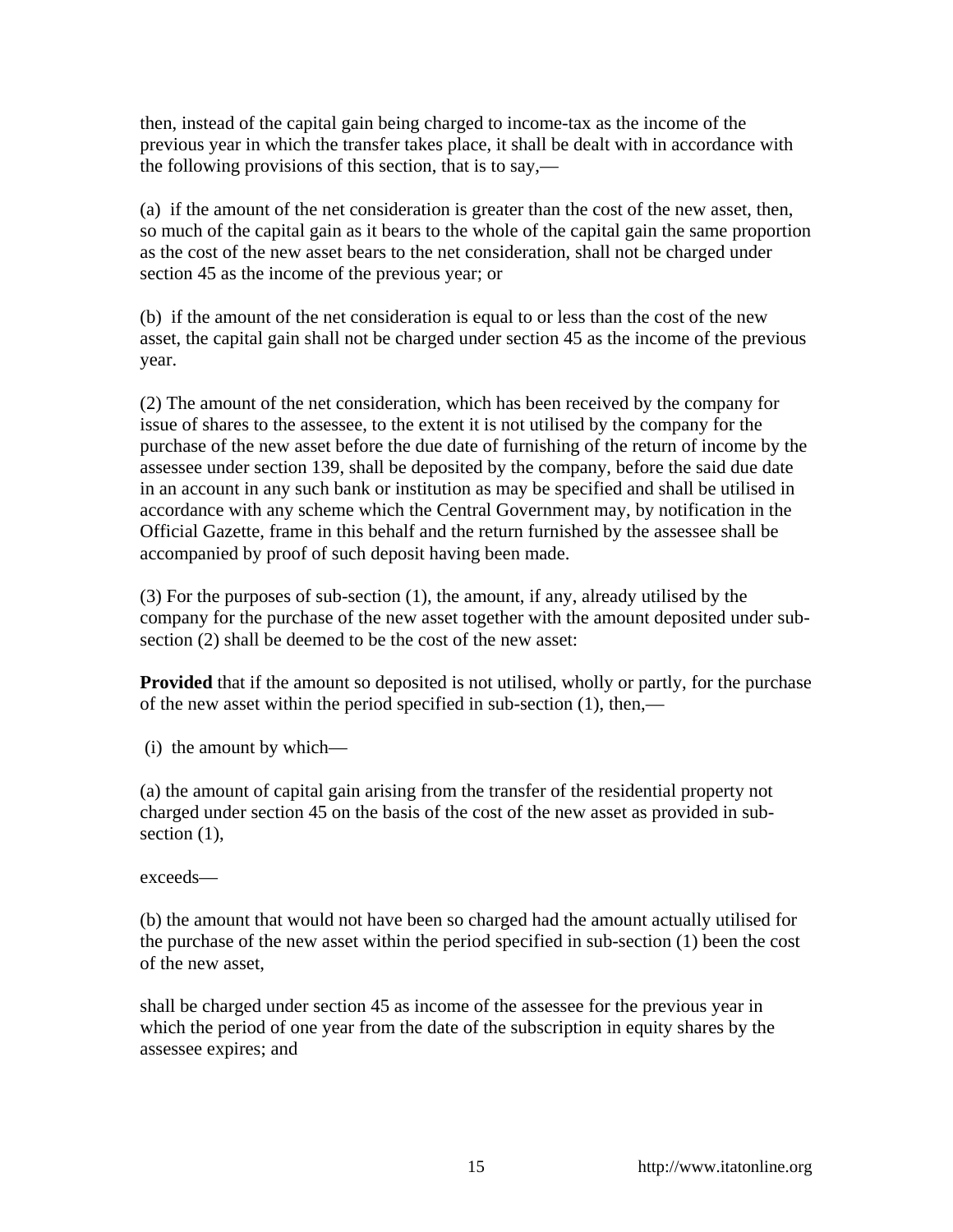(ii) the company shall be entitled to withdraw such amount in accordance with the scheme.

(4) If the equity shares of the company or the new asset acquired by the company are sold or otherwise transferred within a period of five years from the date of their acquisition, the amount of capital gain arising from the transfer of the residential property not charged under section 45 as provided in sub-section (1) shall be deemed to be the income of the assessee chargeable under the head "Capital gains" of the previous year in which such equity shares or such new asset are sold or otherwise transferred, in addition to taxability of gains, arising on account of transfer of shares or of the new asset, in the hands of the assessee or the company, as the case may be.

(5) The provisions of this section shall not apply to any transfer of residential property made after the 31st day of March, 2017.

(6) For the purposes of this section,—

(a) "eligible assessee" means an individual or a Hindu undivided family;

(b) "eligible company" means a company which fulfils the following conditions, namely:—

 (i) it is a company incorporated in India during the period from the 1st day of April of the previous year relevant to the assessment year in which the capital gain arises to the due date of furnishing of return of income under sub-section (1) of section 139 by the assessee;

(ii) it is engaged in the business of manufacture of an article or a thing;

(iii) it is a company in which the assessee has more than fifty per cent share capital or more than fifty per cent voting rights after the subscription in shares by the assessee; and

(iv) it is a company which qualifies to be a small or medium enterprise under the Micro, Small and Medium Enterprises Act, 2006 (27 of 2006);

(c) "net consideration" shall have the meaning assigned to it in the Explanation to section 54F;

(d) "new asset" means new plant and machinery but does not include—

 (i) any machinery or plant which, before its installation by the assessee, was used either within or outside India by any other person;

(ii) any machinery or plant installed in any office premises or any residential accommodation, including accommodation in the nature of a guest-house;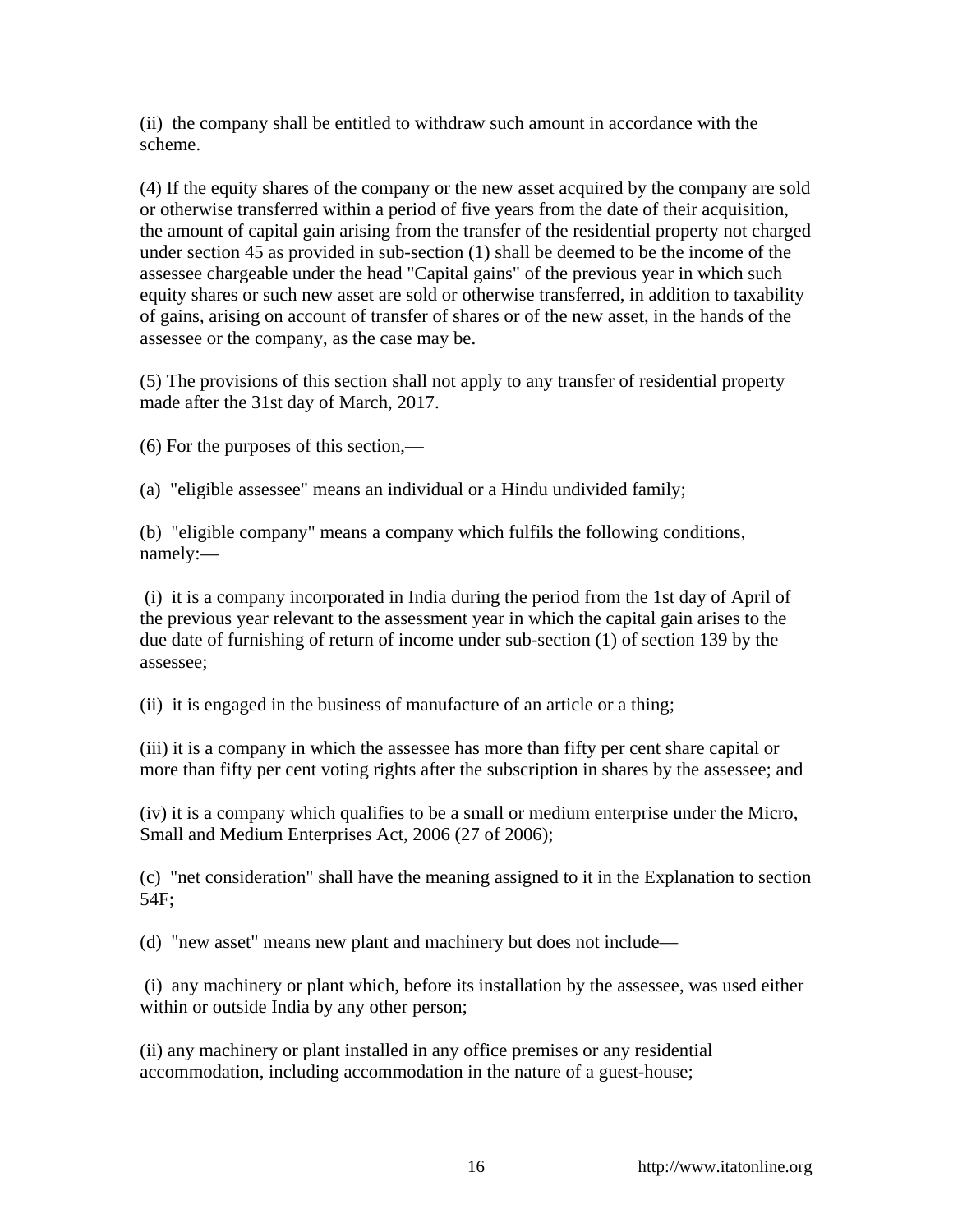(iii) any office appliances including computers or computer software;

(iv) any vehicle; or

(v) any machinery or plant, the whole of the actual cost of which is allowed as a deduction (whether by way of depreciation or otherwise) in computing the income chargeable under the head "Profits and gains of business or profession" of any previous year.'.

## **Amendment of section 55A.**

**20.** In section 55A of the Income-tax Act, in clause (a), for the words "is less than its fair market value", the words "is at variance with its fair market value" shall be substituted with effect from the 1st day of July, 2012.

## **Amendment of section 56.**

**21.** In section 56 of the Income-tax Act, in sub-section (2),—

(A) in clause (vii), in the Explanation, for clause (e), the following clause shall be substituted and shall be deemed to have been substituted with effect from the 1st day of October, 2009, namely:—

- '(e) "relative" means,—
- (i) in case of an individual—
- (A) spouse of the individual;
- (B) brother or sister of the individual;
- (C) brother or sister of the spouse of the individual;
- (D) brother or sister of either of the parents of the individual;
- (E) any lineal ascendant or descendant of the individual;
- (F) any lineal ascendant or descendant of the spouse of the individual;
- (G) spouse of the person referred to in items (B) to (F); and
- (ii) in case of a Hindu undivided family, any member thereof;';

(B) after clause (viia), the following shall be inserted with effect from the 1st day of April, 2013, namely:—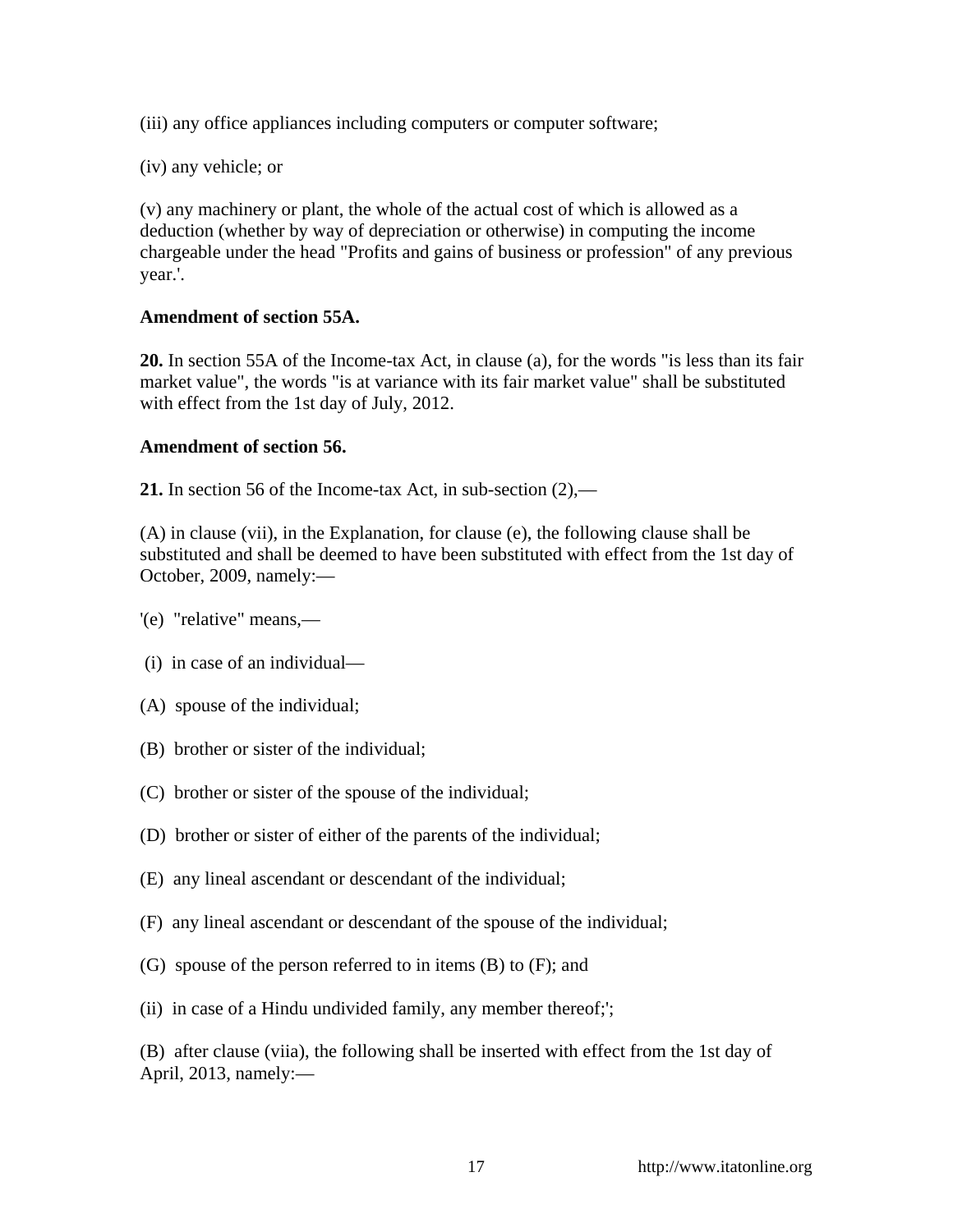'(viib) where a company, not being a company in which the public are substantially interested, receives, in any previous year, from any person being a resident, any consideration for issue of shares that exceeds the face value of such shares, the aggregate consideration received for such shares as exceeds the fair market value of the shares:

**Provided** that this clause shall not apply where the consideration for issue of shares is received—

 (i) by a venture capital undertaking from a venture capital company or a venture capital fund; or

(ii) by a company from a class or classes of persons as may be notified by the Central Government in this behalf.

Explanation.—For the purposes of this clause,—

(a) the fair market value of the shares shall be the value—

(i) as may be determined in accordance with such method as may be prescribed; or

(ii) as may be substantiated by the company to the satisfaction of the Assessing Officer, based on the value, on the date of issue of shares, of its assets, including intangible assets being goodwill, know-how, patents, copyrights, trademarks, licences, franchises or any other business or commercial rights of similar nature,

whichever is higher;

(b) "venture capital company", "venture capital fund" and "venture capital undertaking" shall have the meanings respectively assigned to them in clause (a), clause (b) and clause (c) of Explanation 1 to clause (23FB) of section 10;'.

# **Amendment of section 68.**

**22.** In section 68 of the Income-tax Act, the following provisos shall be inserted with effect from the 1st day of April, 2013, namely:—

"**Provided** that where the assessee is a company, (not being a company in which the public are substantially interested) and the sum so credited consists of share application money, share capital, share premium or any such amount by whatever name called, any explanation offered by such assessee-company shall be deemed to be not satisfactory, unless—

(a) the person, being a resident in whose name such credit is recorded in the books of such company also offers an explanation about the nature and source of such sum so credited; and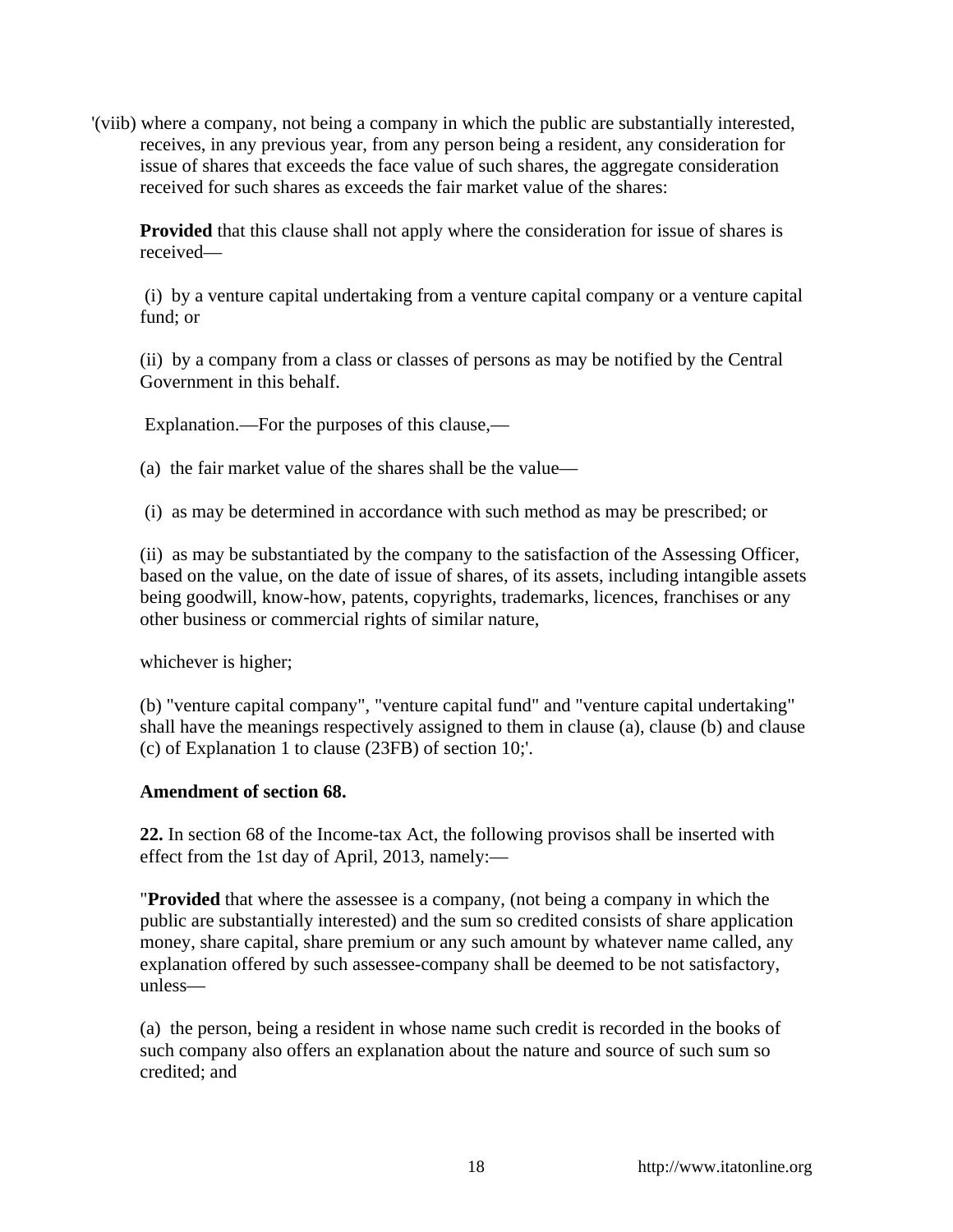(b) such explanation in the opinion of the Assessing Officer aforesaid has been found to be satisfactory:

**Provided further** that nothing contained in the first proviso shall apply if the person, in whose name the sum referred to therein is recorded, is a venture capital fund or a venture capital company as referred to in clause (23FB) of section 10.".

## **Amendment of section 80A.**

**23.** In section 80A of the Income-tax Act, in sub-section (6), in the Explanation, after clause (ii), the following clause shall be inserted with effect from the 1st day of April, 2013, namely:—

"(iii) in relation to any goods or services sold, supplied or acquired means the arm's length price as defined in clause (ii) of section 92F of such goods or services, if it is a specified domestic transaction referred to in section 92BA.".

## **Amendment of section 80C.**

**24.** In section 80C of the Income-tax Act, with effect from the 1st day of April, 2013,—

(i) in sub-section (3), for the words "insurance policy other than a contract for a deferred annuity", the words, figures and letters "insurance policy, other than a contract for a deferred annuity, issued on or before the 31st day of March, 2012," shall be substituted;

(ii) after sub-section  $(3)$ , the following shall be inserted, namely:—

'(3A) The provisions of sub-section (2) shall apply only to so much of any premium or other payment made on an insurance policy, other than a contract for a deferred annuity, issued on or after the 1st day of April, 2012 as is not in excess of ten per cent of the actual capital sum assured.

Explanation.—For the purposes of this sub-section, "actual capital sum assured" in relation to a life insurance policy shall mean the minimum amount assured under the policy on happening of the insured event at any time during the term of the policy, not taking into account—

(i) the value of any premium agreed to be returned; or

(ii) any benefit by way of bonus or otherwise over and above the sum actually assured, which is to be or may be received under the policy by any person.'.

# **Insertion of new section 80CCG.**

**25.** After section 80CCF of the Income-tax Act, the following section shall be inserted with effect from the 1st day of April, 2013, namely:—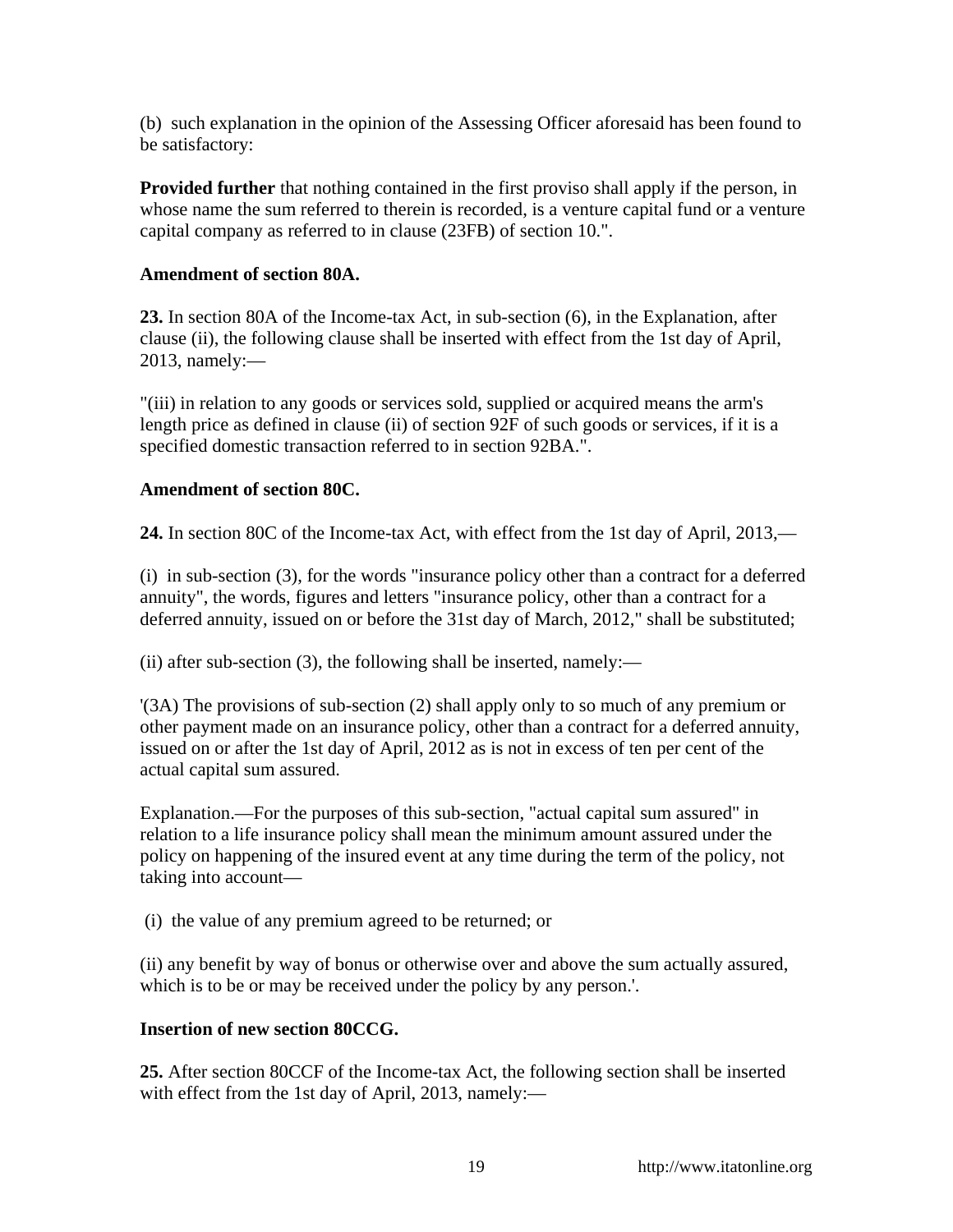"80CCG. Deduction in respect of investment made under an equity savings scheme.—(1) Where an assessee, being a resident individual, has, in a previous year, acquired listed equity shares in accordance with a scheme, as may be notified by the Central Government in this behalf, he shall, subject to the provisions of sub-section (3), be allowed a deduction, in the computation of his total income of the assessment year relevant to such previous year, of fifty per cent of the amount invested in such equity shares to the extent such deduction does not exceed twenty-five thousand rupees.

(2) Where an assessee has claimed and allowed a deduction under this section for any assessment year in respect of any amount, he shall not be allowed any deduction under this section for any subsequent assessment year.

(3) The deduction under sub-section (1) shall be subject to the following conditions, namely:—

 (i) the gross total income of the assessee for the relevant assessment year shall not exceed ten lakh rupees;

(ii) the assessee is a new retail investor as may be specified under the scheme referred to in sub-section (1);

(iii) the investment is made in such listed equity shares as may be specified under the scheme referred to in sub-section (1);

(iv) the investment is locked-in for a period of three years from the date of acquisition in accordance with the scheme referred to in sub-section (1); and

(v) such other condition as may be prescribed.

(4) If the assessee, in any previous year, fails to comply with any condition specified in sub-section (3), the deduction originally allowed shall be deemed to be the income of the assessee of such previous year and shall be liable to tax for the assessment year relevant to such previous year.".

#### **Amendment of section 80D.**

**26.** In section 80D of the Income-tax Act, with effect from the 1st day of April, 2013,—

(a) in sub-section (1), for the words ", other than cash,", the words, brackets, figure and letter "as specified in sub-section (2B)," shall be substituted;

(b) in sub-section  $(2)$ ,—

(A) in clause (a), after the words "the Central Government Health Scheme", the words "or any payment made on account of preventive health check-up of the assessee or his family" shall be inserted;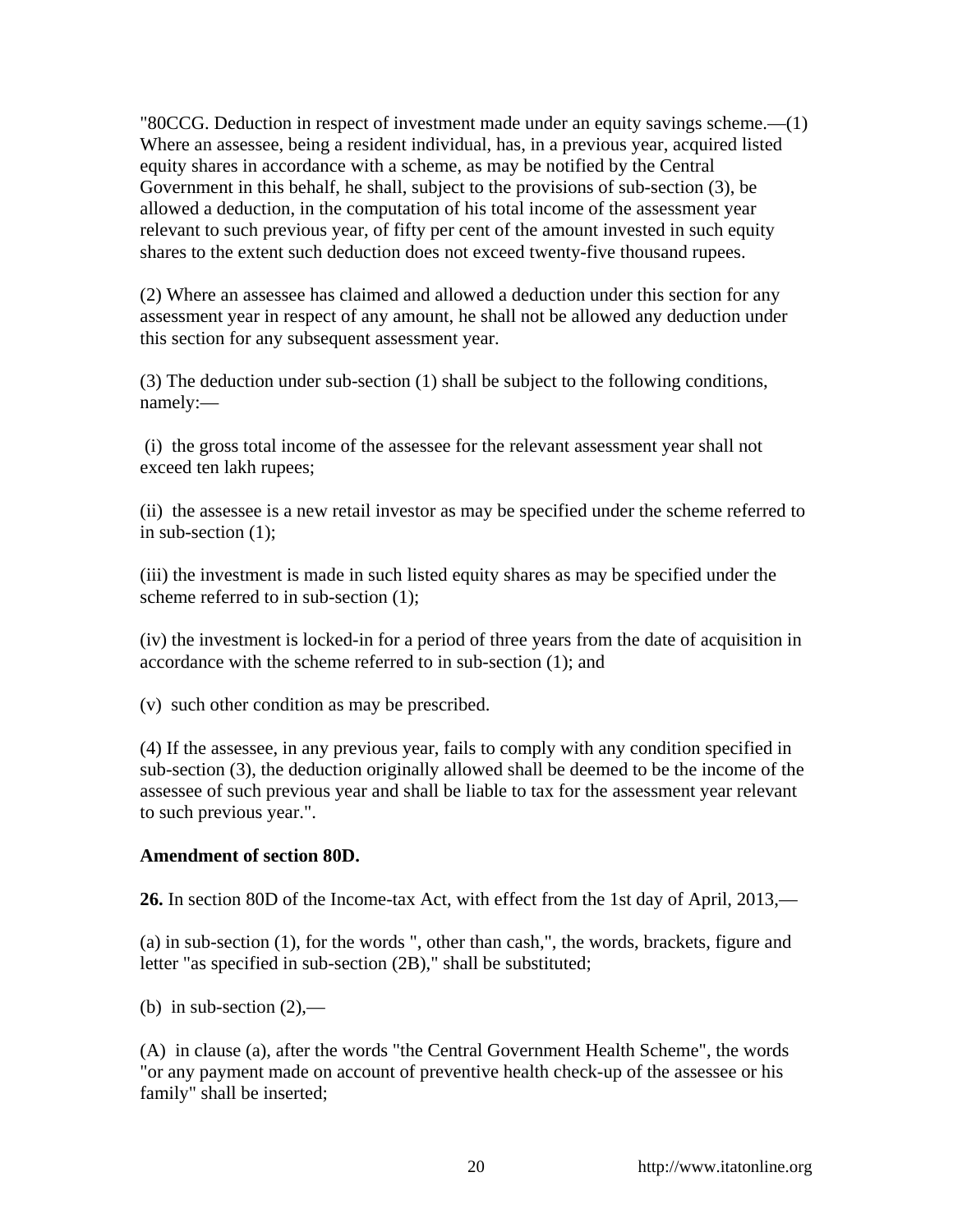(B) in clause (b), after the words "parents of the assessee", the words "or any payment made on account of preventive health check-up of the parent or parents of the assessee" shall be inserted;

(c) after sub-section (2), the following sub-sections shall be inserted, namely:—

 $\Gamma(2A)$  Where the amounts referred to in clauses (a) and (b) of sub-section (2) are paid on account of preventive health check-up, the deduction for such amounts shall be allowed to the extent it does not exceed in the aggregate five thousand rupees.

(2B) For the purposes of deduction under sub-section (1), payment shall be made by—

 (i) any mode, including cash, in respect of any sum paid on account of preventive health check-up;

(ii) any mode other than cash in all other cases not falling under clause (i).";

(d) in sub-section (4), in the Explanation, for the words "sixty-five years", the words "sixty years" shall be substituted.

### **Amendment of section 80DDB.**

**27.** In section 80DDB of the Income-tax Act, in the Explanation, in clause (iv), for the words "sixty-five years", the words "sixty years" shall be substituted with effect from the 1st day of April, 2013.

### **Amendment of section 80G.**

**28.** In section 80G of the Income-tax Act, after sub-section (5C), the following subsection shall be inserted with effect from the 1st day of April, 2013, namely:—

"(5D) No deduction shall be allowed under this section in respect of donation of any sum exceeding ten thousand rupees unless such sum is paid by any mode other than cash.".

### **Amendment of section 80GGA.**

**29.** In section 80GGA of the Income-tax Act, after sub-section (2), the following subsection shall be inserted with effect from the 1st day of April, 2013, namely:—

"(2A) No deduction shall be allowed under this section in respect of any sum exceeding ten thousand rupees unless such sum is paid by any mode other than cash.".

#### **Amendment of section 80-IA.**

**30.** In section 80-IA of the Income-tax Act, with effect from the 1st day of April, 2013,—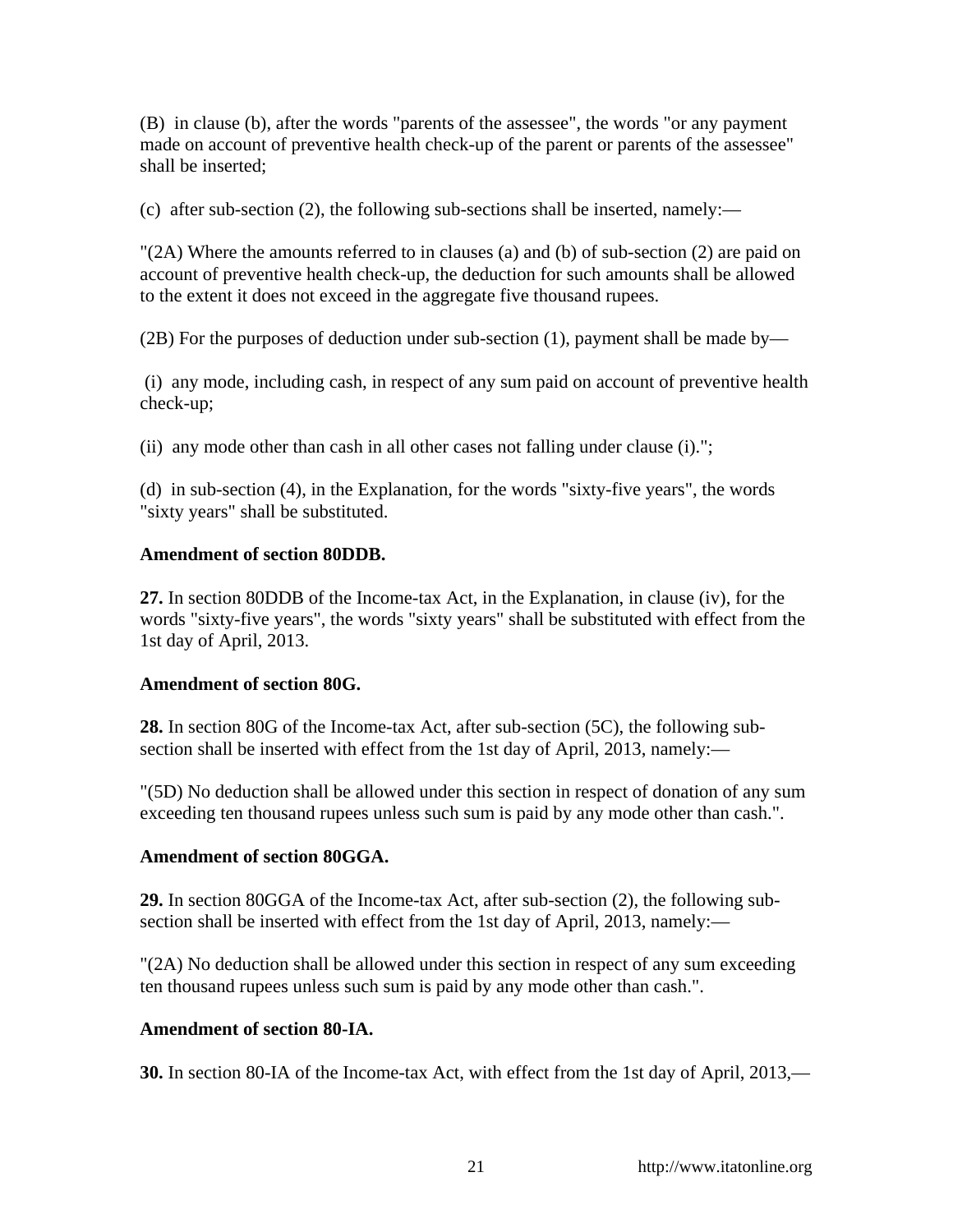(a) in sub-section (4), in clause (iv), for the words, figures and letters "the 31st day of March, 2012", wherever they occur, the words, figures and letters "the 31st day of March, 2013" shall respectively be substituted;

(b) in sub-section (8), for the Explanation, the following Explanation shall be substituted, namely:—

'Explanation—For the purposes of this sub-section, "market value", in relation to any goods or services, means—

(i) the price that such goods or services would ordinarily fetch in the open market; or

(ii) the arm's length price as defined in clause (ii) of section 92F, where the transfer of such goods or services is a specified domestic transaction referred to in section 92BA.';

(c) in sub-section (10), the following proviso shall be inserted, namely:—

"**Provided** that in case the aforesaid arrangement involves a specified domestic transaction referred to in section 92BA, the amount of profits from such transaction shall be determined having regard to arm's length price as defined in clause (ii) of section 92F.".

## **Insertion of new Part.**

**31.** In Chapter VI-A of the Income-tax Act, after Part C, the following Part shall be inserted with effect from the 1st day of April, 2013, namely:—

'CA.— Deductions in respect of other incomes

80TTA. Deduction in respect of interest on deposits in savings account.—(1) Where the gross total income of an assessee, being an individual or a Hindu undivided family, includes any income by way of interest on deposits (not being time deposits) in a savings account with—

 (a) a banking company to which the Banking Regulation Act, 1949 (10 of 1949), applies (including any bank or banking institution referred to in section 51 of that Act);

(b) a co-operative society engaged in carrying on the business of banking (including a co-operative land mortgage bank or a co-operative land development bank); or

(c) a Post Office as defined in clause (k) of section 2 of the Indian Post Office Act, 1898 (6 of 1898),

there shall, in accordance with and subject to the provisions of this section, be allowed, in computing the total income of the assessee a deduction as specified hereunder, namely:—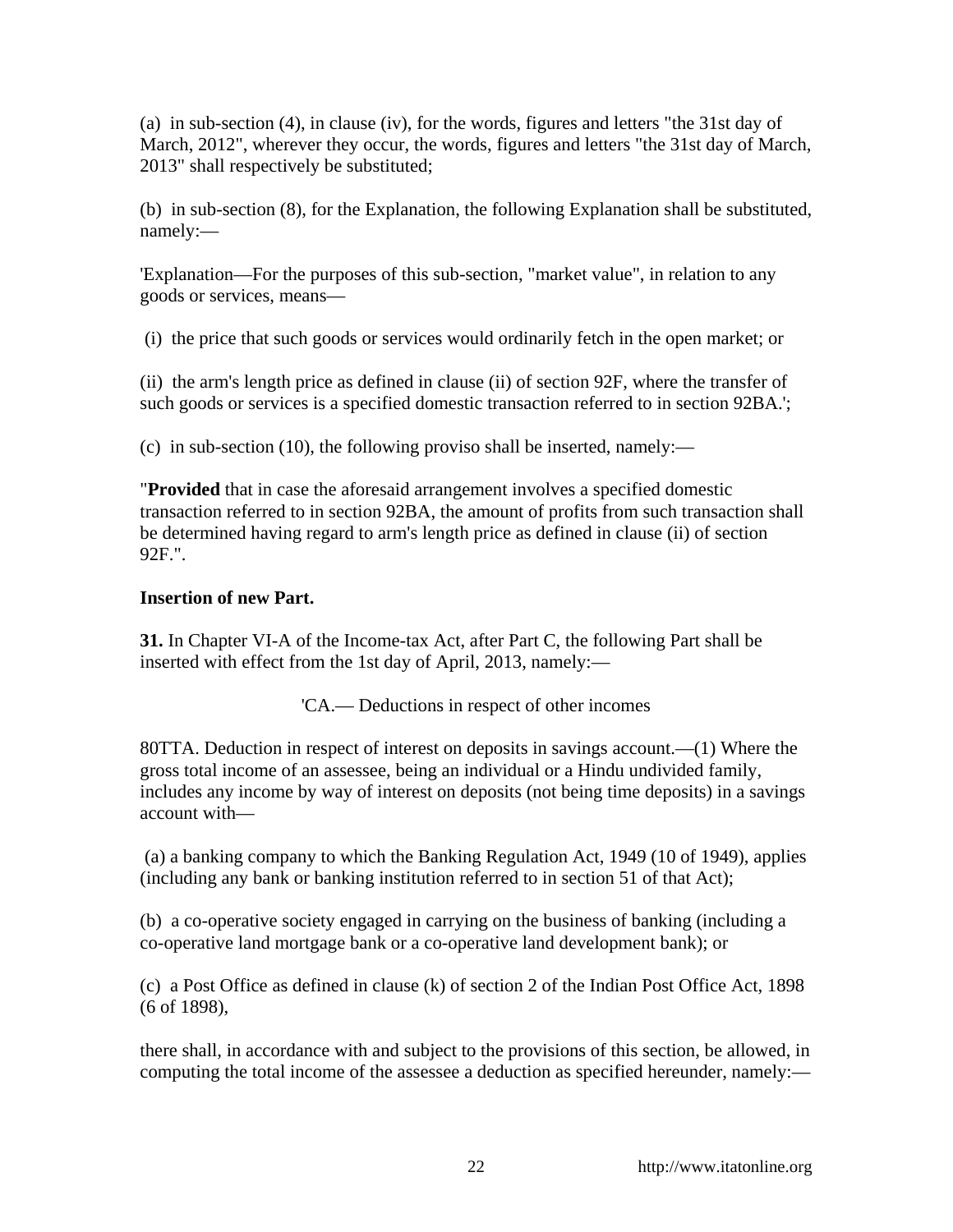(i) in a case where the amount of such income does not exceed in the aggregate ten thousand rupees, the whole of such amount; and

(ii) in any other case, ten thousand rupees.

(2) Where the income referred to in this section is derived from any deposit in a savings account held by, or on behalf of, a firm, an association of persons or a body of individuals, no deduction shall be allowed under this section in respect of such income in computing the total income of any partner of the firm or any member of the association or any individual of the body.

Explanation.—For the purposes of this section, "time deposits" means the deposits repayable on expiry of fixed periods.'.

## **Amendment of section 90.**

**32.** In section 90 of the Income-tax Act,—

(a) after sub-section (2), the following sub-section shall be inserted with effect from the 1st day of April, 2013, namely:—

"(2A) Notwithstanding anything contained in sub-section (2), the provisions of Chapter X-A of the Act shall apply to the assessee, even if such provisions are not beneficial to him.":

(b) after sub-section (3) and before Explanation 1, the following sub-section shall be inserted with effect from the 1st day of April, 2013, namely:—

"(4) An assessee, not being a resident, to whom an agreement referred to in sub-section (1) applies, shall not be entitled to claim any relief under such agreement unless a certificate, containing such particulars as may be prescribed, of his being a resident in any country outside India or specified territory outside India, as the case may be, is obtained by him from the Government of that country or specified territory.";

(c) after Explanation 2, the following Explanation shall be inserted and shall be deemed to have been inserted with effect from the 1st day of October, 2009, namely:—

"Explanation 3.—For the removal of doubts, it is hereby declared that where any term is used in any agreement entered into under sub-section (1) and not defined under the said agreement or the Act, but is assigned a meaning to it in the notification issued under subsection (3) and the notification issued thereunder being in force, then, the meaning assigned to such term shall be deemed to have effect from the date on which the said agreement came into force.";

# **Amendment of section 90A.**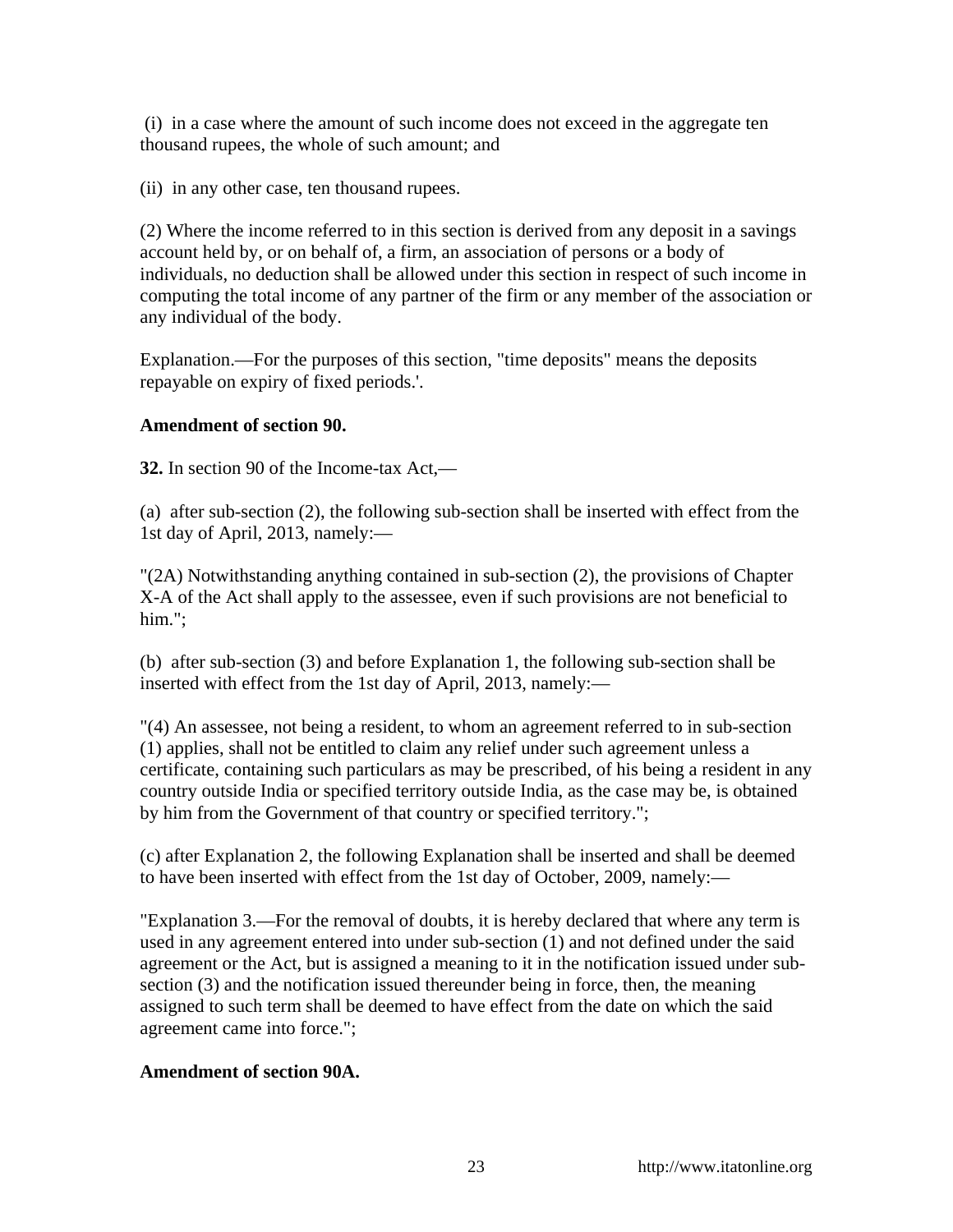**33.** In section 90A of the Income-tax Act,—

(a) after sub-section (2), the following sub-section shall be inserted with effect from the 1st day of April, 2013, namely:—

"(2A) Notwithstanding anything contained in sub-section (2), the provisions of Chapter X-A of the Act shall apply to the assessee, even if such provisions are not beneficial to him.";

(b) after sub-section (3) and before Explanation 1, the following sub-section shall be inserted with effect from the 1st day of April, 2013, namely:—

"(4) An assessee, not being a resident, to whom the agreement referred to in sub-section (1) applies, shall not be entitled to claim any relief under such agreement unless a certificate, containing such particulars as may be prescribed, of his being a resident in any specified territory outside India, is obtained by him from the Government of that specified territory.";

(c) after Explanation 2, the following Explanation shall be inserted and shall be deemed to have been inserted with effect from the 1st day of June, 2006, namely:—

"Explanation 3.—For the removal of doubts, it is hereby declared that where any term is used in any agreement entered into under sub-section (1) and not defined under the said agreement or the Act, but is assigned a meaning to it in the notification issued under subsection (3) and the notification issued thereunder being in force, then, the meaning assigned to such term shall be deemed to have effect from the date on which the said agreement came into force.".

# **Amendment of section 92.**

**34.** In section 92 of the Income-tax Act, with effect from the 1st day of April, 2013,—

(a) in sub-section (2), for the words "international transaction", the words "international transaction or specified domestic transaction" shall be substituted;

(b) after sub-section (2), the following sub-section shall be inserted, namely:—

"(2A) Any allowance for an expenditure or interest or allocation of any cost or expense or any income in relation to the specified domestic transaction shall be computed having regard to the arm's length price.";

(c) in sub-section  $(3)$ ,—

 (i) for the words "international transaction", the words "international transaction or specified domestic transaction" shall be substituted;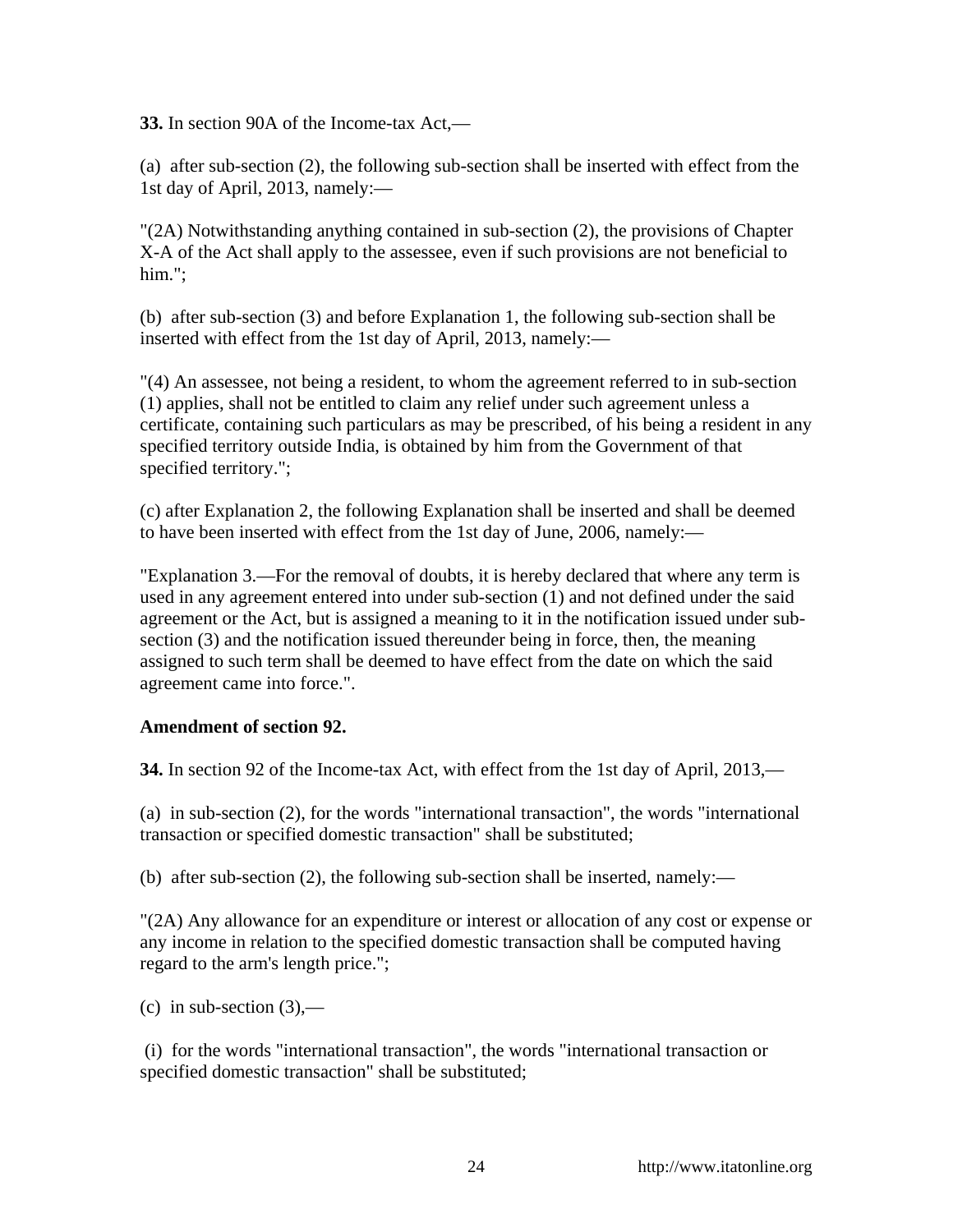(ii) for the word, brackets and figure "sub-section (1)", the words, brackets, figures and letter "sub-section (1) or sub-section (2A)" shall be substituted;

(iii) for the words "that sub-section", the words, brackets, figures and letter "sub-section (1) or sub-section (2A)" shall be substituted;

(iv) after the word, brackets and figure "sub-section (2)", the words, brackets, figure and letter "or sub-section (2A)" shall be inserted.

# **Amendment of section 92B.**

**35.** In section 92B of the Income-tax Act, after sub-section (2), the following Explanation shall be inserted and shall be deemed to have been inserted with effect from the 1st day of April, 2002, namely:—

'Explanation.—For the removal of doubts, it is hereby clarified that—

(i) the expression "international transaction" shall include—

(a) the purchase, sale, transfer, lease or use of tangible property including building, transportation vehicle, machinery, equipment, tools, plant, furniture, commodity or any other article, product or thing;

(b) the purchase, sale, transfer, lease or use of intangible property, including the transfer of ownership or the provision of use of rights regarding land use, copyrights, patents, trademarks, licences, franchises, customer list, marketing channel, brand, commercial secret, know-how, industrial property right, exterior design or practical and new design or any other business or commercial rights of similar nature;

(c) capital financing, including any type of long-term or short-term borrowing, lending or guarantee, purchase or sale of marketable securities or any type of advance, payments or deferred payment or receivable or any other debt arising during the course of business;

(d) provision of services, including provision of market research, market development, marketing management, administration, technical service, repairs, design, consultation, agency, scientific research, legal or accounting service;

(e) a transaction of business restructuring or reorganisation, entered into by an enterprise with an associated enterprise, irrespective of the fact that it has bearing on the profit, income, losses or assets of such enterprises at the time of the transaction or at any future date;

(ii) the expression "intangible property" shall include—

(a) marketing related intangible assets, such as, trademarks, trade names, brand names, logos;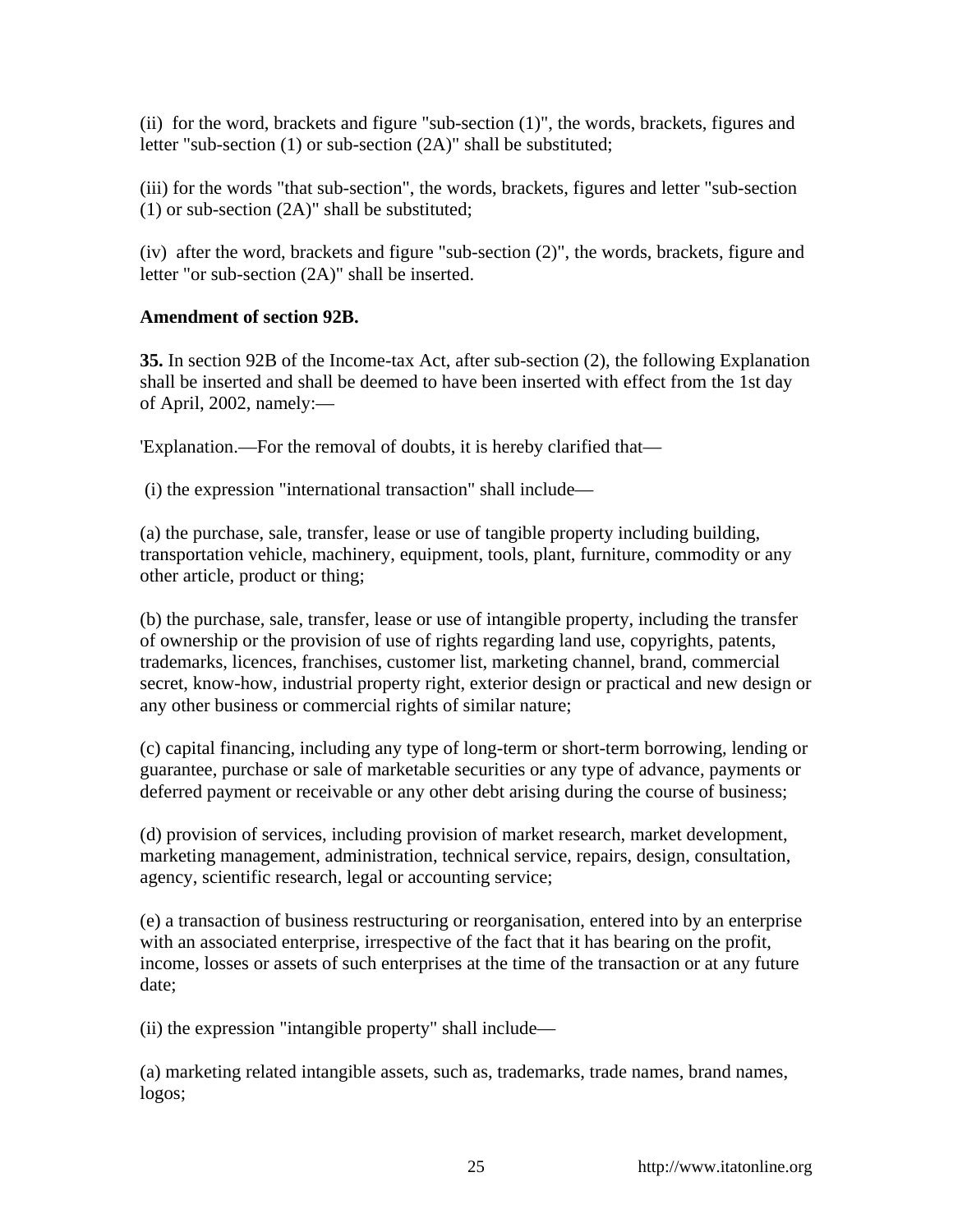(b) technology related intangible assets, such as, process patents, patent applications, technical documentation such as laboratory notebooks, technical know-how;

(c) artistic related intangible assets, such as, literary works and copyrights, musical compositions, copyrights, maps, engravings;

(d) data processing related intangible assets, such as, proprietary computer software, software copyrights, automated databases, and integrated circuit masks and masters;

(e) engineering related intangible assets, such as, industrial design, product patents, trade secrets, engineering drawing and schematics, blueprints, proprietary documentation;

(f) customer related intangible assets, such as, customer lists, customer contracts, customer relationship, open purchase orders;

(g) contract related intangible assets, such as, favourable supplier, contracts, licence agreements, franchise agreements, non-compete agreements;

(h) human capital related intangible assets, such as, trained and organised work force, employment agreements, union contracts;

(i) location related intangible assets, such as, leasehold interest, mineral exploitation rights, easements, air rights, water rights;

(j) goodwill related intangible assets, such as, institutional goodwill, professional practice goodwill, personal goodwill of professional, celebrity goodwill, general business going concern value;

(k) methods, programmes, systems, procedures, campaigns, surveys, studies, forecasts, estimates, customer lists, or technical data;

(l) any other similar item that derives its value from its intellectual content rather than its physical attributes.'.

### **Insertion of new section 92BA.**

**36.** After section 92B of the Income-tax Act, the following section shall be inserted with effect from the 1st day of April, 2013, namely:—

'92BA. Meaning of specified domestic transaction.—For the purposes of this section and sections 92, 92C, 92D and 92E, "specified domestic transaction" in case of an assessee means any of the following transactions, not being an international transaction, namely:—

 (i) any expenditure in respect of which payment has been made or is to be made to a person referred to in clause (b) of sub-section (2) of section 40A;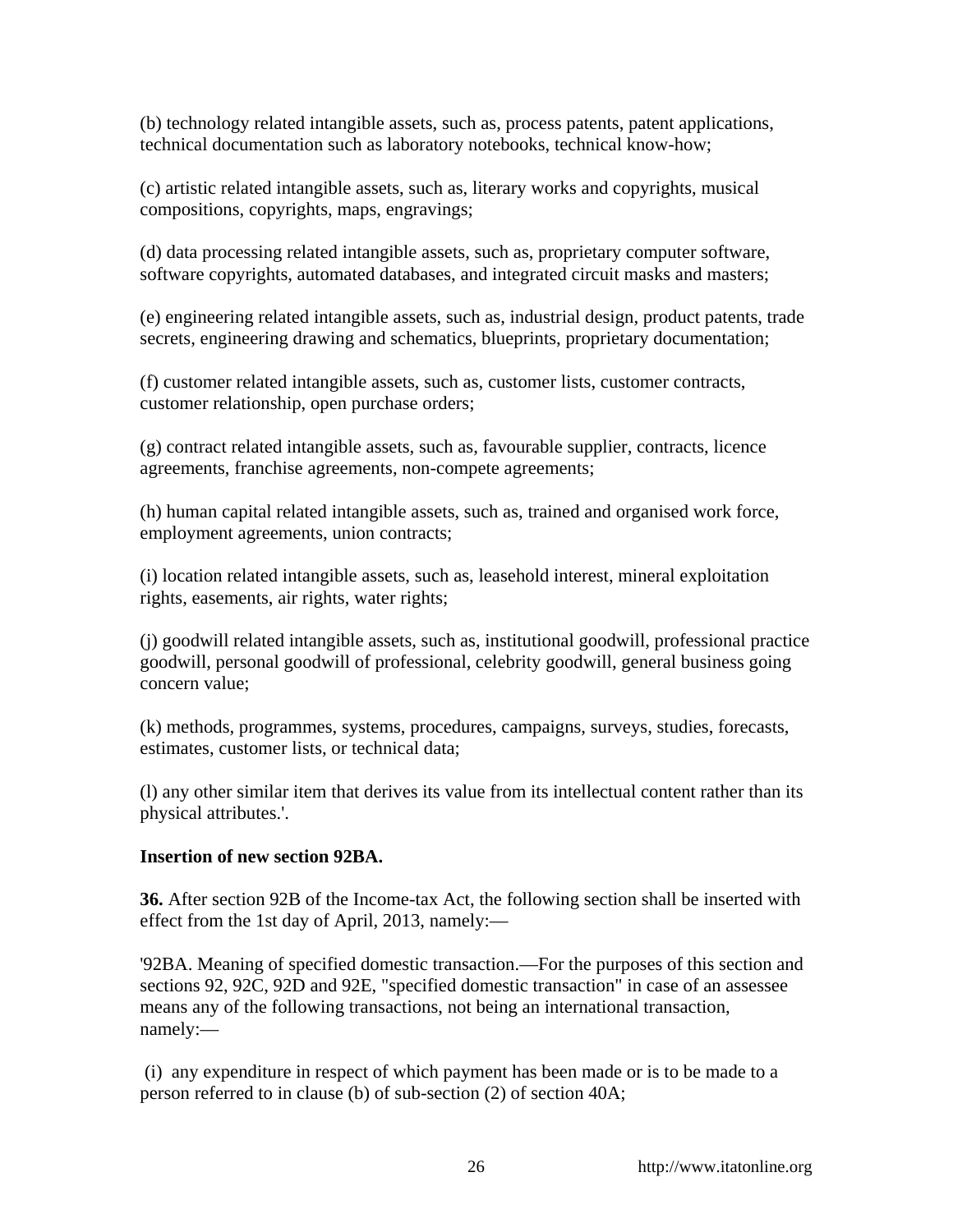(ii) any transaction referred to in section 80A;

(iii) any transfer of goods or services referred to in sub-section (8) of section 80-IA;

(iv) any business transacted between the assessee and other person as referred to in subsection (10) of section 80-IA;

(v) any transaction, referred to in any other section under Chapter Vl-A or section 10AA, to which provisions of sub-section (8) or sub-section (10) of section 80-IA are applicable; or

(vi) any other transaction as may be prescribed,

and where the aggregate of such transactions entered into by the assessee in the previous year exceeds a sum of five crore rupees.'.

## **Amendment of section 92C.**

**37.** In section 92C of the Income-tax Act,—

(a) in sub-section  $(2)$ ,—

 (i) in the second proviso, for the words "does not exceed such percentage of latter as may be notified", the words "does not exceed such percentage not exceeding three per cent of the latter, as may be notified" shall be substituted with effect from the 1st day of April, 2013;

(ii) after the second proviso, the following Explanation shall be inserted and shall be deemed to have been inserted with effect from the 1st day of October, 2009, namely:—

"Explanation.—For the removal of doubts, it is hereby clarified that the provisions of the second proviso shall also be applicable to all assessment or reassessment proceedings pending before an Assessing Officer as on the 1st day of October, 2009.";

(b) after sub-section (2), the following sub-section shall be inserted and shall be deemed to have been inserted with effect from the 1st day of April, 2002, namely:—

"(2A) Where the first proviso to sub-section (2) as it stood before its amendment by the Finance (No. 2) Act, 2009 (33 of 2009), is applicable in respect of an international transaction for an assessment year and the variation between the arithmetical mean referred to in the said proviso and the price at which such transaction has actually been undertaken exceeds five per cent of the arithmetical mean, then, the assessee shall not be entitled to exercise the option as referred to in the said proviso.";

(c) after sub-section (2A) as so inserted, the following sub-section shall be inserted with effect from the 1st day of July, 2012, namely:—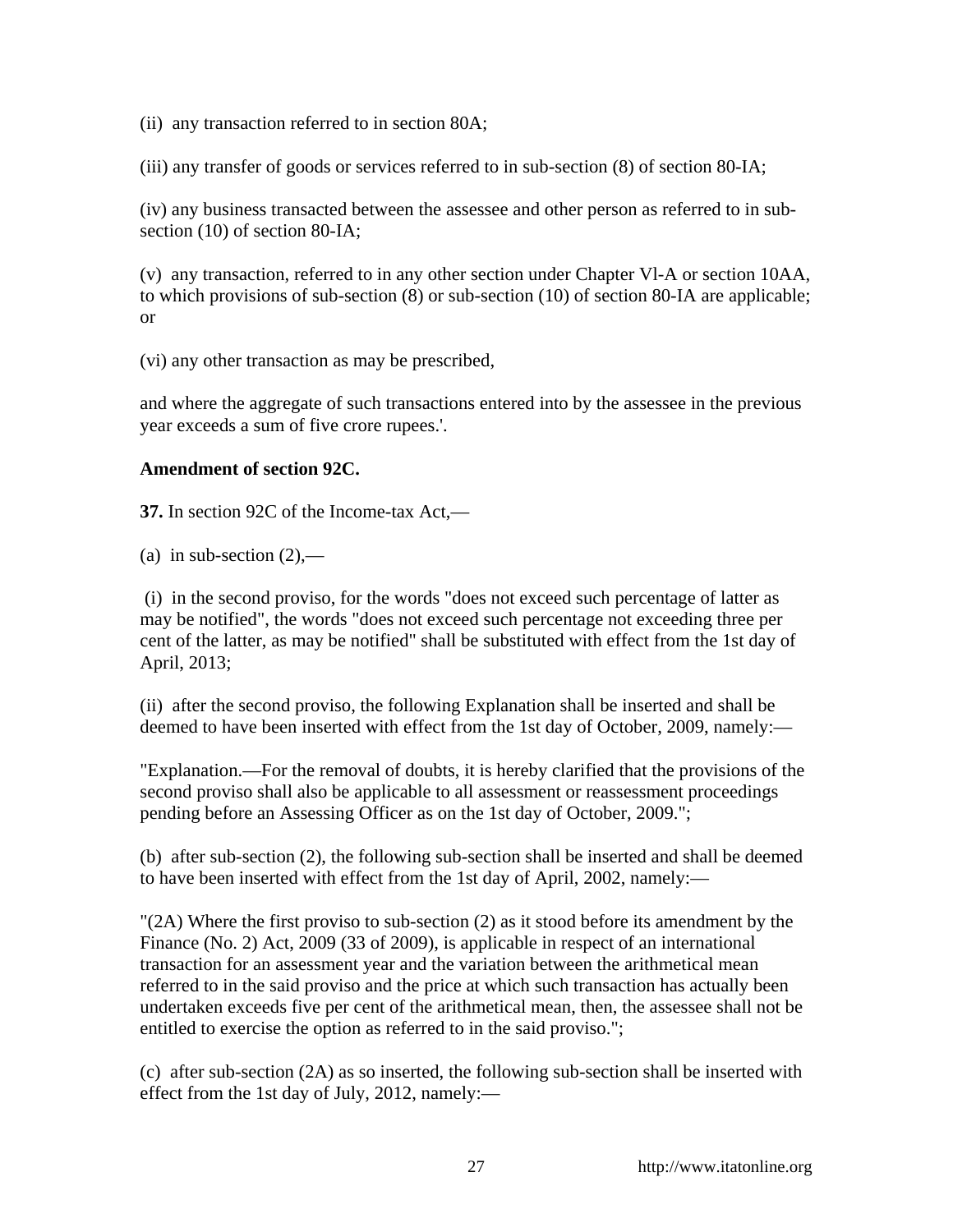"(2B) Nothing contained in sub-section (2A) shall empower the Assessing Officer either to assess or reassess under section 147 or pass an order enhancing the assessment or reducing a refund already made or otherwise increasing the liability of the assessee under section 154 for any assessment year the proceedings of which have been completed before the 1st day of October, 2009.".

## **Amendment of Chapter X.**

**38.** In sections 92C, 92D and section 92E of Chapter X of the Income-tax Act, for the words "international transaction" wherever they occur, the words "international transaction or specified domestic transaction" shall respectively be substituted with effect from the 1st day of April, 2013.

## **Amendment of section 92CA.**

**39.** In section 92CA of the Income-tax Act,—

(a) in sub-sections (1), (2) and (3), for the words "international transaction", wherever they occur, the words "international transaction or specified domestic transaction" shall respectively be substituted with effect from the 1st day of April, 2013;

(b) after sub-section (2A), the following sub-section shall be inserted and shall be deemed to have been inserted with effect from the 1st day of June, 2002, namely:—

"(2B) Where in respect of an international transaction, the assessee has not furnished the report under section 92E and such transaction comes to the notice of the Transfer Pricing Officer during the course of the proceeding before him, the provisions of this Chapter shall apply as if such transaction is an international transaction referred to him under subsection  $(1)$ .".

(c) after sub-section (2B), as so inserted, the following sub-section shall be inserted with effect from the 1st day of July, 2012, namely:—

"(2C) Nothing contained in sub-section (2B) shall empower the Assessing Officer either to assess or reassess under section 147 or pass an order enhancing the assessment or reducing a refund already made or otherwise increasing the liability of the assessee under section 154, for any assessment year, proceedings for which have been completed before the 1st day of July, 2012.".

### **Insertion of new sections 92CC and 92CD.**

**40.** After section 92CB of the Income-tax Act, the following sections shall be inserted with effect from the 1st day of July, 2012, namely:—

'92CC. Advance pricing agreement.—(1) The Board, with the approval of the Central Government, may enter into an advance pricing agreement with any person, determining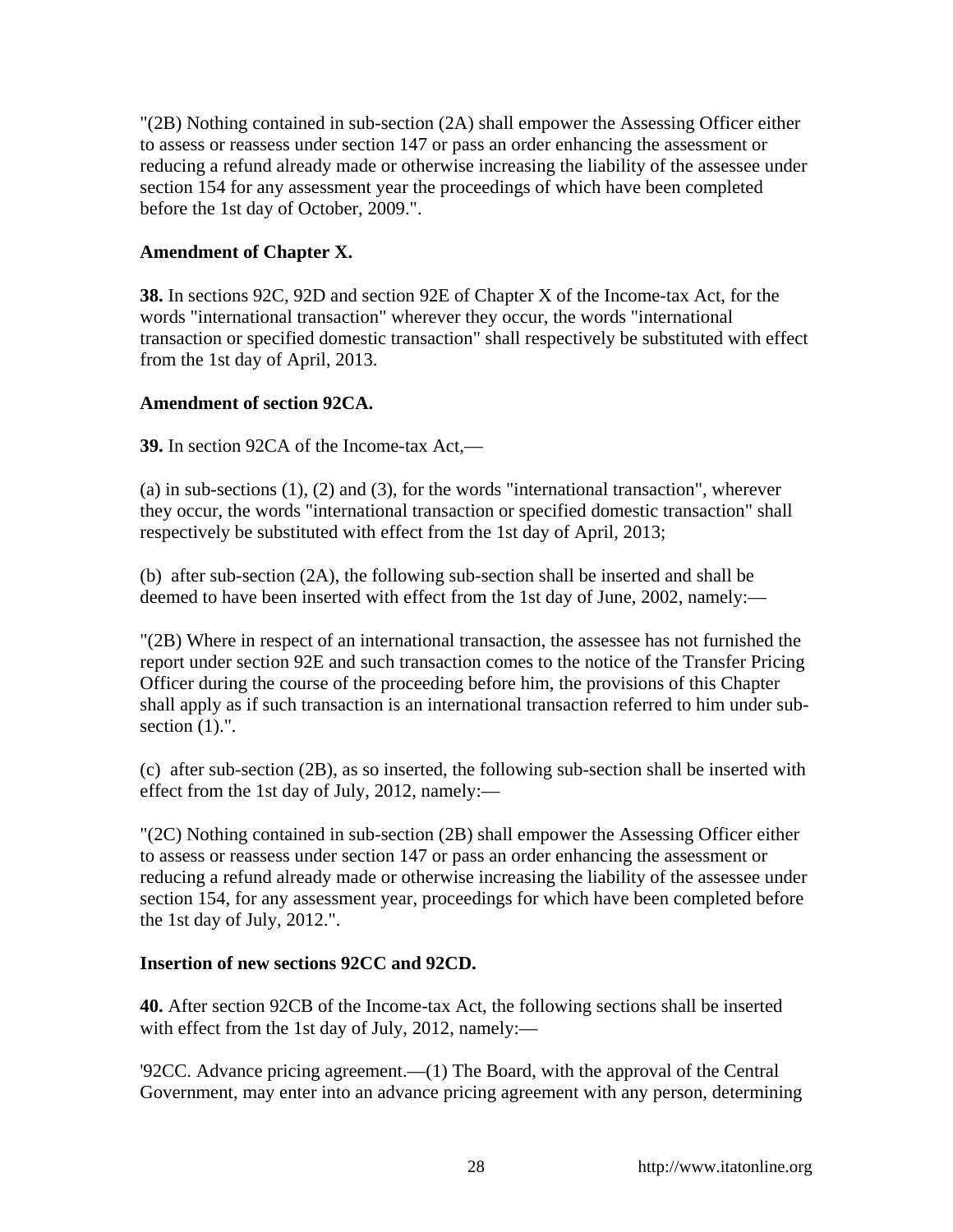the arm's length price or specifying the manner in which arm's length price is to be determined, in relation to an international transaction to be entered into by that person.

(2) The manner of determination of arm's length price referred to in sub-section (1), may include the methods referred to in sub-section (1) of section 92C or any other method, with such adjustments or variations, as may be necessary or expedient so to do.

(3) Notwithstanding anything contained in section 92C or section 92CA, the arm's length price of any international transaction, in respect of which the advance pricing agreement has been entered into, shall be determined in accordance with the advance pricing agreement so entered.

(4) The agreement referred to in sub-section (1) shall be valid for such period not exceeding five consecutive previous years as may be specified in the agreement.

(5) The advance pricing agreement entered into shall be binding—

(a) on the person in whose case, and in respect of the transaction in relation to which, the agreement has been entered into; and

(b) on the Commissioner, and the income-tax authorities subordinate to him, in respect of the said person and the said transaction.

(6) The agreement referred to in sub-section (1) shall not be binding if there is a change in law or facts having bearing on the agreement so entered.

(7) The Board may, with the approval of the Central Government, by an order, declare an agreement to be void ab initio, if it finds that the agreement has been obtained by the person by fraud or misrepresentation of facts.

(8) Upon declaring the agreement void ab initio,—

(a) all the provisions of the Act shall apply to the person as if such agreement had never been entered into; and

(b) notwithstanding anything contained in the Act, for the purpose of computing any period of limitation under this Act, the period beginning with the date of such agreement and ending on the date of order under sub-section (7) shall be excluded:

**Provided** that where immediately after the exclusion of the aforesaid period, the period of limitation, referred to in any provision of this Act, is less than sixty days, such remaining period shall be extended to sixty days and the aforesaid period of limitation shall be deemed to be extended accordingly.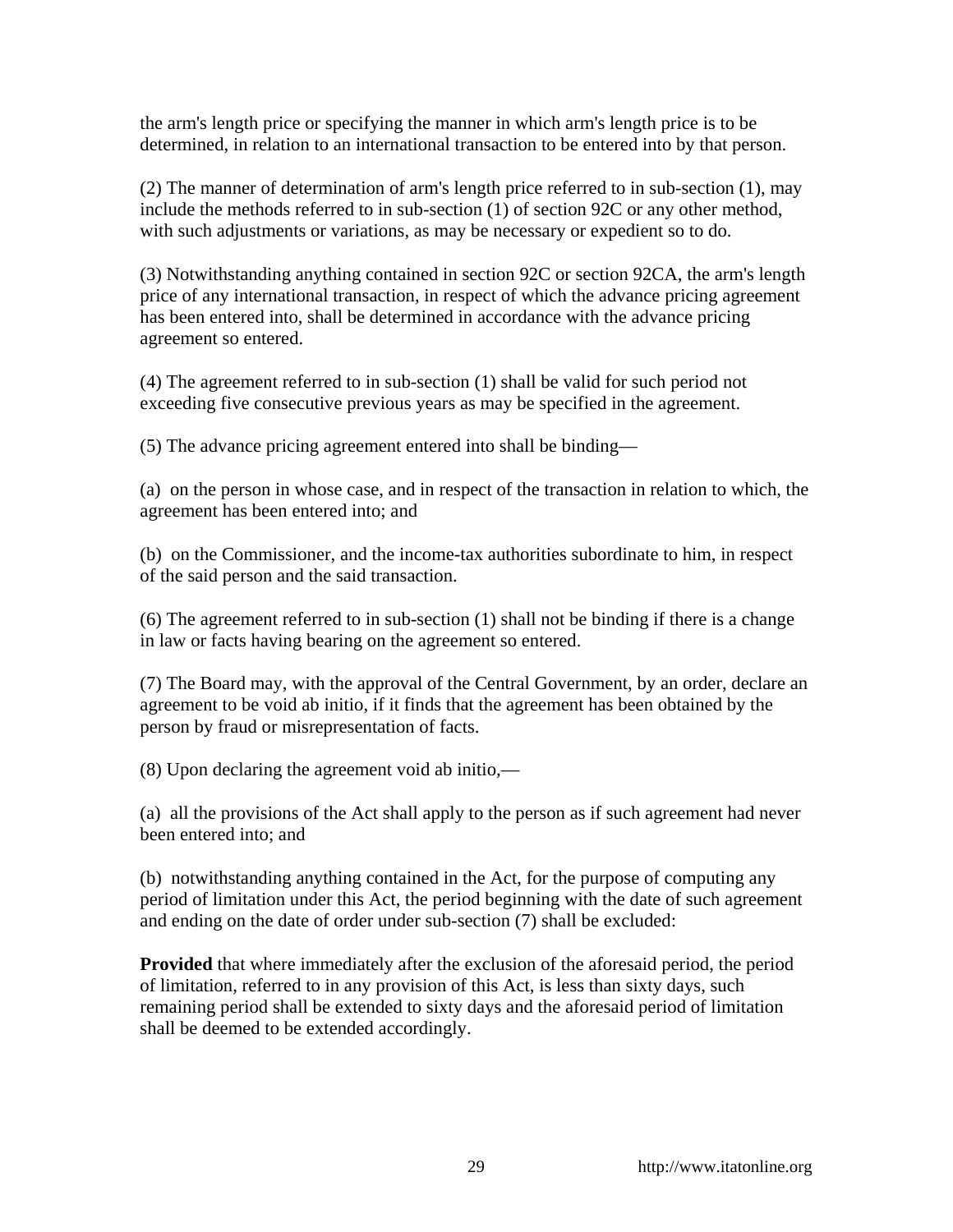(9) The Board may, for the purposes of this section, prescribe a scheme specifying therein the manner, form, procedure and any other matter generally in respect of the advance pricing agreement.

(10) Where an application is made by a person for entering into an agreement referred to in sub-section (1), the proceeding shall be deemed to be pending in the case of the person for the purposes of the Act.

92CD. Effect to advance pricing agreement.—(1) Notwithstanding anything to the contrary contained in section 139, where any person has entered into an agreement and prior to the date of entering into the agreement, any return of income has been furnished under the provisions of section 139 for any assessment year relevant to a previous year to which such agreement applies, such person shall furnish, within a period of three months from the end of the month in which the said agreement was entered into, a modified return in accordance with and limited to the agreement.

(2) Save as otherwise provided in this section, all other provisions of this Act shall apply accordingly as if the modified return is a return furnished under section 139.

(3) If the assessment or reassessment proceedings for an assessment year relevant to a previous year to which the agreement applies have been completed before the expiry of period allowed for furnishing of modified return under sub-section (1), the Assessing Officer shall, in a case where modified return is filed in accordance with the provisions of sub-section (1), proceed to assess or reassess or recompute the total income of the relevant assessment year having regard to and in accordance with the agreement.

(4) Where the assessment or reassessment proceedings for an assessment year relevant to the previous year to which the agreement applies are pending on the date of filing of modified return in accordance with the provisions of sub-section (1), the Assessing Officer shall proceed to complete the assessment or reassessment proceedings in accordance with the agreement taking into consideration the modified return so furnished.

(5) Notwithstanding anything contained in section 153 or section 153B or section  $144C$ ,—

(a) the order of assessment, reassessment or recomputation of total income under subsection (3) shall be passed within a period of one year from the end of the financial year in which the modified return under sub-section (1) is furnished;

(b) the period of limitation as provided in section 153 or section 153B or section 144C for completion of pending assessment or reassessment proceedings referred to in subsection (4) shall be extended by a period of twelve months.

(6) For the purposes of this section,—

(i) "agreement" means an agreement referred to in sub-section (1) of section 92CC;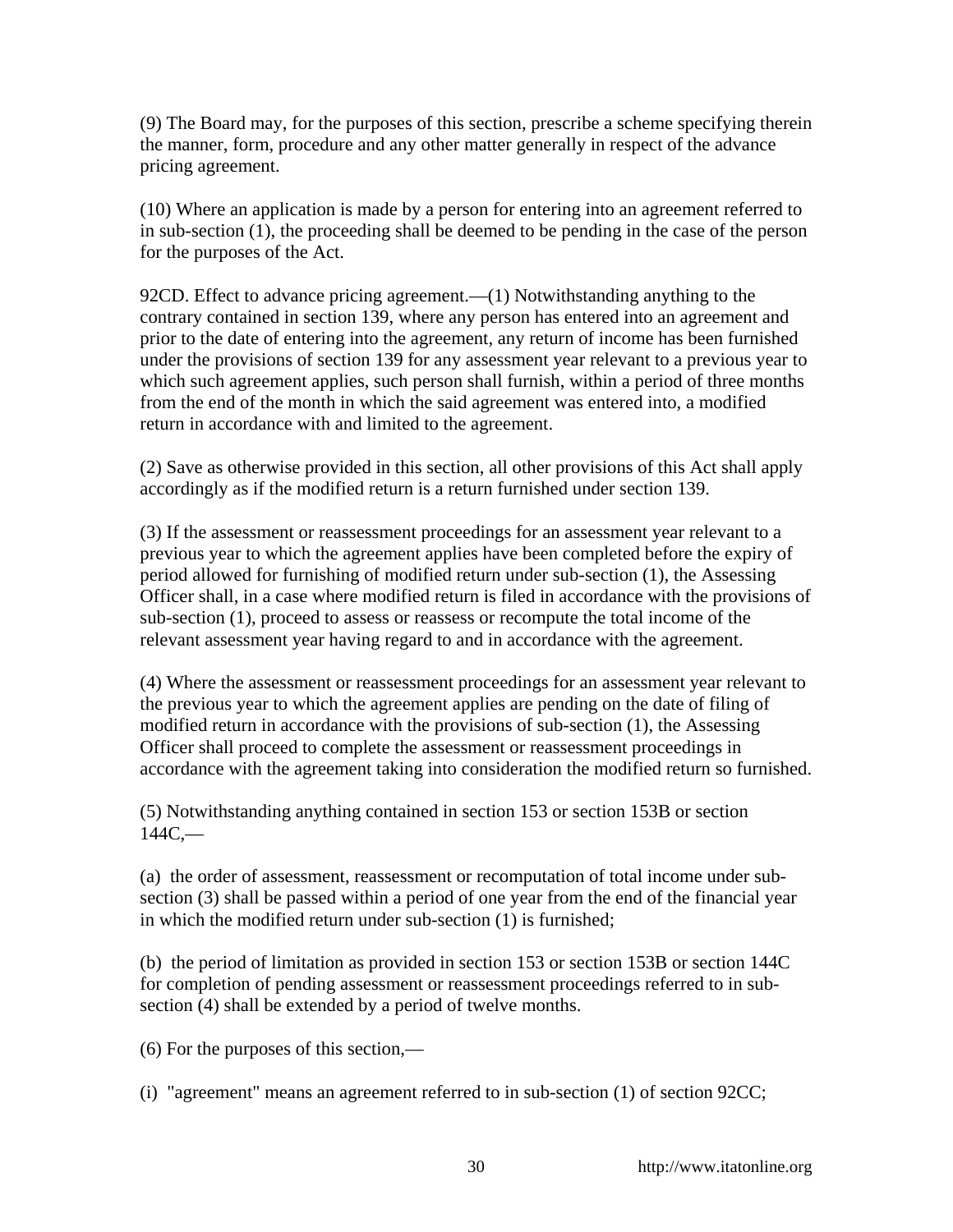(ii) the assessment or reassessment proceedings for an assessment year shall be deemed to have been completed where—

(a) an assessment or reassessment order has been passed; or

(b) no notice has been issued under sub-section (2) of section 143 till the expiry of the limitation period provided under the said section.'.

## **Insertion of new Chapter X-A.**

**41.** After Chapter X of the Income-tax Act, the following Chapter shall be inserted with effect from the 1st day of April, 2014, namely:—

# 'CHAPTER X-A

# GENERAL ANTI-AVOIDANCE RULE

95. Applicability of General Anti-Avoidance Rule.—Notwithstanding anything contained in the Act, an arrangement entered into by an assessee may be declared to be an impermissible avoidance arrangement and the consequence in relation to tax arising therefrom may be determined subject to the provisions of this Chapter.

Explanation.—For the removal of doubts, it is hereby declared that the provisions of this Chapter may be applied to any step in, or a part of, the arrangement as they are applicable to the arrangement.

96. Impermissible avoidance arrangement.—(1) An impermissible avoidance arrangement means an arrangement, the main purpose or one of the main purposes of which is to obtain a tax benefit and it—

(a) creates rights, or obligations, which are not ordinarily created bet-ween persons dealing at arm's length;

(b) results, directly or indirectly, in the misuse, or abuse, of the provisions of this Act;

(c) lacks commercial substance or is deemed to lack commercial substance under section 97, in whole or in part; or

(d) is entered into, or carried out, by means, or in a manner, which are not ordinarily employed for bona fide purposes.

(2) An arrangement shall be presumed to have been entered into, or carried out, for the main purpose of obtaining a tax benefit, if the main purpose of a step in, or a part of, the arrangement is to obtain a tax benefit, notwithstanding the fact that the main purpose of the whole arrangement is not to obtain a tax benefit.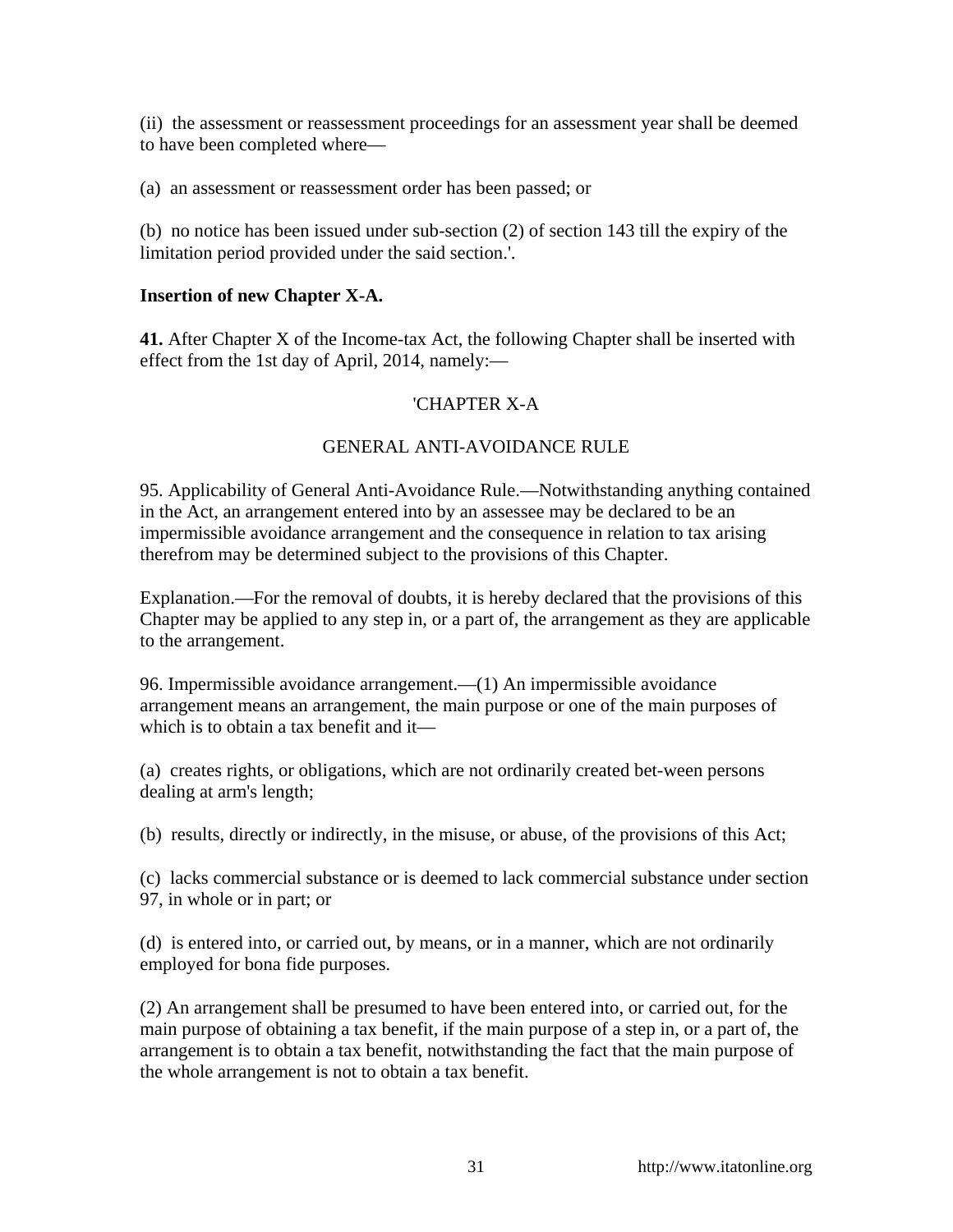97. Arrangement to lack commercial substance.—(1) An arrangement shall be deemed to lack commercial substance if—

(a) the substance or effect of the arrangement as a whole, is inconsistent with, or differs significantly from, the form of its individual steps or a part; or

(b) it involves or includes—

- (i) round trip financing;
- (ii) an accommodating party;

(iii) elements that have effect of offsetting or cancelling each other; or

(iv) a transaction which is conducted through one or more persons and disguises the value, location, source, ownership or control of funds which is the subject matter of such transaction; or

(c) it involves the location of an asset or of a transaction or of the place of residence of any party which is without any substantial commercial purpose other than obtaining a tax benefit (but for the provisions of this Chapter) for a party.

(2) For the purposes of sub-section (1), round trip financing includes any arrangement in which, through a series of transactions—

(a) funds are transferred among the parties to the arrangement; and

(b) such transactions do not have any substantial commercial purpose other than obtaining the tax benefit (but for the provisions of this Chapter),

without having any regard to—

(A) whether or not the funds involved in the round trip financing can be traced to any funds transferred to, or received by, any party in connection with the arrangement;

(B) the time, or sequence, in which the funds involved in the round trip financing are transferred or received; or

(C) the means by, or manner in, or mode through, which funds involved in the round trip financing are transferred or received.

(3) For the purposes of this Chapter, a party to an arrangement shall be an accommodating party, if the main purpose of the direct or indirect participation of that party in the arrangement, in whole or in part, is to obtain, directly or indirectly, a tax benefit (but for the provisions of this Chapter) for the assessee whether or not the party is a connected person in relation to any party to the arrangement.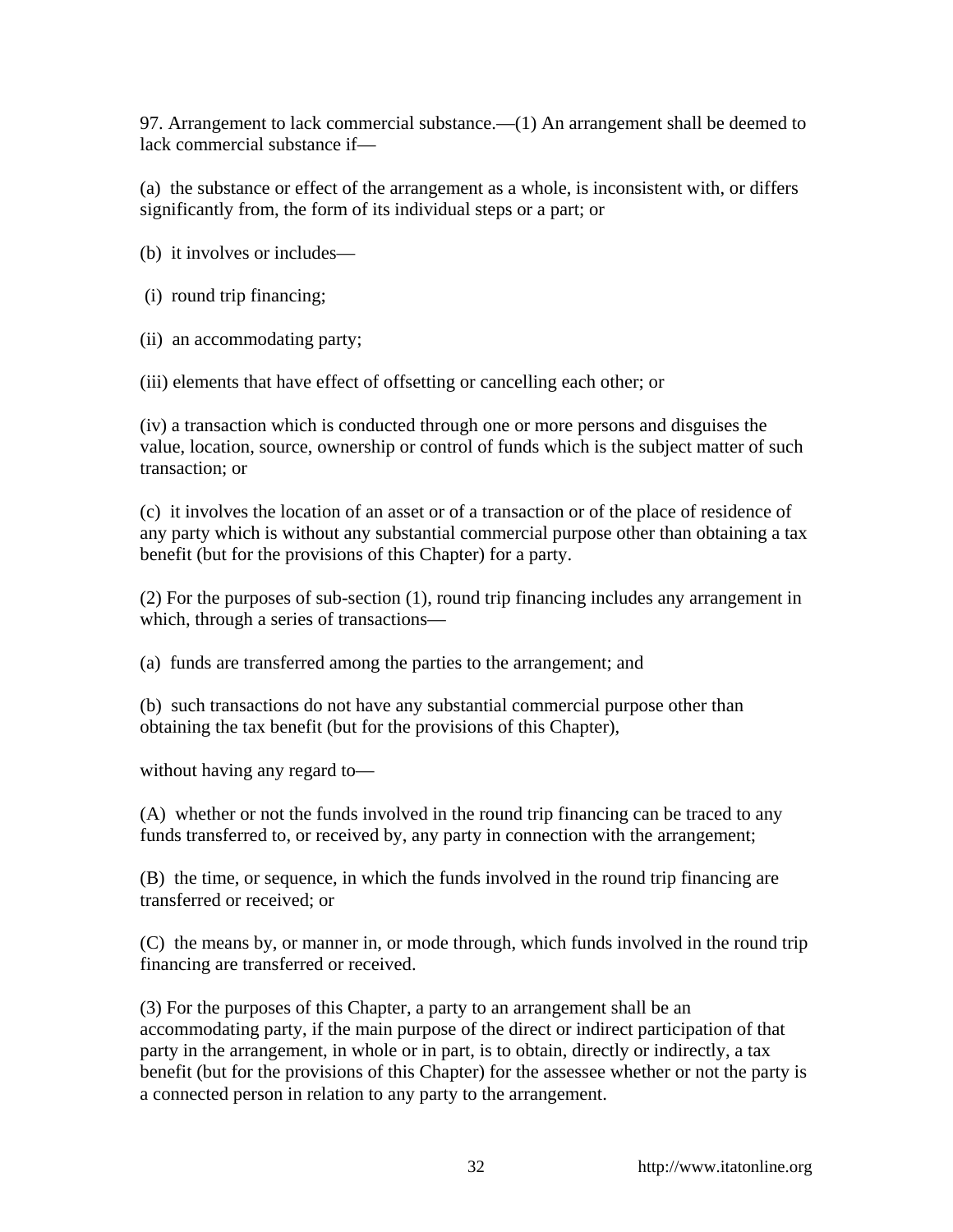(4) The following shall not be taken into account while determining whether an arrangement lacks commercial substance or not, namely:—

(i) the period or time for which the arrangement (including operations therein) exists;

(ii) the fact of payment of taxes, directly or indirectly, under the arrangement;

(iii) the fact that an exit route (including transfer of any activity or business or operations) is provided by the arrangement.

98. Consequence of impermissible avoidance arrangement.—(1) If an arrangement is declared to be an impermissible avoidance arrangement, then the consequences, in relation to tax, of the arrangement, including denial of tax benefit or a benefit under a tax treaty, shall be determined, in such manner as is deemed appropriate, in the circumstances of the case, including by way of but not limited to the following, namely:—

(a) disregarding, combining or recharacterising any step in, or a part or whole of, the impermissible avoidance arrangement;

(b) treating the impermissible avoidance arrangement as if it had not been entered into or carried out;

(c) disregarding any accommodating party or treating any accommodating party and any other party as one and the same person;

(d) deeming persons who are connected persons in relation to each other to be one and the same person for the purposes of determining tax treatment of any amount;

(e) reallocating amongst the parties to the arrangement—

(i) any accrual, or receipt, of a capital or revenue nature; or

(ii) any expenditure, deduction, relief or rebate;

(f) treating—

(i) the place of residence of any party to the arrangement; or

(ii) the situs of an asset or of a transaction,

at a place other than the place of residence, location of the asset or location of the transaction as provided under the arrangement; or

(g) considering or looking through any arrangement by disregarding any corporate structure.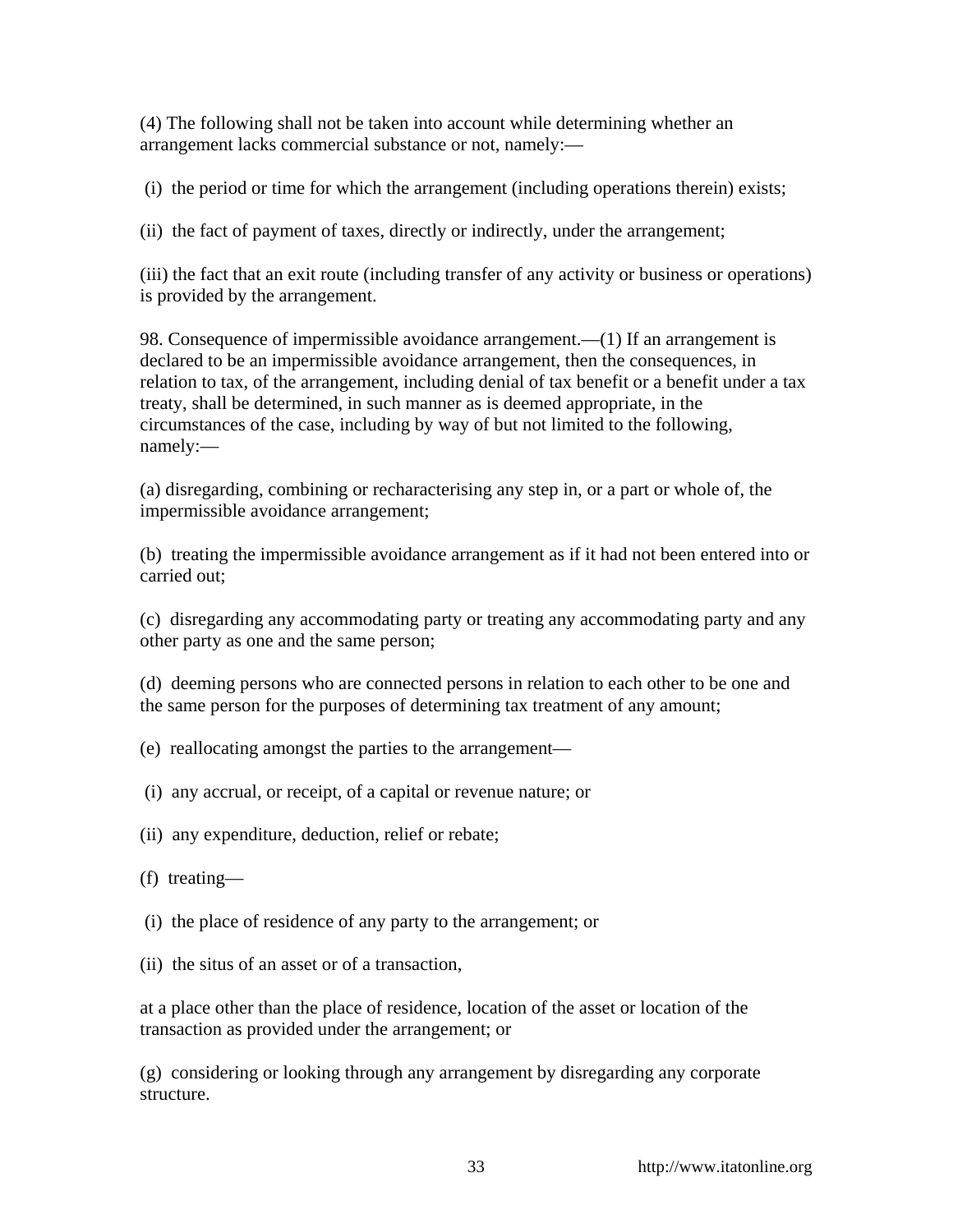(2) For the purposes of sub-section  $(1)$ ,—

(i) any equity may be treated as debt or vice versa;

(ii) any accrual, or receipt, of a capital nature may be treated as of revenue nature or vice versa; or

(iii) any expenditure, deduction, relief or rebate may be recharacterised.

99. Treatment of connected person and accommodating party.—For the purposes of this Chapter, in determining whether a tax benefit exists—

 (i) the parties who are connected persons in relation to each other may be treated as one and the same person;

(ii) any accommodating party may be disregarded;

(iii) such accommodating party and any other party may be treated as one and the same person;

(iv) the arrangement may be considered or looked through by disregarding any corporate structure.

100. Application of Chapter.—The provisions of this Chapter shall apply in addition to, or in lieu of, any other basis for determination of tax liability.

101. Framing of guidelines.—The provisions of this Chapter shall be applied in accordance with such guidelines and subject to such conditions and the manner as may be prescribed.

102. Definitions.—In this Chapter, unless the context otherwise requires,—

(1) "arrangement" means any step in, or a part or whole of, any transaction, operation, scheme, agreement or understanding, whether enforceable or not, and includes the alienation of any property in such transaction, operation, scheme, agreement or understanding;

(2) "asset" includes property, or right, of any kind;

(3) "associated person", in relation to a person, means—

(a) any relative of the person, if the person is an individual;

(b) any director of the company or any relative of such director, if the person is a company;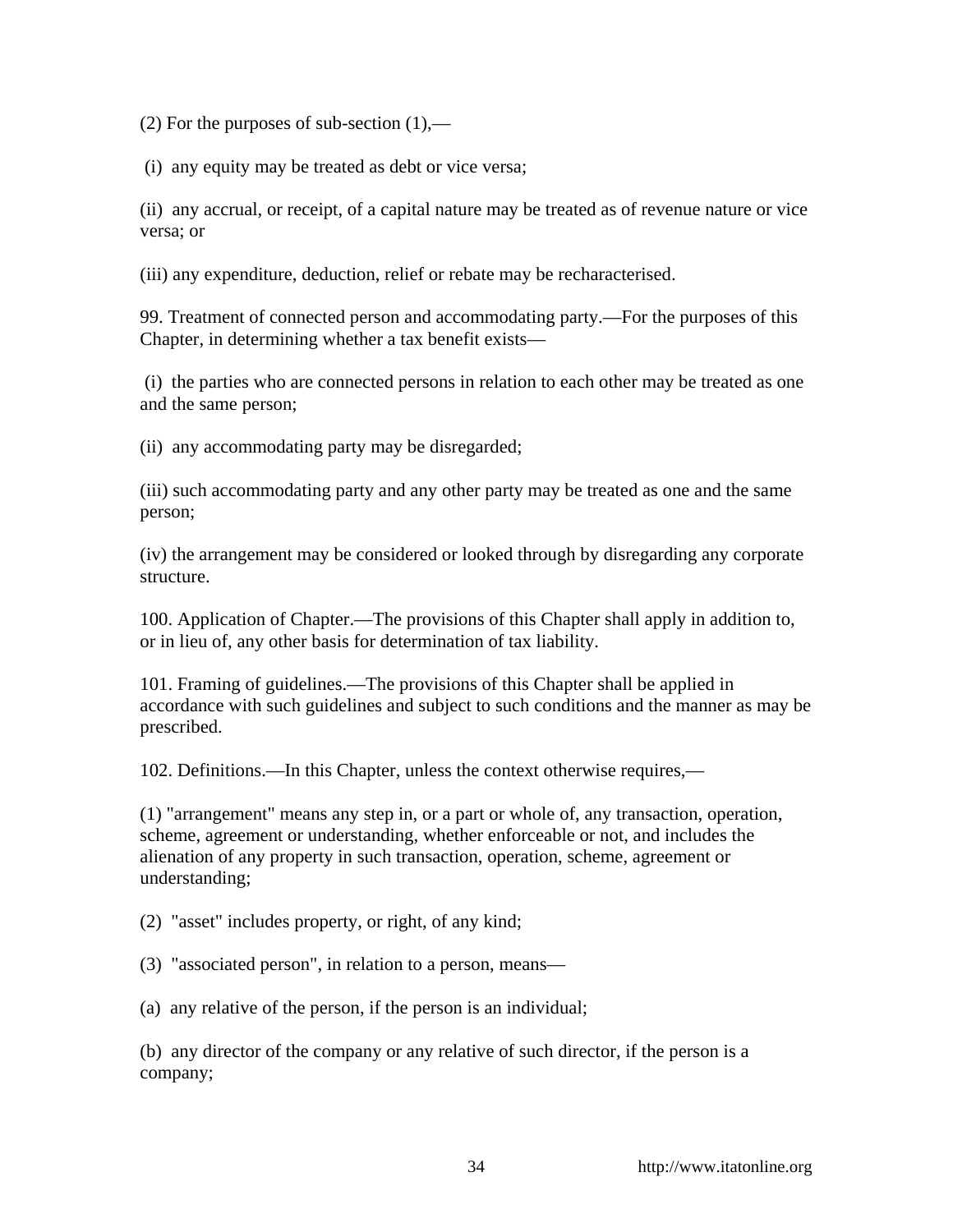(c) any partner or member of a firm or association of persons or body of individuals or any relative of such partner or member if the person is a firm or association of persons or body of individuals;

(d) any member of the Hindu undivided family or any relative of such member, if the person is a Hindu undivided family;

(e) any individual who has a substantial interest in the business of the person or any relative of such individual;

(f) a company, firm or an association of persons or a body of individuals, whether incorporated or not, or a Hindu undivided family having a substantial interest in the business of the person or any director, partner, or member of the company, firm or association of persons or body of individuals or family, or any relative of such director, partner or member;

(g) a company, firm or association of persons or body of individuals, whether incorporated or not, or a Hindu undivided family, whose director, partner, or member have a substantial interest in the business of the person, or family or any relative of such director, partner or member;

(h) any other person who carries on a business, if—

 (i) the person being an individual, or any relative of such person, has a substantial interest in the business of that other person; or

(ii) the person being a company, firm, association of persons, body of individuals, whether incorporated or not, or a Hindu undivided family, or any director, partner or member of such company, firm or association of persons or body of individuals or family, or any relative of such director, partner or member, has a substantial interest in the business of that other person;

(4) "benefit" includes a payment of any kind whether in tangible or intangible form;

(5) "connected person" means any person who is connected directly or indirectly to another person and includes associated person;

- (6) "fund" includes—
- (a) any cash;
- (b) cash equivalents; and
- (c) any right, or obligation, to receive, or pay, the cash or cash equivalent;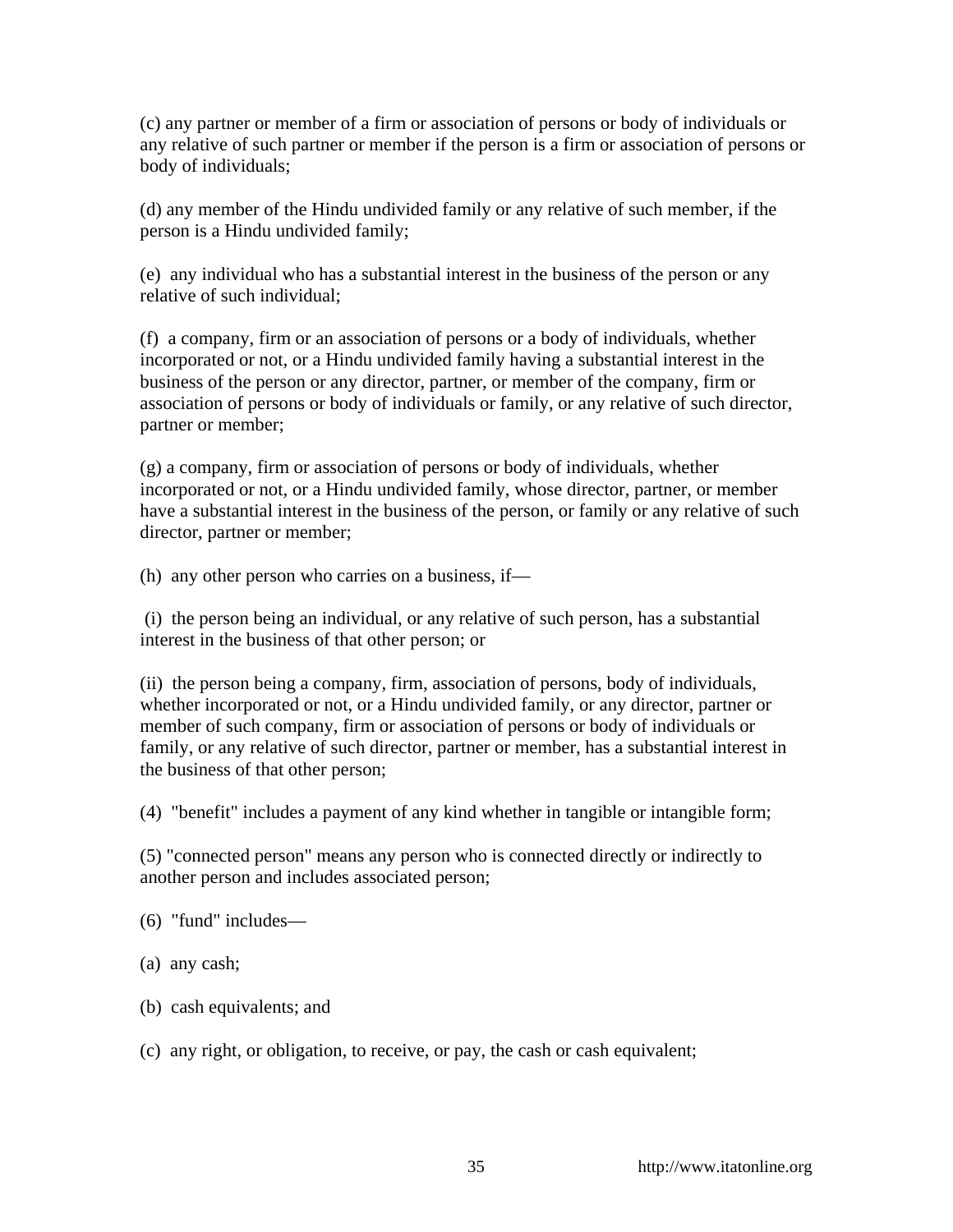(7) "party" means any person including a permanent establishment which participates or takes part in an arrangement;

(8) "relative" shall have the meaning assigned to it in the Explanation to clause (vi) of sub-section (2) of section 56;

(9) a person shall be deemed to have a substantial interest in the business, if—

(a) in a case where the business is carried on by a company, such person is, at any time during the financial year, the beneficial owner of equity shares carrying twenty per cent or more, of the voting power; or

(b) in any other case, such person is, at any time during the financial year, beneficially entitled to twenty per cent or more, of the profits of such business;

(10) "step" includes a measure or an action, particularly one of a series taken in order to deal with or achieve a particular thing or object in the arrangement;

(11) "tax benefit" means—

(a) a reduction or avoidance or deferral of tax or other amount payable under this Act; or

(b) an increase in a refund of tax or other amount under this Act; or

(c) a reduction or avoidance or deferral of tax or other amount that would be payable under this Act, as a result of a tax treaty; or

(d) an increase in a refund of tax or other amount under this Act as a result of a tax treaty; or

(e) a reduction in total income including increase in loss,

in the relevant previous year or any other previous year.

(12) "tax treaty" means an agreement referred to in sub-section (1) of section 90 or subsection (1) of section 90A.'.

# **Amendment of section 111A.**

**42.** In section 111A of the Income-tax Act, in sub-section (1), in the proviso, for the words "ten per cent", the words "fifteen per cent" shall be substituted and shall be deemed to have been substituted with effect from the 1st day of April, 2009.

# **Amendment of section 112.**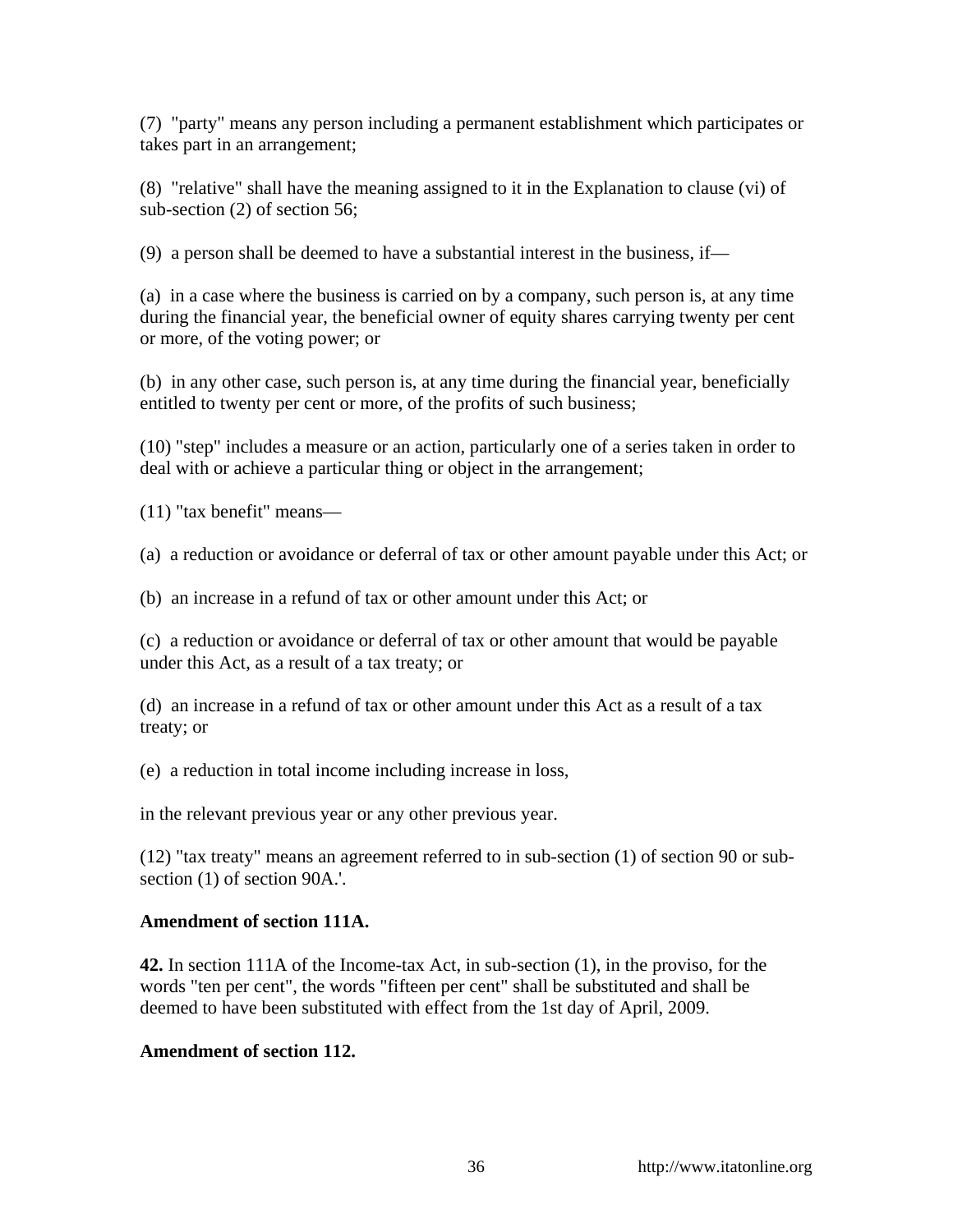**43.** In section 112 of the Income-tax Act, in sub-section (1), with effect from the 1st day of April, 2013,—

(A) in clause (c), for sub-clause (ii), the following sub-clauses shall be substituted, namely:—

"(ii) the amount of income-tax calculated on long-term capital gains [except where such gain arises from transfer of capital asset referred to in sub-clause (iii)] at the rate of twenty per cent; and

(iii) the amount of income-tax on long-term capital gains arising from the transfer of a capital asset, being unlisted securities, calculated at the rate of ten per cent on the capital gains in respect of such asset as computed without giving effect to the first and second proviso to section 48.";

(B) in the Explanation, for clause (a), the following clauses shall be substituted, namely:—

'(a) the expression "securities" shall have the meaning assigned to it in clause (h) of section 2 of the Securities Contracts (Regulation) Act, 1956 (32 of 1956);

(aa) "listed securities" means the securities which are listed on any recognised stock exchange in India ;

(ab) "unlisted securities" means securities other than listed securities;'.

# **Amendment of section 115A.**

**44.** In section 115A of the Income-tax Act, with effect from the 1st day of July, 2012, in sub-section  $(1)$ , in clause  $(a)$ ,—

(a) in sub-clause (ii), for the word, brackets, figures and letter "clause (iia)", the words, brackets, figures and letters "sub-clause (iia) or sub-clause (iiaa)" shall be substituted;

(b) after sub-clause (iia), the following sub-clause shall be inserted, namely:—

"(iiaa) interest of the nature and extent referred to in section 194LC; or";

(c) in item (BA), after the word, brackets, figures and letter "sub-clause (iia)", the words, brackets, figures and letters "or sub-clause (iiaa)" shall be inserted;

(d) in item (D), after the word, brackets, figures and letter "sub-clause (iia)", the word, brackets, figures and letters ", sub-clause (iiaa)" shall be inserted.

# **Amendment of section 115BBA.**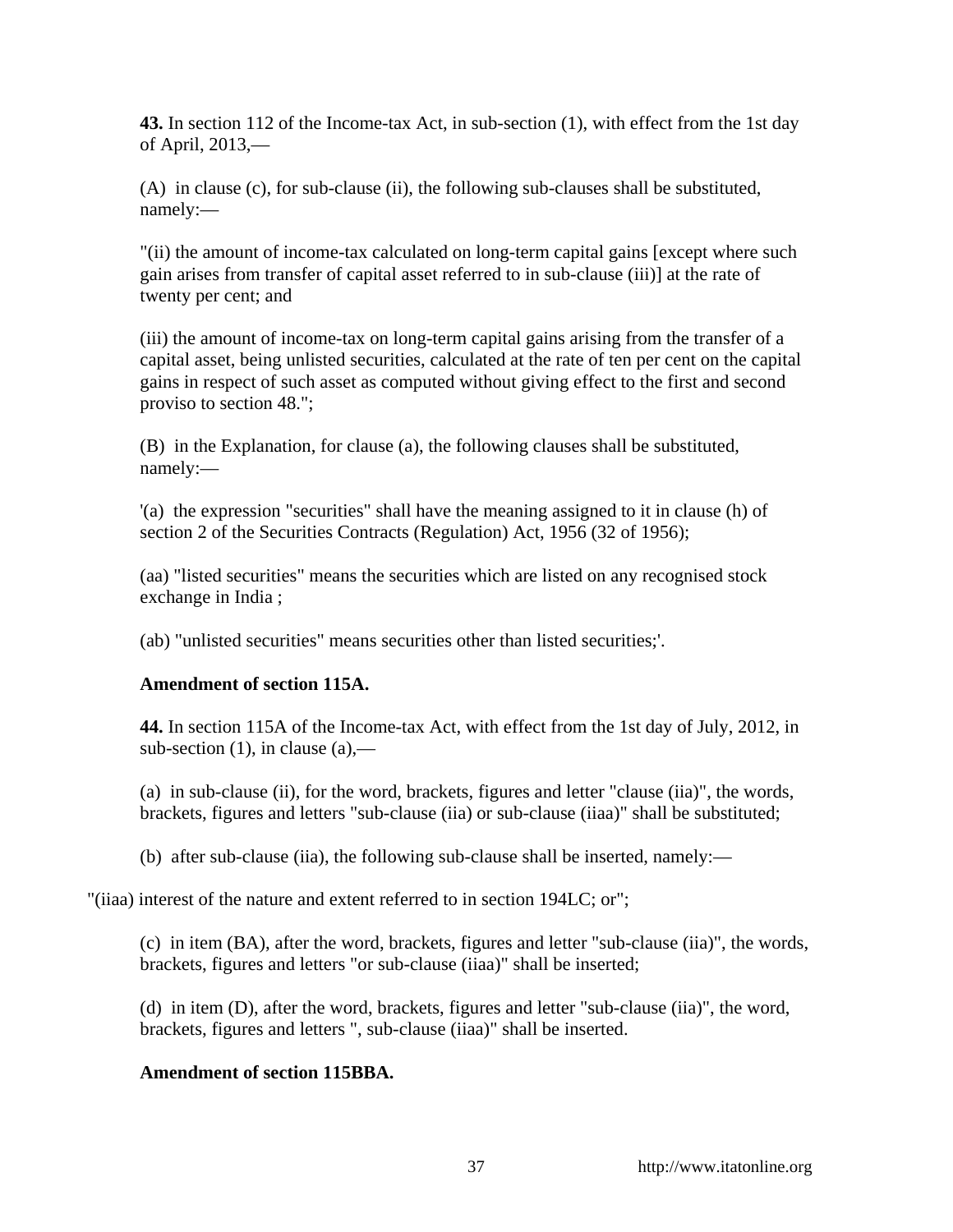**45.** In section 115BBA of the Income-tax Act, with effect from the 1st day of April,  $2013$ —

(a) in sub-section  $(1)$ ,—

(i) in clause (b), the word "; or" shall be inserted at the end;

(ii) after clause (b), and before the words "the income-tax payable by the assessee", the following clause shall be inserted, namely:—

"(c) being an entertainer, who is not a citizen of India and is a non-resident, includes any income received or receivable from his performance in India,";

(iii) for the words, brackets and letters "clause (a) or clause (b)", wherever they occur, the words, brackets and letters "clause (a) or clause (b) or clause (c)" shall respectively be substituted;

(iv) in clause (i), after the words "the income-tax payable by the assessee shall be the aggregate of—", for the words "ten per cent", the words "twenty per cent" shall be substituted;

(b) in sub-section (2), in clause (a), for the words, brackets and letters "clause (a) or clause (b)", the words, brackets and letters "clause (a) or clause (b) or clause (c)" shall be substituted.

### **Amendment of section 115BBD.**

**46.** In section 115BBD of the Income-tax Act, in sub-section (1), after the words, figures and letters "the 1st day of April, 2012", the words, figures and letters "or beginning on the 1st day of April, 2013" shall be inserted with effect from the 1st day of April, 2013.

### **Insertion of new section 115BBE.**

**47.** After section 115BBD of the Income-tax Act, the following section shall be inserted with effect from the 1st day of April, 2013, namely:—

"115BBE. Tax on income referred to in section 68 or section 69 or section 69A or section 69B or section 69C or section 69D.—(1) Where the total income of an assessee includes any income referred to in section 68, section 69, section 69A, section 69B, section 69C or section 69D, the income-tax payable shall be the aggregate of—

 (a) the amount of income-tax calculated on income referred to in section 68, section 69, section 69A, section 69B, section 69C or section 69D, at the rate of thirty per cent; and

(b) the amount of income-tax with which the assessee would have been chargeable had his total income been reduced by the amount of income referred to in clause (a).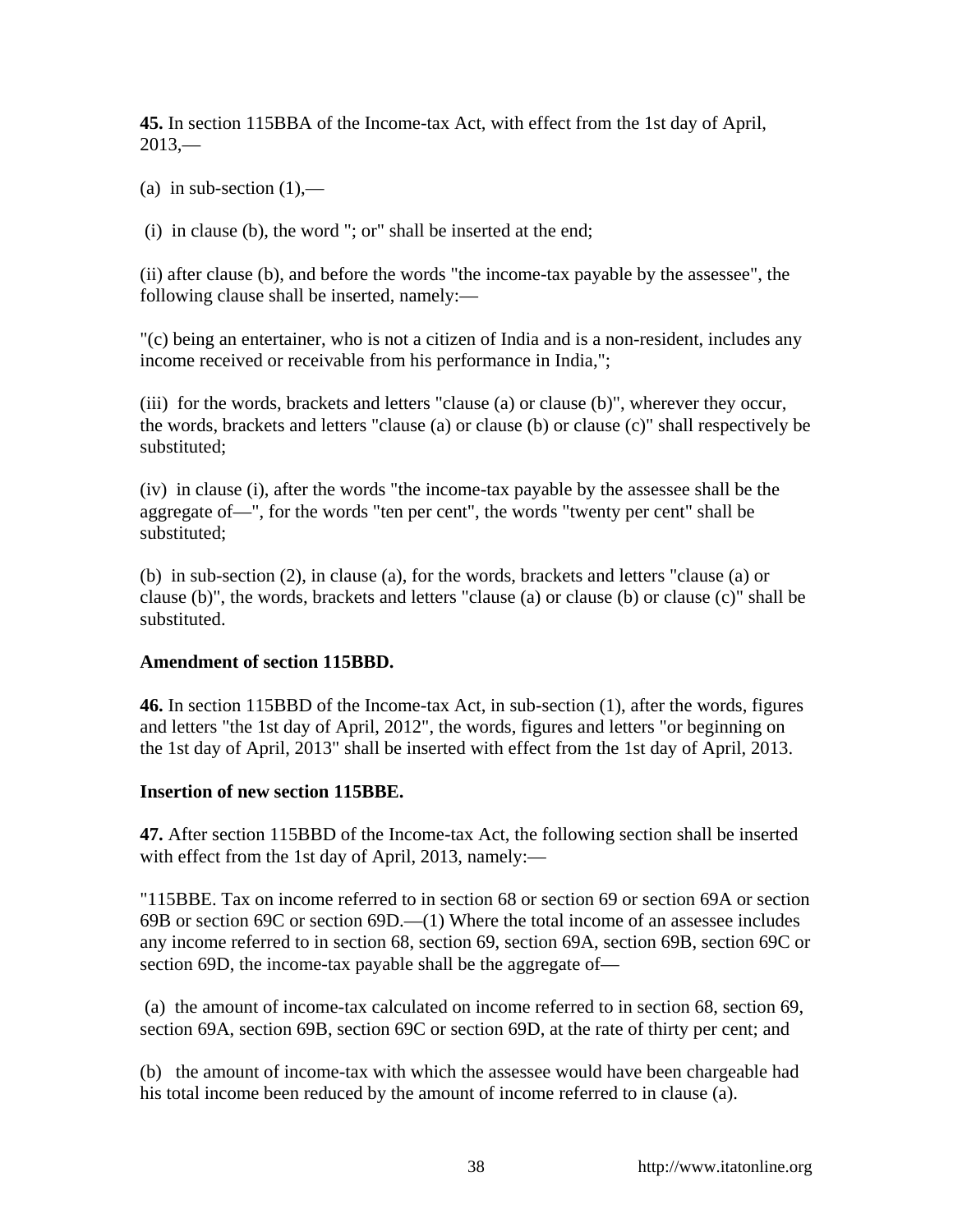(2) Notwithstanding anything contained in this Act, no deduction in respect of any expenditure or allowance shall be allowed to the assessee under any provision of this Act in computing his income referred to in clause (a) of sub-section (1).".

### **Amendment of section 115JB.**

**48.** In section 115JB of the Income-tax Act,—

(A) in sub-section (2), with effect from the 1st day of April, 2013,—

 (i) for the portion beginning with the words "Every assessee," and ending with the words and figures "the Companies Act, 1956 (1 of 1956):", the following shall be substituted, namely:—

"Every assessee,—

(a) being a company, other than a company referred to in clause (b), shall, for the purposes of this section, prepare its profit and loss account for the relevant previous year in accordance with the provisions of Part II of Schedule VI to the Companies Act, 1956 (1 of 1956); or

(b) being a company, to which the proviso to sub-section (2) of section 211 of the Companies Act, 1956 (1 of 1956) is applicable, shall, for the purposes of this section, prepare its profit and loss account for the relevant previous year in accordance with the provisions of the Act governing such company:";

(ii) in Explanation 1, after clause (i), for the words, brackets and letters "if any amount referred to in clauses (a) to (i) is debited to the profit and loss account, and as reduced by,—", the following shall be substituted, namely:—

"(j) the amount standing in revaluation reserve relating to revalued asset on the retirement or disposal of such asset,

if any amount referred to in clauses (a) to (i) is debited to the profit and loss account or if any amount referred to in clause (j) is not credited to the profit and loss account, and as reduced by,—".

(iii) after Explanation 2, the following Explanation shall be inserted, namely:—

"Explanation 3.— For the removal of doubts, it is hereby clarified that for the purposes of this section, the assessee, being a company to which the proviso to sub-section (2) of section 211 of the Companies Act, 1956 (1 of 1956) is applicable, has, for an assessment year commencing on or before the 1st day of April, 2012, an option to prepare its profit and loss account for the relevant previous year either in accordance with the provisions of Part II and Part III of Schedule VI to the Companies Act, 1956 (1 of 1956) or in accordance with the provisions of the Act governing such company.";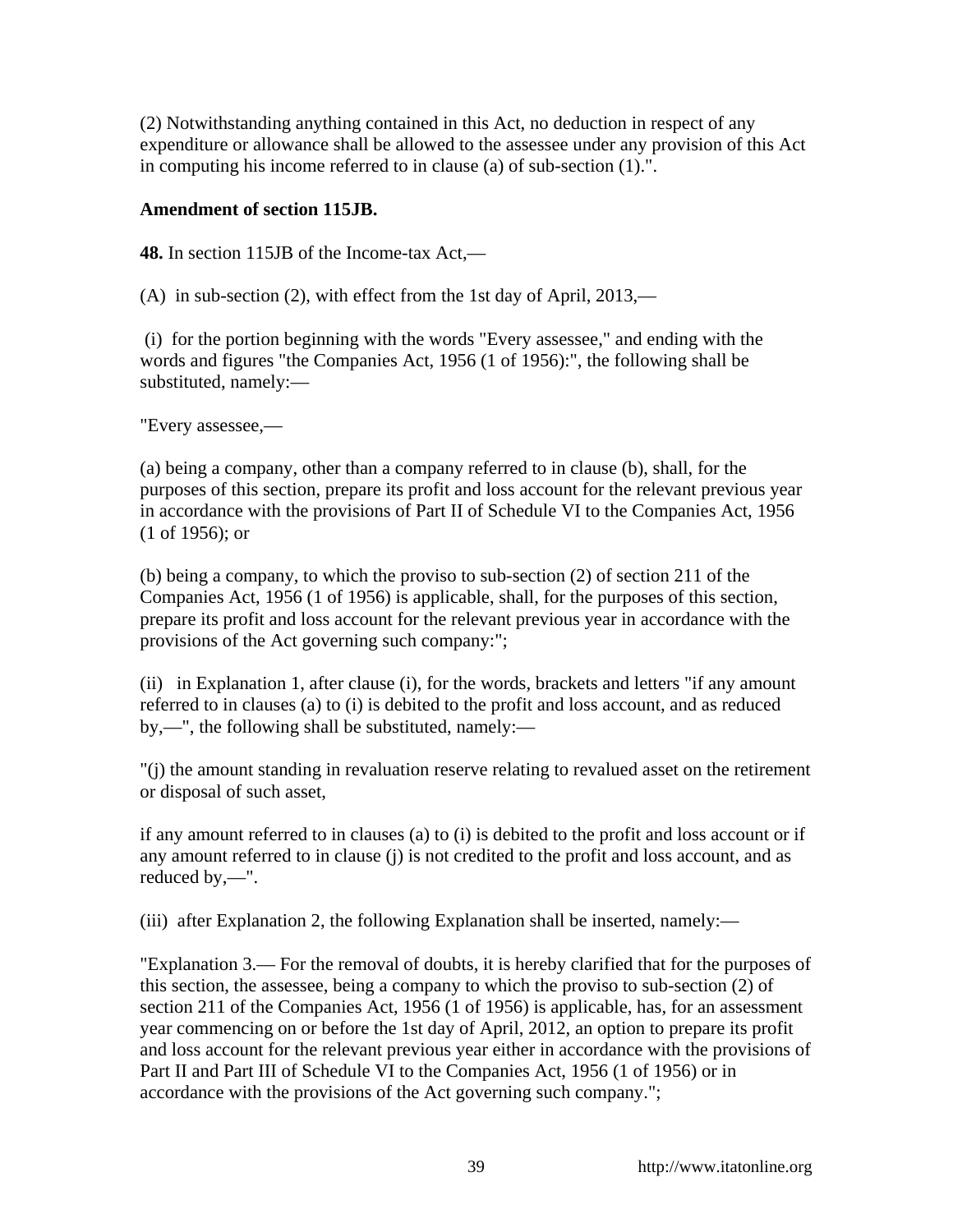(B) after sub-section (5), the following sub-section shall be inserted and shall be deemed to have been inserted with effect from 1st day of April, 2001, namely:—

"(5A) The provisions of this section shall not apply to any income accruing or arising to a company from life insurance business referred to in section 115B."

### **Amendment of Chapter XII-BA.**

**49.** In Chapter XII-BA of the Income-tax Act, in the heading, for the words "LIMITED LIABILITY PARTNERSHIPS", the words "PERSONS OTHER THAN A COMPANY" shall be substituted with effect from the 1st day of April, 2013.

### **Substitution of new section for section 115JC.**

**50.** For section 115JC of the Income-tax Act, the following section shall be substituted with effect from the 1st day of April, 2013, namely:—

'115JC. Special provisions for payment of tax by certain persons other than a company.— (1) Notwithstanding anything contained in this Act, where the regular income-tax payable for a previous year by a person, other than a company, is less than the alternate minimum tax payable for such previous year, the adjusted total income shall be deemed to be the total income of that person for such previous year and he shall be liable to pay incometax on such total income at the rate of eighteen and one-half per cent.

(2) Adjusted total income referred to in sub-section (1) shall be the total income before giving effect to this Chapter as increased by—

 (i) deductions claimed, if any, under any section (other than section 80P) included in Chapter VI-A under the heading "C.—Deductions in respect of certain incomes"; and

(ii) deduction claimed, if any, under section 10AA.

(3) Every person to whom this section applies shall obtain a report, in such form as may be prescribed, from an accountant, certifying that the adjusted total income and the alternate minimum tax have been computed in accordance with the provisions of this Chapter and furnish such report on or before the due date of furnishing of return of income under sub-section (1) of section 139.'.

### **Amendment of section 115JD.**

**51.** In section 115JD of the Income-tax Act, in sub-section (1), for the words, figures and letters "a limited liability partnership under section 115JC shall be allowed to it", the words, figures and letters "a person under section 115JC shall be allowed to him" shall be substituted with effect from the 1st day of April, 2013.

### **Amendment of section 115JE.**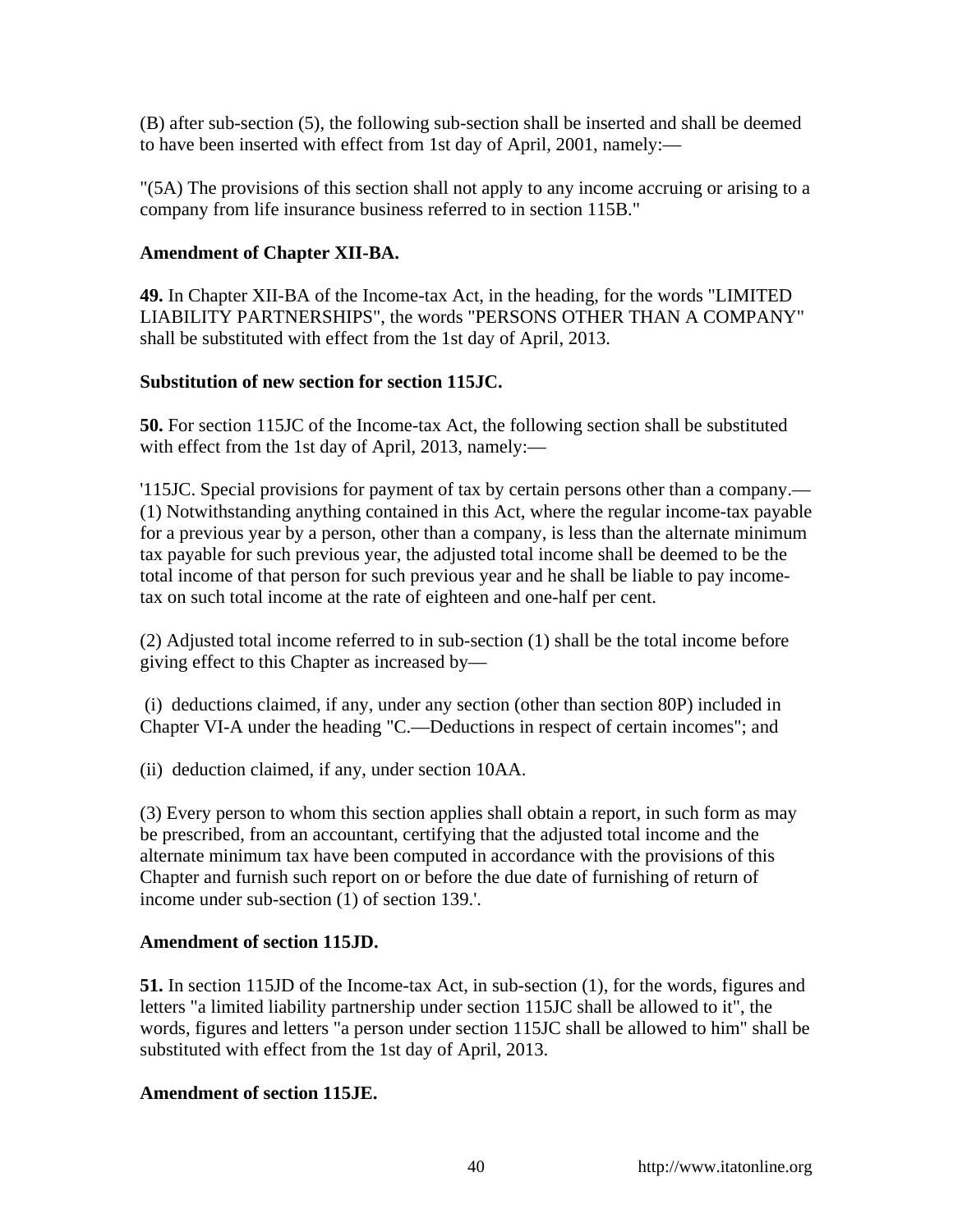**52.** In section 115JE of the Income-tax Act, for the words "a limited liability partnership", the words "a person" shall be substituted with effect from the 1st day of April, 2013.

### **Insertion of new section 115JEE.**

**53.** After section 115JE of the Income-tax Act, the following section shall be inserted with effect from the 1st day of April, 2013, namely:—

'115JEE. Application of this Chapter to certain persons.—(1) The provisions of this Chapter shall apply to a person who has claimed any deduction under—

 (a) any section (other than section 80P) included in Chapter VI-A under the heading "C.—Deductions in respect of certain incomes"; or

(b) section 10AA.

(2) The provisions of this Chapter shall not apply to an individual or a Hindu undivided family or an association of persons or a body of individuals, whether incorporated or not, or an artificial juridical person referred to in sub-clause (vii) of clause (31) of section 2, if the adjusted total income of such person does not exceed twenty lakh rupees.'.

### **Amendment of section 115JF.**

**54.** In section 115JF of the Income-tax Act, with effect from the 1st day of April, 2013,—

(i) clause (c) shall be omitted;

(ii) in clause (d), for the words "a limited liability partnership on its total income", the words "a person on his total income" shall be substituted.

# **Insertion of new Chapter XII-BB.**

**55.** After Chapter XII-BA, the following Chapter shall be inserted with effect from the 1st day of April, 2013, namely:—

# **"CHAPTER XII-BB**

# **SPECIAL PROVISIONS RELATING TO CONVERSION OF INDIAN BRANCH OF A FOREIGN BANK INTO A SUBSIDIARY COMPANY**

115JG. Conversion of an Indian branch of Foreign Company into subsidiary Indian company.—(1) Where a foreign company is engaged in the business of banking in India through its branch situate in India and such branch is converted into a subsidiary company thereof, being an Indian company (hereafter referred to as an Indian subsidiary company) in accordance with the scheme framed by the Reserve Bank of India, then,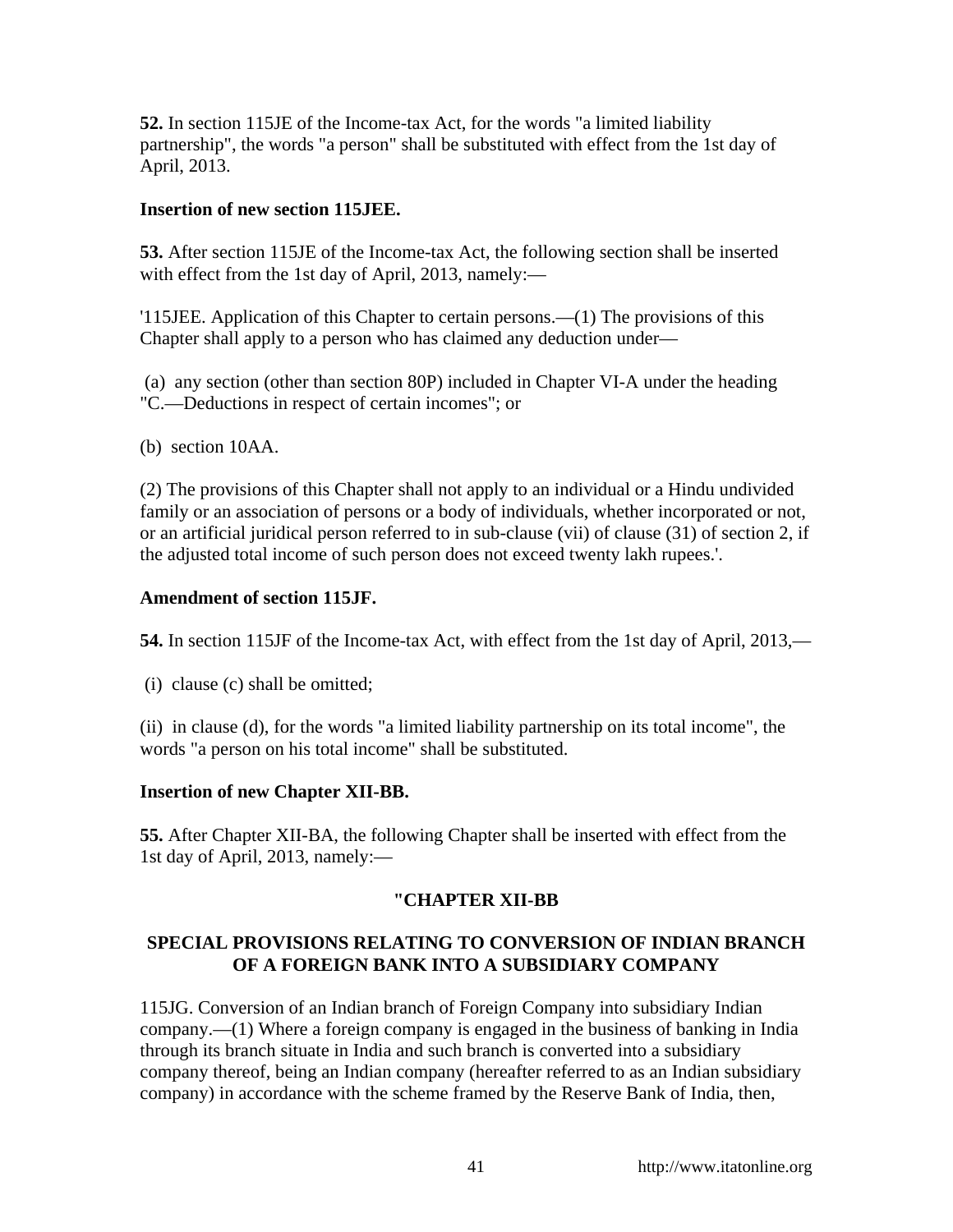notwithstanding anything contained in the Act and subject to the conditions as may be notified by the Central Government in this behalf,—

 (i) the capital gains arising from such conversion shall not be chargeable to tax in the assessment year relevant to the previous year in which such conversion takes place;

(ii) the provisions of this Act relating to treatment of unabsorbed depreciation, set off or carry forward and set off of losses, tax credit in respect of tax paid on deemed income relating to certain companies and the computation of income in the case of the foreign company and the Indian subsidiary company shall apply with such exceptions, modifications and adaptations as may be specified in that notification.

(2) In case of failure to comply with any of the conditions specified in the scheme or in the notification issued under sub-section (1), all the provisions of this Act shall apply to the foreign company and the said Indian subsidiary company without any benefit, exemption or relief under sub-section (1).

(3) Where, in a previous year, any benefit, exemption or relief has been claimed and granted to the foreign company or the Indian subsidiary company in accordance with the provisions of sub-section (1) and, subsequently, there is failure to comply with any of the conditions specified in the scheme or in the notification issued under sub-section (1), then,—

(i) such benefit, exemption or relief shall be deemed to have been wrongly allowed;

 (ii) the Assessing Officer may, notwithstanding anything contained in this Act, recompute the total income of the assessee for the said previous year and make the necessary amendment; and

(iii) the provisions of section 154 shall, so far as may be, apply thereto and the period of four years specified in sub-section (7) of that section being reckoned from the end of the previous year in which the failure to comply with the condition referred to in sub-section (1) takes place.

(4) Every notification issued under this section shall be laid before each House of Parliament;".

# **Amendment of section 115-O.**

**56.** In section 115-O of the Income-tax Act, in sub-section (1A), in clause (i), with effect from the 1st day of July, 2012,—

(i) in sub-clause (a), the word "and" shall be inserted at the end;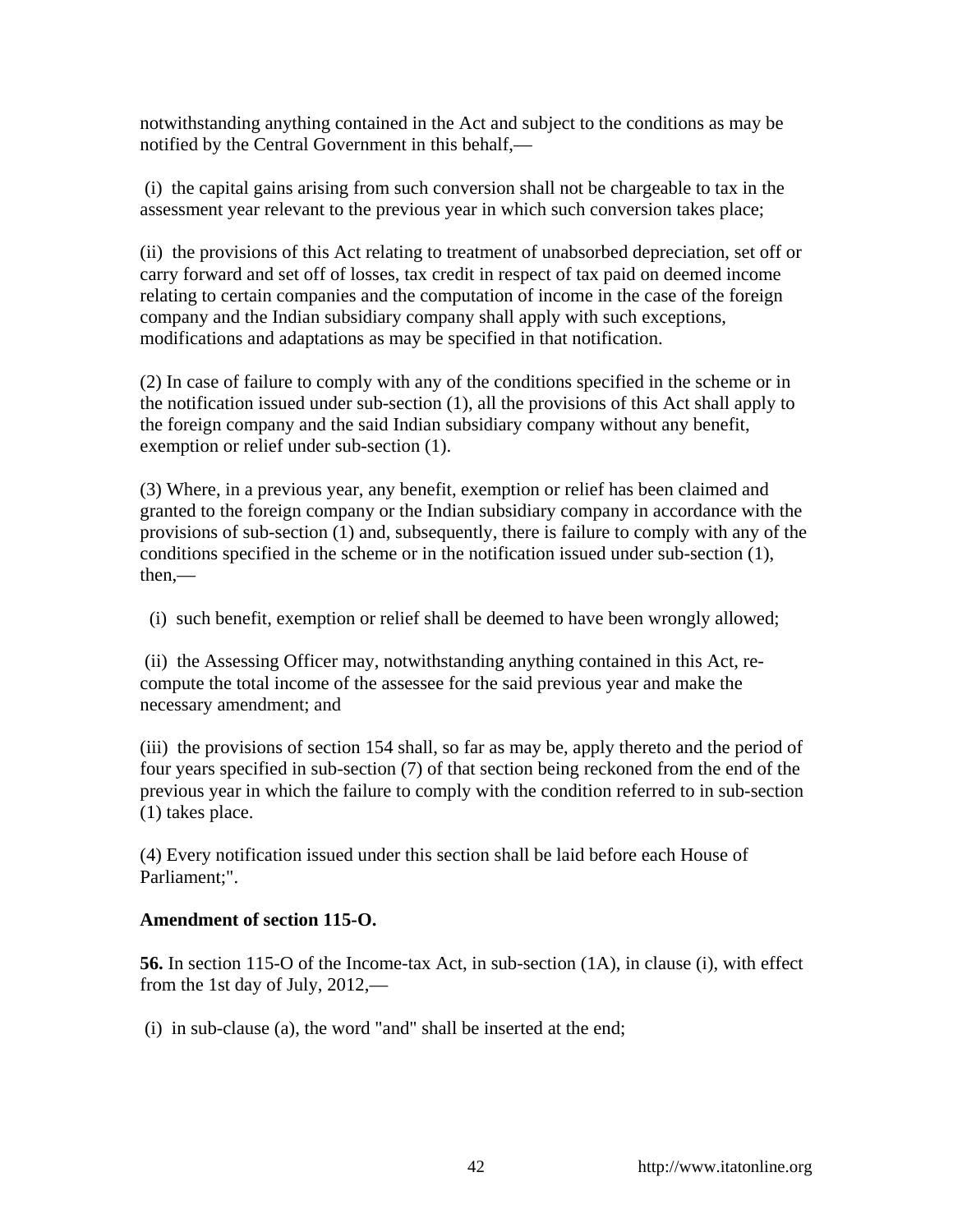(ii) in sub-clause (b), for the words "paid tax under this section on such dividend; and", the words "paid the tax which is payable under this section on such dividend:" shall be substituted;

(iii) sub-clause (c) shall be omitted.

# **Amendment of section 115U.**

**57.** In section 115U of the Income-tax Act,—

(i) with effect from the 1st day of April, 2013,—

 (a) in sub-section (1), for the words "income received", at both the places where they occur, the words "income accruing or arising to or received" shall respectively be substituted;

(b) in sub-section  $(2)$ ,—

(i) for the words "The person responsible for making", the words "The person responsible for crediting or making" shall be substituted;

(ii) for the words "to the person receiving such income", the words "to the person who is liable to tax in respect of such income" shall be substituted;

(iii) for the words "income paid", the words "income paid or credited" shall be substituted;

(c) in sub-section  $(3)$ ,—

 (i) for the words "income paid", the words "income paid or credited" shall be substituted;

(ii) for the words "the person receiving such income as it had been", the words, brackets and figure "the person referred to in sub-section (1) as it had been" shall be substituted;

(iii) for the words "had accrued", the words "had accrued or arisen" shall be substituted;

(d) after sub-section (4), the following sub-section shall be inserted, namely:—

"(5) The income accruing or arising to or received by the venture capital company or venture capital fund, during a previous year, from investments made in venture capital undertaking if not paid or credited to the person referred to in sub-section (1), shall be deemed to have been credited to the account of the said person on the last day of the previous year in the same proportion in which such person would have been entitled to receive the income had it been paid in the previous year.";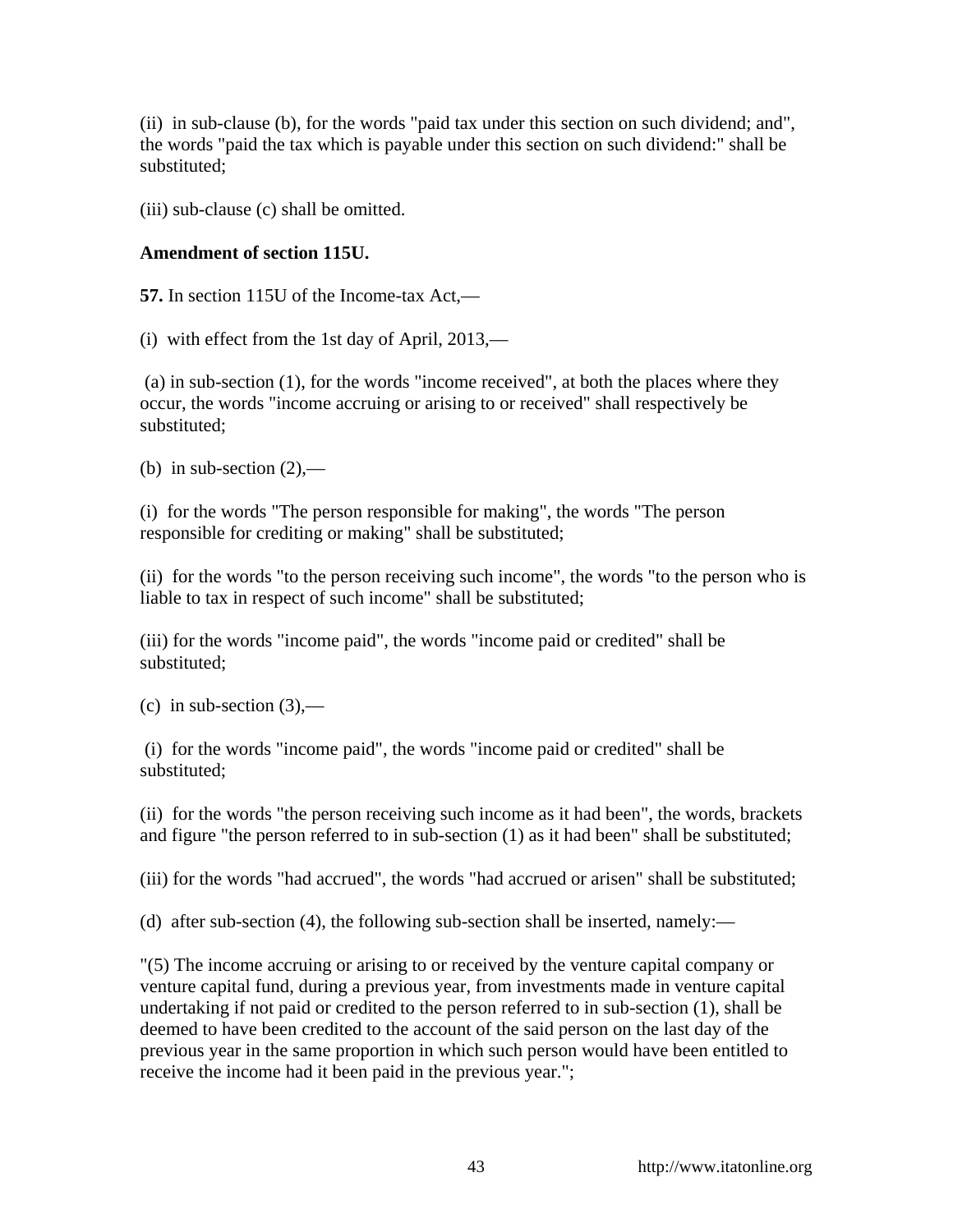(ii) the Explanation shall be numbered as Explanation 1 thereof and after Explanation 1 as so numbered, the following Explanation shall be inserted with effect from the 1st day of July, 2012, namely: $-$ 

"Explanation 2.—For the removal of doubts, it is hereby declared that any income which has been included in total income of the person referred to in sub-section (1) in a previous year, on account of it having accrued or arisen in the said previous year, shall not be included in the total income of such person in the previous year in which such income is actually paid to him by the venture capital company or the venture capital fund.".

### **Amendment of section 115VG.**

**58.** In section 115VG of the Income-tax Act, in sub-section (3), for the Table, the following Table shall be substituted with effect from the 1st day of April, 2013, namely:—

### "TABLE

| Qualifying ship having net tonnage           | Amount of daily tonnage income                                       |
|----------------------------------------------|----------------------------------------------------------------------|
| (1)                                          | (2)                                                                  |
| up to $1,000$                                | Rs. 70 for each 100 tons                                             |
| exceeding 1,000 but not more than<br>10,000  | Rs. 700 plus Rs. 53 for each 100 tons exceeding<br>$1,000$ tons      |
| exceeding 10,000 but not more<br>than 25,000 | Rs. 5,470 plus Rs. 42 for each 100 tons exceeding<br>10,000 tons     |
| exceeding 25,000                             | Rs. 11,770 plus Rs. 29 for each 100 tons exceeding<br>25,000 tons.". |

### **Amendment of section 139.**

**59.** In section 139 of the Income-tax Act, in sub-section (1),—

(a) after the third proviso, the following proviso shall be inserted, namely:—

"**Provided also** that a person, being a resident other than not ordinarily resident in India within the meaning of clause (6) of section 6, who is not required to furnish a return under this sub-section and who during the previous year has any asset (including any financial interest in any entity) located outside India or signing authority in any account located outside India, shall furnish, on or before the due date, a return in respect of his income or loss for the previous year in such form and verified in such manner and setting forth such other particulars as may be prescribed.";

(b) in Explanation 2,—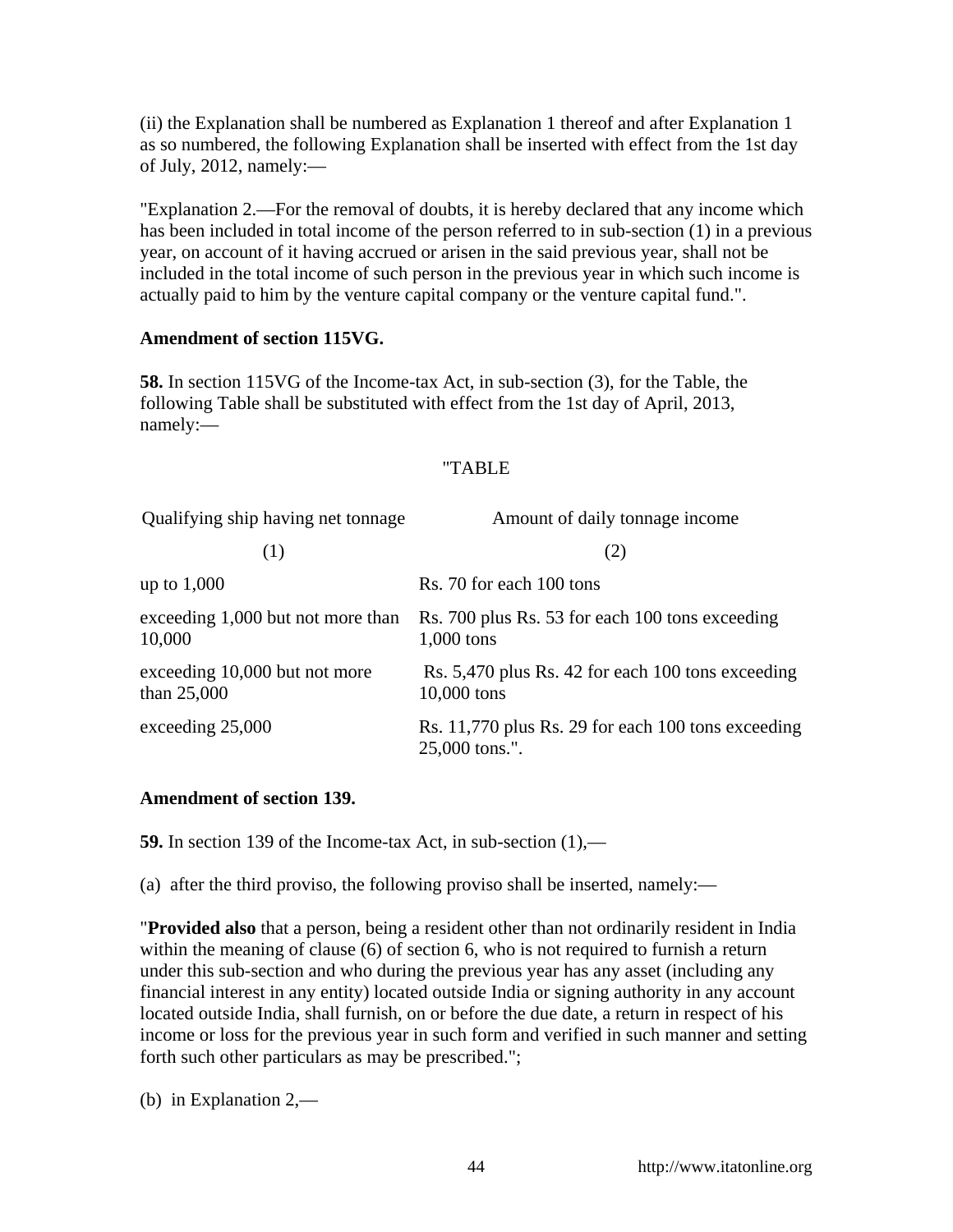(i) in clause  $(a)$ ,—

(A) after the words "the assessee", the words, brackets and letters "other than an assessee referred to in clause (aa)" shall be inserted;

(B) in sub-clause (i), the words, brackets and letters "other than a company referred to in clause (aa)" shall be omitted;

(ii) in clause (aa), for the words "being a company, which", the word "who" shall be substituted.

### **Amendment of section 140A.**

**60.** In section 140A of the Income-tax Act, with effect from the 1st day of April, 2013,—

(i) in sub-section (1), in clause (v), after the word, figures and letters "section 115JAA", the words, figures and letters "or section 115JD" shall be inserted;

(ii) in sub-section  $(1A)$ , in clause  $(i)$ , in sub-clause  $(e)$ , after the word, figures and letters "section 115JAA", the words, figures and letters "or section 115JD" shall be inserted;

(iii) in sub-section (1B), in the Explanation, in clause (iv), after the word, figures and letters "section 115JAA", the words, figures and letters "or section 115JD" shall be inserted.

# **Amendment of section 143.**

**61.** In section 143 of the Income-tax Act,—

(a) after sub-section (1C), the following sub-section shall be inserted with effect from the 1st day of July, 2012, namely:—

"(1D) Notwithstanding anything contained in sub-section (1), the processing of a return shall not be necessary, where a notice has been issued to the assessee under sub-section  $(2).$ ";

(b) in sub-section (3), after the second proviso, the following proviso shall be inserted and shall be deemed to have been inserted with effect from the 1st day of April, 2009, namely:—

"**Provided also** that notwithstanding anything contained in the first and the second proviso, no effect shall be given by the Assessing Officer to the provisions of clause (23C) of section 10 in the case of a trust or institution for a previous year, if the provisions of the first proviso to clause (15) of section 2 become applicable in the case of such person in such previous year, whether or not the approval granted to such trust or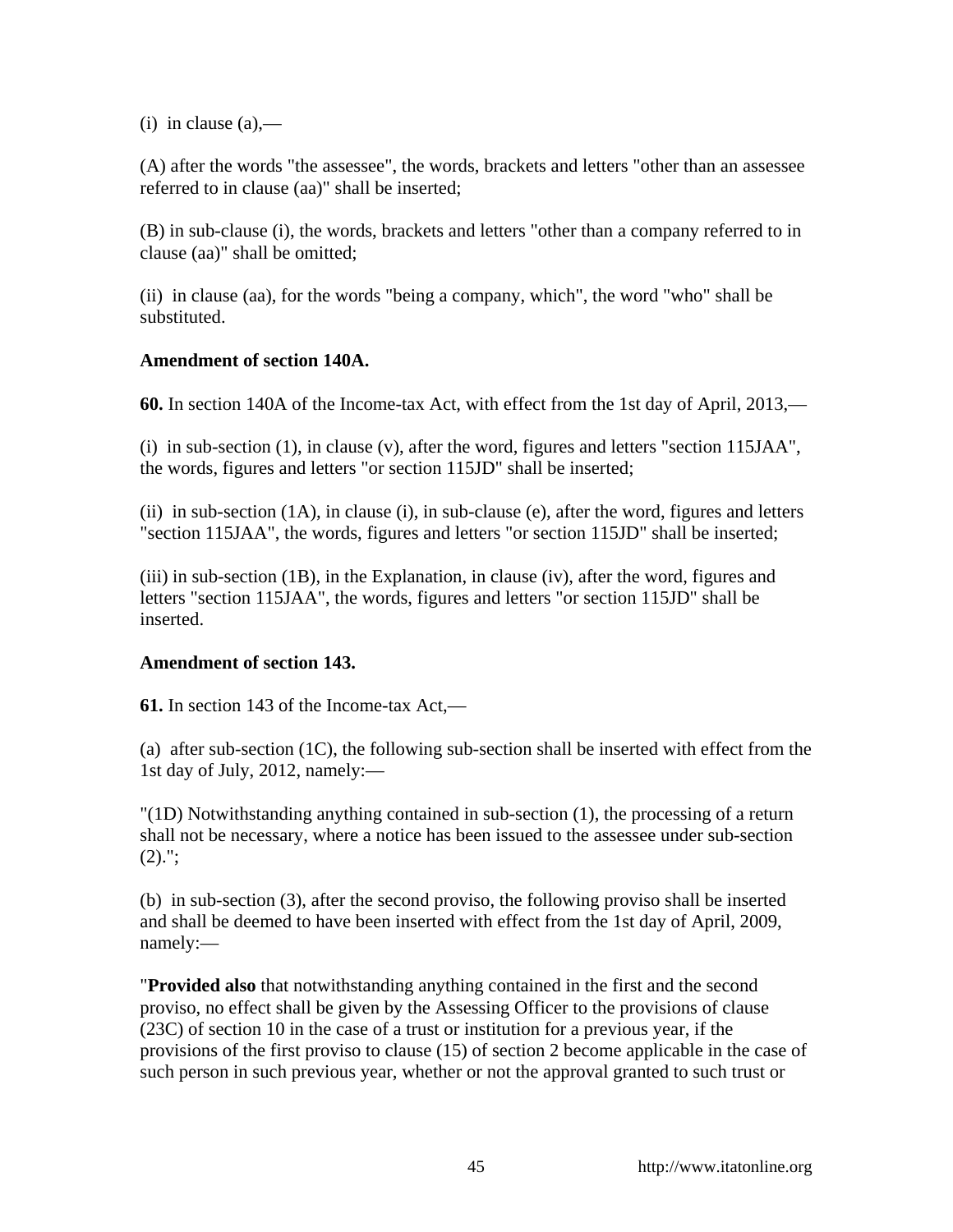institution or notification issued in respect of such trust or institution has been withdrawn or rescinded.".

# **Insertion of new section 144BA.**

**62.** After section 144B of the Income-tax Act, the following section shall be inserted with effect from the 1st day of April, 2014, namely:—

"144BA. Reference to Commissioner in certain cases.—(1) If, the Assessing Officer, at any stage of the assessment or reassessment proceedings before him having regard to the material and evidence available, considers that it is necessary to declare an arrangement as an impermissible avoidance arrangement and to determine the consequence of such an arrangement within the meaning of Chapter X-A, then, he may make a reference to the Commissioner in this regard.

(2) The Commissioner shall, on receipt of a reference under sub-section (1), if he is of the opinion that the provisions of Chapter X-A are required to be invoked, issue a notice to the assessee, setting out the reasons and basis of such an opinion, for submitting objections, if any, and providing an opportunity of being heard to the assessee within such period, not exceeding sixty days, as may be specified in the notice.

(3) If the assessee does not furnish any objection to the notice within the time specified in the notice issued under sub-section (2), the Commissioner shall issue such directions as it deems fit in respect of declaration of the arrangement to be an impermissible avoidance arrangement.

(4) In case the assessee objects to the proposed action, and the Commissioner, after hearing the assessee in the matter, is not satisfied by the explanation of the assessee, then, he shall make a reference in the matter to the Approving Panel for the purpose of declaration of the arrangement as an impermissible avoidance arrangement.

(5) If the Commissioner is satisfied, after having heard the assessee that the provisions of Chapter X-A are not to be invoked, he shall by an order in writing communicate the same to the Assessing Officer with a copy to the assessee.

(6) The Approving Panel, on receipt of reference from the Commissioner under subsection (4) shall issue such directions, as it deems fit, in respect of the declaration of the arrangement as an impermissible avoidance arrangement in accordance with the provisions of Chapter X-A including specifying the previous year or years to which such declaration of an arrangement as an impermissible avoidance arrangement shall apply.

(7) No direction under sub-section (6) shall be issued unless an opportunity of being heard is given to the assessee and the Assessing Officer on such directions which are prejudicial to the interest of the assessee or the interest of the revenue, as the case may be.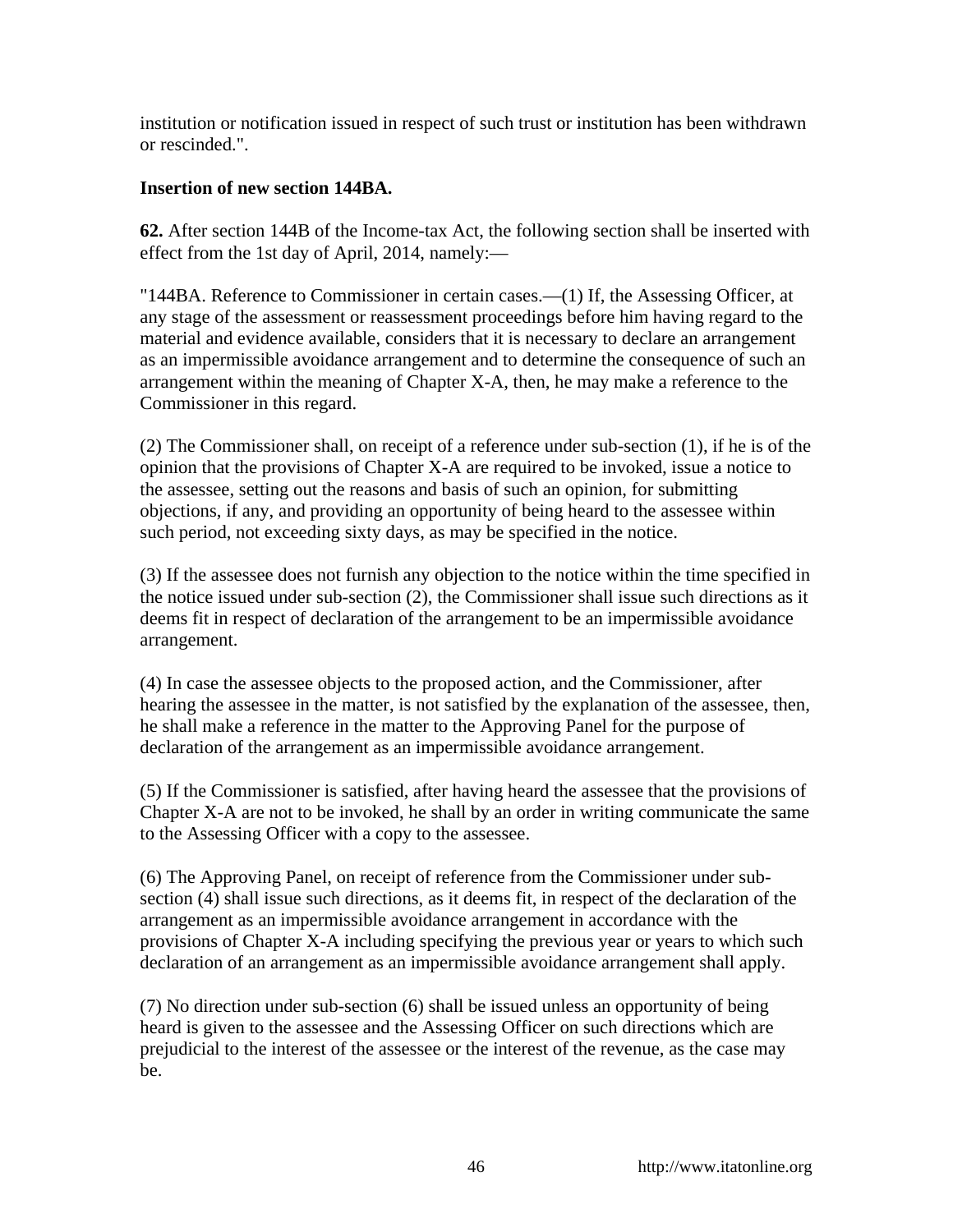(8) The Approving Panel may, before issuing any direction under sub-section (6),—

 (i) if it is of the opinion that any further inquiry in the matter is necessary, direct the Commissioner to make such further inquiry or cause to make such further inquiry to be made by any other income-tax authority and furnish a report containing the results of such inquiry to it; or

(ii) call for and examine such records related to the matter as it deems fit; or

(iii) require the assessee to furnish such document and evidence as it may so direct.

(9) If the members of the Approving Panel differ in opinion on any point, the point shall be decided according to the opinion of the majority of the members.

(10) Every direction, issued by the Approving Panel under sub-section (6) or the Commissioner under sub-section (3), shall be binding on the Assessing Officer and the Assessing Officer on receipt of the directions shall proceed to complete the proceedings referred to in sub-section (1) in accordance with the directions and provisions of Chapter X-A.

(11) If any direction issued under sub-section (6) specifies that declaration of the arrangement as impermissible avoidance arrangement is applicable for any previous year to which the proceeding referred to in sub-section (1) pertains, then, the Assessing Officer while completing any assessment or reassessment proceedings of the assessment year relevant to such other previous year shall do so in accordance with such directions and the provisions of Chapter X-A and it shall not be necessary for him to seek fresh direction on the issue for the relevant assessment year.

(12) No order of assessment or reassessment shall be passed by the Assessing Officer without the prior approval of the Commissioner if any tax consequences have been determined in the order under the provisions of Chapter X-A pursuant to a direction issued under sub-section (6) or sub-section (3) declaring the arrangement as impermissible avoidance arrangement.

(13) No direction under sub-section (6) shall be issued after a period of six months from the end of the month in which the reference under sub-section (4) was received by the Approving Panel.

(14) The Board shall, for the purposes of this section constitute an Approving Panel consisting of not less than three members, being—

(i) income-tax authorities not below the rank of Commissioner; and

(ii) an officer of the Indian Legal Service not below the rank of Joint Secretary to the Government of India.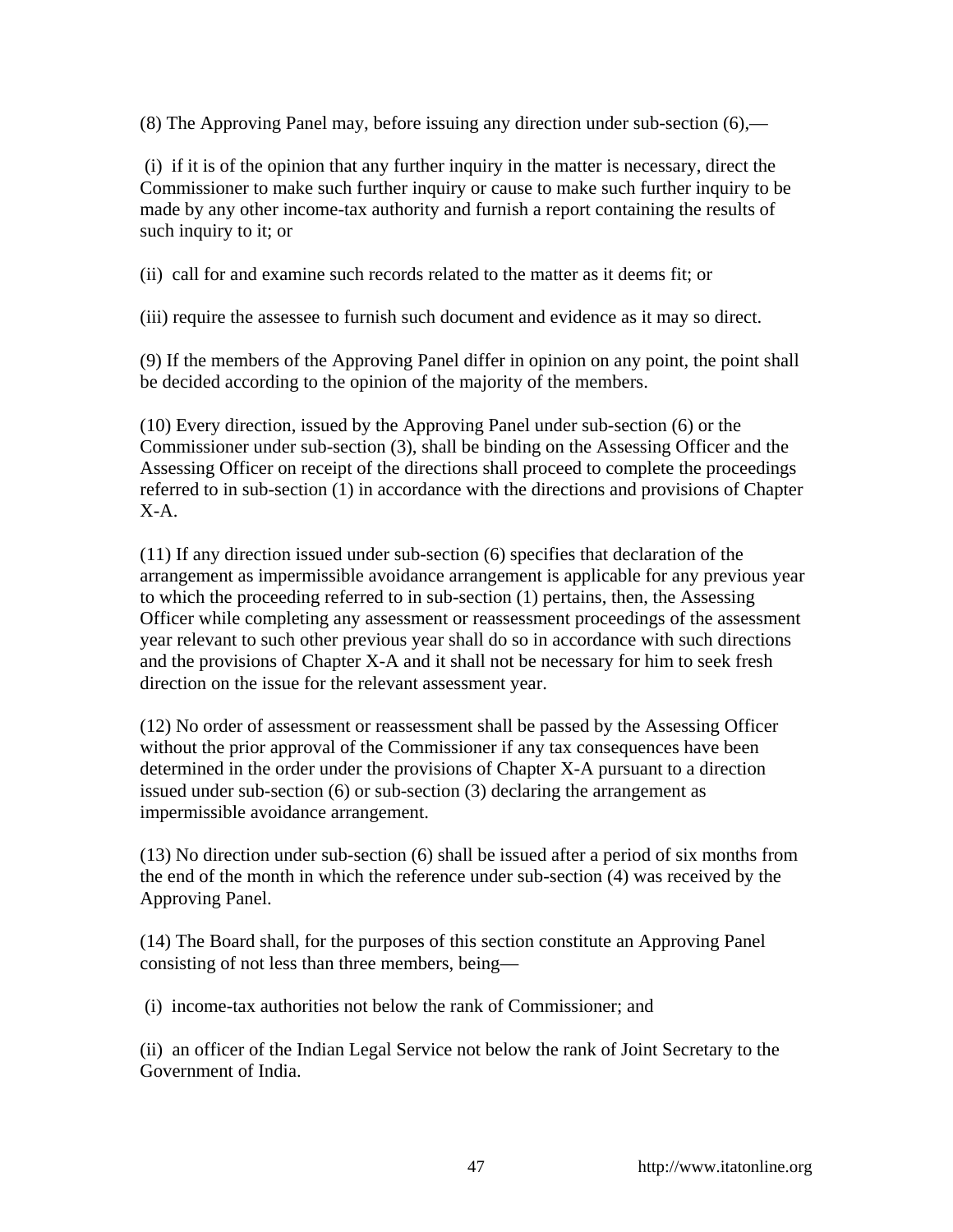(15) The Board may make rules for the purposes of the efficient functioning of the Approving Panel and expeditious disposal of the references received under sub-section  $(4).$ ".

### **Amendment of section 144C.**

**63.** In section 144C of the Income-tax Act,—

(a) in sub-section (4), for the words and figures "in section 153", the words, figures and letter "in section 153 or section 153B" shall be substituted and shall be deemed to have been substituted with effect from the 1st day of October, 2009;

(b) after sub-section (8), the following Explanation shall be inserted and shall be deemed to have been inserted with effect from the 1st day of April, 2009, namely:—

"Explanation.—For the removal of doubts, it is hereby declared that the power of the Dispute Resolution Panel to enhance the variation shall include and shall be deemed always to have included the power to consider any matter arising out of the assessment proceedings relating to the draft order, notwithstanding that such matter was raised or not by the eligible assessee.";

(c) in sub-section (13), for the words and figures "in section 153", the words, figures and letter "in section 153 or section 153B" shall be substituted and shall be deemed to have been substituted with effect from the 1st day of October, 2009;

(d) after sub-section (14), the following sub-section shall be inserted with effect from the 1st day of April, 2013, namely:—

"(14A) The provisions of this section shall not apply to any assessment or reassessment order passed by the Assessing Officer with the prior approval of the Commissioner under sub-section (12) of section 144BA.".

### **Amendment of section 147.**

**64.** In section 147 of the Income-tax Act, with effect from the 1st day of July, 2012—

(i) after the first proviso, the following proviso shall be inserted, namely:—

"**Provided further** that nothing contained in the first proviso shall apply in a case where any income in relation to any asset (including financial interest in any entity) located outside India, chargeable to tax, has escaped assessment for any assessment year:";

(ii) in the second proviso, for the words "Provided further", the words "Provided also" shall be substituted;

(iii) in Explanation 2,—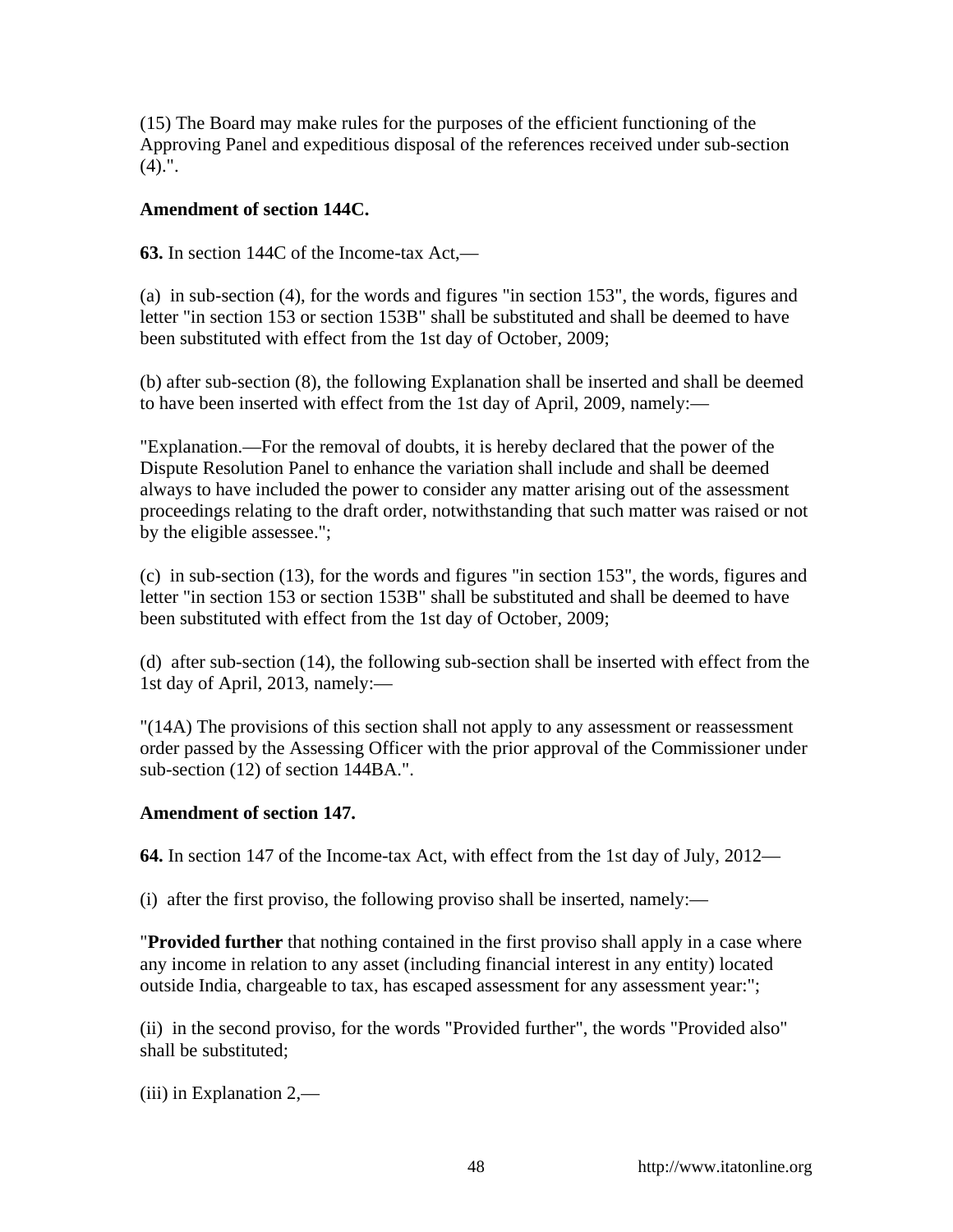- (I) after clause (b), the following clause shall be inserted, namely:—
- "(ba) where the assessee has failed to furnish a report in respect of any international transaction which he was so required under section 92E;".
	- (II) after clause (c), the following clause shall be inserted, namely:—
- "(d) where a person is found to have any asset (including financial interest in any entity) located outside India.";

(iv) after Explanation 3, the following Explanation shall be inserted, namely:—

"Explanation 4.—For the removal of doubts, it is hereby clarified that the provisions of this section, as amended by the Finance Act, 2012, shall also be applicable for any assessment year beginning on or before the 1st day of April, 2012.".

### **Amendment of section 149.**

**65.** In section 149 of the Income-tax Act, with effect from the 1st day of July, 2012,—

 $(A)$  in sub-section  $(1)$ ,—

 (i) in clause (a), after the word, brackets and letter "clause (b)", the words, brackets and letter "or clause (c)" shall be inserted;

(ii) after clause (b), the following clause shall be inserted, namely:—

"(c) if four years, but not more than sixteen years, have elapsed from the end of the relevant assessment year unless the income in relation to any asset (including financial interest in any entity) located outside India, chargeable to tax, has escaped assessment.";

(B) in sub-section (3), for the words "two years", the words "six years" shall be substituted;

(C) after sub-section (3), the following Explanation shall be inserted, namely:—

"Explanation.—For the removal of doubts, it is hereby clarified that the provisions of sub-sections (1) and (3), as amended by the Finance Act, 2012, shall also be applicable for any assessment year beginning on or before the 1st day of April, 2012.".

# **Amendment of section 153.**

**66.** In section 153 of the Income-tax Act,—

(A) with effect from the 1st day of July, 2012,—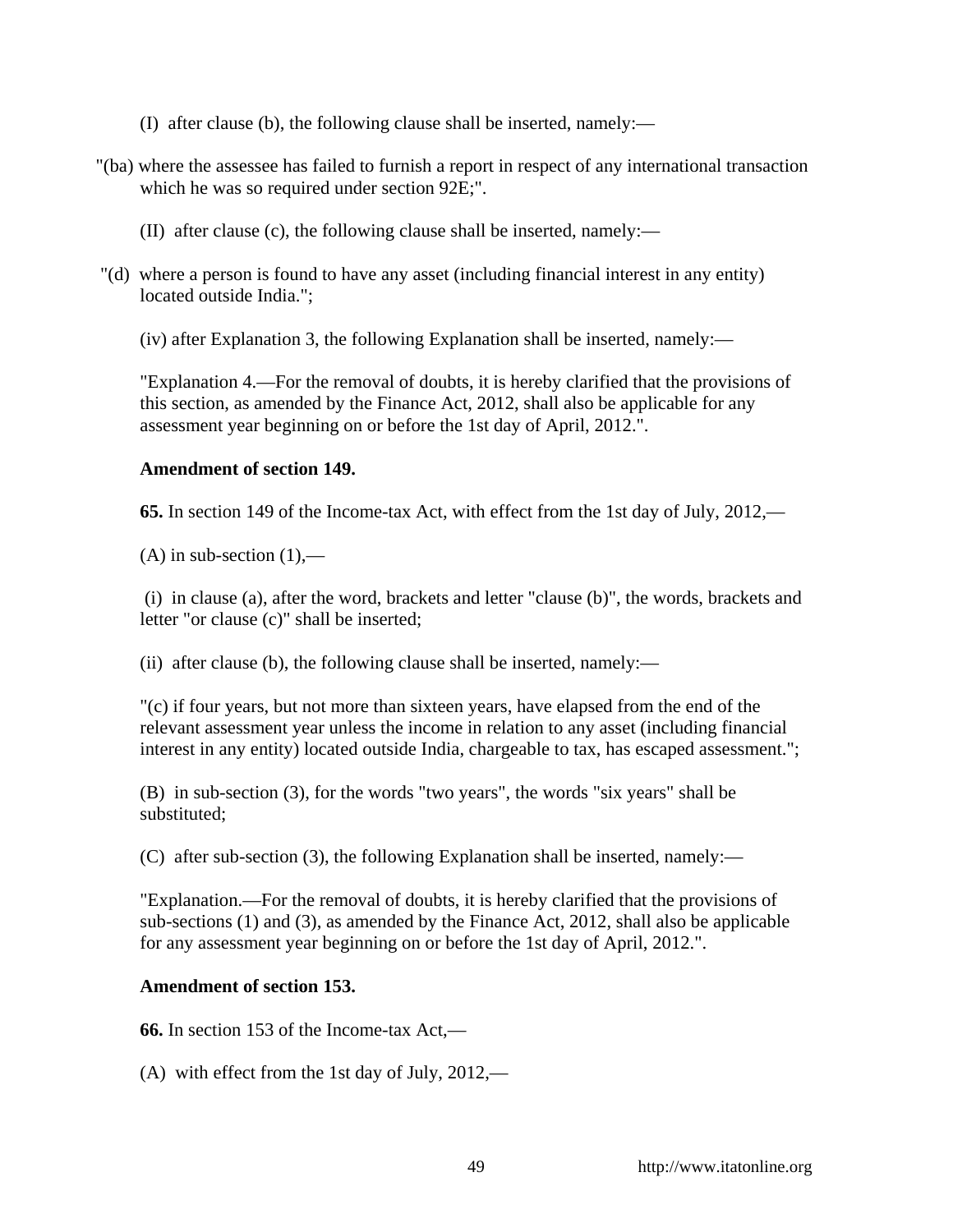(i) in sub-section  $(1)$ ,—

(a) in the first proviso, for the words, figures and letters "on the 1st day of April, 2004 or any subsequent assessment year", the words, figures and letters "on or after the 1st day of April, 2004 but before the 1st day of April, 2010" shall be substituted;

(b) in the second proviso, for the words, figures and letters "on the 1st day of April, 2005 or any subsequent assessment year", the words, figures and letters "on or after the 1st day of April, 2005 but before the 1st day of April, 2009" shall be substituted;

(c) after the second proviso, the following proviso shall be inserted, namely:—

'**Provided also** that in case the assessment year in which the income was first assessable is the assessment year commencing on the 1st day of April, 2009 or any subsequent assessment year and during the course of the proceeding for the assessment of total income, a reference under sub-section (1) of section 92CA—

(i) is made before the 1st day of July, 2012, but an order under sub-section (3) of that section has not been made before such date; or

(ii) is made on or after the 1st day of July, 2012,

the provisions of clause (a) shall, notwithstanding anything contained in the first proviso, have effect as if for the words "two years", the words "three years" had been substituted;';

(ii) in sub-section  $(2)$ ,—

(a) in the second proviso, after the words, figures and letters "on or after the 1st day of April, 2005", the words, figures and letters "but before the 1st day of April, 2011" shall be inserted;

(b) in the third proviso, after the words, figures and letters "the 1st day of April, 2006", the words, figures and letters "but before the 1st day of April, 2010" shall be inserted;

(c) after the third proviso, the following proviso shall be inserted, namely:—

'**Provided also** that where the notice under section 148 was served on or after the 1st day of April, 2010 and during the course of the proceedings for the assessment or reassessment or recomputation of total income, a reference under sub-section (1) of section 92CA—

(i) is made before the 1st day of July, 2012, but an order under sub-section (3) of that section has not been made before such date; or

(ii) is made on or after the 1st day of July, 2012,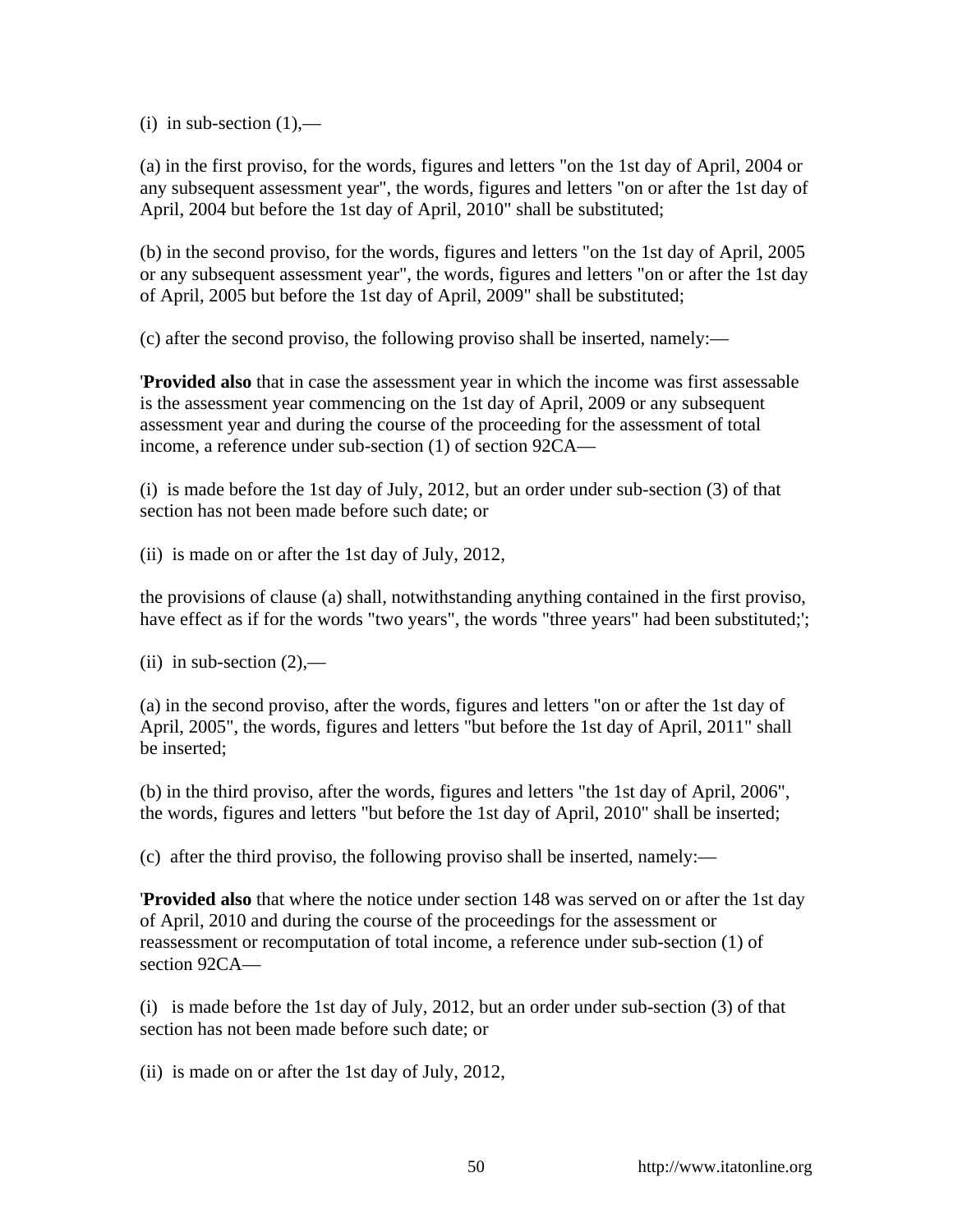the provisions of this sub-section shall, notwithstanding anything contained in the second proviso, have effect as if for the words "one year", the words "two years" had been substituted;';

 $(iii)$  in sub-section  $(2A)$ ,—

(a) in the second proviso, after the words, figures and letters "the 1st day of April, 2005", the words, figures and letters "but before the 1st day of April, 2011" shall be inserted;

(b) in the third proviso, after the words, figures and letters "the 1st day of April, 2006", the words, figures and letters "but before the 1st day of April, 2010" shall be inserted;

(c) after the third proviso, the following proviso shall be inserted, namely:—

'**Provided also** that where the order under section 254 is received by the Chief Commissioner or Commissioner or, as the case may be, the order under section 263 or section 264 is passed by the Commissioner on or after the 1st day of April, 2010, and during the course of the proceedings for the fresh assessment of total income, a reference under sub-section (1) of section 92CA—

(i) is made before the 1st day of July, 2012, but an order under sub-section (3) of section 92CA has not been made before such date; or

(ii) is made on or after the 1st day of July, 2012,

the provisions of this sub-section shall, notwithstanding anything contained in the second proviso, have effect as if for the words "one year", the words "two years" had been substituted;';

(B) in Explanation 1,—

 (a) in clause (viii), for the words "six months", the words "one year" shall be substituted with effect from the 1st day of July, 2012;

(b) after clause (viii) and before the words "shall be excluded", the following clause shall be inserted with effect from the 1st day of April, 2013, namely:—

"(ix) the period commencing from the date on which a reference for declaration of an arrangement to be impermissible avoidance arrangement is received by the Commissioner under sub-section (1) of section 144BA and ending on the date on which a direction under sub-section (3) or sub-section (6) or an order under sub-section (5) of the said section is received by the Assessing Officer,".

# **Amendment of section 153A.**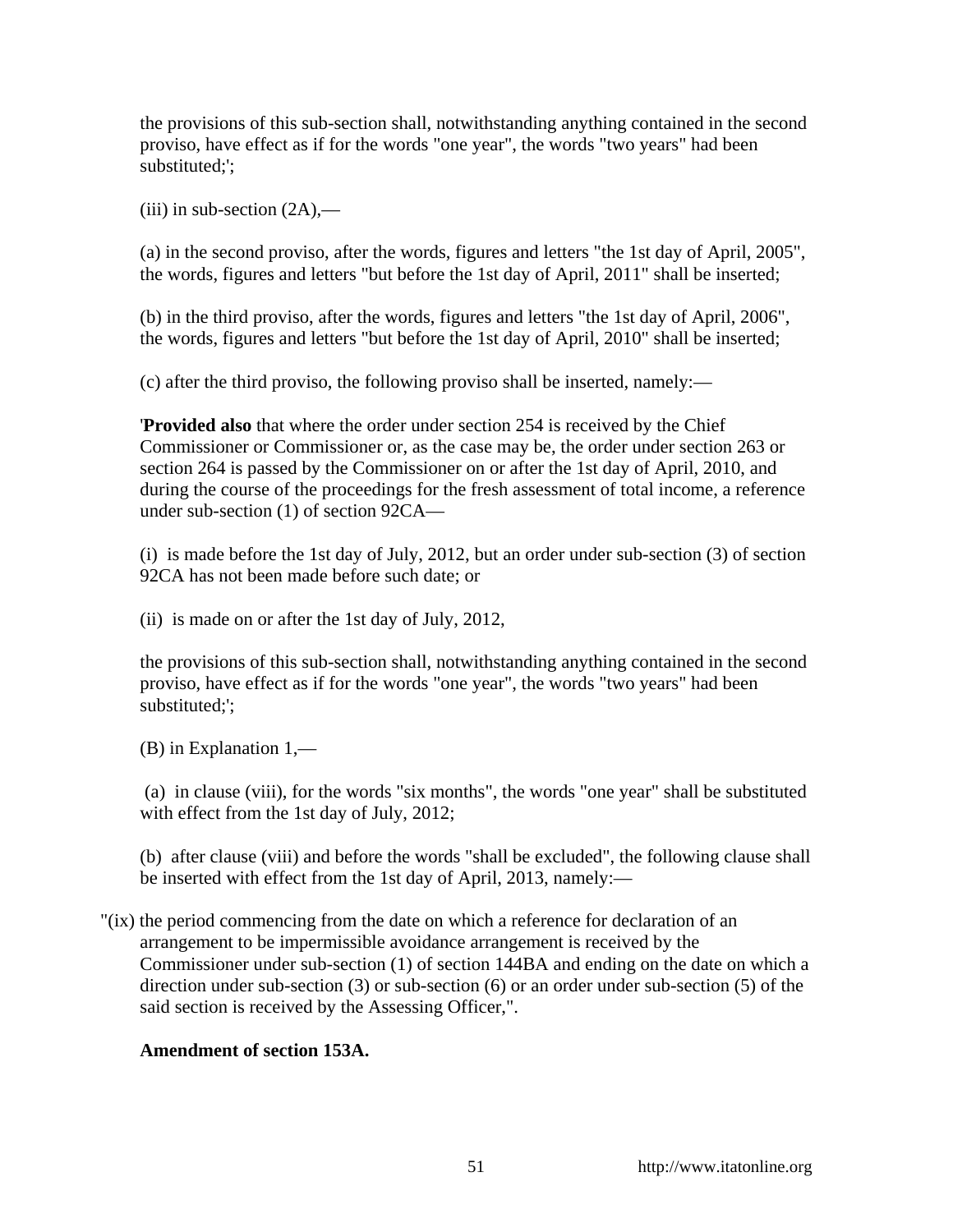**67.** In section 153A of the Income-tax Act, in sub-section (1), after the second proviso, the following proviso shall be inserted with effect from the 1st day of July, 2012, namely:—

"**Provided also** that the Central Government may by rules made by it and published in the Official Gazette (except in cases where any assessment or reassessment has abated under the second proviso), specify the class or classes of cases in which the Assessing Officer shall not be required to issue notice for assessing or reassessing the total income for six assessment years immediately preceding the assessment year relevant to the previous year in which search is conducted or requisition is made.".

### **Amendment of section 153B.**

**68.** In section 153B of the Income-tax Act,—

(I) in sub-section (1) with effect from the 1st day of July, 2012,—

 (i) in the second proviso, for the words, figures and letters "on the 1st day of April, 2004 or any subsequent financial year", the words, figures and letters "on or after the 1st day of April, 2004 but before the 1st day of April, 2010" shall be substituted;

(ii) in the third proviso for the words, figures and letters "on the 1st day of April, 2005 or any subsequent financial year", the words, figures and letters "on or after the 1st day of April, 2005 but before the 1st day of April, 2009" shall be substituted;

(iii) after the third proviso, the following proviso shall be inserted, namely:—

'**Provided also** that in case where the last of the authorisations for search under section 132 or for requisition under section 132A was executed during the financial year commencing on the 1st day of April, 2009 or any subsequent financial year and during the course of the proceedings for the assessment or reassessment of total income, a reference under sub-section (1) of section 92CA—

(i) was made before the 1st day of July, 2012, but an order under sub-section (3) of section 92CA has not been made before such date; or

(ii) is made on or after the 1st day of July, 2012,

the provisions of clause (a) or clause (b) of this sub-section, shall, notwithstanding anything contained in clause (i) of the second proviso, have effect as if for the words "two years", the words "three years" had been substituted.';

(iv) in the fourth proviso for the words, figures and letters "on the 1st day of April, 2005 or any subsequent financial year", the words, figures and letters "on or after the 1st day of April, 2005 but before the 1st day of April, 2009" shall be substituted;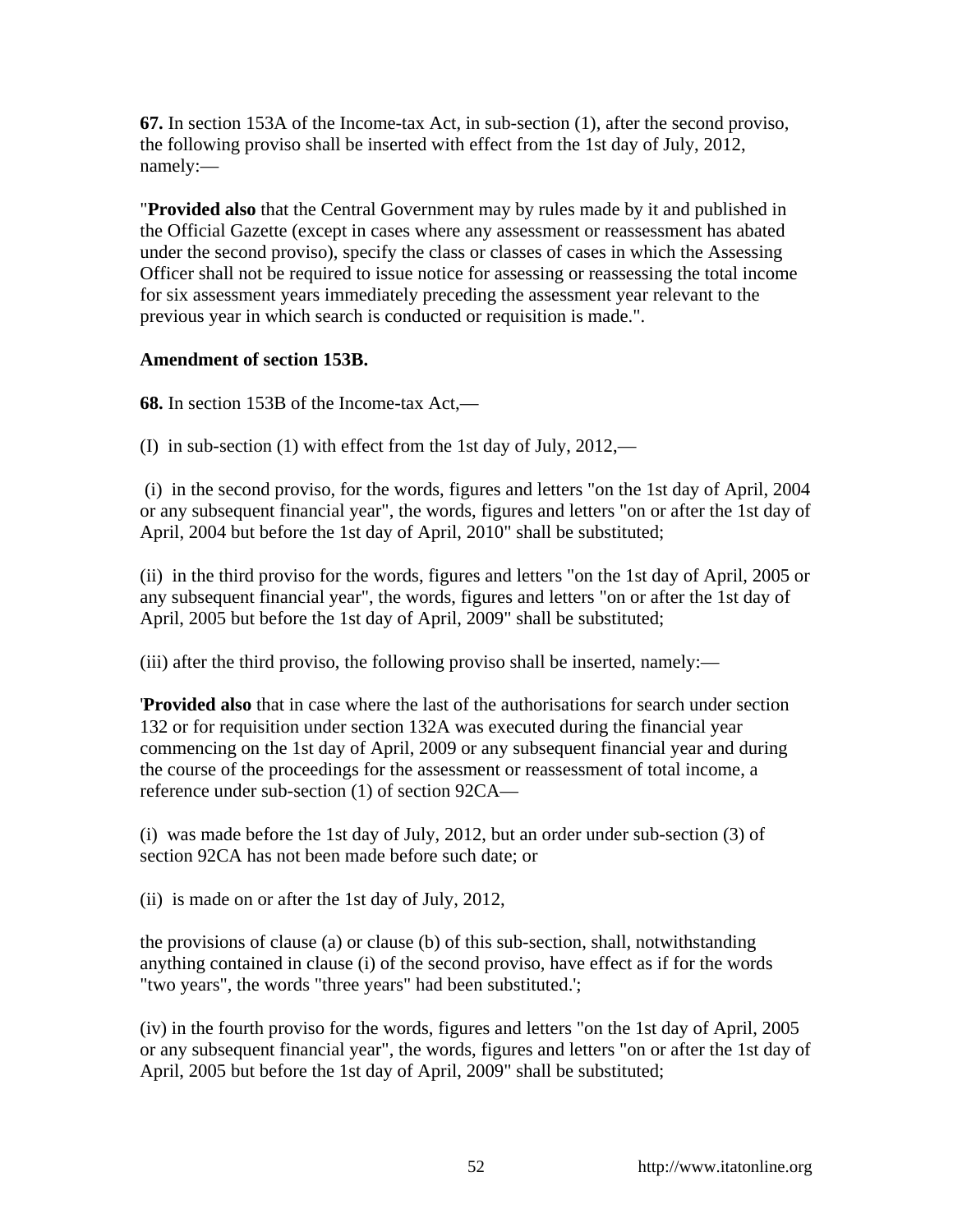(v) after the fourth proviso, the following proviso shall be inserted, namely:—

"**Provided also** that in case where the last of the authorisations for search under section 132 or for requisition under section 132A was executed during the financial year commencing on the 1st day of April, 2009 or any subsequent financial year and during the course of proceedings for the assessment or reassessment of total income in case of other person referred to in section 153C, a reference under sub-section (1) of section 92CA—

(i) was made before the 1st day of July, 2012 but an order under sub-section (3) of section 92CA has not been made before such date; or

(ii) is made on or after the 1st day of July, 2012,

the period of limitation for making the assessment or reassessment in case of such other person shall, notwithstanding anything contained in clause (ii) of the second proviso, be the period of thirty-six months from the end of the financial year in which the last of the authorisations for search under section 132 or for requisition under section 132A was executed or twenty-four months from the end of the financial year in which books of account or documents or assets seized or requisitioned are handed over under section 153C to the Assessing Officer having jurisdiction over such other person, whichever is later.";

(II) in the Explanation,—

 (a) in clause (viii), for the words "six months", the words "one year" shall be substituted with effect from the 1st day of July, 2012;

(b) after clause (viii) and before the words "shall be excluded", the following clause shall be inserted with effect from the 1st day of April, 2013, namely:—

"(ix) the period commencing from the date on which a reference for declaration of an arrangement to be impermissible avoidance arrangement is received by the Commissioner under sub-section (1) of section 144BA and ending on the date on which a direction under sub-section (3) or sub-section (6) or an order under sub-section (5) of the said section is received by the Assessing Officer,".

# **Amendment of section 153C.**

**69.** In section 153C of the Income-tax Act, in sub-section (1), after the proviso, the following proviso shall be inserted with effect from the 1st day of July, 2012, namely:—

"**Provided further** that the Central Government may by rules made by it and published in the Official Gazette, specify the class or classes of cases in respect of such other person, in which the Assessing Officer shall not be required to issue notice for assessing or reassessing the total income for six assessment years immediately preceding the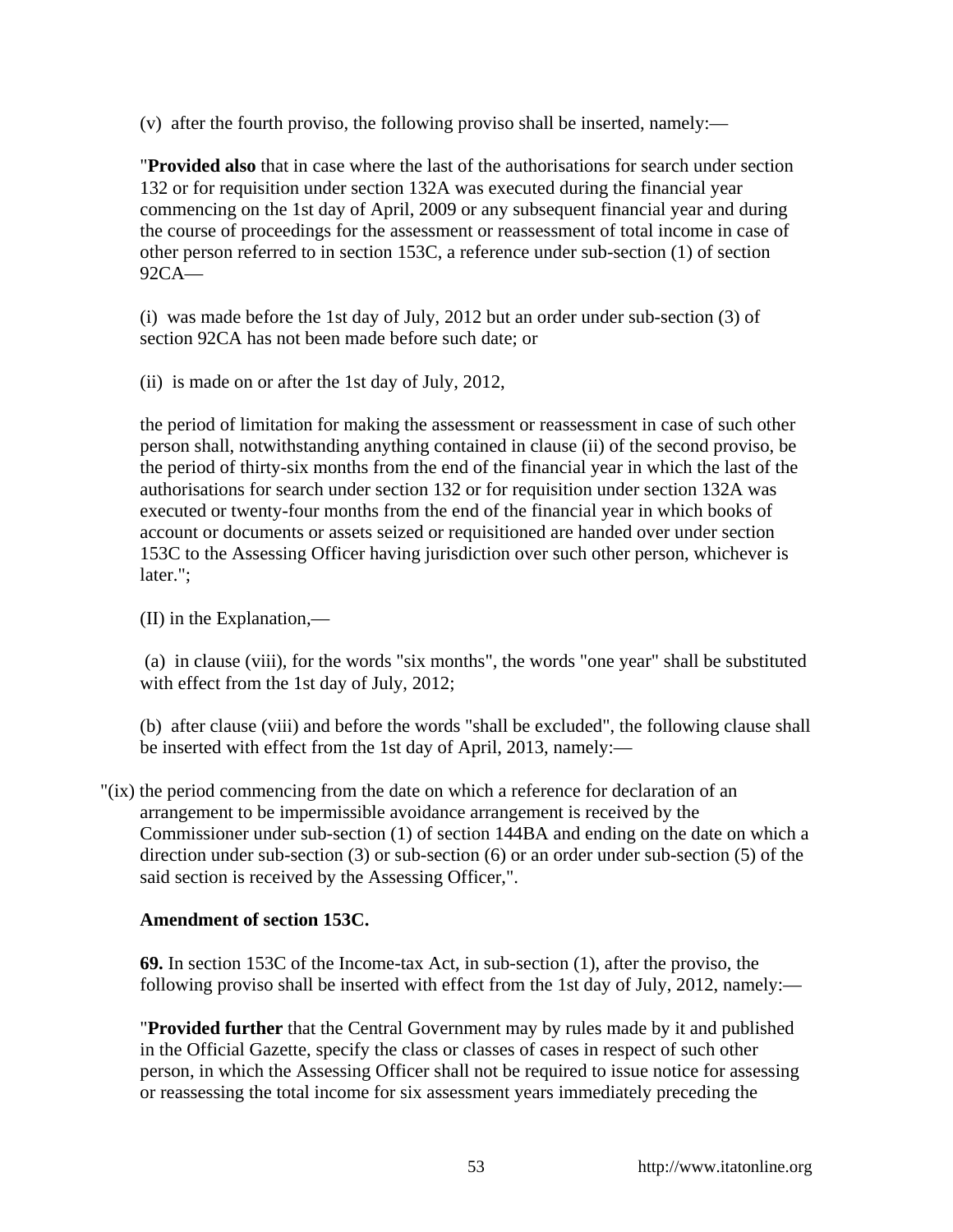assessment year relevant to the previous year in which search is conducted or requisition is made except in cases where any assessment or reassessment has abated.".

### **Amendment of section 154.**

**70.** In section 154 of the Income-tax Act, with effect from the 1st day of July, 2012,—

(a) in sub-section (1), after clause (b), the following clause shall be inserted, namely:—

"(c) amend any intimation under sub-section (1) of section 200A.";

(b) in sub-section (2), in clause (b), for the words "by the assessee", the words "by the assessee or by the deductor," shall be substituted;

(c) in sub-section (3), for the words "the assessee", wherever they occur, the words "the assessee or the deductor" shall respectively be substituted;

(d) for sub-section (5), the following sub-section shall be substituted, namely:—

"(5) Where any such amendment has the effect of reducing the assessment or otherwise reducing the liability of the assessee or the deductor, the Assessing Officer shall make any refund which may be due to such assessee or the deductor.";

(e) in sub-section (6), for the words "already made, the Assessing Officer shall serve on the assessee", the words "already made or otherwise increasing the liability of the assessee or the deductor, the Assessing Officer shall serve on the assessee or the deductor, as the case may be" shall be substituted;

(f) in sub-section (8), for the words "by the assessee", the words "by the assessee or by the deductor" shall be substituted.

# **Amendment of section 156.**

**71.** In section 156 of the Income-tax Act, for the proviso, the following proviso shall be substituted with effect from the 1st day of July, 2012, namely:—

"**Provided** that where any sum is determined to be payable by the assessee or by the deductor under sub-section (1) of section 143 or sub-section (1) of section 200A, the intimation under those sub-sections shall be deemed to be a notice of demand for the purposes of this section.".

# **Amendment of section 193.**

**72.** In section 193 of the Income-tax Act, in the proviso, for clause (v), the following clause shall be substituted with effect from the 1st day of July, 2012, namely:—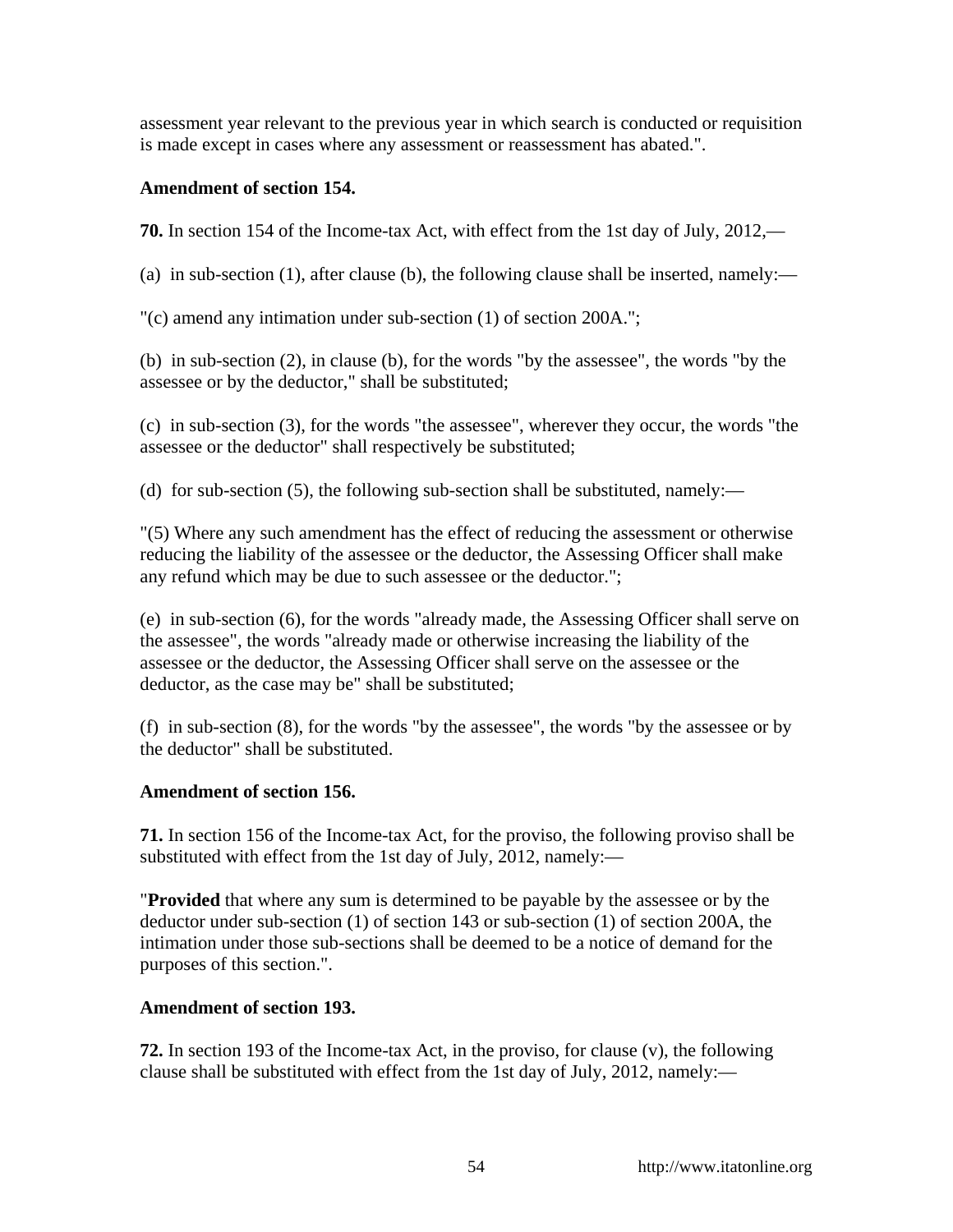"(v) any interest payable to an individual or a Hindu undivided family, who is resident in India, on any debenture issued by a company in which the public are substantially interested, if—

(a) the amount of interest or, as the case may be, the aggregate amount of such interest paid or likely to be paid on such debenture during the financial year by the company to such individual or Hindu undivided family does not exceed five thousand rupees; and

(b) such interest is paid by the company by an account payee cheque;".

### **Amendment of section 194E.**

**73.** In section 194E of the Income-tax Act, with effect from the 1st day of July, 2012,—

(a) after the words and brackets "is payable to a non-resident sportsman (including an athlete)", the words "or an entertainer," shall be inserted;

(b) for the words "ten per cent", the words "twenty per cent" shall be substituted.

### **Amendment of section 194J.**

**74.** In section 194J of the Income-tax Act, in sub-section (1), after clause (b), the following clause shall be inserted with effect from the 1st day of July, 2012, namely:—

"(ba) any remuneration or fees or commission by whatever name called, other than those on which tax is deductible under section 192, to a director of a company, or".

# **Amendment of section 194LA.**

**75.** In section 194LA of the Income-tax Act, in the proviso, for the words "one hundred thousand rupees", the words "two hundred thousand rupees" shall be substituted with effect from the 1st day of July, 2012.

# **Insertion of new section 194LC.**

**76.** After section 194LB of the Income-tax Act, the following section shall be inserted with effect from the 1st day of July, 2012, namely:—

'194LC. Income by way of interest from Indian company.—(1) Where any income by way of interest referred to in sub-section (2) is payable to a non-resident, not being a company or to a foreign company by a specified company, the person responsible for making the payment, shall at the time of credit of such income to the account of the payee or at the time of payment thereof in cash or by issue of a cheque or draft or by any other mode, whichever is earlier, deduct the income-tax thereon at the rate of five per cent.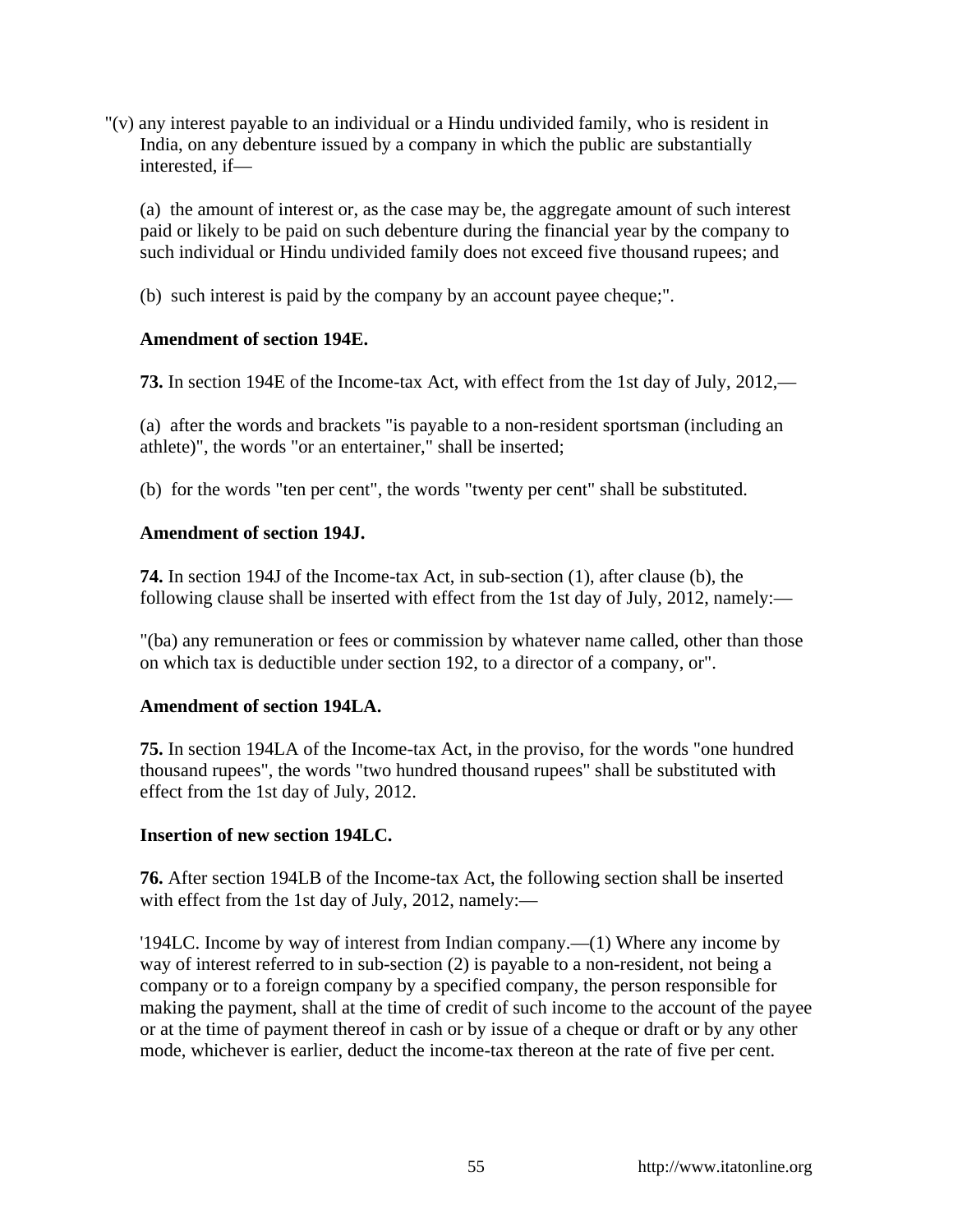(2) The interest referred to in sub-section (1) shall be the income by way of interest payable by the specified company,—

 (i) in respect of monies borrowed by it at any time on or after the 1st day of July, 2012 but before the 1st day of July, 2015 in foreign currency, from a source outside India,—

(a) under a loan agreement; or

(b) by way of issue of long-term infrastructure bonds,

as approved by the Central Government in this behalf; and

(ii) to the extent to which such interest does not exceed the amount of interest calculated at the rate approved by the Central Government in this behalf, having regard to the terms of the loan or the bond and its repayment.

Explanation.—For the purpose of this section—

(a) "foreign currency" shall have the meaning assigned to it in clause (m) of section 2 of the Foreign Exchange Management Act, 1999 (42 of 1999);

(b) "specified company" means an Indian company.'.

### **Amendment of section 195.**

**77.** In section 195 of the Income-tax Act,—

(a) in sub-section  $(1)$ ,—

 (i) for the words "any interest", the words, brackets, figures and letters "any interest (not being interest referred to in section 194LB or section 194LC)" shall be substituted;

(ii) the Explanation shall be numbered as Explanation 1 thereof, and after Explanation 1 as so numbered, the following Explanation shall be inserted and shall be deemed to have been inserted with effect from the 1st day of April, 1962, namely:—

"Explanation 2.—For the removal of doubts, it is hereby clarified that the obligation to comply with sub-section (1) and to make deduction thereunder applies and shall be deemed to have always applied and extends and shall be deemed to have always extended to all persons, resident or non-resident, whether or not the non-resident person has—

(i) a residence or place of business or business connection in India; or

(ii) any other presence in any manner whatsoever in India.";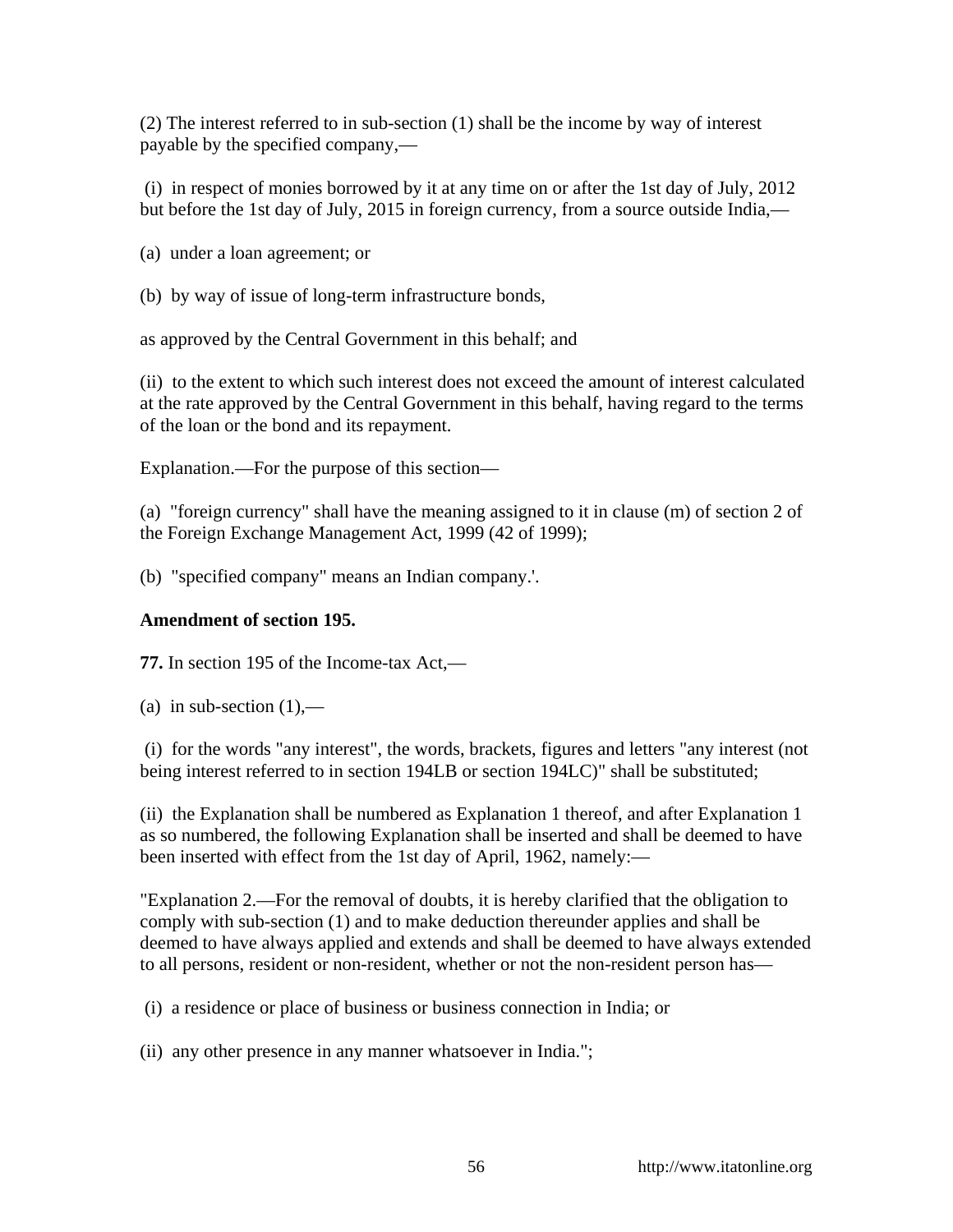(b) after sub-section (6), the following sub-section shall be inserted with effect from the 1st day of July, 2012, namely:—

"(7) Notwithstanding anything contained in sub-section (1) and sub-section (2), the Board may, by notification in the Official Gazette, specify a class of persons or cases, where the person responsible for paying to a non-resident, not being a company, or to a foreign company, any sum, whether or not chargeable under the provisions of this Act, shall make an application to the Assessing Officer to determine, by general or special order, the appropriate proportion of sum chargeable, and upon such determination, tax shall be deducted under sub-section (1) on that proportion of the sum which is so chargeable.".

### **Amendment of section 197A.**

**78.** In section 197A of the Income-tax Act, with effect from the 1st day of July, 2012,—

(a) in sub-section (1C), for the words "sixty-five years", the words "sixty years" shall be substituted;

(b) after sub-section (1E), the following sub-section shall be inserted, namely:—

"(1F) Notwithstanding anything contained in this Chapter, no deduction of tax shall be made from such specified payment to such institution, association or body or class of institutions, associations or bodies as may be notified by the Central Government in the Official Gazette, in this behalf.".

# **Amendment of section 201.**

**79.** In section 201 of the Income-tax Act,—

- (A) with effect from the 1st day of July, 2012,—
- (i) in sub-section  $(1)$ ,—
- (a) before the proviso, the following proviso shall be inserted, namely:—

"**Provided** that any person, including the principal officer of a company, who fails to deduct the whole or any part of the tax in accordance with the provisions of this Chapter on the sum paid to a resident or on the sum credited to the account of a resident shall not be deemed to be an assessee in default in respect of such tax if such resident—

(i) has furnished his return of income under section 139;

(ii) has taken into account such sum for computing income in such return of income; and

(iii) has paid the tax due on the income declared by him in such return of income,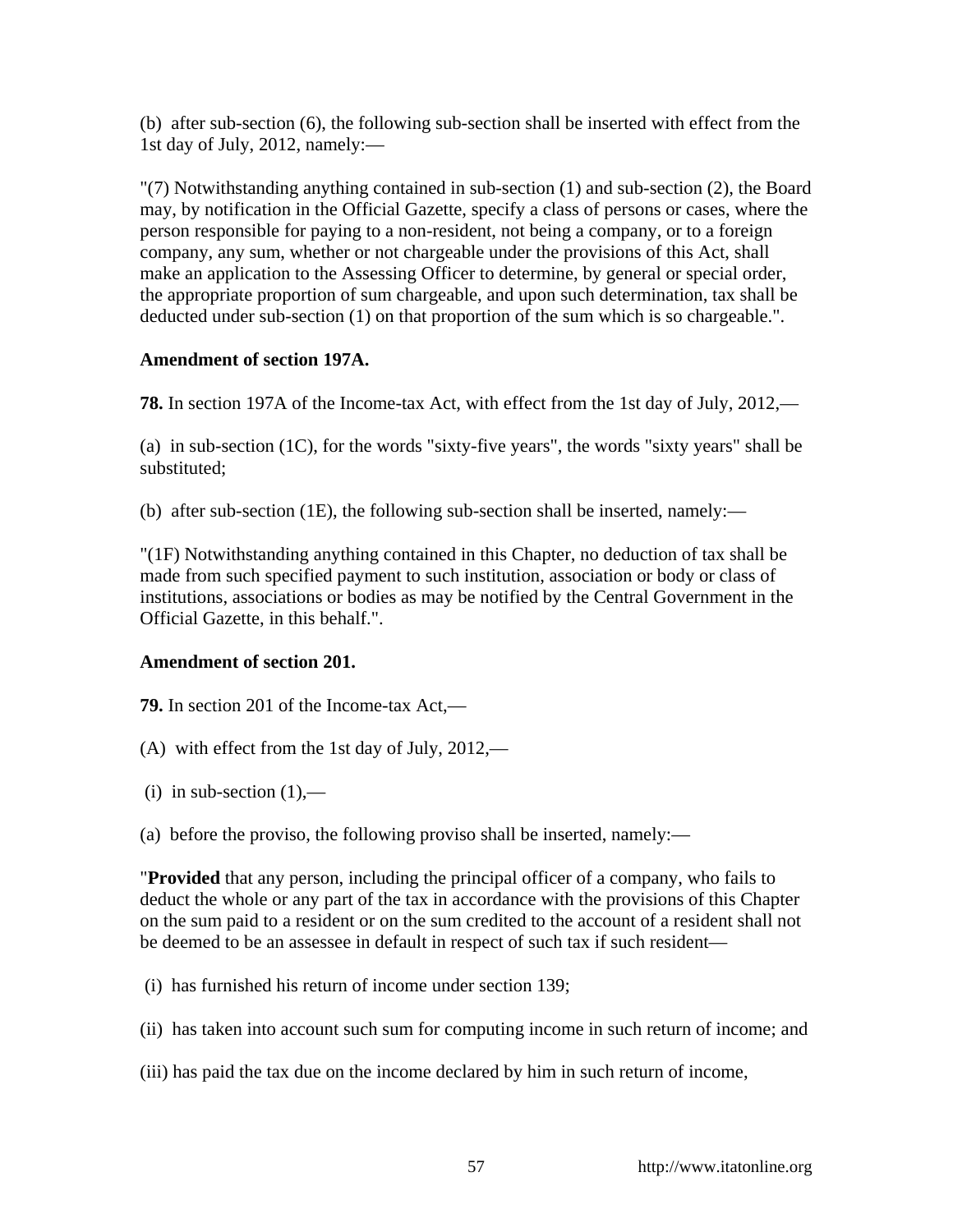and the person furnishes a certificate to this effect from an accountant in such form as may be prescribed:";

(b) in the proviso, for the words "Provided that", the words "Provided further that" shall be substituted;

(ii) after sub-section (1A), the following proviso shall be inserted, namely:—

"**Provided** that in case any person, including the principal officer of a company fails to deduct the whole or any part of the tax in accordance with the provisions of this Chapter on the sum paid to a resident or on the sum credited to the account of a resident but is not deemed to be an assessee in default under the first proviso of sub-section (1), the interest under clause (i) shall be payable from the date on which such tax was deductible to the date of furnishing of return of income by such resident.";

(B) in sub-section (3), in clause (ii), for the words "four years", the words "six years" shall be substituted and shall be deemed to have been substituted with effect from the 1st day of April, 2010;

(C) after sub-section (4), the following Explanation shall be inserted with effect from the 1st day of July, 2012, namely:—

'Explanation.—For the purposes of this section, the expression "accountant" shall have the meaning assigned to it in the Explanations to sub-section (2) of section 288.'.

# **Amendment of section 204.**

**80.** In section 204 of the Income-tax Act, after clause (iii) and before the Explanation, the following clause shall be inserted with effect from the 1st day of July, 2012, namely:—

"(iv) in the case of credit, or as the case may be, payment of any sum chargeable under the provisions of this Act made by or on behalf of the Central Government or the Government of a State, the drawing and disbursing officer or any other person, by whatever name called, responsible for crediting, or as the case may be, paying such sum.".

### **Amendment of section 206C.**

**81.** In section 206C of the Income-tax Act, with effect from the 1st day of July, 2012,—

(a) in sub-section (1), in the Table, after serial number (vi) and the entries relating thereto, the following serial number and entries shall be inserted, namely:—

| Sl. No. | Nature of goods | Percentage |
|---------|-----------------|------------|
|         | (2)             | (3)        |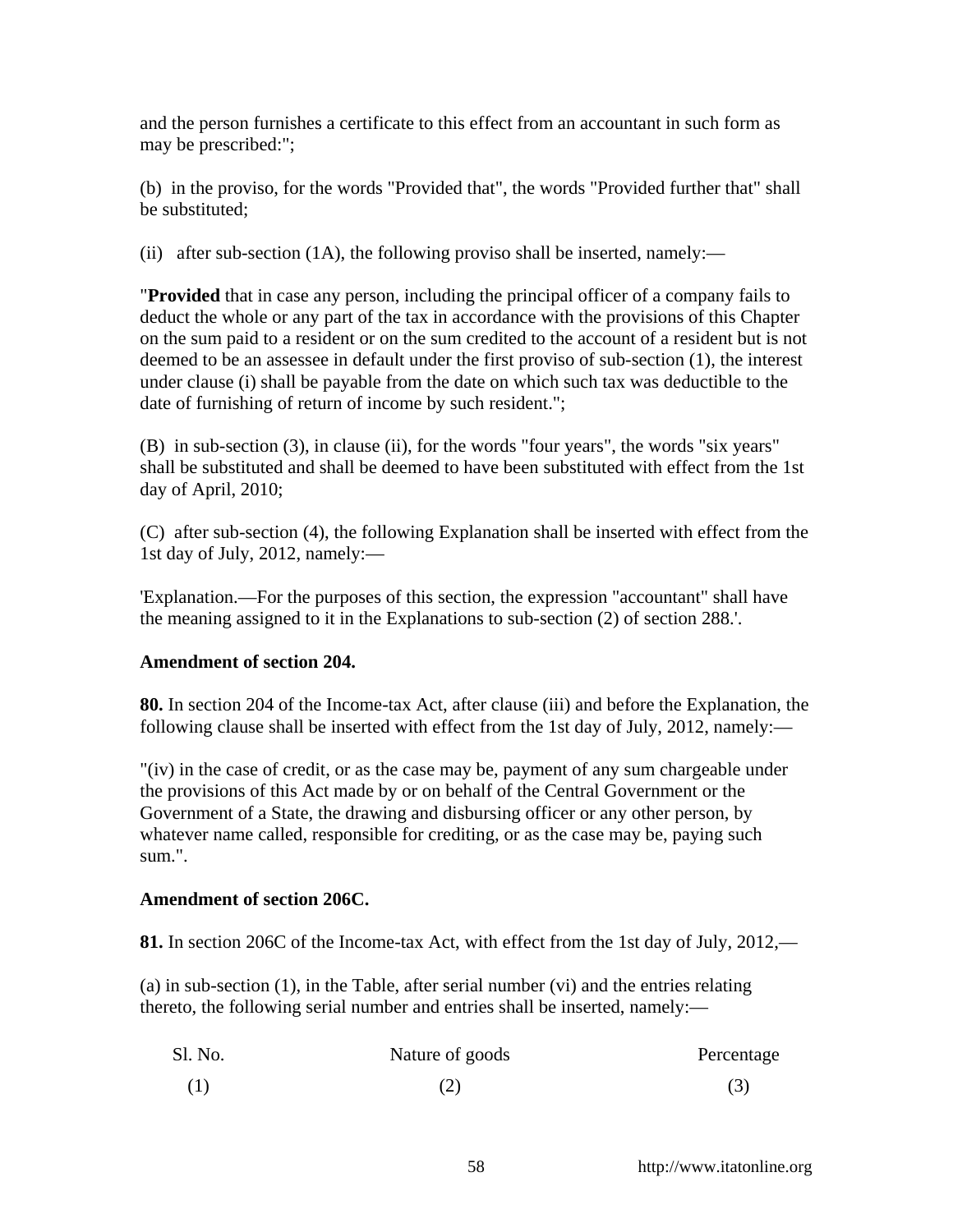"(vii) Minerals, being coal or lignite or iron ore one per cent.";

(b) in sub-section (1A), after the words "articles or things", the words "or for the purposes of generation of power" shall be inserted;

(c) after sub-section (1C), the following sub-section shall be inserted, namely:—

"(1D) Every person, being a seller, who receives any amount in cash as consideration for sale of bullion (excluding any coin or any other article weighing ten grams or less) or jewellery, shall, at the time of receipt of such amount in cash, collect from the buyer, a sum equal to one per cent of sale consideration as income-tax, if such consideration,—

(i) for bullion, exceeds two hundred thousand rupees; or

(ii) for jewellery, exceeds five hundred thousand rupees.";

(d) in sub-section (2), after the words, brackets, figure and letter "or sub-section (1C)", the words, brackets, figure and letter "or sub-section (1D)" shall be inserted;

(e) in sub-section (3), after the words, brackets, figure and letter "or sub-section (1C)", the words, brackets, figure and letter "or sub-section (1D)" shall be inserted;

(f) in sub-section  $(6A)$ ,—

(A) before the proviso, the following proviso shall be inserted, namely:—

"**Provided** that any person, other than a person referred to in sub-section (1D), responsible for collecting tax in accordance with the provisions of this section, who fails to collect the whole or any part of the tax on the amount received from a buyer or licensee or lessee or on the amount debited to the account of the buyer or licensee or lessee shall not be deemed to be an assessee in default in respect of such tax if such buyer or licensee or lessee—

(i) has furnished his return of income under section 139;

(ii) has taken into account such amount for computing income in such return of income; and

(iii) has paid the tax due on the income declared by him in such return of income,

and the person furnishes a certificate to this effect from an accountant in such form as may be prescribed:";

(B) in the proviso, for the words "Provided that", the words "Provided further that" shall be substituted;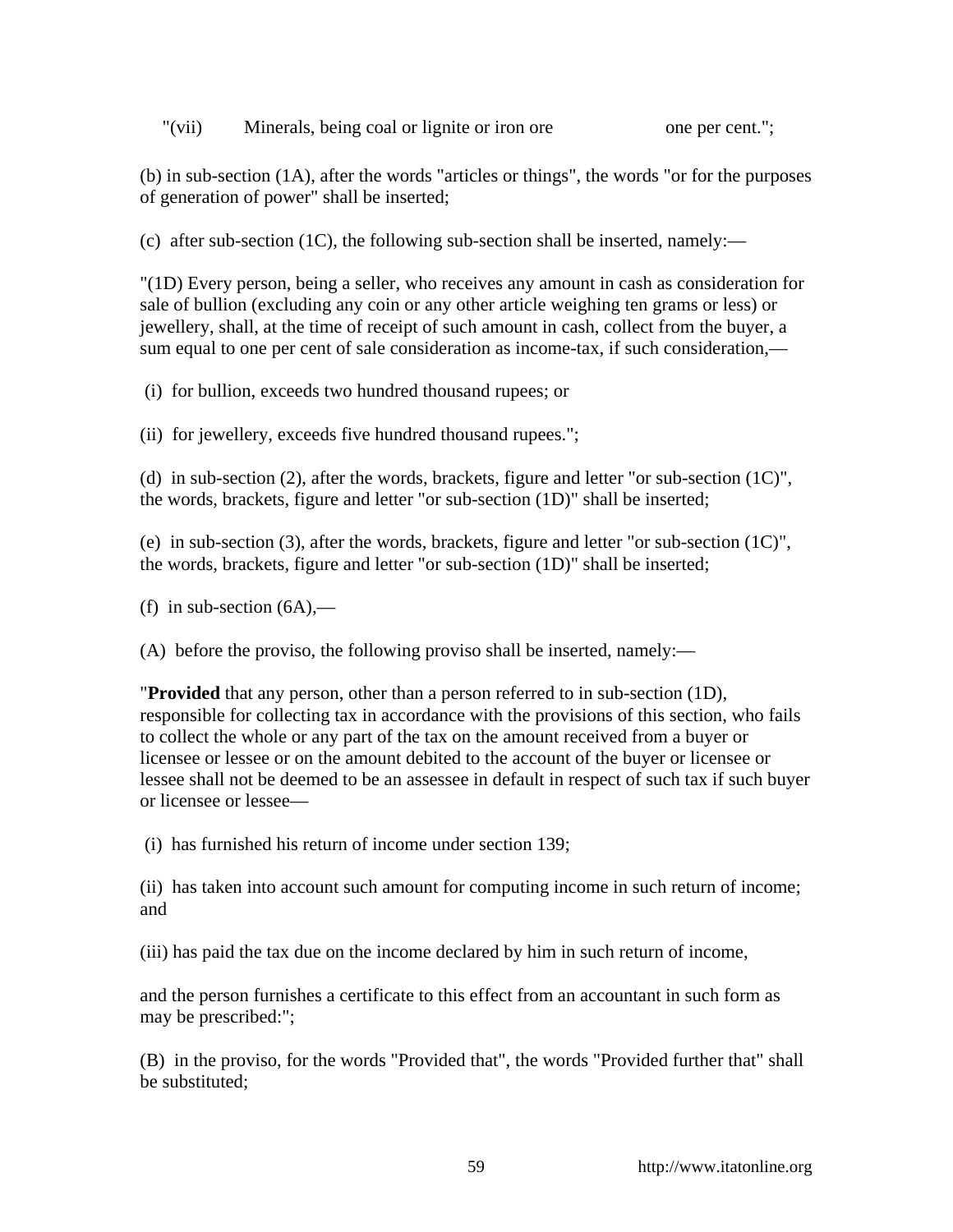$(g)$  in sub-section (7), the following proviso shall be inserted, namely:—

"**Provided** that in case any person, other than a person referred to in sub-section (1D), responsible for collecting tax in accordance with the provisions of this section, fails to collect the whole or any part of the tax on the amount received from a buyer or licensee or lessee or on the amount debited to the account of the buyer or licensee or lessee but is not deemed to be an assessee in default under the first proviso of sub-section (6A), the interest shall be payable from the date on which such tax was collectible to the date of furnishing of return of income by such buyer or licensee or lessee.";

(h) in sub-section (9), after the words, brackets, figure and letter "or sub-section (1C)" at both the places where they occur, the words, brackets, figure and letter "or sub-section (1D)" shall be inserted;

(i) in the Explanation, occurring at the end,—

(i) for clause (a), the following clauses shall be substituted, namely:—

'(a) "accountant" shall have the meaning assigned to it in the Explanation to sub-section (2) of section 288;

(aa) "buyer" with respect to—

(i) sub-section (1) means a person who obtains in any sale, by way of auction, tender or any other mode, goods of the nature specified in the Table in sub-section (1) or the right to receive any such goods but does not include,—

(A) a public sector company, the Central Government, a State Government, and an embassy, a High Commission, legation, commission, consulate and the trade representation, of a foreign State and a club; or

(B) a buyer in the retail sale of such goods purchased by him for personal consumption;

(ii) sub-section (1D) means a person who obtains in any sale, goods of the nature specified in the said sub-section;

(ab) "jewellery" shall have the meaning assigned to it in the Explanation to sub-clause (ii) of clause (14) of section 2.';

(ii) in clause (c), after the words, brackets and figure "in sub-section  $(1)$ ", the words, brackets, figure and letter "or sub-section (1D)" shall be inserted.

# **Amendment of section 207.**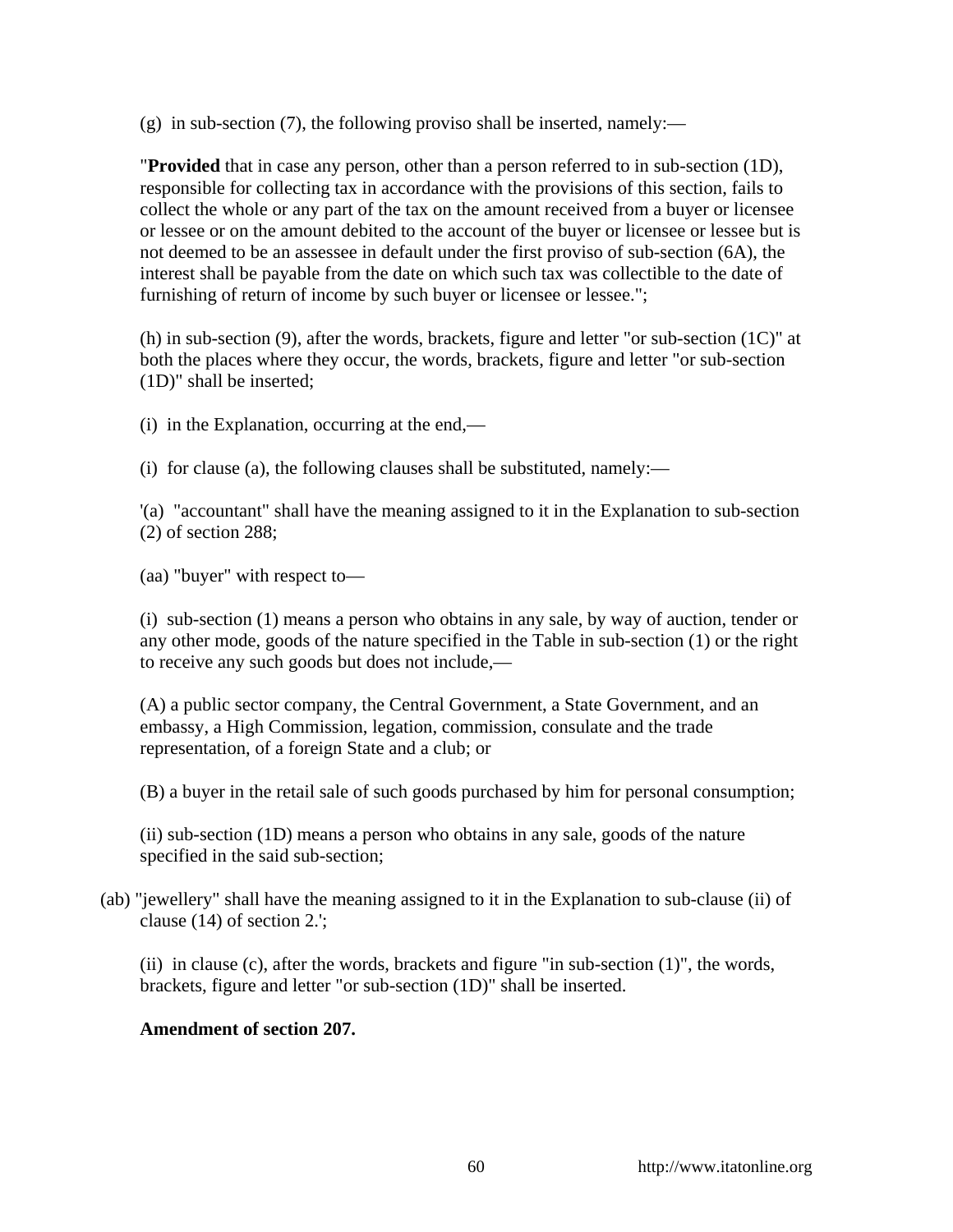**82.** Section 207 of the Income-tax Act shall be renumbered as sub-section (1) thereof and after sub-section (1) as so renumbered, the following sub-section shall be inserted, namely:—

"(2) The provisions of sub-section (1) shall not apply to an individual resident in India, who—

(a) does not have any income chargeable under the head "Profits and gains of business or profession"; and

(b) is of the age of sixty years or more at any time during the previous year.".

# **Amendment of section 209.**

**83.** In section 209 of the Income-tax Act, in sub-section (1), in clause (d), the following proviso shall be inserted, namely:—

"**Provided** that for computing liability for advance tax, income-tax calculated under clause (a) or clause (b) or clause (c) shall not, in each case, be reduced by the aforesaid amount of income-tax which would be deductible or collectible at source during the said financial year under any provision of this Act from any income, if the person responsible for deducting tax has paid or credited such income without deduction of tax or it has been received or debited by the person responsible for collecting tax without collection of such tax.".

# **Amendment of section 220.**

**84.** In section 220 of the Income-tax Act, after sub-section (2A), the following subsection shall be inserted, with effect from the 1st day of July, 2012, namely:—

"(2B) Notwithstanding anything contained in sub-section (2), where interest is charged under sub-section (1A) of section 201 on the amount of tax specified in the intimation issued under sub-section (1) of section 200A for any period, then, no interest shall be charged under sub-section (2) on the same amount for the same period.".

### **Amendment of section 234A.**

**85.** In section 234A of the Income-tax Act, in sub-section (1), in clause (vi), after the word, figures and letters "section 115JAA", the words, figures and letters "or section 115JD" shall be inserted with effect from the 1st day of April, 2013.

# **Amendment of section 234B.**

**86.** In section 234B of the Income-tax Act, in sub-section (1), in Explanation 1, in clause (v), after the word, figures and letters "section 115JAA", the words, figures and letters "or section 115JD" shall be inserted with effect from the 1st day of April, 2013.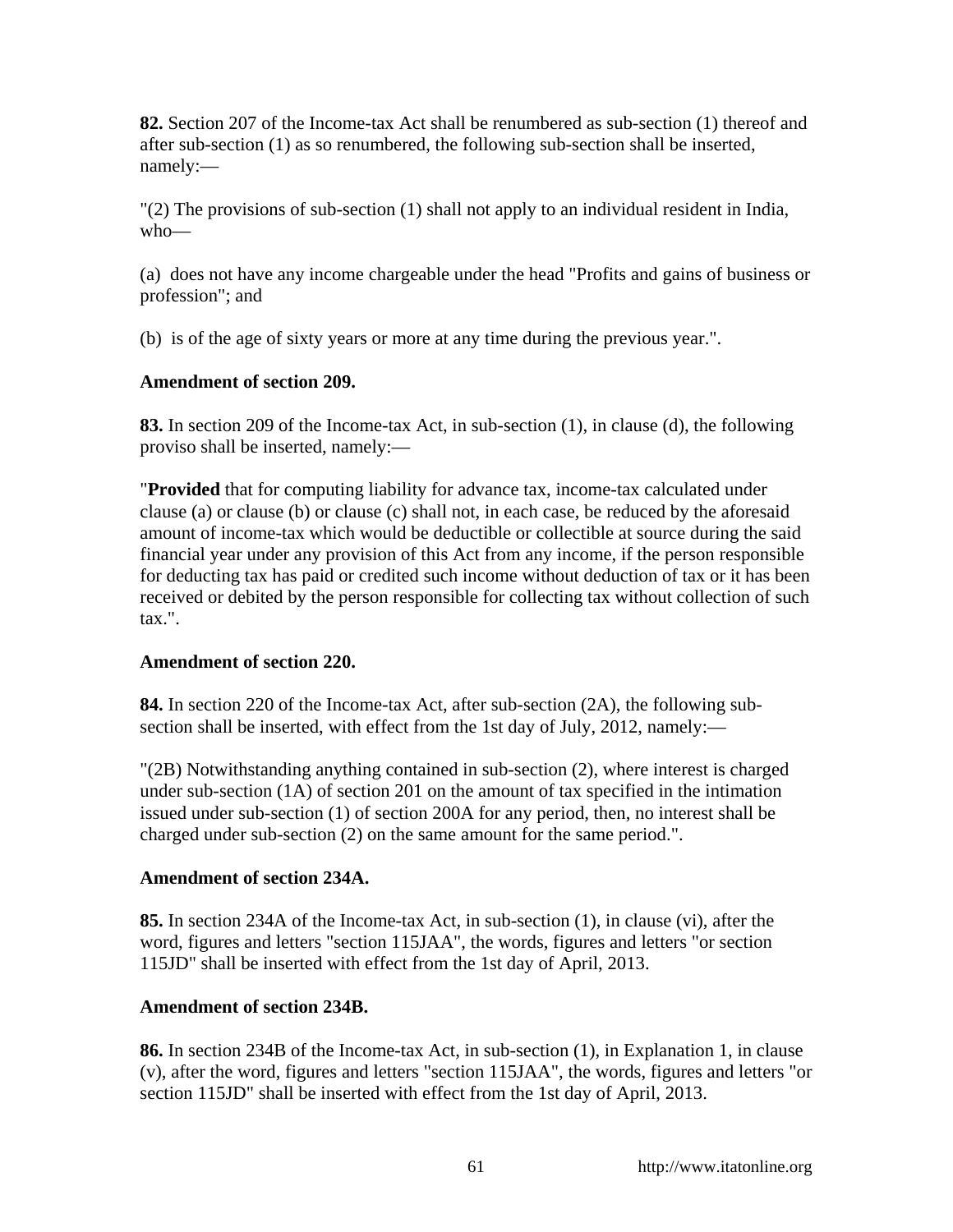### **Amendment of section 234C.**

**87.** In section 234C of the Income-tax Act, in sub-section (1), in the Explanation, in clause (v), after the word, figures and letters "section 115JAA", the words, figures and letters "or section 115JD" shall be inserted with effect from the 1st day of April, 2013.

### **Amendment of section 234D.**

**88.** In section 234D of the Income-tax Act, the Explanation shall be numbered as Explanation 1 thereof and after Explanation 1 as so numbered, the following Explanation shall be inserted and shall be deemed to have been inserted with effect from the 1st day of June, 2003, namely:—

"Explanation 2.—For the removal of doubts, it is hereby declared that the provisions of this section shall also apply to an assessment year commencing before the 1st day of June, 2003 if the proceedings in respect of such assessment year is completed after the said date.".

### **Insertion of new section 234E.**

**89.** After section 234D of the Income-tax Act, the following sub-heading and section shall be inserted with effect from the 1st day of July, 2012, namely:—

"G.—Levy of fee in certain cases

234E. Fee for default in furnishing statements.—(1) Without prejudice to the provisions of the Act, where a person fails to deliver or cause to be delivered a statement within the time prescribed in sub-section (3) of section 200 or the proviso to sub-section (3) of section 206C, he shall be liable to pay, by way of fee, a sum of two hundred rupees for every day during which the failure continues.

(2) The amount of fee referred to in sub-section (1) shall not exceed the amount of tax deductible or collectible, as the case may be.

(3) The amount of fee referred to in sub-section (1) shall be paid before delivering or causing to be delivered a statement in accordance with sub-section (3) of section 200 or the proviso to sub-section (3) of section 206C.

(4) The provisions of this section shall apply to a statement referred to in sub-section (3) of section 200 or the proviso to sub-section (3) of section 206C which is to be delivered or caused to be delivered for tax deducted at source or tax collected at source, as the case may be, on or after the 1st day of July, 2012.".

# **Amendment of section 245C.**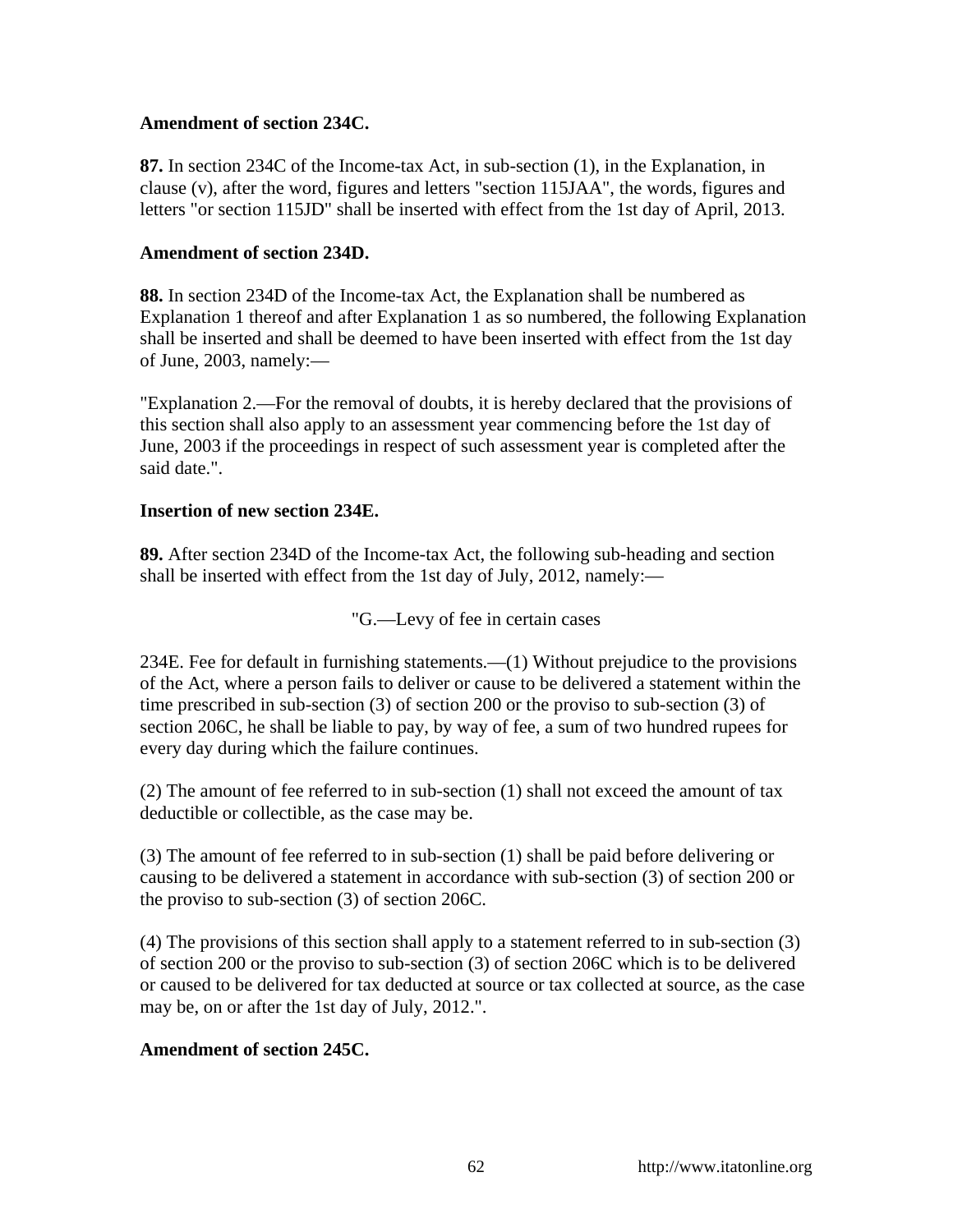**90.** In section 245C of the Income-tax Act, in sub-section (1), in the proviso, in the Explanation, in clause (b), for the words "at any time during the previous year", at both the places where they occur, the words "on the date of search" shall respectively be substituted with effect from the 1st day of July, 2012.

### **Amendment of section 245N.**

**91.** In section 245N of the Income-tax Act, with effect from the 1st day of April, 2013,—

(I) in clause (a), after sub-clause (iii) and before the proviso, the following sub-clause shall be inserted, namely:—

"(iv) a determination or decision by the Authority whether an arrangement, which is proposed to be undertaken by any person being a resident or a non-resident, is an impermissible avoidance arrangement as referred to in Chapter X-A or not.";

(II) in clause  $(b)$ ,—

 (i) in sub-clause (iii), for the word "and", occurring at the end, the word "or" shall be substituted;

(ii) after sub-clause (iii), the following sub-clause shall be inserted, namely:—

"(iiia) is referred to in sub-clause (iv) of clause (a); and".

### **Amendment of section 245Q.**

**92.** In section 245Q of the Income-tax Act, in sub-section (2), for the words "two thousand five hundred rupees", the words "ten thousand rupees or such fee as may be prescribed in this behalf, whichever is higher" shall be substituted with effect from the 1st day of July, 2012.

### **Amendment of section 245R.**

**93.** In section 245R of the Income-tax Act, in sub-section (2), in the first proviso, in clause (iii), after the word, figures and letter "section 245N", the words, brackets, figures and letters "or in the case of an applicant falling in sub-clause (iiia) of clause (b) of section 245N" shall be inserted with effect from the 1st day of April, 2013.

### **Amendment of section 246A.**

**94.** In section 246A of the Income-tax Act, in sub-section (1),—

 (i) for the words "Any assessee aggrieved", the words "Any assessee or any deductor aggrieved" shall be substituted with effect from the 1st day of July, 2012;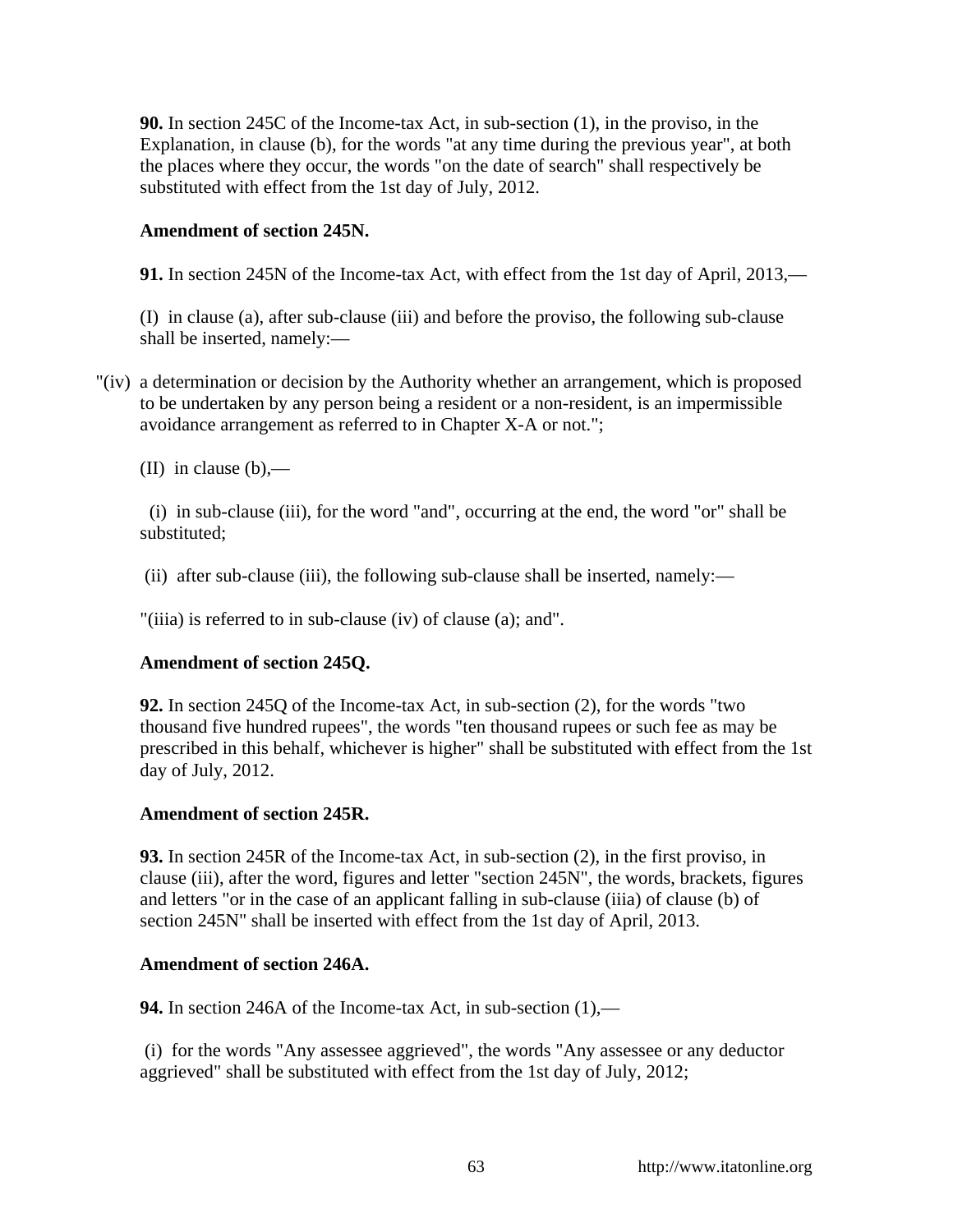$(ii)$  in clause  $(a)$ ,—

 (I) for the words and figures "section 143, where the assessee objects", the words, figures, brackets and letter "section 143 or sub-section (1) of section 200A, where the assessee or the deductor objects" shall be substituted with effect from the 1st day of July, 2012;

(II) for the words "except an order passed in pursuance of directions of the Dispute Resolution Panel", the brackets, words, figures and letters "[except an order passed in pursuance of directions of the Dispute Resolution Panel or an order referred to in subsection (12) of section 144BA]" shall be substituted with effect from the 1st day of April, 2013;

(iii) in clause (b), for the words "except an order passed in pursuance of directions of the Dispute Resolution Panel", the brackets, words, figures and letters "[except an order passed in pursuance of directions of the Dispute Resolution Panel or an order referred to in sub-section (12) of section 144BA]" shall be substituted with effect from the 1st day of April, 2013;

 $(iv)$  in clause  $(ba)$ ,—

 (I) for the words, figures and letter "under section 153A", the words, figures, letter and brackets "under section 153A [except an order passed in pursuance of directions of the Dispute Resolution Panel]" shall be substituted with effect from the 1st day of October, 2009;

(II) for the words "Dispute Resolution Panel", the words, brackets, figures and letters "Dispute Resolution Panel or an order referred to in sub-section (12) of section 144BA" shall be substituted with effect from the 1st day of April, 2013;

(v) after clause (ba), the following clause shall be inserted with effect from the 1st day of July, 2012, namely:—

"(bb) an order of assessment or reassessment under sub-section (3) of section 92CD;";

(vi) in clause (c), after the words "either of the said sections", the words, brackets, figures and letters "except where it is in respect of an order referred to in sub-section (12) of section 144BA" shall be inserted with effect from the 1st day of April, 2013;

(vii) in clause (J), in sub-clause (B), after the word, figures and letters "section 271AAA", the word, figures and letters ", section 271AAB" shall be inserted with effect from the 1st day of July, 2012.

### **Amendment of section 253.**

**95.** In section 253 of the Income-tax Act,—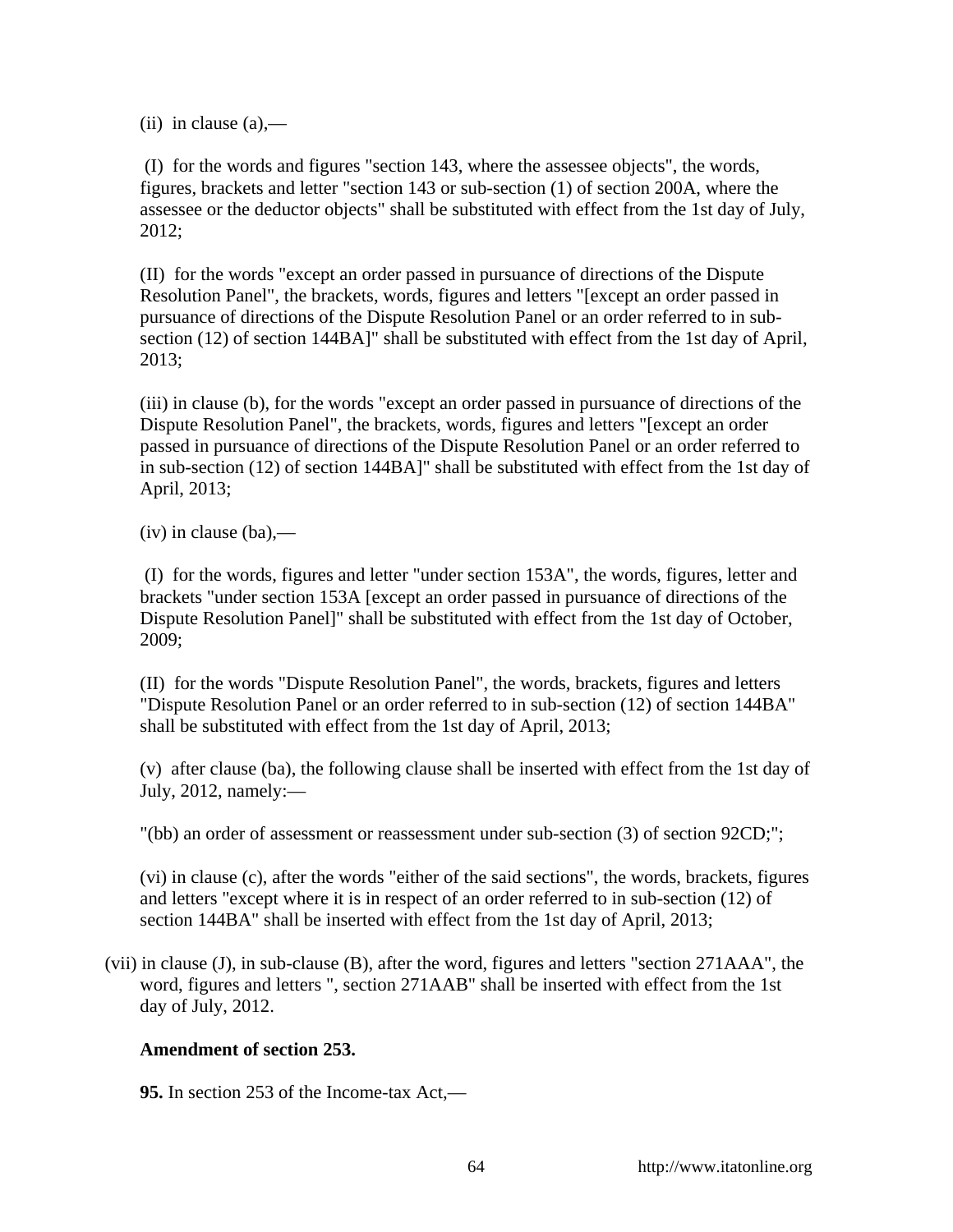(A) in sub-section  $(1)$ ,—

 (i) in clause (d), for the word and figures "section 147", the words, figures and letters "section 147 or section 153A or section 153C" shall be substituted with effect from the 1st day of October, 2009;

(ii) after clause (d), the following clause shall be inserted with effect from the 1st day of April, 2013, namely:—

"(e) an order passed by an Assessing Officer under sub-section (3) of section 143 or section 147 or section 153A or section 153C with the approval of the Commissioner as referred to in sub-section (12) of section 144BA or an order passed under section 154 or section 155 in respect of such order;";

(B) with effect from the 1st day of July, 2012,—

(i) after sub-section (2), the following sub-section shall be inserted, namely:—

"(2A) The Commissioner may, if he objects to any direction issued by the Dispute Resolution Panel under sub-section (5) of section 144C in respect of any objection filed on or after the 1st day of July, 2012, by the assessee under sub-section (2) of section 144C in pursuance of which the Assessing Officer has passed an order completing the assessment or reassessment, direct the Assessing Officer to appeal to the Appellate Tribunal against the order.";

(ii) after sub-section (3), the following sub-section shall be inserted, namely:—

"(3A) Every appeal under sub-section (2A) shall be filed within sixty days of the date on which the order sought to be appealed against is passed by the Assessing Officer in pursuance of the directions of the Dispute Resolution Panel under sub-section (5) of section 144C.";

(iii) for sub-section (4), the following sub-section shall be substituted, namely:—

"(4) The Assessing Officer or the assessee, as the case may be, on receipt of notice that an appeal against the order of the Deputy Commissioner (Appeals) or, as the case may be, the Commissioner (Appeals) or the Assessing Officer in pursuance of the directions of the Dispute Resolution Panel has been preferred under sub-section (1) or sub-section (2) or sub-section (2A) by the other party, may, notwithstanding that he may not have appealed against such order or any part thereof; within thirty days of the receipt of the notice, file a memorandum of cross-objections, verified in the prescribed manner, against any part of the order of the Assessing Officer (in pursuance of the directions of the Dispute Resolution Panel) or Deputy Commissioner (Appeals) or, as the case may be, the Commissioner (Appeals), and such memorandum shall be disposed of by the Appellate Tribunal as if it were an appeal presented within the time specified in sub-section (3) or sub-section (3A).".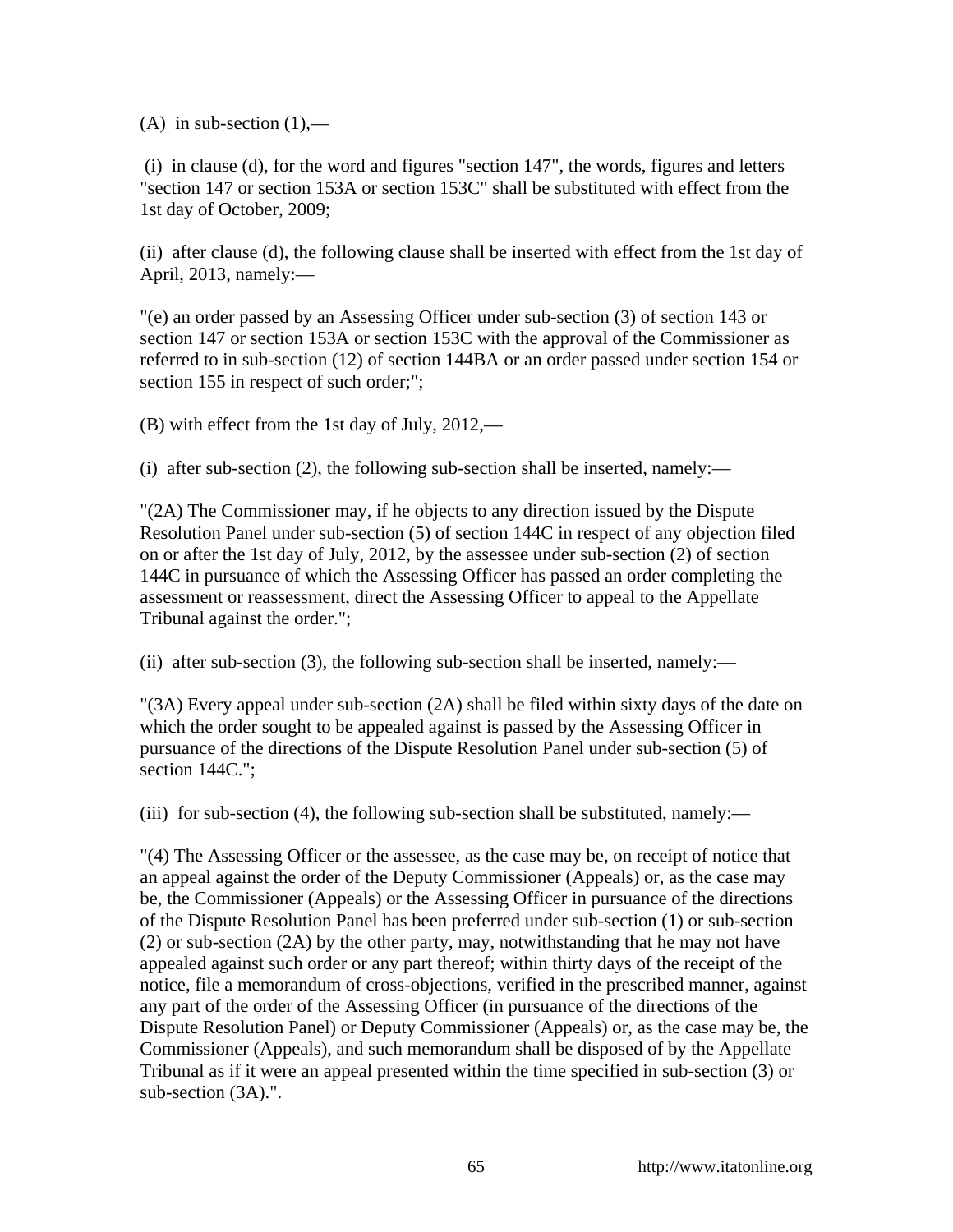### **Amendment of section 254.**

**96.** In section 254 of the Income-tax Act, in sub-section (2A), after the words, brackets and figures "under sub-section (1) or sub-section (2)", the words, brackets, figure and letter "or sub-section (2A)" shall be inserted with effect from the 1st day of July, 2012.

### **Amendment of section 271.**

**97.** In section 271 of the Income-tax Act, in sub-section (1), in Explanation 7, for the words "international transaction", the words "international transaction or specified domestic transaction" shall be substituted with effect from the 1st day of April, 2013.

### **Substitution of new section for section 271AA.**

**98.** For section 271AA of the Income-tax Act, the following section shall be substituted with effect from the 1st day of July, 2012, namely:—

"271AA. Penalty for failure to keep and maintain information and document, etc., in respect of certain transactions.—Without prejudice to the provisions of section 271 or section 271BA, if any person in respect of an international transaction,—

 (i) fails to keep and maintain any such information and document as required by subsection (1) or sub-section (2) of section 92D;

(ii) fails to report such transaction which he is required to do so; or

(iii) maintains or furnishes an incorrect information or document,

the Assessing Officer or Commissioner (Appeals) may direct that such person shall pay, by way of penalty, a sum equal to two per cent of the value of each international transaction entered into by such person.".

# **Amendment of section 271AA.**

**99.** In section 271AA of the Income-tax Act, as so substituted by section 98 of this Act, for the words "international transaction", the words "international transaction or specified domestic transaction" shall be substituted with effect from the 1st day of April, 2013.

### **Amendment of section 271AAA.**

**100.** In section 271AAA of the Income-tax Act, in sub-section (1), after the words, figures and letters "on or after the 1st day of June, 2007", the words, figures and letters "but before the 1st day of July, 2012" shall be inserted.

### **Insertion of new section 271AAB.**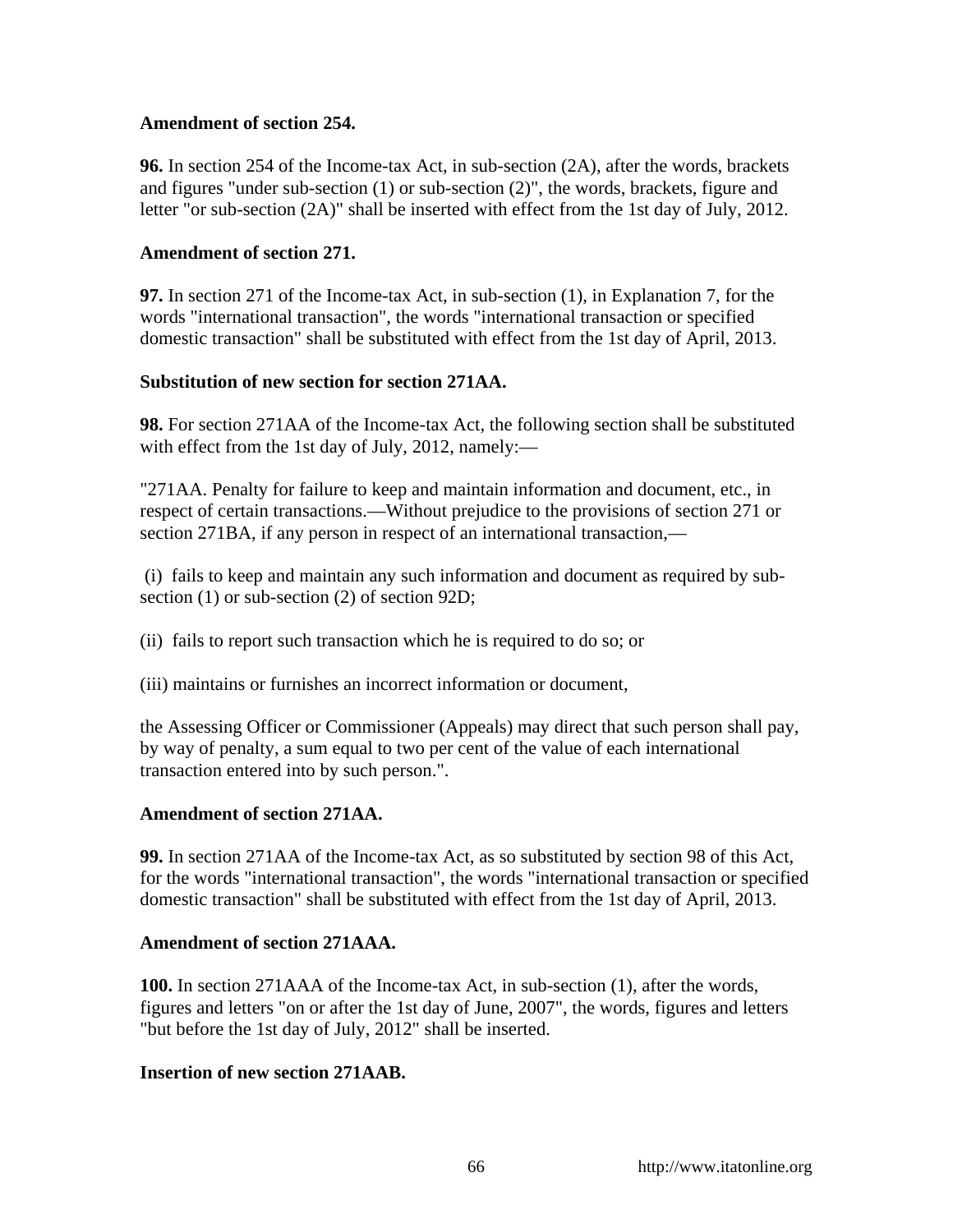**101.** After section 271AAA of the Income-tax Act, the following section shall be inserted with effect from the 1st day of July, 2012, namely:—

'271AAB. Penalty where search has been initiated.—(1) The Assessing Officer may, notwithstanding anything contained in any other provisions of this Act, direct that, in a case where search has been initiated under section 132 on or after the 1st day of July, 2012, the assessee shall pay by way of penalty, in addition to tax, if any, payable by him,—

(a) a sum computed at the rate of ten per cent of the undisclosed income of the specified previous year, if such assessee—

(i) in the course of the search, in a statement under sub-section (4) of section 132, admits the undisclosed income and specifies the manner in which such income has been derived;

(ii) substantiates the manner in which the undisclosed income was derived; and

(iii) on or before the specified date—

(A) pays the tax, together with interest, if any, in respect of the undisclosed income; and

(B) furnishes the return of income for the specified previous year declaring such undisclosed income therein;

(b) a sum computed at the rate of twenty per cent of the undisclosed income of the specified previous year, if such assessee—

(i) in the course of the search, in a statement under sub-section (4) of section 132, does not admit the undisclosed income; and

(ii) on or before the specified date—

(A) declares such income in the return of income furnished for the specified previous year; and

(B) pays the tax, together with interest, if any, in respect of the undisclosed income;

 (c) a sum which shall not be less than thirty per cent but which shall not exceed ninety per cent of the undisclosed income of the specified previous year, if it is not covered by the provisions of clauses (a) and (b).

(2) No penalty under the provisions of clause (c) of sub-section (1) of section 271 shall be imposed upon the assessee in respect of the undisclosed income referred to in sub-section (1).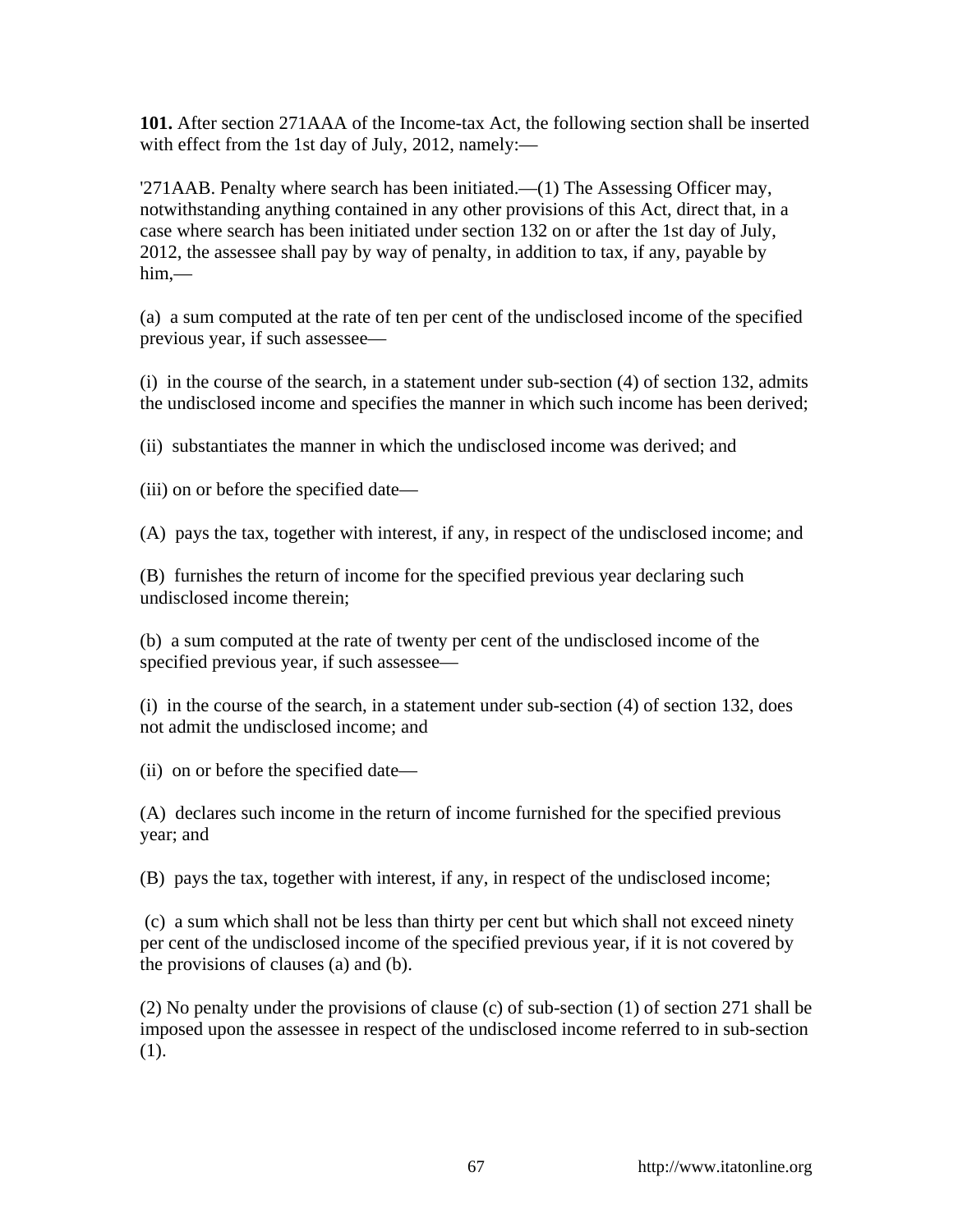(3) The provisions of sections 274 and 275 shall, as far as may be, apply in relation to the penalty referred to in this section.

Explanation.—For the purposes of this section,—

(a) "specified date" means the due date of furnishing of return of income under subsection (1) of section 139 or the date on which the period specified in the notice issued under section 153A for furnishing of return of income expires, as the case may be;

(b) "specified previous year" means the previous year—

(i) which has ended before the date of search, but the date of furnishing the return of income under sub-section (1) of section 139 for such year has not expired before the date of search and the assessee has not furnished the return of income for the previous year before the date of search; or

(ii) in which search was conducted;

(c) "undisclosed income" means—

 (i) any income of the specified previous year represented, either wholly or partly, by any money, bullion, jewellery or other valuable article or thing or any entry in the books of account or other documents or transactions found in the course of a search under section 132, which has—

(A) not been recorded on or before the date of search in the books of account or other documents maintained in the normal course relating to such previous year; or

(B) otherwise not been disclosed to the Chief Commissioner or Commissioner before the date of search; or

(ii) any income of the specified previous year represented, either wholly or partly, by any entry in respect of an expense recorded in the books of account or other documents maintained in the normal course relating to the specified previous year which is found to be false and would not have been found to be so had the search not been conducted.'.

### **Amendment of section 271G.**

**102.** In section 271G of the Income-tax Act, for the words "international transaction", at both the places where they occur, the words "international transaction or specified domestic transaction" shall respectively be substituted with effect from the 1st day of April, 2013.

### **Insertion of new section 271H.**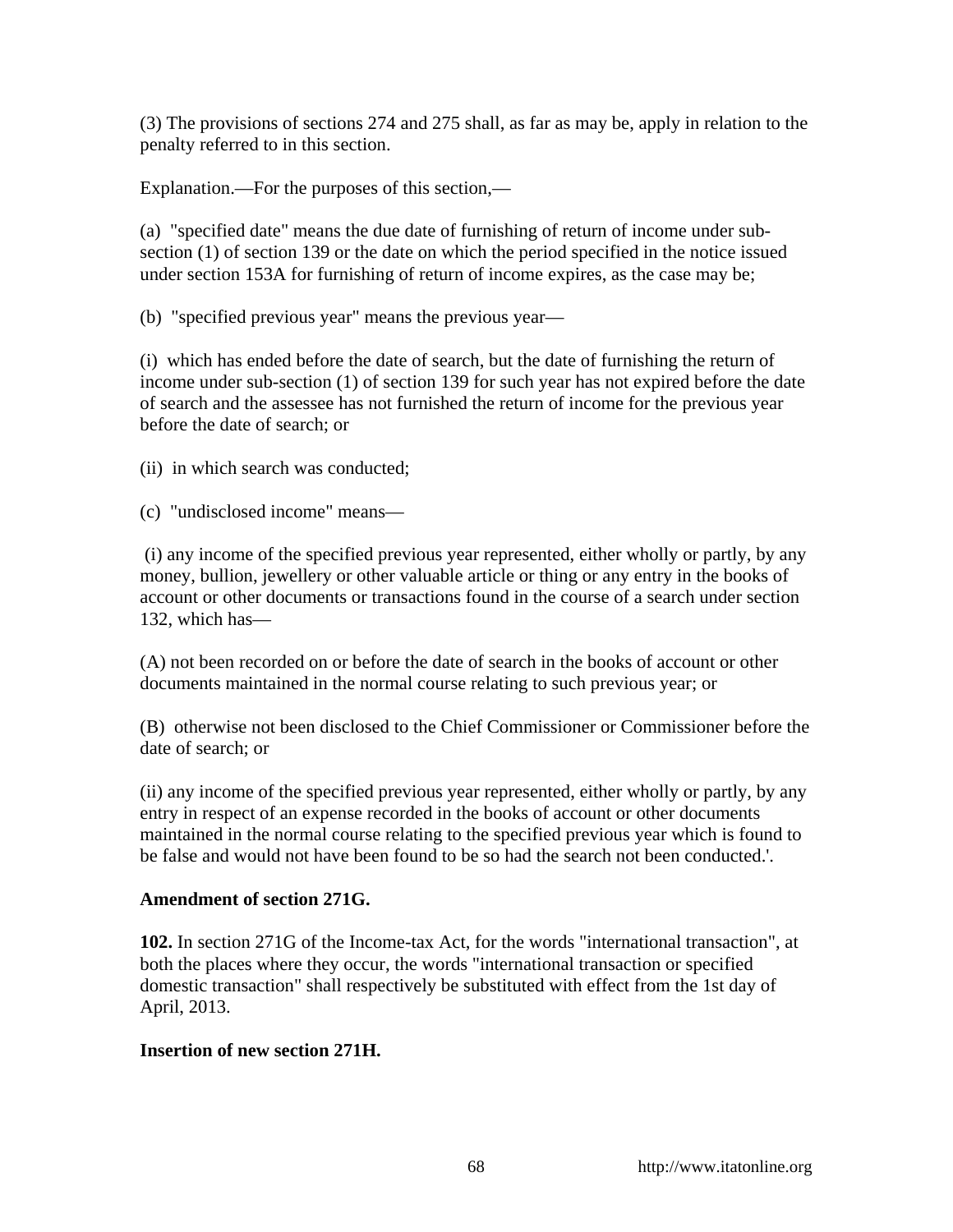**103.** After section 271G of the Income-tax Act, the following section shall be inserted with effect from the 1st day of July, 2012, namely:—

"271H. Penalty for failure to furnish statements, etc.—(1) Without prejudice to the provisions of the Act, a person shall be liable to pay penalty, if, he—

 (a) fails to deliver or cause to be delivered a statement within the time prescribed in subsection (3) of section 200 or the proviso to sub-section (3) of section 206C; or

(b) furnishes incorrect information in the statement which is required to be delivered or cause to be delivered under sub-section (3) of section 200 or the proviso to sub-section (3) of section 206C.

(2) The penalty referred to in sub-section (1) shall be a sum which shall not be less than ten thousand rupees but which may extend to one lakh rupees.

(3) Notwithstanding anything contained in the foregoing provisions of this section, no penalty shall be levied for the failure referred to in clause (a) of sub-section (1), if the person proves that after paying tax deducted or collected along with the fee and interest, if any, to the credit of the Central Government, he had delivered or cause to be delivered the statement referred to in sub-section (3) of section 200 or the proviso to sub-section (3) of section 206C before the expiry of a period of one year from the time prescribed for delivering or causing to be delivered such statement.

(4) The provisions of this section shall apply to a statement referred to in sub-section (3) of section 200 or the proviso to sub-section (3) of section 206C which is to be delivered or caused to be delivered for tax deducted at source or tax collected at source, as the case may be, on or after the 1st day of July, 2012.".

# **Amendment of section 272A.**

**104.** In section 272A of the Income-tax Act, in sub-section (2), after the proviso, the following proviso shall be inserted with effect from the 1st day of July, 2012, namely:—

"**Provided further** that no penalty shall be levied under this section for the failure referred to in clause (k), if such failure relates to a statement referred to in sub-section (3) of section 200 or the proviso to sub-section (3) of section 206C which is to be delivered or caused to be delivered for tax deducted at source or tax collected at source, as the case may be, on or after the 1st day of July, 2012.".

# **Amendment of section 273B.**

**105.** In section 273B of the Income-tax Act, after the word, figures and letter "section 271G,", the word, figures and letter "section 271H," shall be inserted with effect from the 1st day of July, 2012.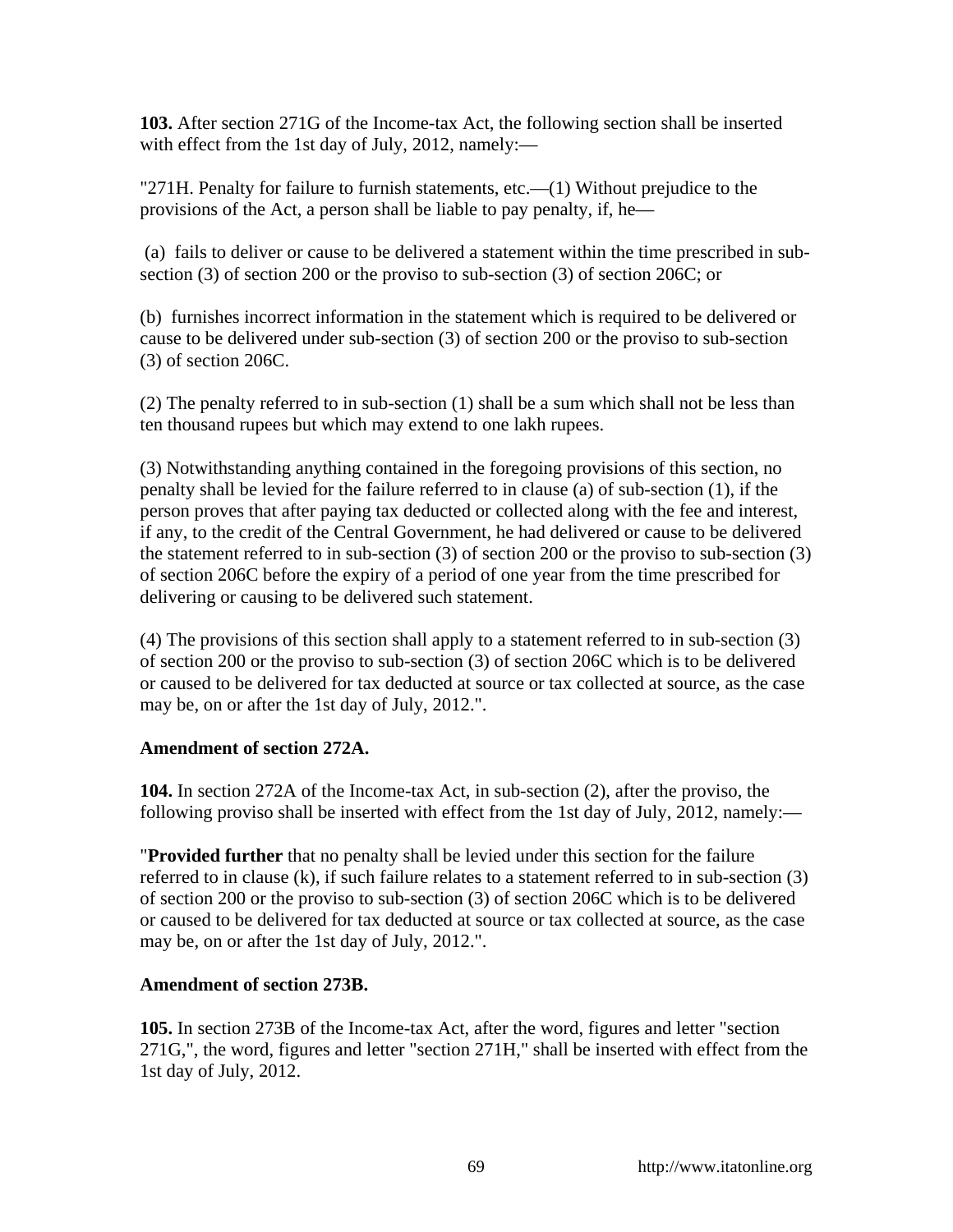### **Amendment of section 276C.**

**106.** In section 276C of the Income-tax Act, with effect from the 1st day of July, 2012,—

(i) in sub-section  $(1)$ ,—

 (a) in clause (i), for the words "one hundred thousand rupees", the words "twenty-five hundred thousand rupees" shall be substituted;

(b) in clause (ii), for the words "three years", the words "two years" shall be substituted;

(ii) in sub-section (2), for the words "three years", the words "two years" shall be substituted.

# **Amendment of section 276CC.**

**107.** In section 276CC of the Income-tax Act, with effect from the 1st day of July,  $2012$ <sub>—</sub>

(a) in clause (i), for the words "one hundred thousand rupees", the words "twenty-five hundred thousand rupees" shall be substituted;

(b) in clause (ii), for the words "three years", the words "two years" shall be substituted.

# **Amendment of section 277.**

**108.** In section 277 of the Income-tax Act, with effect from the 1st day of July, 2012,—

(a) in clause (i), for the words "one hundred thousand rupees", the words "twenty-five hundred thousand rupees" shall be substituted;

(b) in clause (ii), for the words "three years", the words "two years" shall be substituted.

### **Amendment of section 277A.**

**109.** In section 277A of the Income-tax Act, for the words "three years", the words "two years" shall be substituted with effect from the 1st day of July, 2012.

### **Amendment of section 278.**

**110.** In section 278 of the Income-tax Act, with effect from the 1st day of July, 2012,—

(a) in clause (i), for the words "one hundred thousand rupees", the words "twenty-five hundred thousand rupees" shall be substituted;

(b) in clause (ii), for the words "three years", the words "two years" shall be substituted.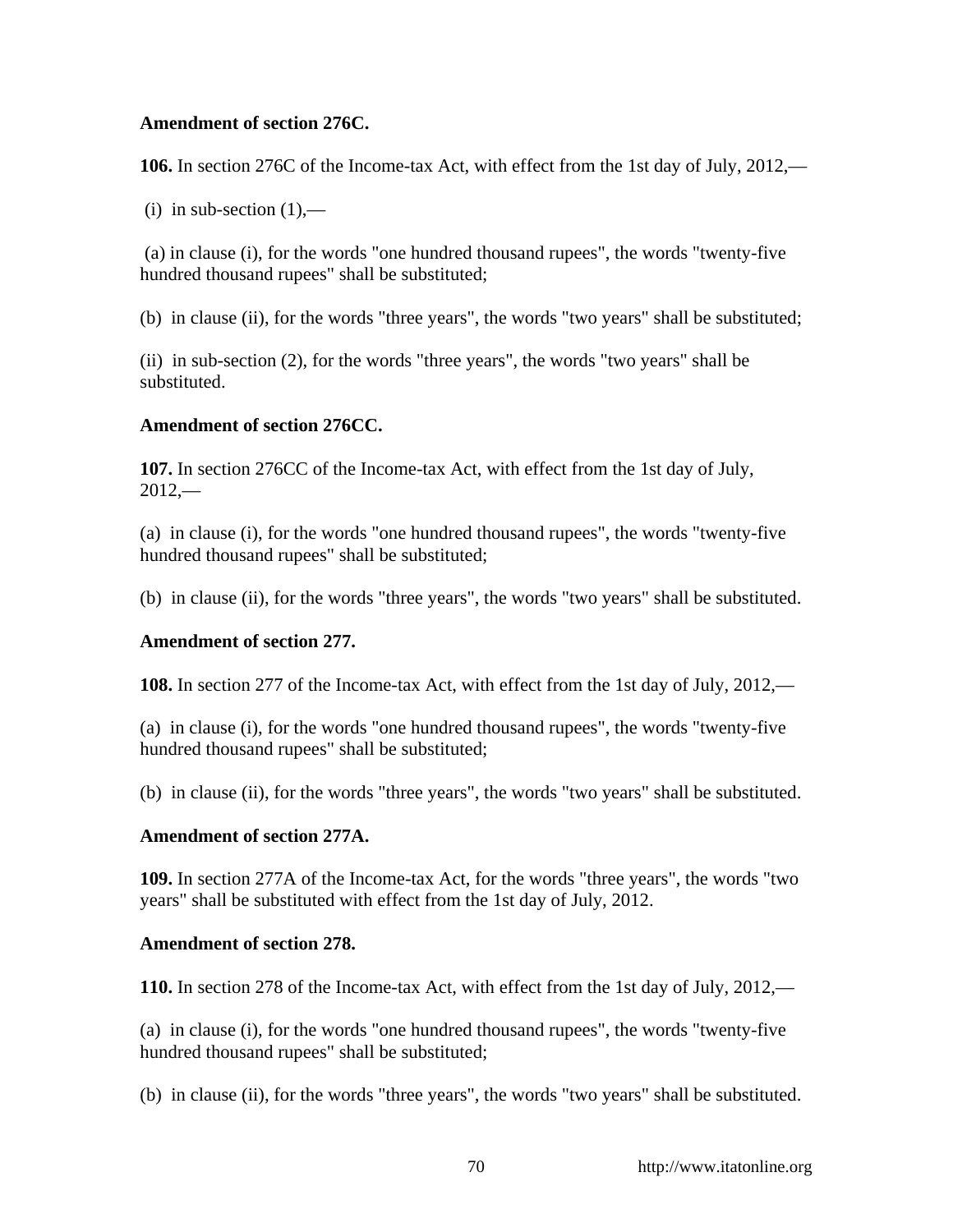### **Insertion of new sections 280A, 280B, 280C and 280D.**

**111.** In Chapter XXII of the Income-tax Act, after section 280, the following sections shall be inserted, with effect from the 1st day of July, 2012, namely:—

'280A. Special Courts.—(1) The Central Government, in consultation with the Chief Justice of the High Court, may, for trial of offences punishable under this Chapter, by notification, designate one or more courts of Magistrate of the first class as Special Court for such area or areas or for such cases or class or group of cases as may be specified in the notification.

Explanation.—In this sub-section, "High Court" means the High Court of the State in which a Magistrate of first class designated as Special Court was functioning immediately before such designation.

(2) While trying an offence under this Act, a Special Court shall also try an offence, other than an offence referred to in sub-section (1), with which the accused may, under the Code of Criminal Procedure, 1973 (2 of 1974), be charged at the same trial.

280B. Offences triable by Special Court.—Notwithstanding anything contained in the Code of Criminal Procedure, 1973 (2 of 1974),—

(a) the offences punishable under this Chapter shall be triable only by the Special Court, if so designated, for the area or areas or for cases or class or group of cases, as the case may be, in which the offence has been committed:

**Provided** that a court competent to try offences under section 292,—

 (i) which has been designated as a Special Court under this section, shall continue to try the offences before it or offences arising under this Act after such designation;

(ii) which has not been designated as a Special Court may continue to try such offence pending before it till its disposal;

 (b) a Special Court may, upon a complaint made by an authority authorised in this behalf under this Act take cognizance of the offence for which the accused is committed for trial.

280C. Trial of offences as summons case.—Notwithstanding anything contained in the Code of Criminal Procedure, 1973 (2 of 1974), the Special Court, shall try, an offence under this Chapter punishable with imprisonment not exceeding two years or with fine or with both, as a summons case, and the provisions of the Code of Criminal Procedure, 1973 as applicable in the case of trial of summons case, shall apply accordingly.

280D. Application of Code of Criminal Procedure, 1973 to proceedings before Special Court.— $(1)$  Save as otherwise provided in this Act, the provisions of the Code of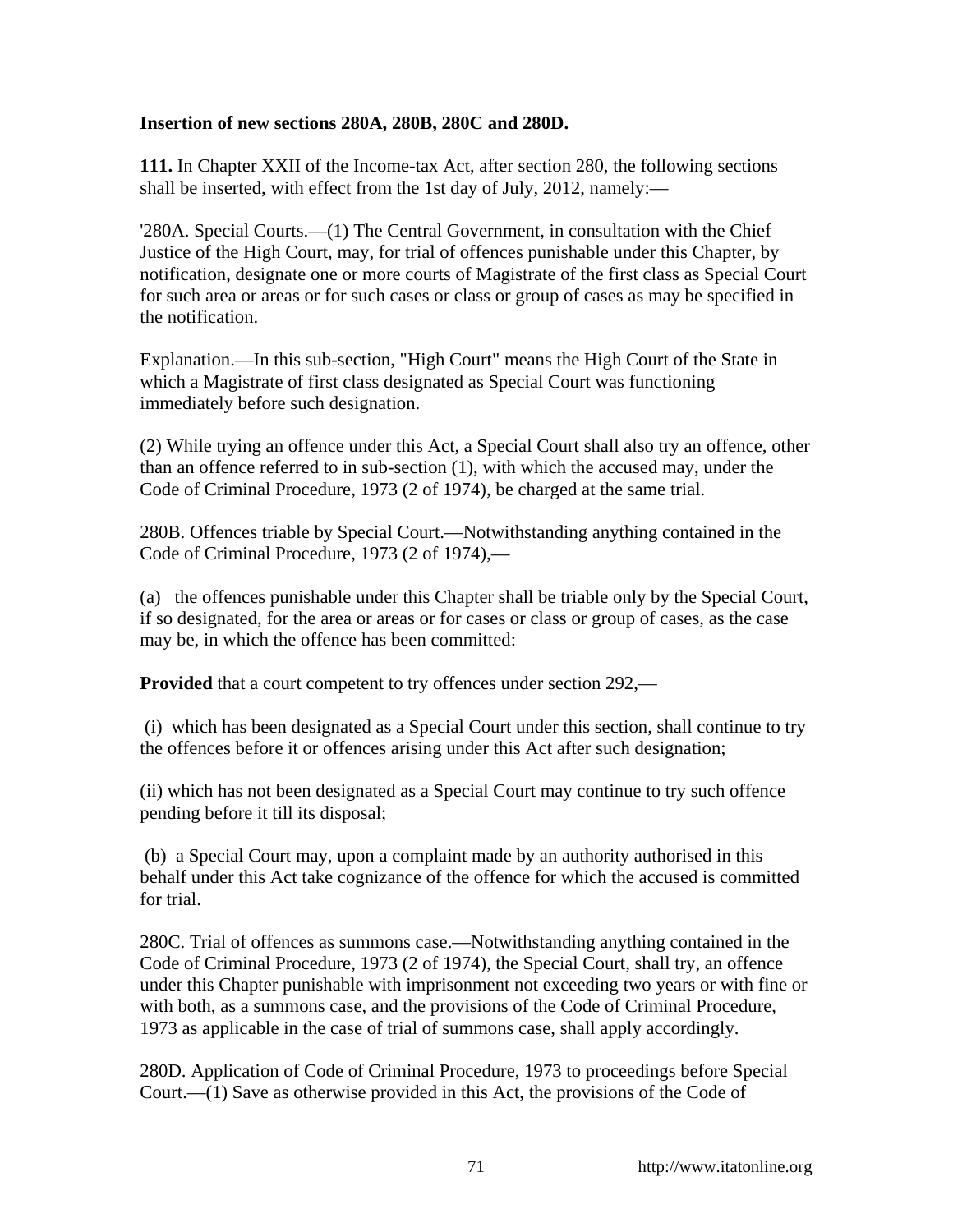Criminal Procedure, 1973 (2 of 1974) (including the provisions as to bails or bonds), shall apply to the proceedings before a Special Court and the person conducting the prosecution before the Special Court, shall be deemed to be a Public Prosecutor:

**Provided** that the Central Government may also appoint for any case or class or group of cases a Special Public Prosecutor.

(2) A person shall not be qualified to be appointed as a Public Prosecutor or a Special Public Prosecutor under this section unless he has been in practice as an advocate for not less than seven years, requiring special knowledge of law.

(3) Every person appointed as a Public Prosecutor or a Special Public Prosecutor under this section shall be deemed to be a Public Prosecutor within the meaning of clause (u) of section 2 of the Code of Criminal Procedure, 1973 (2 of 1974) and the provisions of that Code shall have effect accordingly.'.

### **Insertion of new section 292CC.**

**112.** After section 292C of the Income-tax Act, the following section shall be inserted and shall be deemed to have been inserted with effect from the 1st day of April, 1976, namely:—

"292CC. Authorisation and assessment in case of search or requisition.—(1) Notwithstanding anything contained in this Act,—

 (i) it shall not be necessary to issue an authorisation under section 132 or make a requisition under section 132A separately in the name of each person;

(ii) where an authorisation under section 132 has been issued or requisition under section 132A has been made mentioning therein the name of more than one person, the mention of such names of more than one person on such authorisation or requisition shall not be deemed to construe that it was issued in the name of an association of persons or body of individuals consisting of such persons.

(2) Notwithstanding that an authorisation under section 132 has been issued or requisition under section 132A has been made mentioning therein the name of more than one person, the assessment or reassessment shall be made separately in the name of each of the persons mentioned in such authorisation or requisition.".

### **Amendment of section 296.**

**113.** In section 296 of the Income-tax Act, after the word and figures "section 139", the words, brackets, figures and letters "or third proviso to sub-section (1) of section 153A or second proviso to sub-section (1) of section 153C" shall be inserted with effect from the 1st day of July, 2012.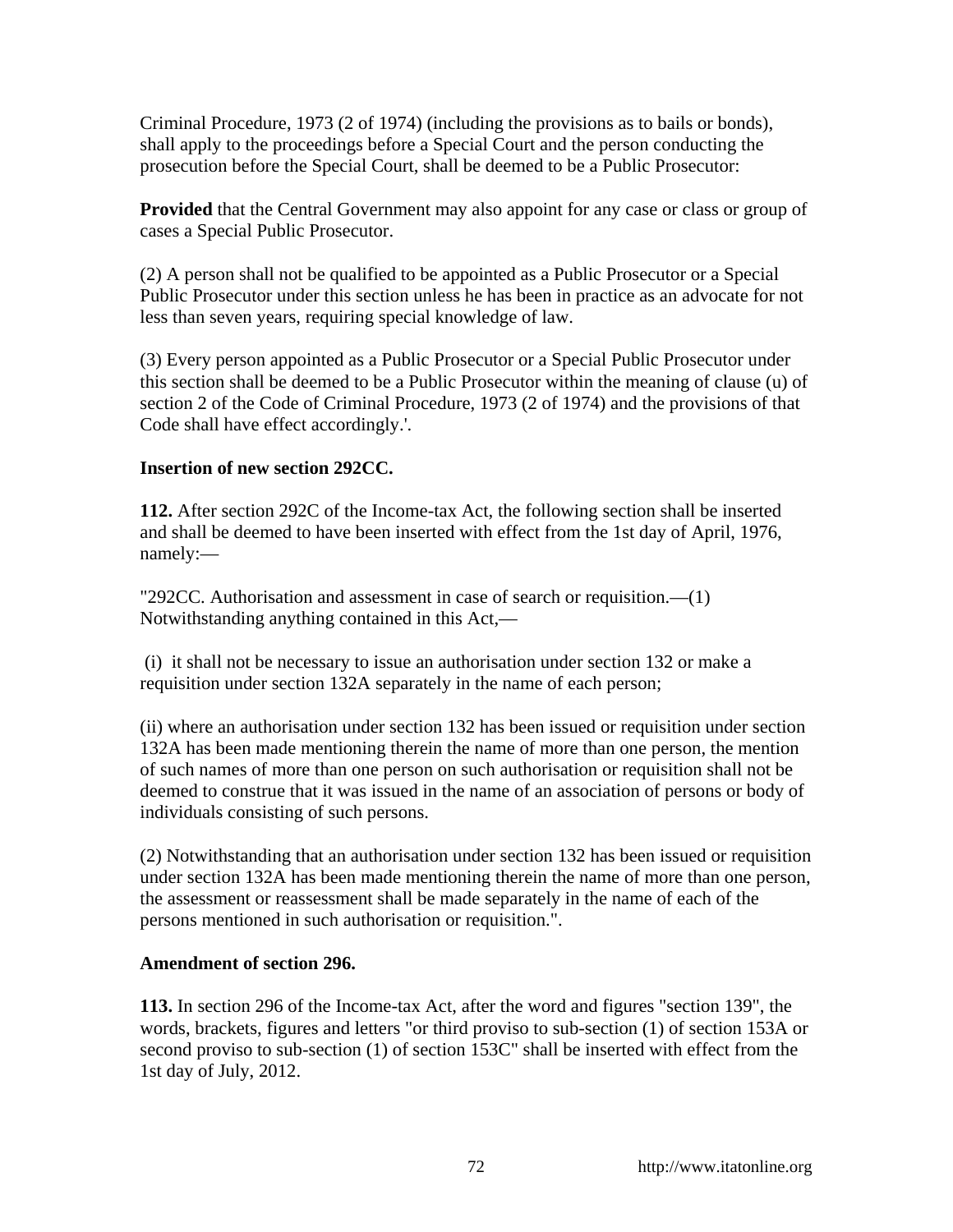### **Amendment of Fourth Schedule.**

**114.** In the Fourth Schedule to the Income-tax Act, in Part A, in rule 3, in sub-rule (1), in the first proviso, for the words, figures and letters "the 31st day of March, 2012", the words, figures and letters "the 31st day of March, 2013" shall be substituted with effect from the 1st day of April, 2012.

### Wealth-tax

### **Amendment of section 2.**

**115.** In section 2 of the Wealth-tax Act, 1957 (27 of 1957) (hereinafter referred to as the Wealth-tax Act), in clause (ea), in sub-clause (i), in item (1), for the words "five lakh rupees", the words "ten lakh rupees" shall be substituted with effect from the 1st day of April, 2013.

### **Amendment of section 17.**

**116.** In section 17 of the Wealth-tax Act, with effect from the 1st day of July, 2012,—

(a) in sub-section (1), after the second proviso, the following proviso shall be inserted and shall be deemed to have been inserted, namely:—

"**Provided also** that nothing contained in the first proviso shall apply in a case where any net wealth in relation to any asset (including financial interest in any entity) located outside India chargeable to tax, has escaped assessment for any assessment year:";

(b) in sub-section  $(1A)$ ,—

 (i) in clause (a), after the word, brackets and letter "clause (b)", the words, brackets and letter "or clause (c)" shall be inserted;

(ii) after clause (b), the following clause shall be inserted, namely:—

"(c) if four years, but not more than sixteen years, have elapsed from the end of the relevant assessment year unless the net wealth in relation to any asset (including financial interest in any entity) located outside India, chargeable to tax, has escaped assessment for any assessment year.";

(iii) in the Explanation, after clause (b), the following clause shall be inserted, namely:—

"(c) where a person is found to have any asset (including financial interest in any entity) located outside India.";

(iv) the Explanation shall be numbered as Explanation 1 thereof, and after Explanation 1 as so numbered, the following Explanation shall be inserted, namely:—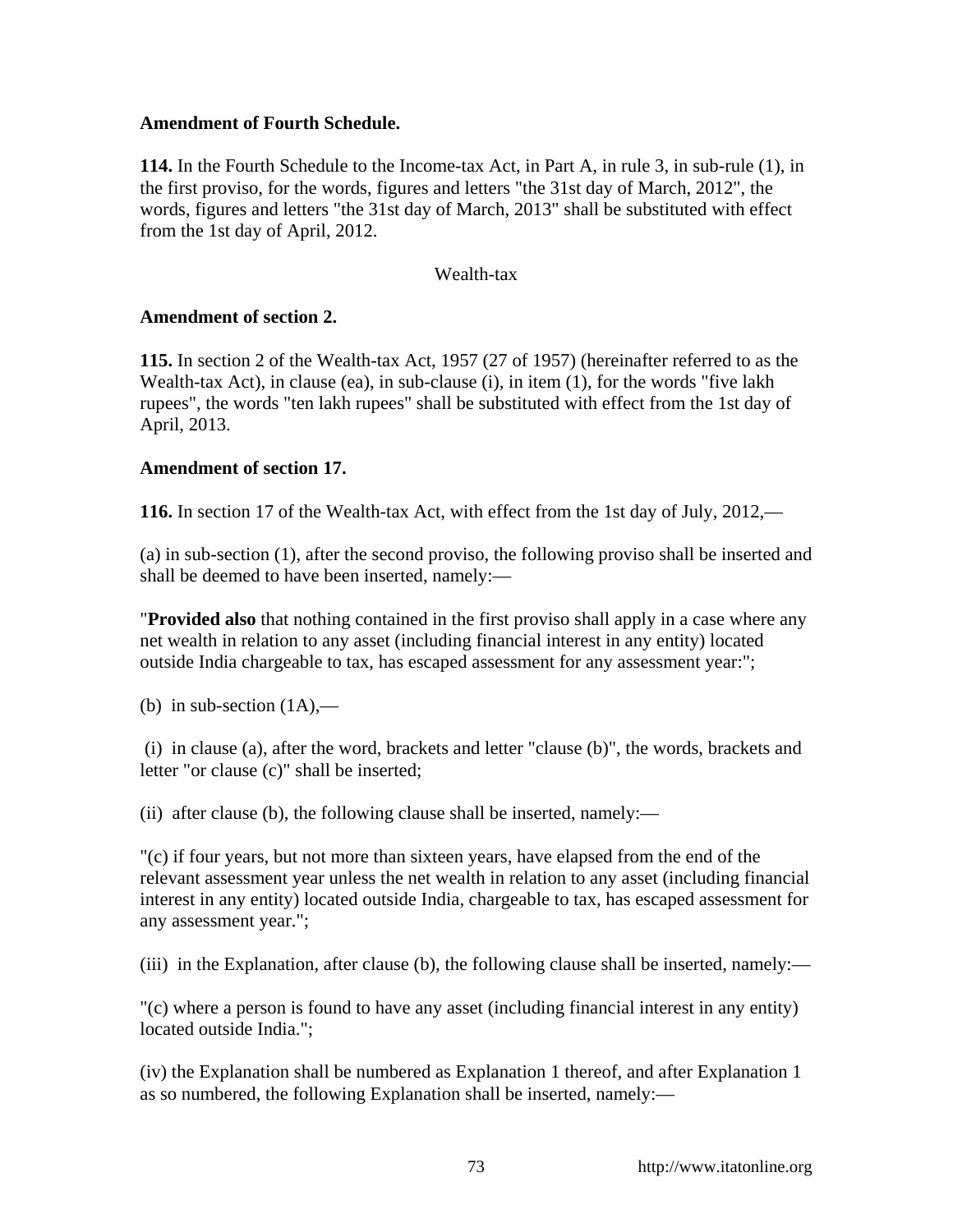"Explanation 2.—For the removal of doubts, it is hereby clarified that the provisions of this section, as amended by the Finance Act, 2012, shall also be applicable for any assessment year beginning on or before the 1st day of April, 2012.".

# **Amendment of section 17A.**

**117.** In section 17A of the Wealth-tax Act, with effect from the 1st day of July, 2012,—

(i) in sub-section (1), in the second proviso, for the words, letters and figures "commencing on the 1st day of April, 2004 or any subsequent year", the words, letters and figures "commencing on or after the 1st day of April, 2004 but before the 1st day of April, 2010" shall be substituted;

(ii) in sub-section (2), in the second proviso, for the words, letters and figures "after the 1st day of April, 2005", the words, letters and figures "after the 1st day of April, 2005 but before the 1st day of April, 2011" shall be substituted;

(iii) in sub-section (3), in the second proviso, for the words, letters and figures "after the 1st day of April, 2005", the words, letters and figures "after the 1st day of April, 2005 but before the 1st day of April, 2011" shall be substituted.

# **Amendment of section 45.**

**118.** In section 45 of the Wealth-tax Act, after clause (j), the following clause shall be inserted and shall be deemed to have been inserted with effect from the 1st day of April, 1957, namely:—

"(k) the Reserve Bank of India incorporated under the Reserve Bank of India Act, 1934 (2 of 1934).".

# **Validation of demands, etc., under Income-tax Act, 1961 in certain cases.**

**119.** Notwithstanding anything contained in any judgment, decree or order of any Court or Tribunal or any authority, all notices sent or purporting to have been sent, or taxes levied, demanded, assessed, imposed, collected or recovered or purporting to have been levied, demanded, assessed, imposed, collected or recovered under the provisions of Income-tax Act, 1961 (43 of 1961), in respect of income accruing or arising through or from the transfer of a capital asset situate in India in consequence of the transfer of a share or shares of a company registered or incorporated outside India or in consequence of an agreement, or otherwise, outside India, shall be deemed to have been validly made, and the notice, levy, demand, assessment, imposition, collection or recovery of tax shall be valid and shall be deemed always to have been valid and shall not be called in question on the ground that the tax was not chargeable or any ground including that it is a tax on capital gains arising out of transactions which have taken place outside India, and accordingly, any tax levied, demanded, assessed, imposed or deposited before the commencement of this Act and chargeable for a period prior to such commencement but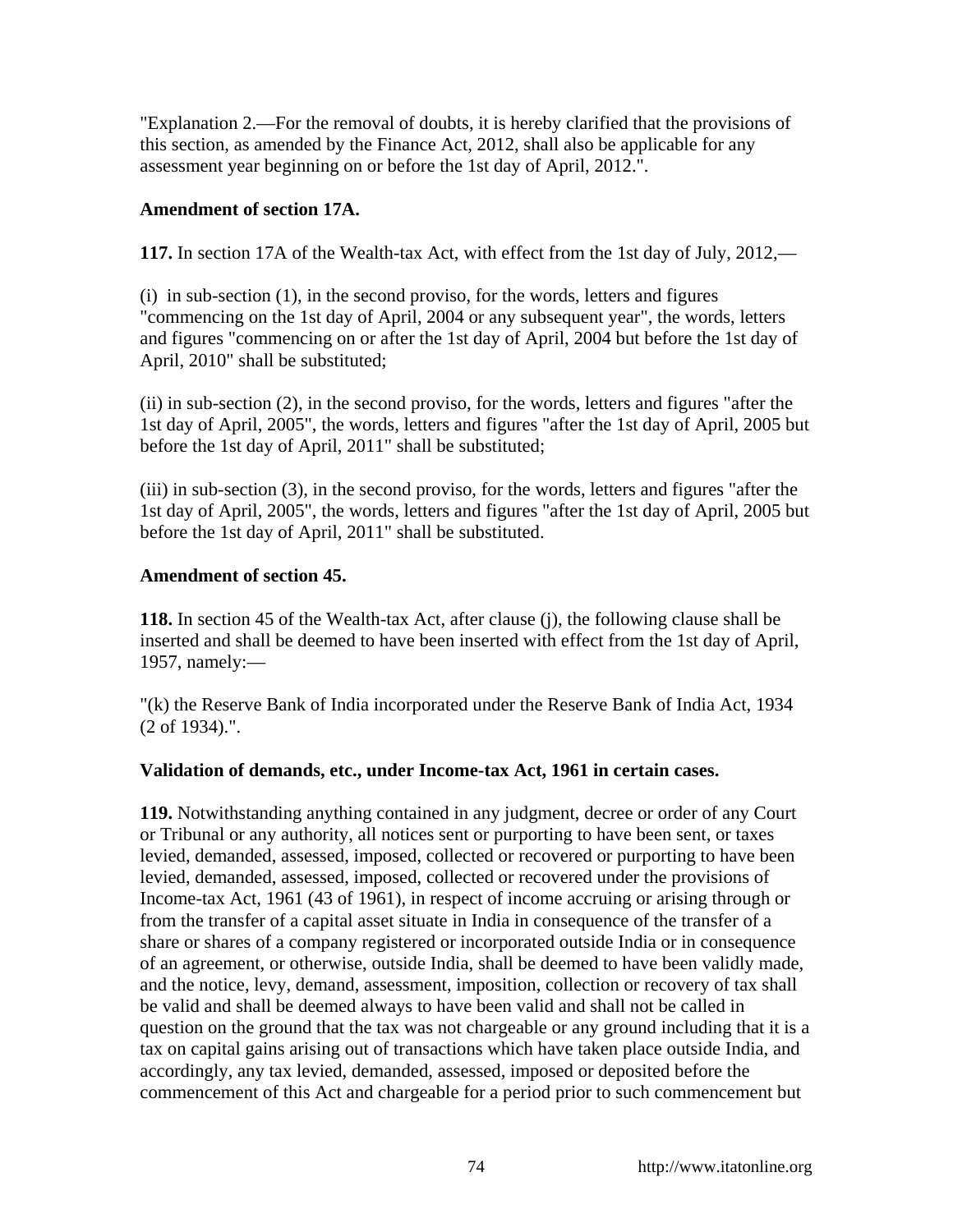not collected or recovered before such commencement, may be collected or recovered and appropriated in accordance with the provisions of the Income-tax Act, 1961 as amended by this Act, and the rules made thereunder and there shall be no liability or obligation to make any refund whatsoever.

 $**$  \*\*  $**$  \*\*

## **CHAPTER VII**

#### **MISCELLANEOUS**

 $**$  \*\*  $**$  \*\*

**Amendment of Act 23 of 2004.**

**153.** In the Finance (No. 2) Act, 2004, with effect from the 1st day of July, 2012,—

 $(a)$  in section 97,—

- (i) after clause (5), the following clauses shall be inserted, namely:—
- '(5A) "initial public offer" has the meaning assigned to it in clause (p) of sub-regulation (1) of regulation 2 of the Securities and Exchange Board of India (Issue of Capital and Disclosure Requirements) Regulations, 2009 made under the Securities and Exchange Board of India Act, 1992 (15 of 1992);
- (5B) "lead merchant banker" means a merchant banker appointed as lead merchant banker in accordance with sub-regulation (1) of regulation 5 of the Securities and Exchange Board of India (Issue of Capital and Disclosure Requirements) Regulations, 2009 made under the Securities and Exchange Board of India Act, 1992 (15 of 1992);';

(ii) in clause (13), after sub-clause (a), the following sub-clause shall be inserted, namely:—

"(aa) sale of unlisted equity shares by any holder of such shares under an offer for sale to the public included in an initial public offer and where such shares are subsequently listed on a recognised stock exchange; or";

(b) in section 98, in the Table,—

 (i) against Sl. No. 1, under column (3) relating to rate, for the figures and words "0.125 per cent", the figures and words "0.1 per cent" shall be substituted;

(ii) against Sl. No. 2, under column (3) relating to rate, for the figures and words "0.125 per cent", the figures and words "0.1 per cent" shall be substituted;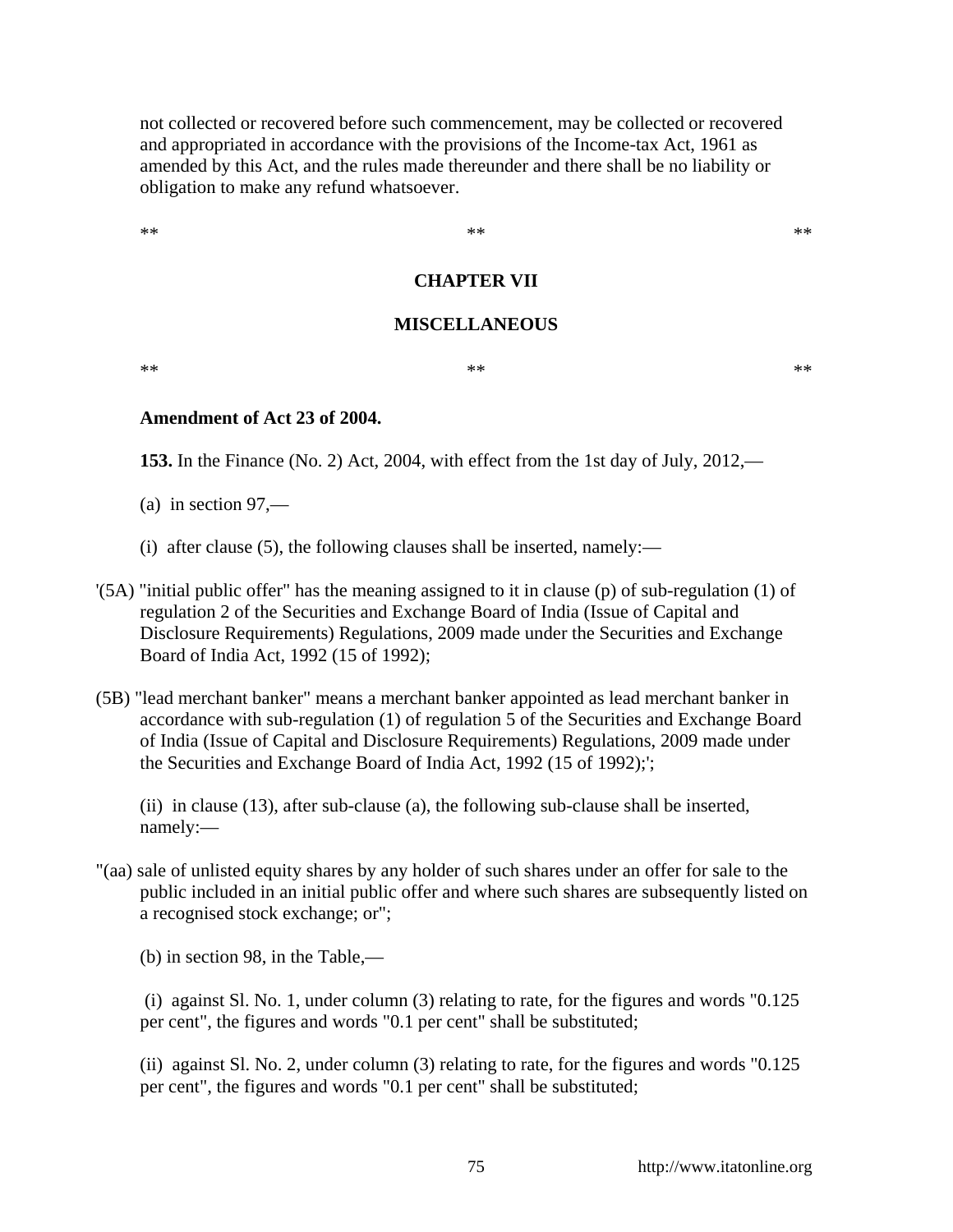(iii) after Sl. No. 5, and the entries relating thereto, the following Sl. No. entries shall be inserted, namely:—

- 1. 2. 3. 4. "6. Sale of unlisted equity shares under an offer for sale referred to in sub-clause (aa) of clause (13) of section 97. 0.2 per  $\frac{0.2 \text{ pc}}{\text{cent}}$  Seller";
- $(c)$  in section  $100,$ —

(i) after sub-section (2), the following sub-section shall be inserted, namely:—

"(2A) The lead merchant banker appointed by the company in respect of an initial public offer shall collect the securities transaction tax from every person who enters into a taxable securities transaction referred to in sub-clause (aa) of clause (13) of section 97 at the rate specified in section 98.";

(ii) in sub-section  $(3)$ ,—

(A) after the words, brackets and figure "sub-section (2)", the words, brackets, figure and letter "or sub-section (2A)" shall be inserted;

(B) after the words "Mutual Fund", the words "or the lead merchant banker in the case of an initial public offer" shall be inserted;

(iii) in sub-section (4), after the words, "Mutual Fund", the words "or the lead merchant banker in the case of an initial public offer" shall be inserted;

(d) in section 101, after the words "in the case of every Mutual Fund", the words "or the lead merchant banker in the case of an initial public offer" shall be inserted.

### $**$  \*\*  $**$  \*\*

# **THE FIRST SCHEDULE**

(See section 2)

# **PART I**

# **INCOME-TAX**

# Paragraph A

(I) In the case of every individual other than the individual referred to in items (II), (III) and (IV) of this Paragraph or Hindu undivided family or association of persons or body of individuals, whether incorporated or not, or every artificial juridical person referred to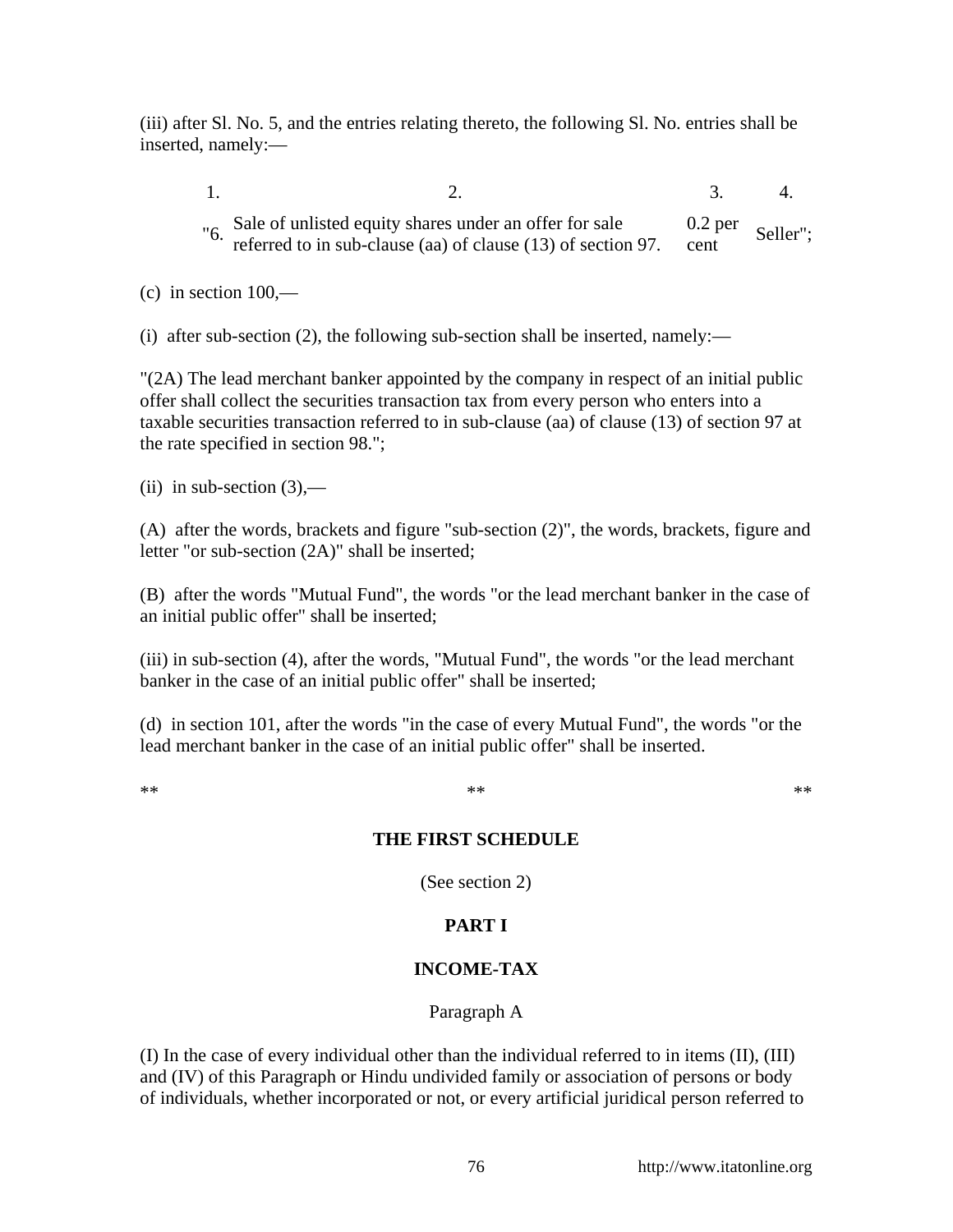in sub-clause (vii) of clause (31) of section 2 of the Income-tax Act, not being a case to which any other Paragraph of this Part applies,—

### Rates of income-tax

| (1) where the total income does not<br>exceed Rs. 1,80,000                             | Nil:                                                                                               |
|----------------------------------------------------------------------------------------|----------------------------------------------------------------------------------------------------|
| (2) where the total income exceeds Rs.<br>1,80,000 but does not exceed Rs.<br>5,00,000 | 10 per cent of the amount by which the total<br>income exceeds Rs. 1,80,000;                       |
| (3) where the total income exceeds Rs.<br>5,00,000 but does not exceed Rs.<br>8,00,000 | Rs. 32,000 plus 20 per cent of the amount by<br>which the total income exceeds Rs.<br>$5,00,000$ ; |
| (4) where the total income exceeds Rs.<br>8,00,000                                     | Rs. 92,000 plus 30 per cent of the amount by<br>which the total income exceeds Rs.<br>8,00,000.    |

(II) In the case of every individual, being a woman resident in India, and below the age of sixty years at any time during the previous year,—

## Rates of income-tax

| (1) where the total income does not<br>exceed Rs. 1,90,000                             | Nil:                                                                                         |
|----------------------------------------------------------------------------------------|----------------------------------------------------------------------------------------------|
| (2) where the total income exceeds Rs.<br>1,90,000 but does not exceed Rs.<br>5,00,000 | 10 per cent of the amount by which the total<br>income exceeds Rs. 1,90,000;                 |
| (3) where the total income exceeds Rs.<br>5,00,000 but does not exceed Rs.<br>8,00,000 | Rs. 31,000 plus 20 per cent of the amount by<br>which the total income exceeds Rs. 5,00,000; |
| (4) where the total income exceeds Rs.<br>8,00,000                                     | Rs. 91,000 plus 30 per cent of the amount by<br>which the total income exceeds Rs. 8,00,000. |

(III) In the case of every individual, being a resident in India, who is of the age of sixty years or more but less than eighty years at any time during the previous year,—

### Rates of income-tax

| (1) where the total income does not<br>exceed Rs. 2,50,000 | Nil:                                         |
|------------------------------------------------------------|----------------------------------------------|
| (2) where the total income exceeds Rs.                     | 10 per cent of the amount by which the total |
| 2,50,000 but does not exceed Rs.                           | income exceeds Rs. $2,50,000$ ;              |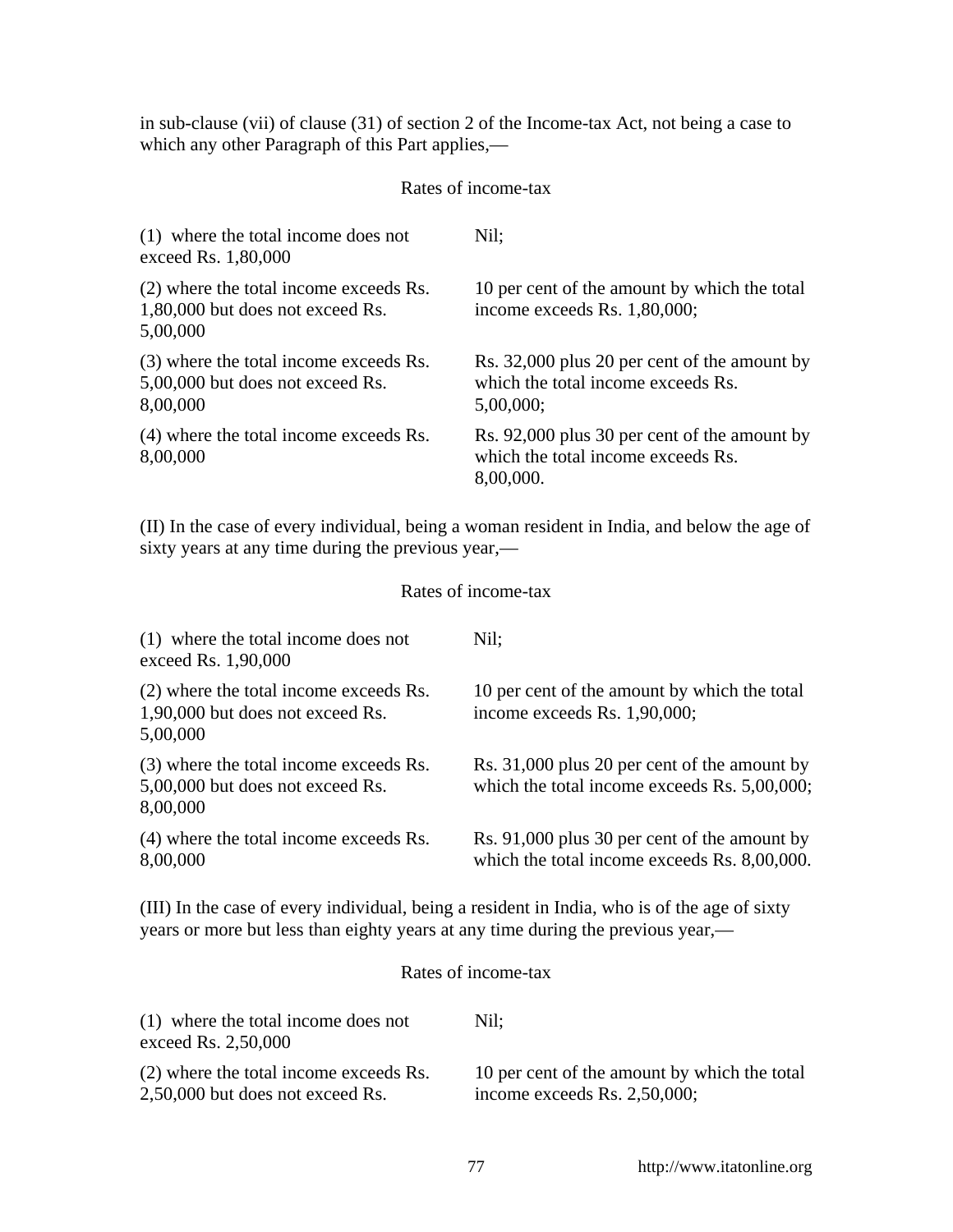5,00,000

| (3) where the total income exceeds Rs.             | Rs. 25,000 plus 20 per cent of the amount by                                                    |
|----------------------------------------------------|-------------------------------------------------------------------------------------------------|
| 5,00,000 but does not exceed Rs.                   | which the total income exceeds Rs.                                                              |
| 8,00,000                                           | 5,00,000;                                                                                       |
| (4) where the total income exceeds Rs.<br>8,00,000 | Rs. 85,000 plus 30 per cent of the amount by<br>which the total income exceeds Rs.<br>8,00,000. |

(IV) In the case of every individual, being a resident in India, who is of the age of eighty years or more at any time during the previous year,—

# Rates of income-tax

| (1) where the total income does not<br>exceed Rs. 5,00,000                             | Nil:                                                                                            |
|----------------------------------------------------------------------------------------|-------------------------------------------------------------------------------------------------|
| (2) where the total income exceeds Rs.<br>5,00,000 but does not exceed Rs.<br>8,00,000 | 20 per cent of the amount by which the total<br>income exceeds Rs. 5,00,000;                    |
| (3) where the total income exceeds Rs.<br>8,00,000                                     | Rs. 60,000 plus 30 per cent of the amount by<br>which the total income exceeds Rs.<br>8,00,000. |

# Paragraph B

In the case of every co-operative society,—

## Rates of income-tax

| (1) where the total income does not<br>exceed Rs. $10,000$                          | 10 per cent of the total income;                                                          |  |
|-------------------------------------------------------------------------------------|-------------------------------------------------------------------------------------------|--|
| (2) where the total income exceeds Rs.<br>$10,000$ but does not exceed Rs. $20,000$ | Rs. 1,000 plus 20 per cent of the amount by<br>which the total income exceeds Rs. 10,000; |  |
| (3) where the total income exceeds Rs.<br>20,000                                    | Rs. 3,000 plus 30 per cent of the amount by<br>which the total income exceeds Rs. 20,000. |  |
| Paragraph C                                                                         |                                                                                           |  |
| In the case of every firm,—                                                         |                                                                                           |  |
|                                                                                     | Rate of income-tax                                                                        |  |

On the whole of the total income 30 per cent.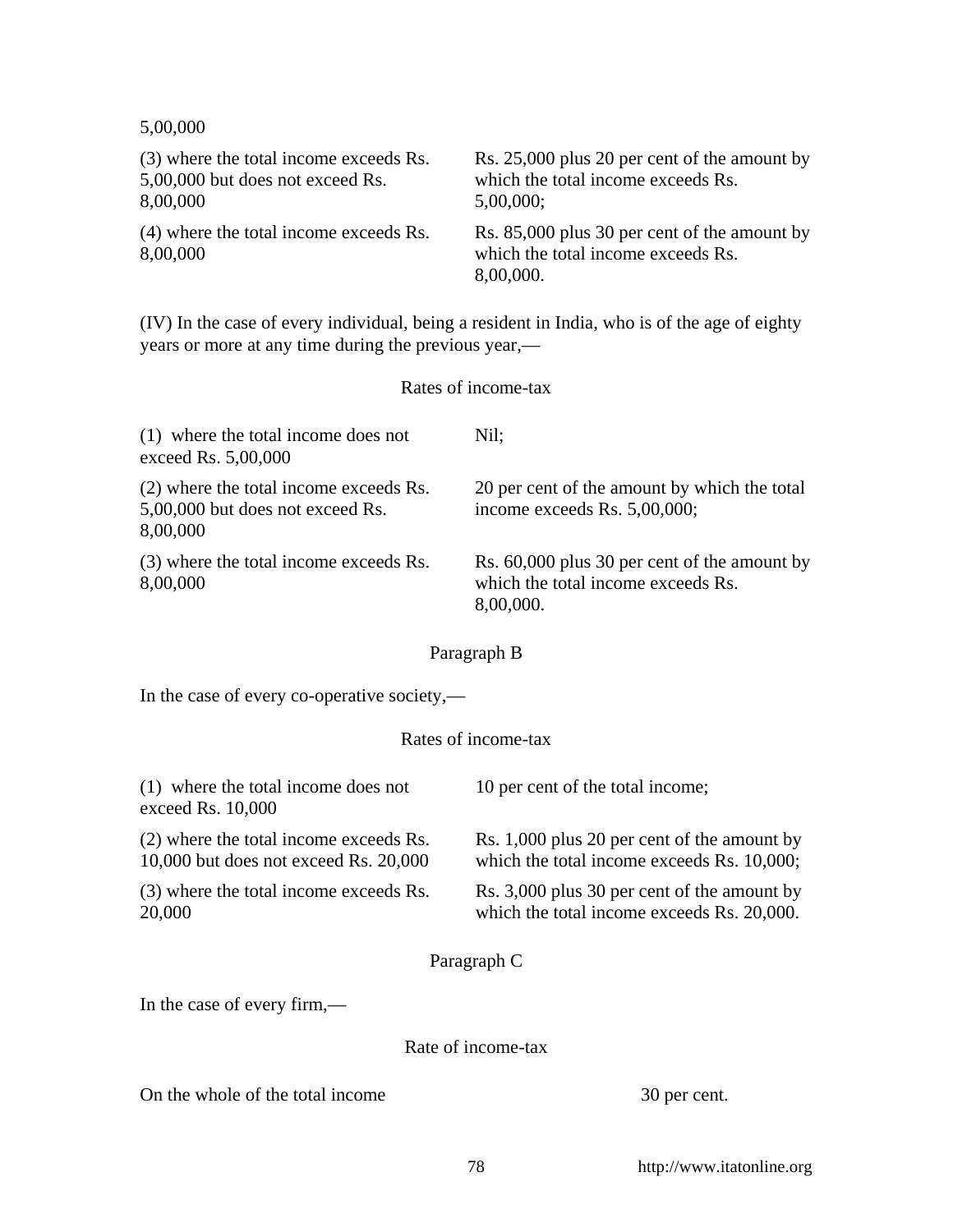### Paragraph D

In the case of every local authority,—

### Rate of income-tax

On the whole of the total income 30 per cent.

Paragraph E

In the case of a company,—

# Rates of income-tax

I. In the case of a domestic company 30 per cent of the

total income;

II. In the case of a company other than a domestic company—

 $(i)$  on so much of the total income as consists of,—

(a) royalties received from Government or an Indian concern in pursuance of an agreement made by it with the Government or the Indian concern after the 31st day of March, 1961 but before the 1st day of April, 1976; or

(b) fees for rendering technical services received from Government or an Indian concern in pursuance of an agreement made by it with the Government or the Indian concern after the 29th day of February, 1964 but before the 1st day of April, 1976,

and where such agreement has, in either case, been approved by the Central Government 50 per cent;

(ii) on the balance, if any, of the total income 40 per cent.

Surcharge on income-tax

The amount of income-tax computed in accordance with the preceding provisions of this Paragraph, or in section 111A or section 112, shall, in the case of every company, be increased by a surcharge for purposes of the Union calculated,—

 (i) in the case of every domestic company having a total income exceeding one crore rupees, at the rate of five per cent of such income-tax;

(ii) in the case of every company other than a domestic company having a total income exceeding one crore rupees, at the rate of two per cent of such income-tax: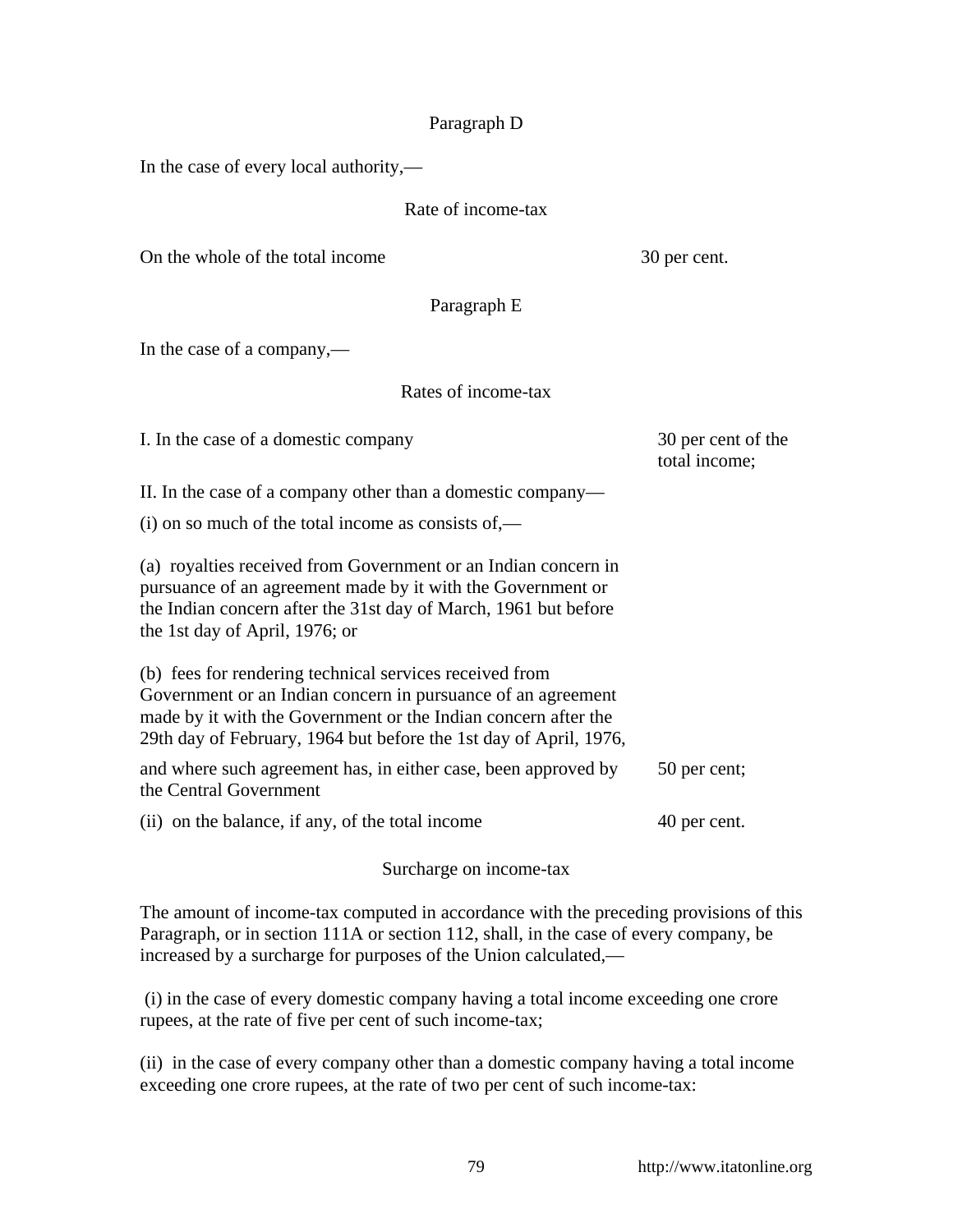**Provided** that in the case of every company having a total income exceeding one crore rupees, the total amount payable as income-tax and surcharge on such income shall not exceed the total amount payable as income-tax on a total income of one crore rupees by more than the amount of income that exceeds one crore rupees.

## **PART II**

#### **RATES FOR DEDUCTION OF TAX AT SOURCE IN CERTAIN CASES**

In every case in which under the provisions of sections 193, 194, 194A, 194B, 194BB, 194D and 195 of the Income-tax Act, tax is to be deducted at the rates in force, deduction shall be made from the income subject to the deduction at the following rates:—

|                                                                                                                                                                                                                                         | Rate of income-tax |
|-----------------------------------------------------------------------------------------------------------------------------------------------------------------------------------------------------------------------------------------|--------------------|
| 1. In the case of a person other than a company—                                                                                                                                                                                        |                    |
| (a) where the person is resident in India—                                                                                                                                                                                              |                    |
| (i) on income by way of interest other than "Interest on<br>securities"                                                                                                                                                                 | 10 per cent;       |
| (ii) on income by way of winnings from lotteries, crossword<br>puzzles, card games and other games of any sort                                                                                                                          | 30 per cent;       |
| (iii) on income by way of winnings from horse races                                                                                                                                                                                     | 30 per cent;       |
| (iv) on income by way of insurance commission                                                                                                                                                                                           | 10 per cent;       |
| (v) on income by way of interest payable on—                                                                                                                                                                                            | 10 per cent;       |
| (A) any debentures or securities for money issued by or on behalf<br>of any local authority or a corporation established by a Central,<br>State or Provincial Act;                                                                      |                    |
| (B) any debentures issued by a company where such debentures<br>are listed on a recognised stock exchange in India in accordance<br>with the Securities Contracts (Regulation) Act, 1956 (42 of 1956)<br>and any rules made thereunder; |                    |
| (C) any security of the Central or State Government                                                                                                                                                                                     |                    |
| (vi) on any other income                                                                                                                                                                                                                | 10 per cent;       |
| (b) where the person is not resident in India—                                                                                                                                                                                          |                    |
| (i) in the case of a non-resident Indian—                                                                                                                                                                                               |                    |
| (A) on any investment income                                                                                                                                                                                                            | 20 per cent;       |
| (B) on income by way of long-term capital gains referred to in                                                                                                                                                                          | 10 per cent;       |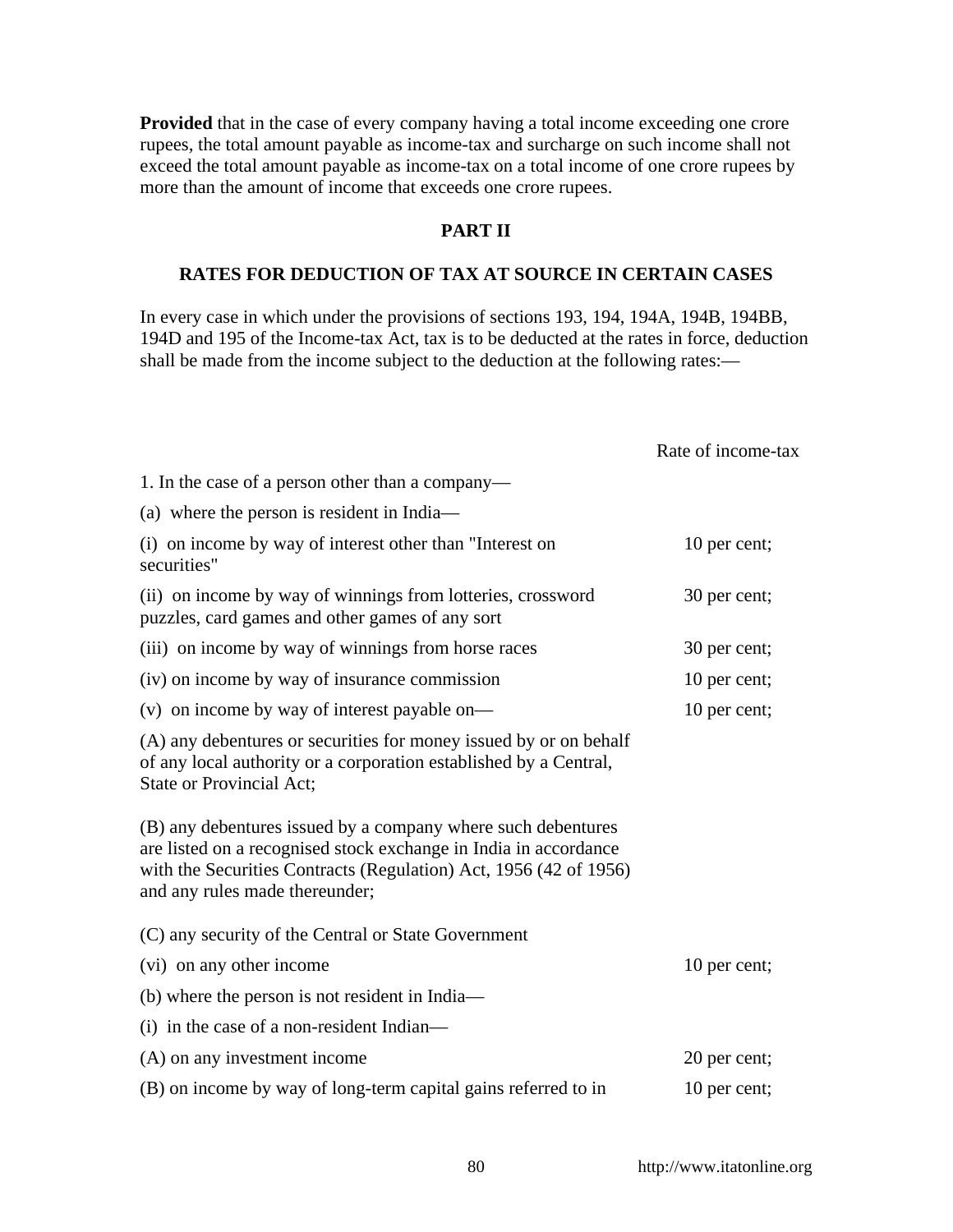| section 115E or sub-clause (iii) of clause (c) of sub-section (1) of<br>section 112                                                                                                                                                                                                                                                                                                                                                                                                                                                                                                                                                               |              |
|---------------------------------------------------------------------------------------------------------------------------------------------------------------------------------------------------------------------------------------------------------------------------------------------------------------------------------------------------------------------------------------------------------------------------------------------------------------------------------------------------------------------------------------------------------------------------------------------------------------------------------------------------|--------------|
| (C) on income by way of short-term capital gains referred to in<br>section 111A                                                                                                                                                                                                                                                                                                                                                                                                                                                                                                                                                                   | 15 per cent; |
| (D) on other income by way of long-term capital gains [not being]<br>long-term capital gains referred to in clauses (33), (36) and (38) of<br>section 10]                                                                                                                                                                                                                                                                                                                                                                                                                                                                                         | 20 per cent; |
| (E) on income by way of interest payable by Government or an<br>Indian concern on moneys borrowed or debt incurred by<br>Government or the Indian concern in foreign currency (not being<br>income by way of interest referred to in section 194LB or section<br>194LC)                                                                                                                                                                                                                                                                                                                                                                           | 20 per cent; |
| (F) on income by way of royalty payable by Government or an<br>Indian concern in pursuance of an agreement made by it with the<br>Government or the Indian concern where such royalty is in<br>consideration for the transfer of all or any rights (including the<br>granting of a licence) in respect of copyright in any book on a<br>subject referred to in the first proviso to sub-section (1A) of<br>section 115A of the Income-tax Act, to the Indian concern, or in<br>respect of any computer software referred to in the second<br>proviso to sub-section (1A) of section 115A of the Income-tax<br>Act, to a person resident in India— |              |
| (I) where the agreement is made on or after the 1st day of June,<br>1997 but before the 1st day of June, 2005                                                                                                                                                                                                                                                                                                                                                                                                                                                                                                                                     | 20 per cent; |
| (II) where the agreement is made on or after the 1st day of June,<br>2005                                                                                                                                                                                                                                                                                                                                                                                                                                                                                                                                                                         | 10 per cent; |
| (G) on income by way of royalty [not being royalty of the nature<br>referred to in sub-item $(b)(i)(F)$ ] payable by Government or an<br>Indian concern in pursuance of an agreement made by it with the<br>Government or the Indian concern and where such agreement is<br>with an Indian concern, the agreement is approved by the Central<br>Government or where it relates to a matter included in the<br>industrial policy, for the time being in force, of the Government<br>of India, the agreement is in accordance with that policy—                                                                                                     |              |
| (I) where the agreement is made on or after the 1st day of June,<br>1997 but before the 1st day of June, 2005                                                                                                                                                                                                                                                                                                                                                                                                                                                                                                                                     | 20 per cent; |
| (II) where the agreement is made on or after the 1st day of June,<br>2005                                                                                                                                                                                                                                                                                                                                                                                                                                                                                                                                                                         | 10 per cent; |
| (H) on income by way of fees for technical services payable by<br>Government or an Indian concern in pursuance of an agreement<br>made by it with the Government or the Indian concern and where<br>such agreement is with an Indian concern, the agreement is                                                                                                                                                                                                                                                                                                                                                                                    |              |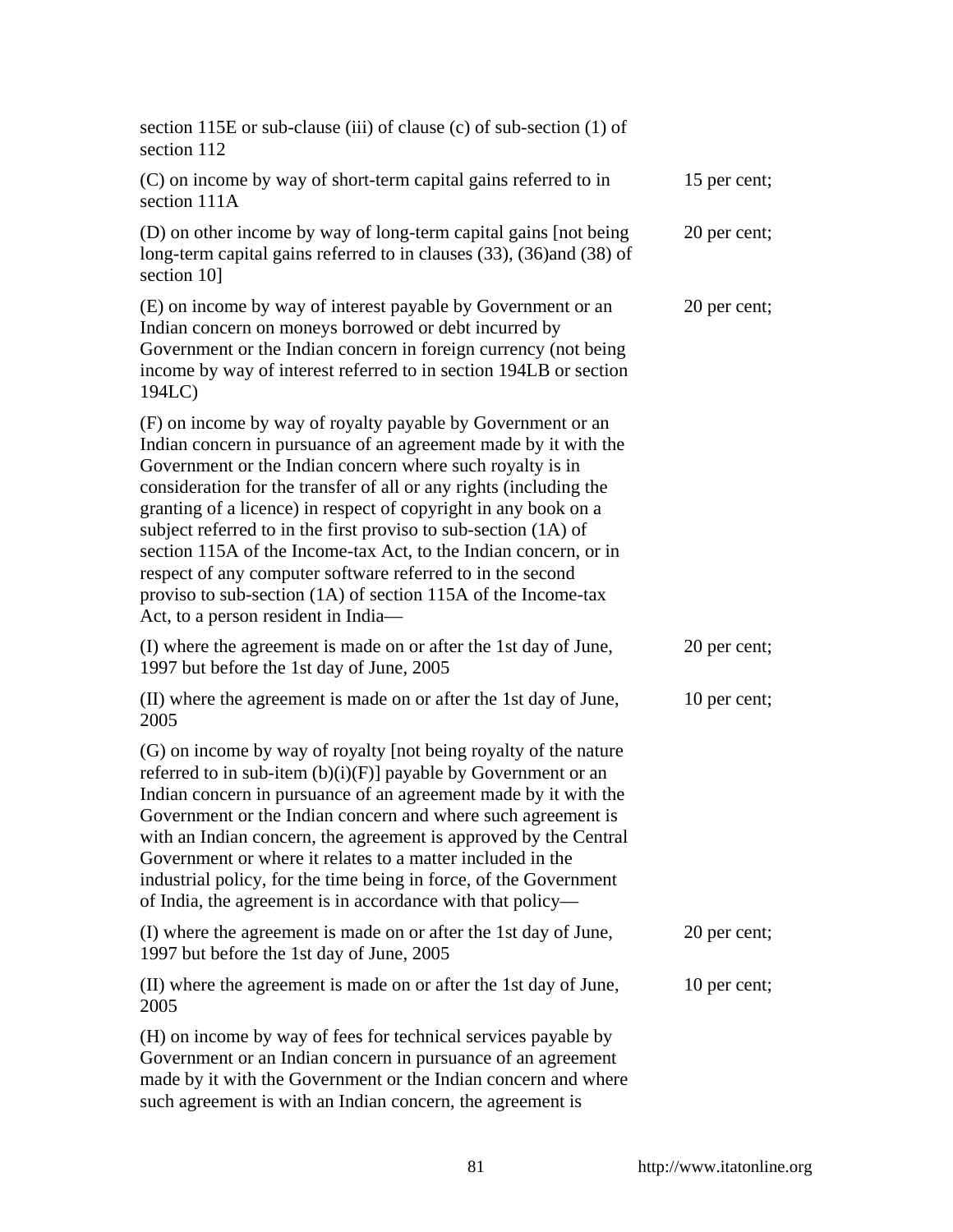| approved by the Central Government or where it relates to a<br>matter included in the industrial policy, for the time being in<br>force, of the Government of India, the agreement is in accordance<br>with that policy—                                                                                                                                                                                                                                                                                                                                                                                                                          |              |
|---------------------------------------------------------------------------------------------------------------------------------------------------------------------------------------------------------------------------------------------------------------------------------------------------------------------------------------------------------------------------------------------------------------------------------------------------------------------------------------------------------------------------------------------------------------------------------------------------------------------------------------------------|--------------|
| (I) where the agreement is made on or after the 1st day of June,<br>1997 but before the 1st day of June, 2005                                                                                                                                                                                                                                                                                                                                                                                                                                                                                                                                     | 20 per cent; |
| (II) where the agreement is made on or after the 1st day of June,<br>2005                                                                                                                                                                                                                                                                                                                                                                                                                                                                                                                                                                         | 10 per cent; |
| (I) on income by way of winnings from lotteries, crossword<br>puzzles, card games and other games of any sort                                                                                                                                                                                                                                                                                                                                                                                                                                                                                                                                     | 30 per cent; |
| (J) on income by way of winnings from horse races                                                                                                                                                                                                                                                                                                                                                                                                                                                                                                                                                                                                 | 30 per cent; |
| $(K)$ on the whole of the other income                                                                                                                                                                                                                                                                                                                                                                                                                                                                                                                                                                                                            | 30 per cent; |
| (ii) in the case of any other person—                                                                                                                                                                                                                                                                                                                                                                                                                                                                                                                                                                                                             |              |
| (A) on income by way of interest payable by Government or an<br>Indian concern on moneys borrowed or debt incurred by<br>Government or the Indian concern in foreign currency (not being<br>income by way of interest referred to in section 194LB or section<br>194LC)                                                                                                                                                                                                                                                                                                                                                                           | 20 per cent; |
| (B) on income by way of royalty payable by Government or an<br>Indian concern in pursuance of an agreement made by it with the<br>Government or the Indian concern where such royalty is in<br>consideration for the transfer of all or any rights (including the<br>granting of a licence) in respect of copyright in any book on a<br>subject referred to in the first proviso to sub-section (1A) of<br>section 115A of the Income-tax Act, to the Indian concern, or in<br>respect of any computer software referred to in the second<br>proviso to sub-section (1A) of section 115A of the Income-tax<br>Act, to a person resident in India- |              |
| (I) where the agreement is made on or after the 1st day of June,<br>1997 but before the 1st day of June, 2005                                                                                                                                                                                                                                                                                                                                                                                                                                                                                                                                     | 20 per cent; |
| (II) where the agreement is made on or after the 1st day of June,<br>2005                                                                                                                                                                                                                                                                                                                                                                                                                                                                                                                                                                         | 10 per cent; |
| (C) on income by way of royalty [not being royalty of the nature<br>referred to in sub-item (b)(ii)(B)] payable by Government or an<br>Indian concern in pursuance of an agreement made by it with the<br>Government or the Indian concern and where such agreement is<br>with an Indian concern, the agreement is approved by the Central<br>Government or where it relates to a matter included in the<br>industrial policy, for the time being in force, of the Government<br>of India, the agreement is in accordance with that policy—                                                                                                       |              |
| (I) where the agreement is made on or after the 1st day of June,                                                                                                                                                                                                                                                                                                                                                                                                                                                                                                                                                                                  | 20 per cent; |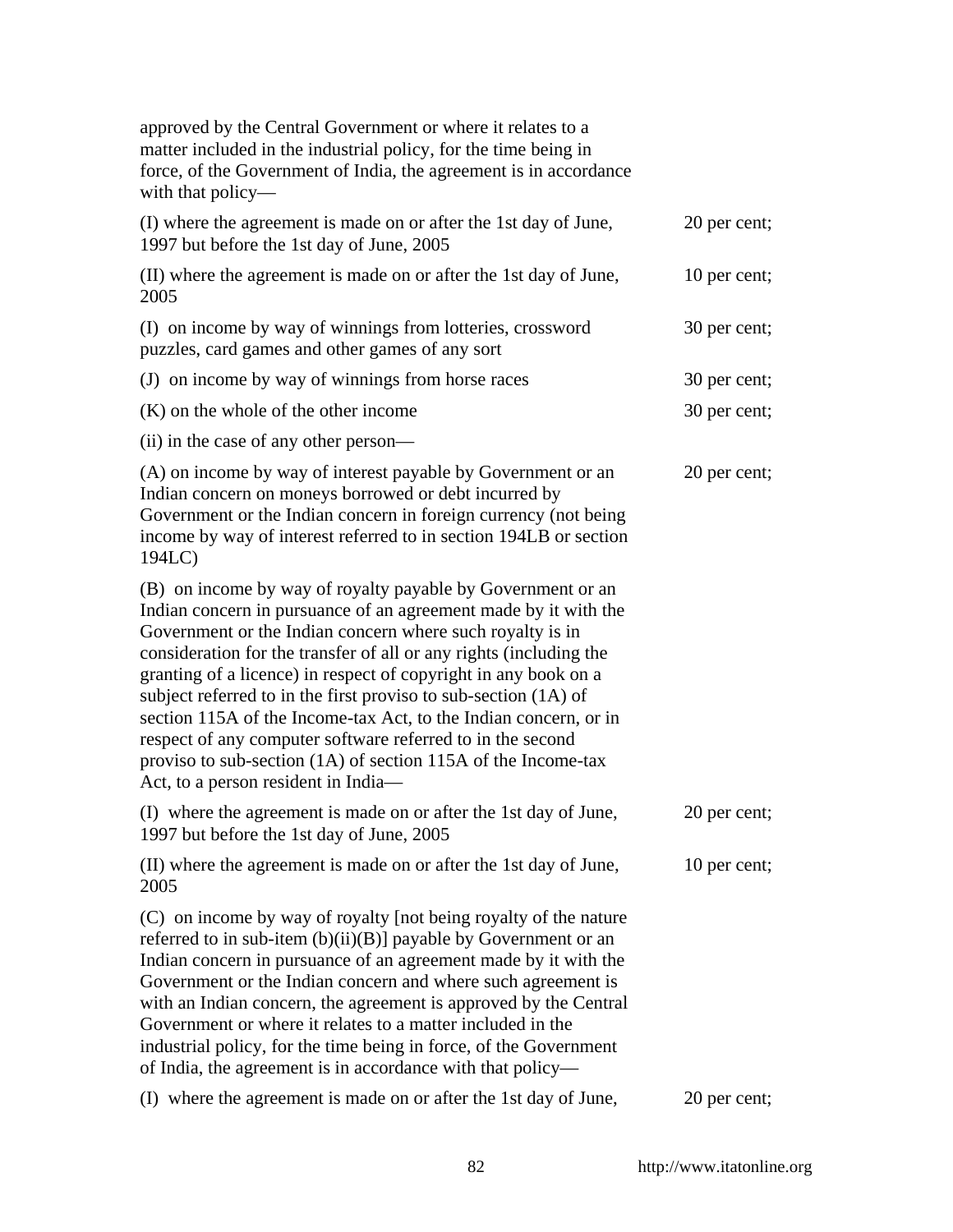1997 but before the 1st day of June, 2005

| (II) where the agreement is made on or after the 1st day of June,<br>2005                                                                                                                                                                                                                                                                                                                                                                                                                  | 10 per cent; |
|--------------------------------------------------------------------------------------------------------------------------------------------------------------------------------------------------------------------------------------------------------------------------------------------------------------------------------------------------------------------------------------------------------------------------------------------------------------------------------------------|--------------|
| (D) on income by way of fees for technical services payable by<br>Government or an Indian concern in pursuance of an agreement<br>made by it with the Government or the Indian concern and where<br>such agreement is with an Indian concern, the agreement is<br>approved by the Central Government or where it relates to a<br>matter included in the industrial policy, for the time being in<br>force, of the Government of India, the agreement is in accordance<br>with that policy— |              |
| (I) where the agreement is made on or after the 1st day of June,<br>1997 but before the 1st day of June, 2005                                                                                                                                                                                                                                                                                                                                                                              | 20 per cent; |
| (II) where the agreement is made on or after the 1st day of June,<br>2005                                                                                                                                                                                                                                                                                                                                                                                                                  | 10 per cent; |
| (E) on income by way of winnings from lotteries, crossword<br>puzzles, card games and other games of any sort                                                                                                                                                                                                                                                                                                                                                                              | 30 per cent; |
| (F) on income by way of winnings from horse races                                                                                                                                                                                                                                                                                                                                                                                                                                          | 30 per cent; |
| (G) on income by way of short-term capital gains referred to in<br>section 111A                                                                                                                                                                                                                                                                                                                                                                                                            | 15 per cent; |
| (H) on income by way of long-term capital gains referred to in<br>sub-clause (iii) of clause (c) of sub-section (1) of section 112                                                                                                                                                                                                                                                                                                                                                         | 10 per cent; |
| (I) on other income by way of long-term capital gains [not being]<br>long-term capital gains referred to in clauses (33), (36) and (38) of<br>section 10]                                                                                                                                                                                                                                                                                                                                  | 20 per cent; |
| (J) on the whole of the other income                                                                                                                                                                                                                                                                                                                                                                                                                                                       | 30 per cent; |
| 2. In the case of a company—                                                                                                                                                                                                                                                                                                                                                                                                                                                               |              |
| (a) where the company is a domestic company—                                                                                                                                                                                                                                                                                                                                                                                                                                               |              |
| (i) on income by way of interest other than "Interest on securities"                                                                                                                                                                                                                                                                                                                                                                                                                       | 10 per cent; |
| (ii) on income by way of winnings from lotteries, crossword<br>puzzles, card games and other games of any sort                                                                                                                                                                                                                                                                                                                                                                             | 30 per cent; |
| (iii) on income by way of winnings from horse races                                                                                                                                                                                                                                                                                                                                                                                                                                        | 30 per cent; |
| (iv) on any other income                                                                                                                                                                                                                                                                                                                                                                                                                                                                   | 10 per cent; |
| (b) where the company is not a domestic company—                                                                                                                                                                                                                                                                                                                                                                                                                                           |              |
| (i) on income by way of winnings from lotteries, crossword<br>puzzles, card games and other games of any sort                                                                                                                                                                                                                                                                                                                                                                              | 30 per cent; |
| (ii) on income by way of winnings from horse races                                                                                                                                                                                                                                                                                                                                                                                                                                         | 30 per cent; |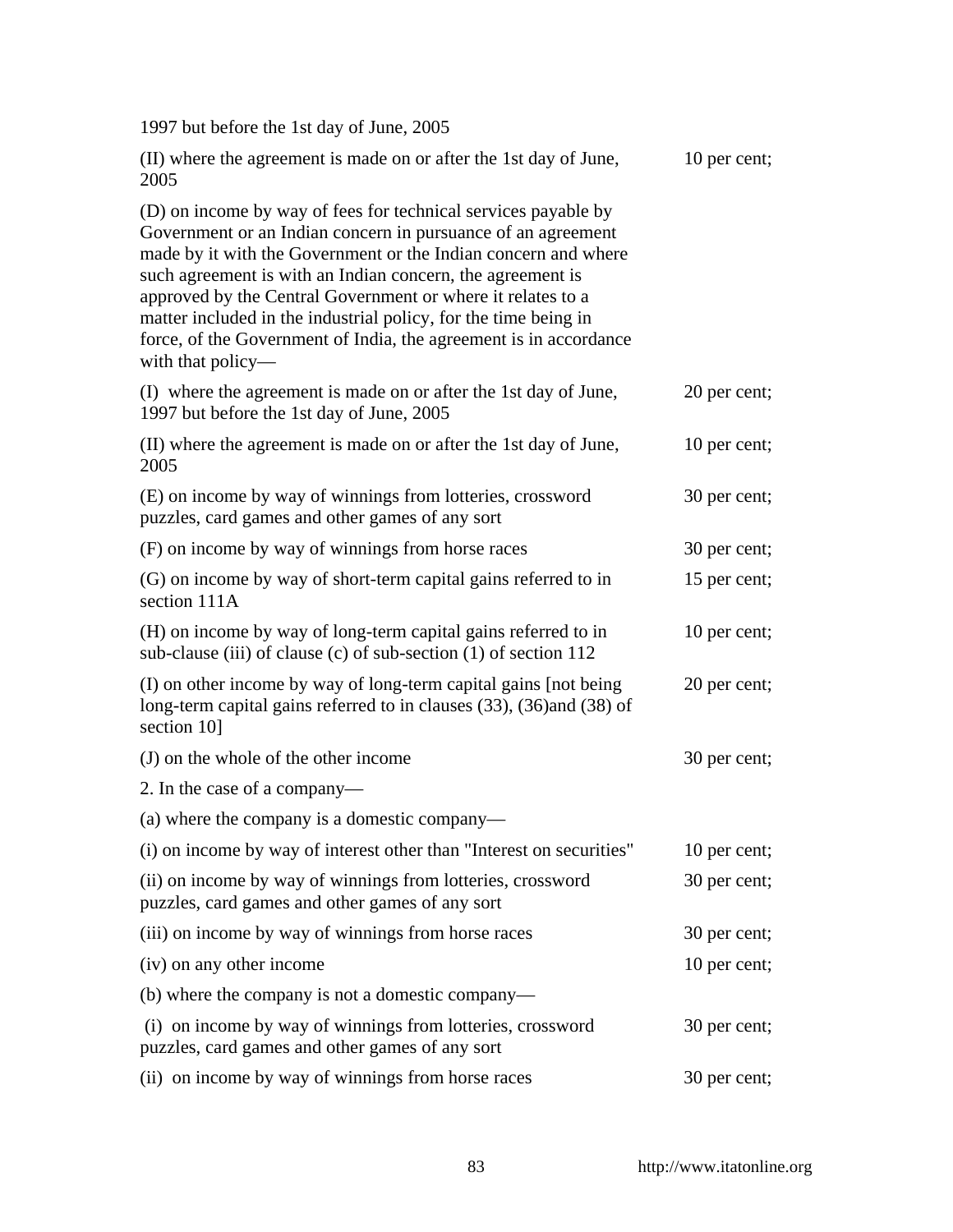| (iii) on income by way of interest payable by Government or an<br>Indian concern on moneys borrowed or debt incurred by<br>Government or the Indian concern in foreign currency (not being<br>income by way of interest referred to in section 194LB or section<br>194LC)                                                                                                                                                                                                                                                                                                                                                                                                            | 20 per cent; |
|--------------------------------------------------------------------------------------------------------------------------------------------------------------------------------------------------------------------------------------------------------------------------------------------------------------------------------------------------------------------------------------------------------------------------------------------------------------------------------------------------------------------------------------------------------------------------------------------------------------------------------------------------------------------------------------|--------------|
| (iv) on income by way of royalty payable by Government or an<br>Indian concern in pursuance of an agreement made by it with the<br>Government or the Indian concern after the 31st day of March,<br>1976 where such royalty is in consideration for the transfer of all<br>or any rights (including the granting of a licence) in respect of<br>copyright in any book on a subject referred to in the first proviso<br>to sub-section (1A) of section 115A of the Income-tax Act, to the<br>Indian concern, or in respect of any computer software referred to<br>in the second proviso to sub-section (1A) of section 115A of the<br>Income-tax Act, to a person resident in India- |              |
| (A) where the agreement is made before the 1st day of June, 1997                                                                                                                                                                                                                                                                                                                                                                                                                                                                                                                                                                                                                     | 30 per cent; |
| (B) where the agreement is made on or after the 1st day of June,<br>1997 but before the 1st day of June, 2005                                                                                                                                                                                                                                                                                                                                                                                                                                                                                                                                                                        | 20 per cent; |
| (C) where the agreement is made on or after the 1st day of June,<br>2005                                                                                                                                                                                                                                                                                                                                                                                                                                                                                                                                                                                                             | 10 per cent; |
| (v) on income by way of royalty [not being royalty of the nature<br>referred to in sub-item (b)(iv)] payable by Government or an<br>Indian concern in pursuance of an agreement made by it with the<br>Government or the Indian concern and where such agreement is<br>with an Indian concern, the agreement is approved by the Central<br>Government or where it relates to a matter included in the<br>industrial policy, for the time being in force, of the Government<br>of India, the agreement is in accordance with that policy—                                                                                                                                             |              |
| (A) where the agreement is made after the 31st day of March,<br>1961 but before the 1st day of April, 1976                                                                                                                                                                                                                                                                                                                                                                                                                                                                                                                                                                           | 50 per cent; |
| (B) where the agreement is made after the 31st day of March,<br>1976 but before the 1st day of June, 1997                                                                                                                                                                                                                                                                                                                                                                                                                                                                                                                                                                            | 30 per cent; |
| (C) where the agreement is made on or after the 1st day of June,<br>1997 but before the 1st day of June, 2005                                                                                                                                                                                                                                                                                                                                                                                                                                                                                                                                                                        | 20 per cent; |
| (D) where the agreement is made on or after the 1st day of June,<br>2005                                                                                                                                                                                                                                                                                                                                                                                                                                                                                                                                                                                                             | 10 per cent; |
| (vi) on income by way of fees for technical services payable by<br>Government or an Indian concern in pursuance of an agreement<br>made by it with the Government or the Indian concern and where<br>such agreement is with an Indian concern, the agreement is<br>approved by the Central Government or where it relates to a<br>matter included in the industrial policy, for the time being in                                                                                                                                                                                                                                                                                    |              |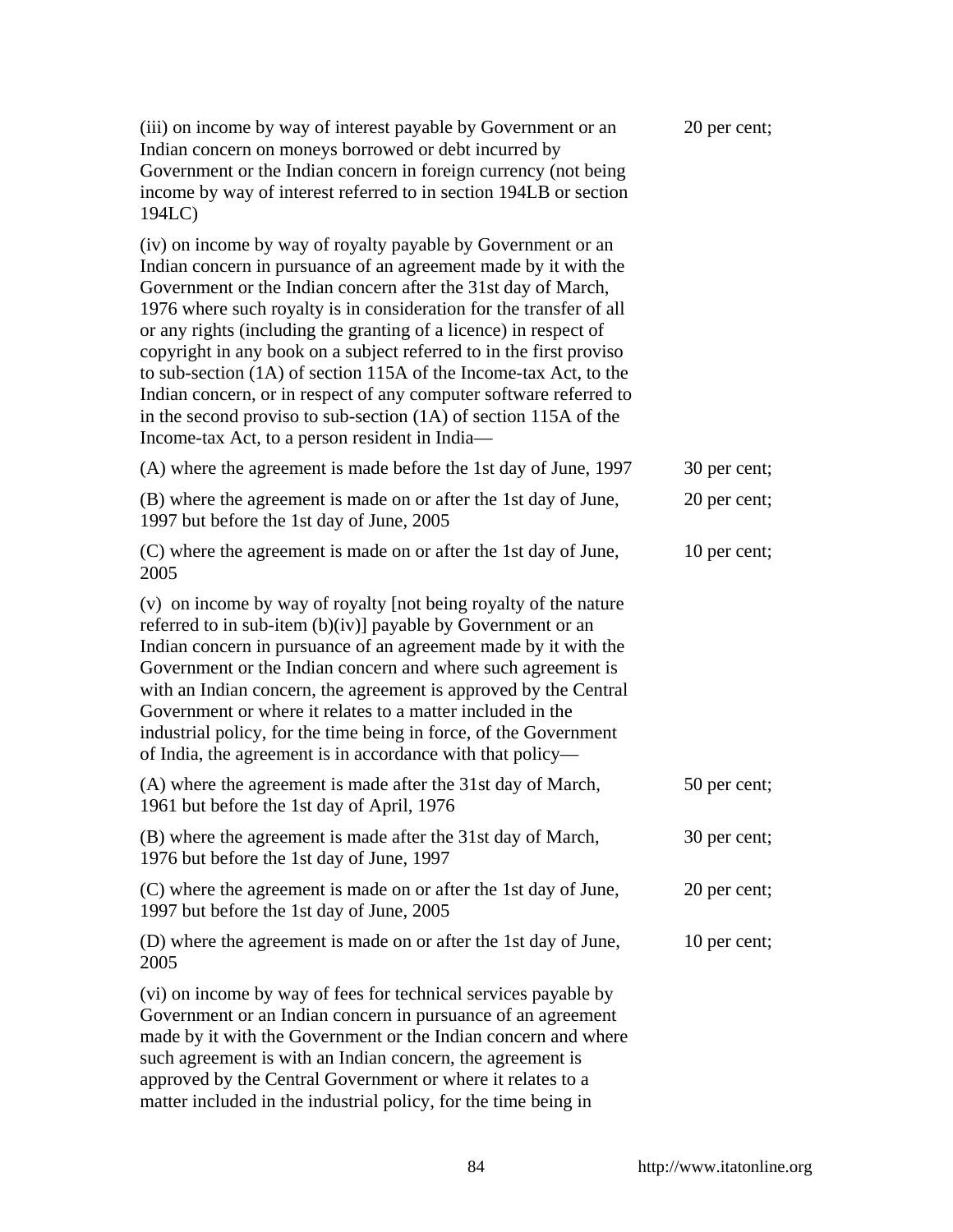| force, of the Government of India, the agreement is in accordance<br>with that policy—                                                                     |              |
|------------------------------------------------------------------------------------------------------------------------------------------------------------|--------------|
| (A) where the agreement is made after the 29th day of February,<br>1964 but before the 1st day of April, 1976                                              | 50 per cent; |
| (B) where the agreement is made after the 31st day of March,<br>1976 but before the 1st day of June, 1997                                                  | 30 per cent; |
| (C) where the agreement is made on or after the 1st day of June,<br>1997 but before the 1st day of June, 2005                                              | 20 per cent; |
| (D) where the agreement is made on or after the 1st day of June,<br>2005                                                                                   | 10 per cent; |
| (vii) on income by way of short-term capital gains referred to in<br>section 111A                                                                          | 15 per cent; |
| ) on income by way of long-term capital gains referred to in sub-<br>clause (iii) of clause (c) of sub-section $(1)$ of section 112                        | 10 per cent; |
| (ix) on other income by way of long-term capital gains [not being]<br>long-term capital gains referred to in clauses (33), (36) and (38)<br>of section 10] | 20 per cent; |
| $(x)$ on any other income                                                                                                                                  | 40 per cent. |

Explanation.—For the purpose of item  $1(b)(i)$  of this Part, "investment income" and "non-resident Indian" shall have the meanings respectively assigned to them in Chapter XII-A of the Income-tax Act.

#### Surcharge on income-tax

The amount of income-tax deducted in accordance with the provisions of item 2(b) of this Part, shall be increased by a surcharge, for purposes of the Union, in the case of every company other than a domestic company, calculated at the rate of two per cent of such income-tax where the income or the aggregate of such incomes paid or likely to be paid and subject to the deduction exceeds one crore rupees.

### **PART III**

## **RATES FOR CHARGING INCOME-TAX IN CERTAIN CASES, DEDUCTING INCOME-TAX FROM INCOME CHARGEABLE UNDER THE HEAD "SALARIES" AND COMPUTING "ADVANCE TAX"**

In cases in which income-tax has to be charged under sub-section (4) of section 172 of the Income-tax Act or sub-section (2) of section 174 or section 174A or section 175 or sub-section (2) of section 176 of the said Act or deducted from, or paid on, from income chargeable under the head "Salaries" under section 192 of the said Act or in which the "advance tax" payable under Chapter XVII-C of the said Act has to be computed at the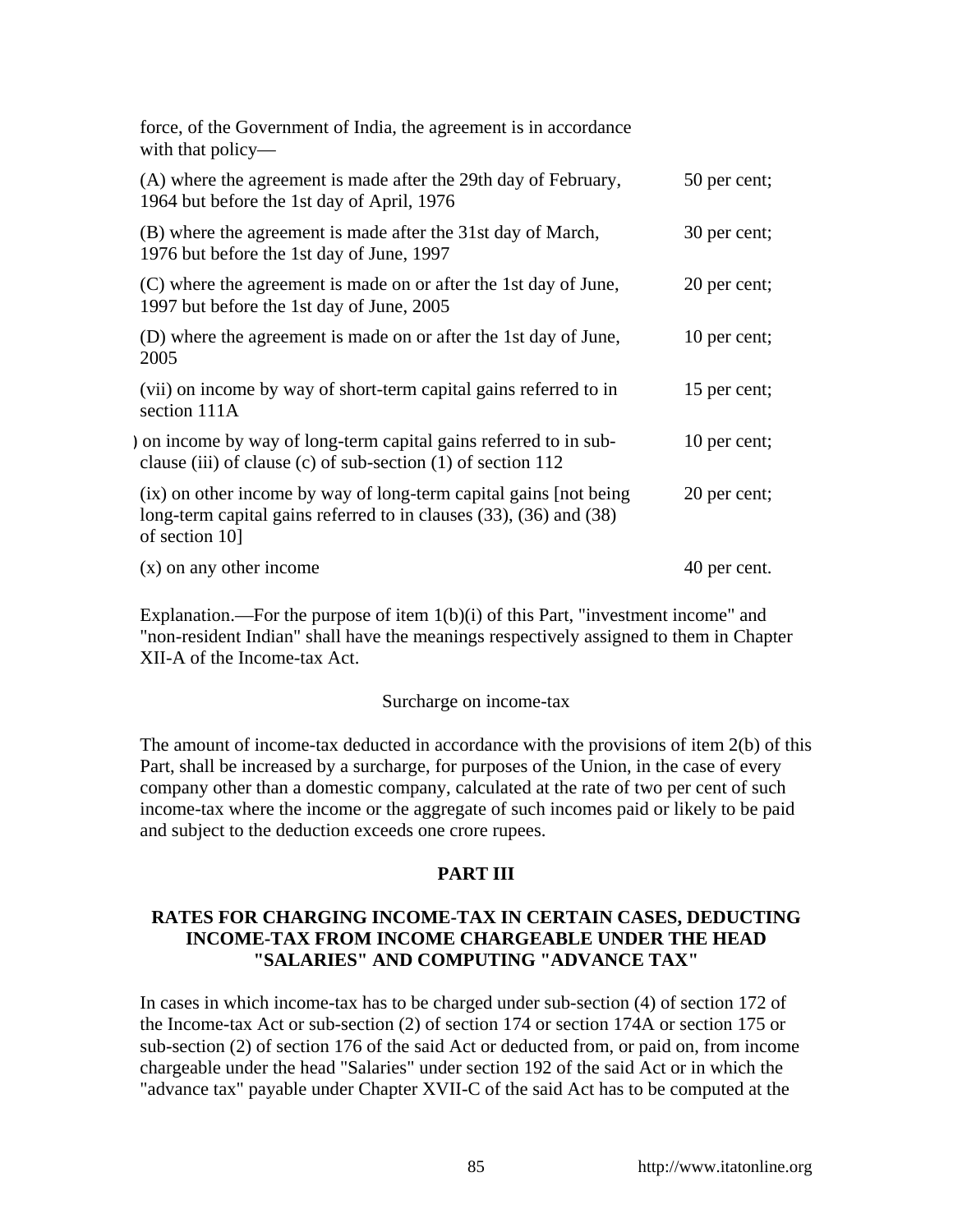rate or rates in force, such income-tax or, as the case may be, "advance tax" [not being "advance tax" in respect of any income chargeable to tax under Chapter XII or Chapter XII-A or income chargeable to tax under section 115JB or section 115JC or sub-section (1A) of section 161 or section 164 or section 164A or section 167B of the Income-tax Act at the rates as specified in that Chapter or section or surcharge, wherever applicable, on such "advance tax" in respect of any income chargeable to tax under section 115A or section 115AB or section 115AC or section 115ACA or section 115AD or section 115B or section 115BB or section 115BBA or section 115BBC or section 115BBD or section 115BBE or section 115E or section 115JB or section 115JC] shall be charged, deducted or computed at the following rate or rates:—

## Paragraph A

(I) In the case of every individual other than the individual referred to in items (II) and (III) of this Paragraph or Hindu undivided family or association of persons or body of individuals, whether incorporated or not, or every artificial juridical person referred to in sub-clause (vii) of clause (31) of section 2 of the Income-tax Act, not being a case to which any other Paragraph of this Part applies,—

#### Rates of income-tax

| (1) where the total income does not<br>exceed Rs. 2,00,000                              | Nil:                                                                                               |
|-----------------------------------------------------------------------------------------|----------------------------------------------------------------------------------------------------|
| (2) where the total income exceeds Rs.<br>2,00,000 but does not exceed Rs.<br>5,00,000  | 10 per cent of the amount by which the total<br>income exceeds Rs. 2,00,000;                       |
| (3) where the total income exceeds Rs.<br>5,00,000 but does not exceed Rs.<br>10,00,000 | Rs. 30,000 plus 20 per cent of the amount by<br>which the total income exceeds Rs.<br>5,00,000;    |
| (4) where the total income exceeds Rs.<br>10,00,000                                     | Rs. 1,30,000 plus 30 per cent of the amount<br>by which the total income exceeds Rs.<br>10,00,000. |

(II) In the case of every individual, being a resident in India, who is of the age of sixty years or more but less than eighty years at any time during the previous year,—

#### Rates of income-tax

| (1) where the total income does not<br>exceed Rs. 2,50,000                             | Nil:                                                                            |
|----------------------------------------------------------------------------------------|---------------------------------------------------------------------------------|
| (2) where the total income exceeds Rs.<br>2,50,000 but does not exceed Rs.<br>5,00,000 | 10 per cent of the amount by which the total<br>income exceeds Rs. $2,50,000$ ; |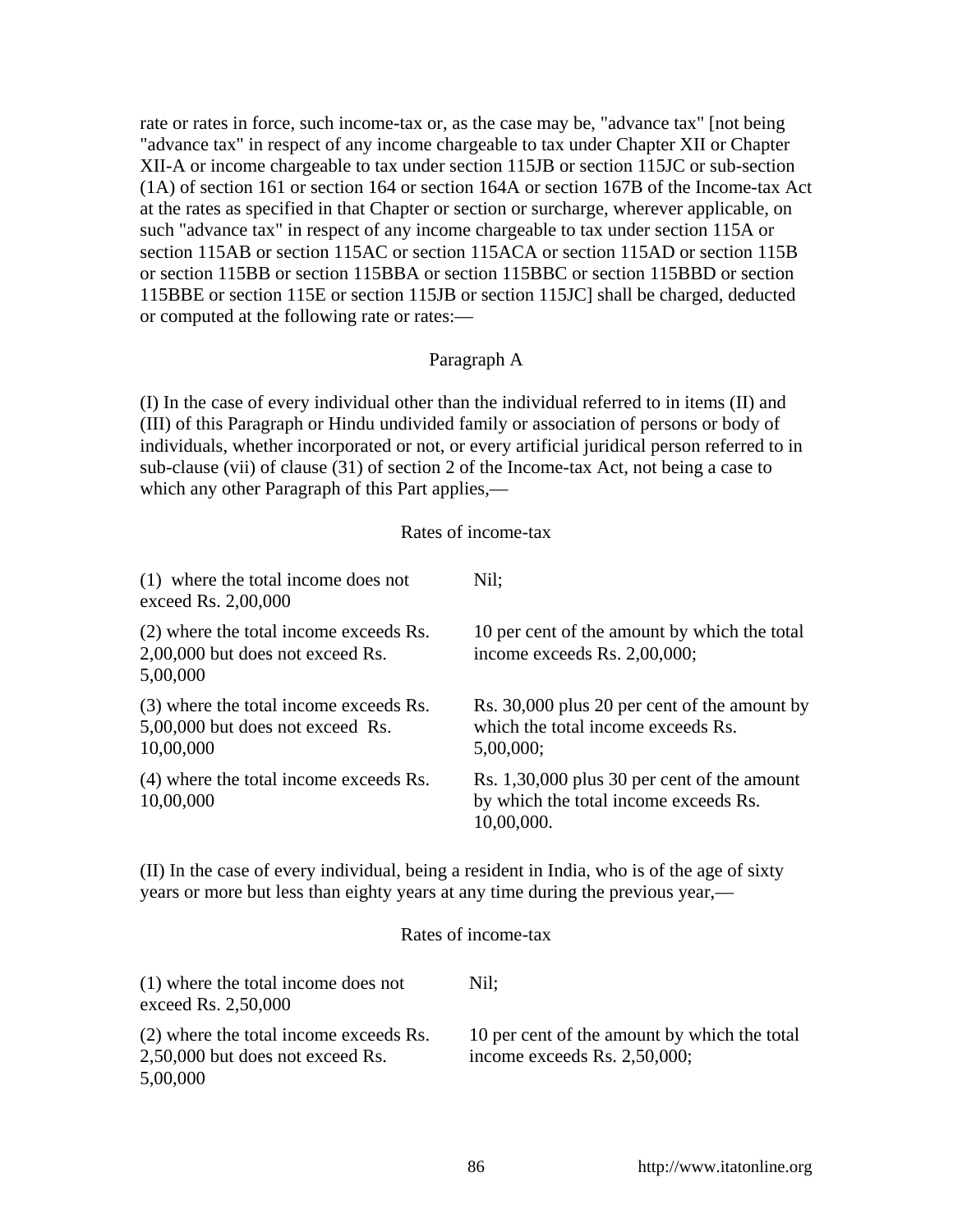| (3) where the total income exceeds Rs.<br>5,00,000 but does not exceed Rs.<br>10,00,000 | Rs. 25,000 plus 20 per cent of the amount by<br>which the total income exceeds Rs. 5,00,000;       |
|-----------------------------------------------------------------------------------------|----------------------------------------------------------------------------------------------------|
| (4) where the total income exceeds Rs.<br>10,00,000                                     | Rs. 1,25,000 plus 30 per cent of the amount<br>by which the total income exceeds Rs.<br>10,00,000. |
| years or more at any time during the previous year,—                                    | (III) In the case of every individual, being a resident in India, who is of the age of eighty      |
|                                                                                         | Rates of income-tax                                                                                |
| (1) where the total income does not<br>exceed Rs. 5,00,000                              | Nil;                                                                                               |
| (2) where the total income exceeds Rs.<br>5,00,000 but does not exceed Rs.<br>10,00,000 | 20 per cent of the amount by which the total<br>income exceeds Rs. 5,00,000;                       |
| (3) where the total income exceeds Rs.<br>10,00,000                                     | Rs. 1,00,000 plus 30 per cent of the amount<br>by which the total income exceeds Rs.<br>10,00,000. |
|                                                                                         | Paragraph B                                                                                        |
| In the case of every co-operative society,—                                             |                                                                                                    |
|                                                                                         | Rates of income-tax                                                                                |
| $(1)$ where the total income does not<br>exceed Rs. 10,000                              | 10 per cent of the total income;                                                                   |
| (2) where the total income exceeds Rs.<br>10,000 but does not exceed Rs. 20,000         | Rs. 1,000 plus 20 per cent of the amount by<br>which the total income exceeds Rs. 10,000;          |
| (3) where the total income exceeds Rs.<br>20,000                                        | Rs. 3,000 plus 30 per cent of the amount by<br>which the total income exceeds Rs. 20,000.          |
|                                                                                         | Paragraph C                                                                                        |
| In the case of every firm,—                                                             |                                                                                                    |
|                                                                                         | Rate of income-tax                                                                                 |
| On the whole of the total income                                                        | 30 per cent.                                                                                       |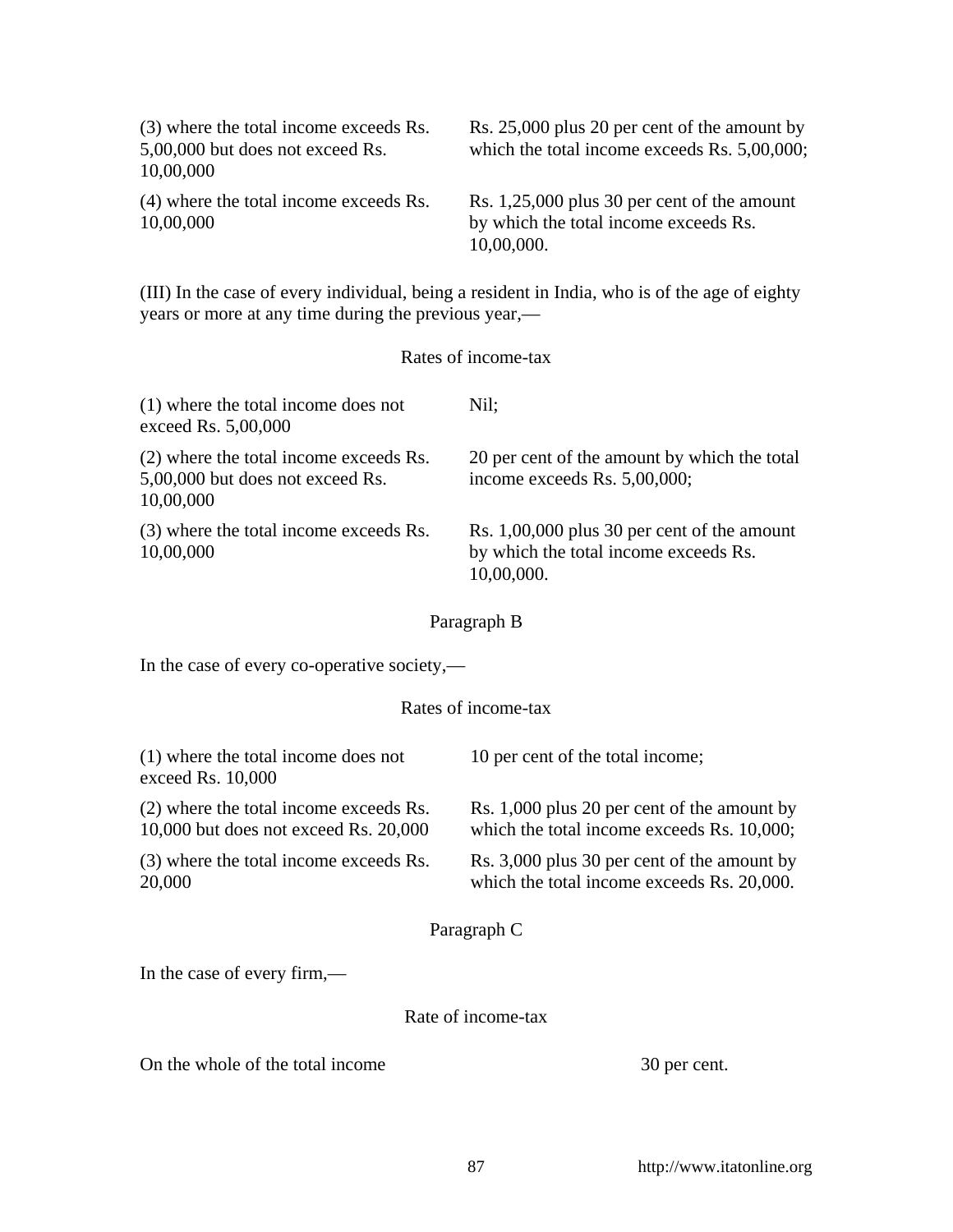## Paragraph D

In the case of every local authority,—

Rate of income-tax

On the whole of the total income 30 per cent.

Paragraph E

In the case of a company,—

Rates of income-tax

I. In the case of a domestic company 30 per cent of the total

income;

II. In the case of a company other than a domestic company—

 $(i)$  on so much of the total income as consists of,—

(a) royalties received from Government or an Indian concern in pursuance of an agreement made by it with the Government or the Indian concern after the 31st day of March, 1961 but before the 1st day of April, 1976; or

(b) fees for rendering technical services received from Government or an Indian concern in pursuance of an agreement made by it with the Government or the Indian concern after the 29th day of February, 1964 but before the 1st day of April, 1976,

and where such agreement has, in either case, been approved by the Central Government 50 per cent;

(ii) on the balance, if any, of the total income 40 per cent.

Surcharge on income-tax

The amount of income-tax computed in accordance with the preceding provisions of this Paragraph, or in section 111A or section 112, shall, in the case of every company, be increased by a surcharge for purposes of the Union calculated,—

 (i) in the case of every domestic company having a total income exceeding one crore rupees, at the rate of five per cent of such income-tax;

(ii) in the case of every company other than a domestic company having a total income exceeding one crore rupees, at the rate of two per cent of such income-tax: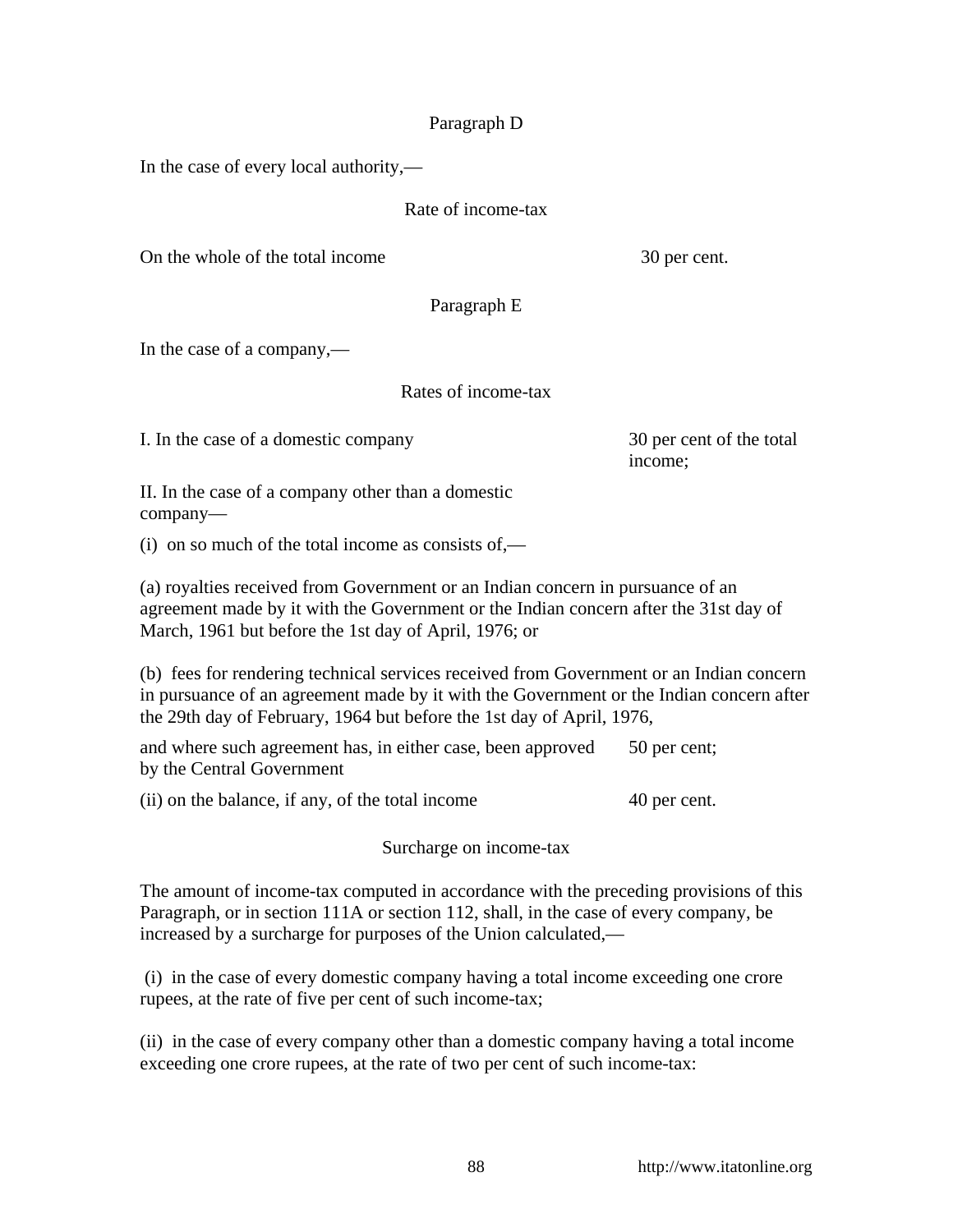**Provided** that in the case of every company having a total income exceeding one crore rupees, the total amount payable as income-tax and surcharge on such income shall not exceed the total amount payable as income-tax on a total income of one crore rupees by more than the amount of income that exceeds one crore rupees.

# **PART IV**

[See section  $2(13)(c)$ ]

# **RULES FOR COMPUTATION OF NET AGRICULTURAL INCOME**

Rule 1.—Agricultural income of the nature referred to in sub-clause (a) of clause (1A) of section 2 of the Income-tax Act shall be computed as if it were income chargeable to income-tax under that Act under the head "Income from other sources" and the provisions of sections 57 to 59 of that Act shall, so far as may be, apply accordingly:

**Provided** that sub-section (2) of section 58 shall apply subject to the modification that the reference to section 40A therein shall be construed as not including a reference to sub-sections (3) and (4) of section 40A.

Rule 2.—Agricultural income of the nature referred to in sub-clause (b) or sub-clause (c) of clause (1A) of section 2 of the Income-tax Act [other than income derived from any building required as a dwelling-house by the receiver of the rent or revenue of the cultivator or the receiver of rent-in-kind referred to in the said sub-clause (c)] shall be computed as if it were income chargeable to income-tax under that Act under the head "Profits and gains of business or profession" and the provisions of sections 30, 31, 32, 36, 37, 38, 40, 40A [other than sub-sections (3) and (4) thereof], 41, 43, 43A, 43B and 43C of the Income-tax Act shall, so far as may be, apply accordingly.

Rule 3.—Agricultural income of the nature referred to in sub-clause (c) of clause (1A) of section 2 of the Income-tax Act, being income derived from any building required as a dwelling-house by the receiver of the rent or revenue or the cultivator or the receiver of rent-in-kind referred to in the said sub-clause (c) shall be computed as if it were income chargeable to income-tax under that Act under the head "Income from house property" and the provisions of sections 23 to 27 of that Act shall, so far as may be, apply accordingly.

Rule 4.—Notwithstanding anything contained in any other provisions of these rules, in a case—

(a) where the assessee derives income from sale of tea grown and manufactured by him in India, such income shall be computed in accordance with rule 8 of the Income-tax Rules, 1962, and sixty per cent of such income shall be regarded as the agricultural income of the assessee;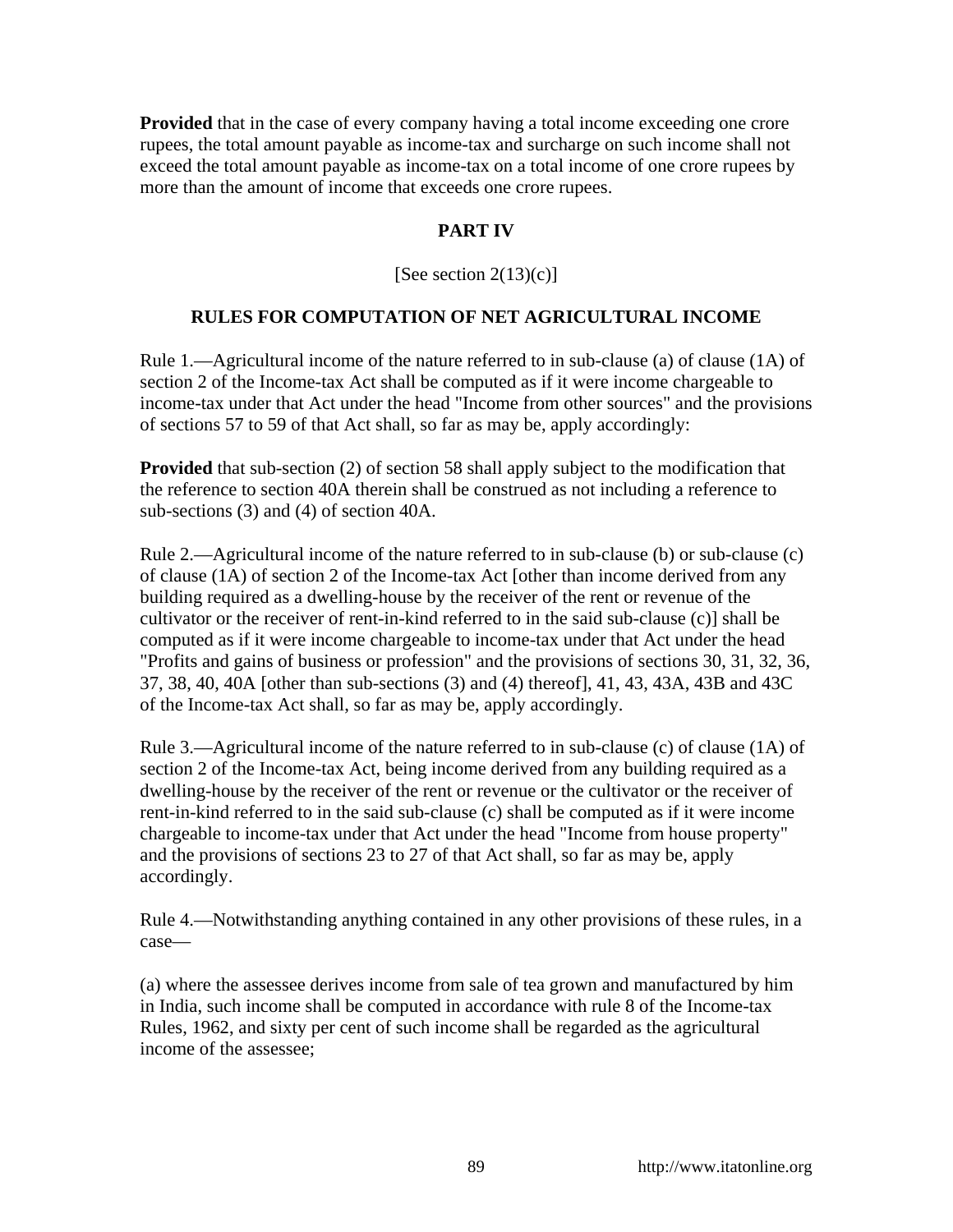(b) where the assessee derives income from sale of centrifuged latex or cenex or latex based crepes (such as pale latex crepe) or brown crepes (such as estate brown crepe, remilled crepe, smoked blanket crepe or flat bark crepe) or technically specified block rubbers manufactured or processed by him from rubber plants grown by him in India, such income shall be computed in accordance with rule 7A of the Income-tax Rules, 1962, and sixty-five per cent of such income shall be regarded as the agricultural income of the assessee;

(c) where the assessee derives income from sale of coffee grown and manufactured by him in India, such income shall be computed in accordance with rule 7B of the Incometax Rules, 1962, and sixty per cent or seventy-five per cent, as the case may be, of such income shall be regarded as the agricultural income of the assessee.

Rule 5.—Where the assessee is a member of an association of persons or a body of individuals (other than a Hindu undivided family, a company or a firm) which in the previous year has either no income chargeable to tax under the Income-tax Act or has total income not exceeding the maximum amount not chargeable to tax in the case of an association of persons or a body of individuals (other than a Hindu undivided family, a company or a firm) but has any agricultural income then, the agricultural income or loss of the association or body shall be computed in accordance with these rules and the share of the assessee in the agricultural income or loss so computed shall be regarded as the agricultural income or loss of the assessee.

Rule 6.—Where the result of the computation for the previous year in respect of any source of agricultural income is a loss, such loss shall be set off against the income of the assessee, if any, for that previous year from any other source of agricultural income:

**Provided** that where the assessee is a member of an association of persons or a body of individuals and the share of the assessee in the agricultural income of the association or body, as the case may be, is a loss, such loss shall not be set off against any income of the assessee from any other source of agricultural income.

Rule 7.—Any sum payable by the assessee on account of any tax levied by the State Government on the agricultural income shall be deducted in computing the agricultural income.

Rule 8.—(1) Where the assessee has, in the previous year relevant to the assessment year commencing on the 1st day of April, 2012, any agricultural income and the net result of the computation of the agricultural income of the assessee for any one or more of the previous years relevant to the assessment years commencing on the 1st day of April, 2004 or the 1st day of April, 2005 or the 1st day of April, 2006 or the 1st day of April, 2007 or the 1st day of April, 2008 or the 1st day of April, 2009 or the 1st day of April, 2010 or the 1st day of April, 2011, is a loss, then, for the purposes of sub-section (2) of section 2 of this Act,—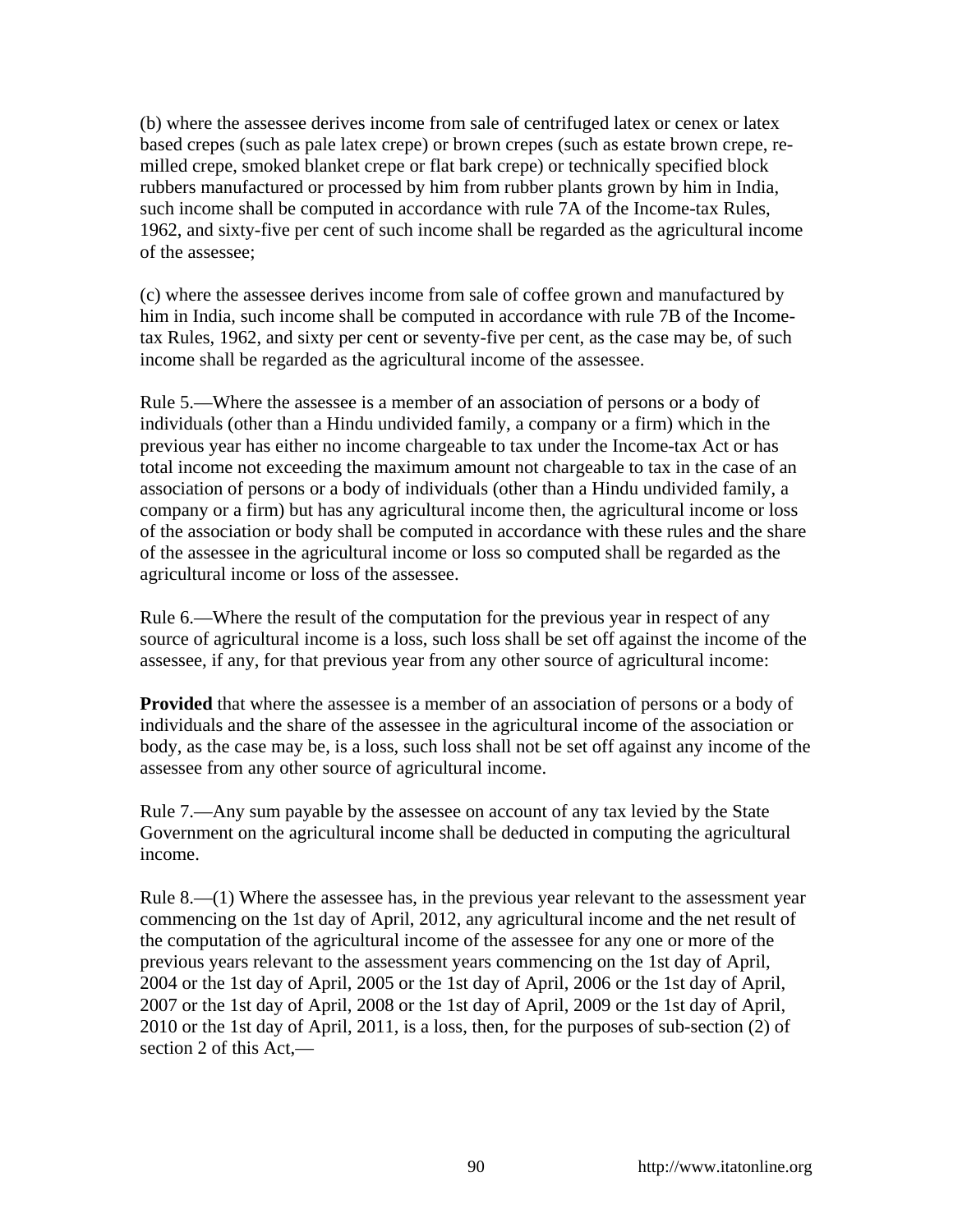(i) the loss so computed for the previous year relevant to the assessment year commencing on the 1st day of April, 2004, to the extent, if any, such loss has not been set off against the agricultural income for the previous year relevant to the assessment year commencing on the 1st day of April, 2005 or the 1st day of April, 2006 or the 1st day of April, 2007 or the 1st day of April, 2008 or the 1st day of April, 2009 or the 1st day of April, 2010 or the 1st day of April, 2011,

(ii) the loss so computed for the previous year relevant to the assessment year commencing on the 1st day of April, 2005, to the extent, if any, such loss has not been set off against the agricultural income for the previous year relevant to the assessment year commencing on the 1st day of April, 2006 or the 1st day of April, 2007 or the 1st day of April, 2008 or the 1st day of April, 2009 or the 1st day of April, 2010 or the 1st day of April, 2011,

(iii) the loss so computed for the previous year relevant to the assessment year commencing on the 1st day of April, 2006, to the extent, if any, such loss has not been set off against the agricultural income for the previous year relevant to the assessment year commencing on the 1st day of April, 2007 or the 1st day of April, 2008 or the 1st day of April, 2009 or the 1st day of April, 2010 or the 1st day of April, 2011,

(iv) the loss so computed for the previous year relevant to the assessment year commencing on the 1st day of April, 2007, to the extent, if any, such loss has not been set off against the agricultural income for the previous year relevant to the assessment year commencing on the 1st day of April, 2008 or the 1st day of April, 2009 or the 1st day of April, 2010 or the 1st day of April, 2011,

(v) the loss so computed for the previous year relevant to the assessment year commencing on the 1st day of April, 2008, to the extent, if any, such loss has not been set off against the agricultural income for the previous year relevant to the assessment year commencing on the 1st day of April, 2009 or the 1st day of April, 2010 or the 1st day of April, 2011,

(vi) the loss so computed for the previous year relevant to the assessment year commencing on the 1st day of April, 2009, to the extent, if any, such loss has not been set off against the agricultural income for the previous year relevant to the assessment year commencing on the 1st day of April, 2010 or the 1st day of April, 2011,

- (vii) the loss so computed for the previous year relevant to the assessment year commencing on the 1st day of April, 2010, to the extent, if any, such loss has not been set off against the agricultural income for the previous year relevant to the assessment year commencing on the 1st day of April, 2011,
- (viii) the loss so computed for the previous year relevant to the assessment year commencing on the 1st day of April, 2011,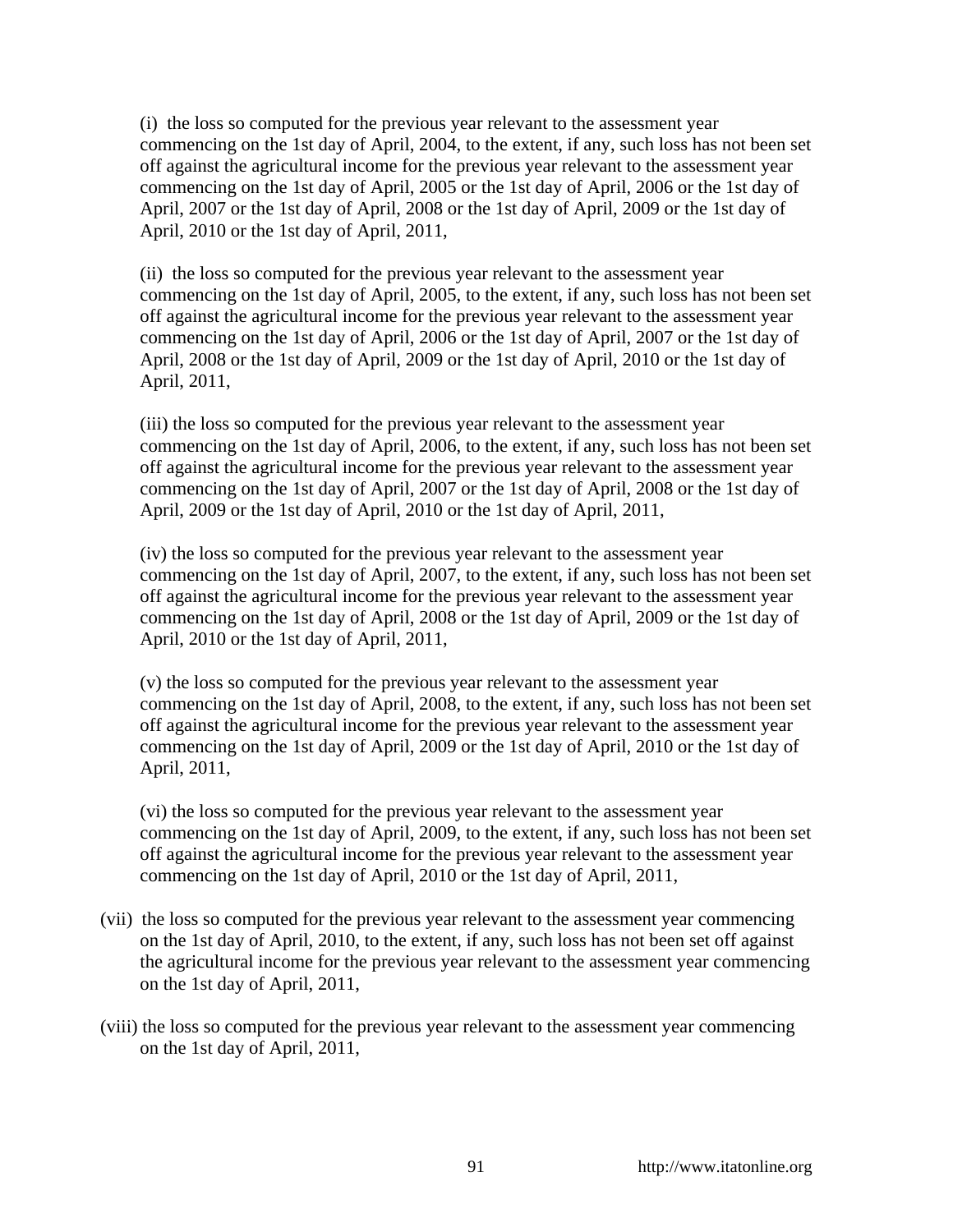shall be set off against the agricultural income of the assessee for the previous year relevant to the assessment year commencing on the 1st day of April, 2012.

(2) Where the assessee has, in the previous year relevant to the assessment year commencing on the 1st day of April, 2013, or, if by virtue of any provision of the Income-tax Act, income-tax is to be charged in respect of the income of a period other than the previous year, in such other period, any agricultural income and the net result of the computation of the agricultural income of the assessee for any one or more of the previous years relevant to the assessment years commencing on the 1st day of April, 2005 or the 1st day of April, 2006 or the 1st day of April, 2007 or the 1st day of April, 2008 or the 1st day of April, 2009 or the 1st day of April, 2010 or the 1st day of April, 2011 or the 1st day of April, 2012, is a loss, then, for the purposes of sub-section (10) of section 2 of this Act,—

 (i) the loss so computed for the previous year relevant to the assessment year commencing on the 1st day of April, 2005, to the extent, if any, such loss has not been set off against the agricultural income for the previous year relevant to the assessment year commencing on the 1st day of April, 2006 or the 1st day of April, 2007 or the 1st day of April, 2008 or the 1st day of April, 2009 or the 1st day of April, 2010 or the 1st day of April, 2011 or the 1st day of April, 2012,

(ii) the loss so computed for the previous year relevant to the assessment year commencing on the 1st day of April, 2006, to the extent, if any, such loss has not been set off against the agricultural income for the previous year relevant to the assessment year commencing on the 1st day of April, 2007 or the 1st day of April, 2008 or the 1st day of April, 2009 or the 1st day of April, 2010 or the 1st day of April, 2011 or the 1st day of April, 2012,

(iii) the loss so computed for the previous year relevant to the assessment year commencing on the 1st day of April, 2007, to the extent, if any, such loss has not been set off against the agricultural income for the previous year relevant to the assessment year commencing on the 1st day of April, 2008 or the 1st day of April, 2009 or the 1st day of April, 2010 or the 1st day of April, 2011 or the 1st day of April, 2012,

(iv) the loss so computed for the previous year relevant to the assessment year commencing on the 1st day of April, 2008, to the extent, if any, such loss has not been set off against the agricultural income for the previous year relevant to the assessment year commencing on the 1st day of April, 2009 or the 1st day of April, 2010 or the 1st day of April, 2011 or the 1st day of April, 2012,

(v) the loss so computed for the previous year relevant to the assessment year commencing on the 1st day of April, 2009, to the extent, if any, such loss has not been set off against the agricultural income for the previous year relevant to the assessment year commencing on the 1st day of April, 2010 or the 1st day of April, 2011 or the 1st day of April, 2012,